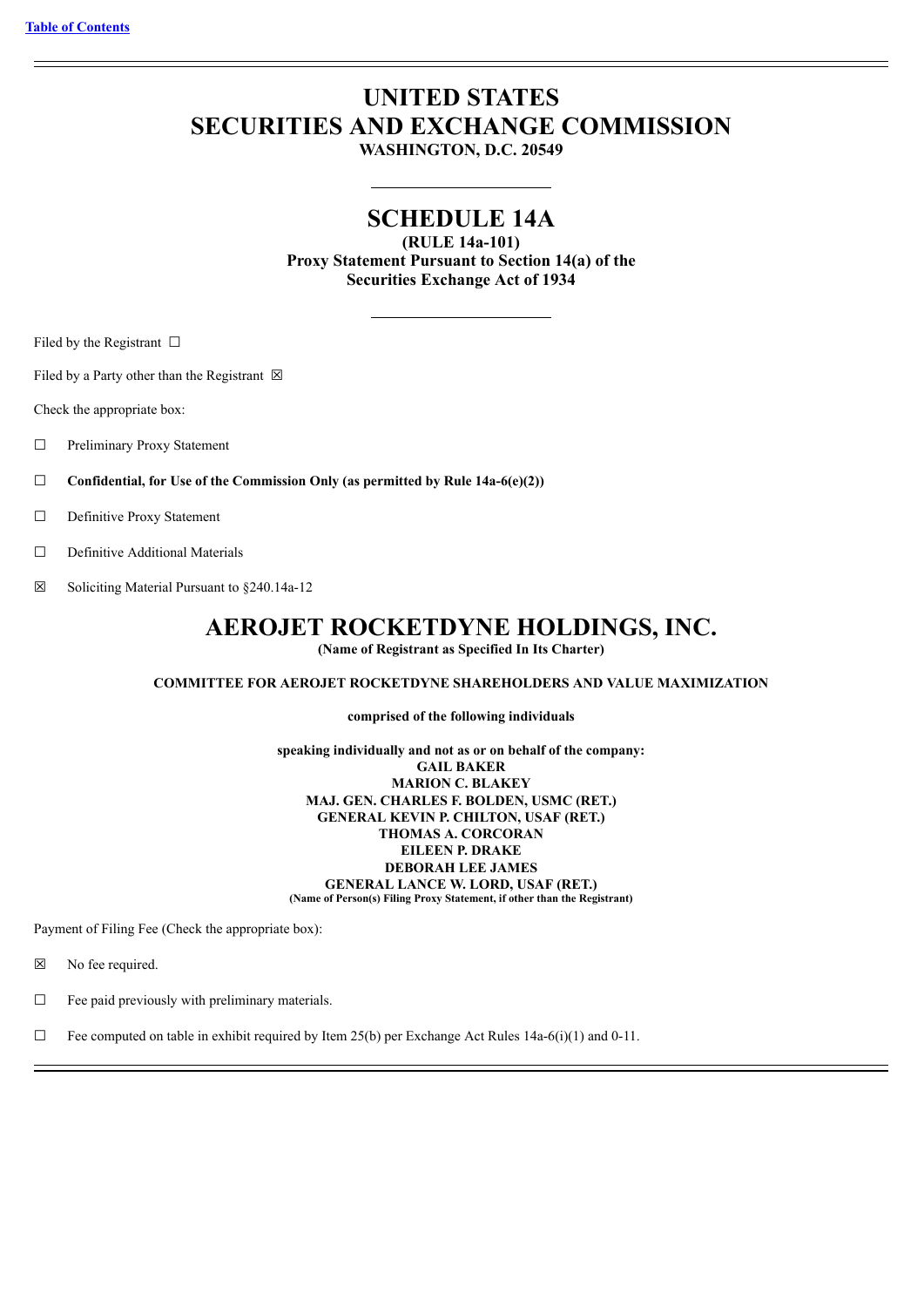The Committee for Aerojet Rocketdyne Shareholders and Value Maximization (the "Committee") is disclosing the Plaintiffs' Pretrial Brief and the Defendants' Pretrial Brief, both filed on May 25, 2022, in *In re Aerojet Rocketdyne Holdings, Inc.*, C.A. No. 2022-0127-LWW, as additional soliciting materials.

#### **Important Information**

This communication is being sent in our individual capacity, and not on or behalf of Aerojet Rocketdyne, Inc (the "Company"). No Company resources were used in connection with these materials. Eileen P. Drake, General Kevin Chilton, USAF (Ret.), General Lance Lord, USAF (Ret.) and Thomas Corcoran (the "Incumbent Directors") have filed a preliminary proxy statement with the Securities and Exchange Commission (the "SEC") in connection with the solicitation of proxies at a special meeting of stockholders of the Company. The Incumbent Directors will furnish the definitive proxy statement to its stockholders, together with a WHITE proxy card shortly.

STOCKHOLDERS ARE STRONGLY ADVISED TO READ THE PRELIMINARY STATEMENT BECAUSE IT CONTAINS IMPORTANT INFORMATION. Shareholders may obtain a free copy of the proxy statement, any amendments or supplements to the proxy statement and other documents that the Incumbent Directors file with the SEC from the SEC's website at www.sec.gov. The Incumbent Directors, together with Gail Baker, Marion Blakey, Charles Bolden and Deborah Lee James, may be deemed participants in the solicitation of proxies from stockholders. Information about the participants is set forth in the preliminary proxy statement filed by the Incumbent Directors on May 20, 2022.

Contact: D.F. King & Co., Inc. Edward T. McCarthy / Tom Germinario AJRD@dfking.com

Committee's Website: https://maximizeajrdvalue.com/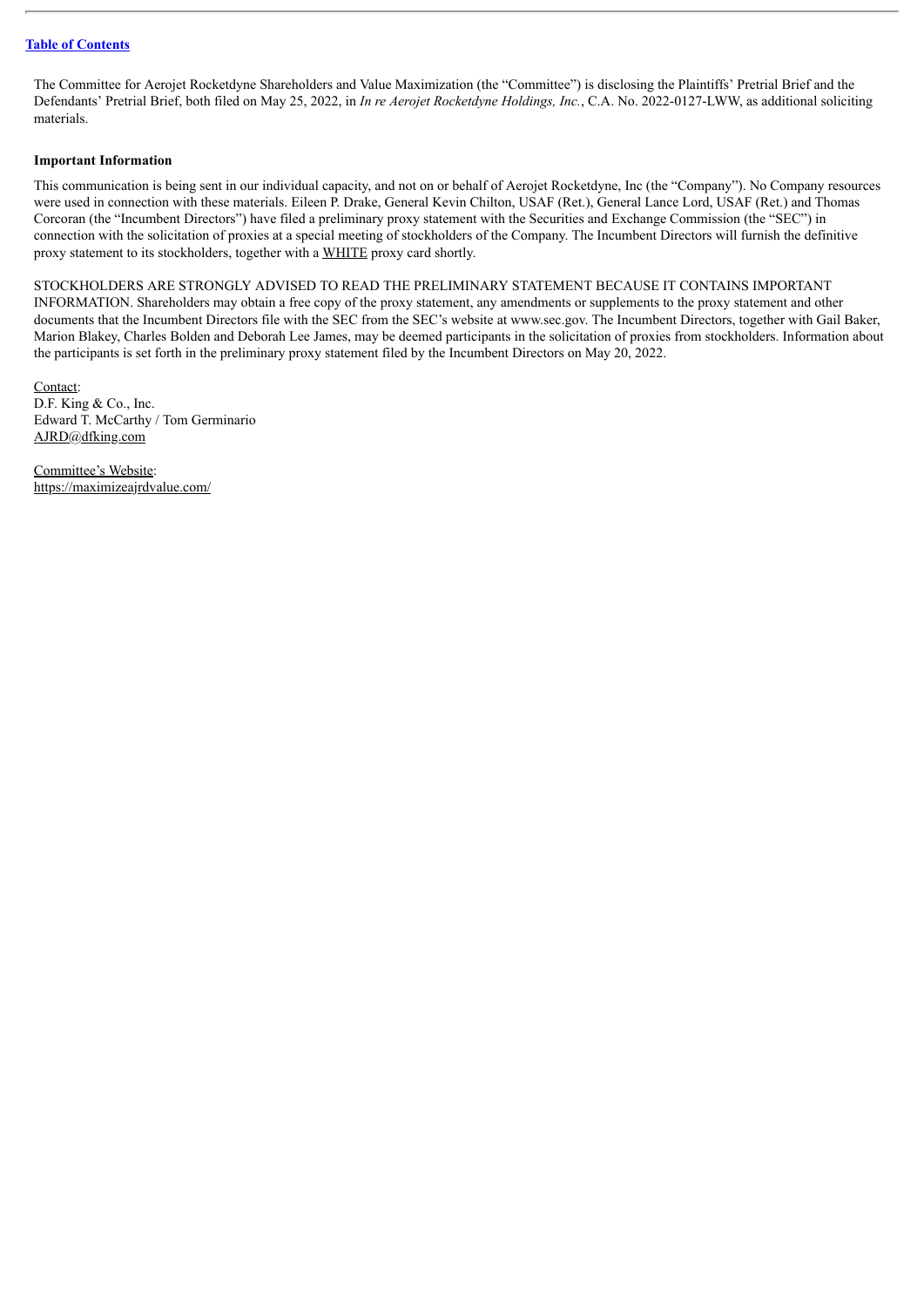

**EFiled: May 25 2022 01:35PM EDT Transaction ID 67657703 Case No. 2022-0127-LWW**

## **IN THE COURT OF CHANCERY OF THE STATE OF DELAWARE**

IN RE AEROJET ROCKETDYNE HOLDINGS, INC.  $\qquad \qquad$  PUBLIC VERSION FILED

)<br>
) C.A. No. 2022-0127-LWW ) MAY 25, 2022

#### **PLAINTIFFS' PRE-TRIAL BRIEF**

A. Thompson Bayliss (#4379) Peter J. Walsh, Jr. (#2437) Michael A. Barlow (#3928) Matthew F. Davis (#4696) Eliezer Y. Feinstein (#6409) Abraham C. Schneider (#6696) Samuel D. Cordle (#6717) Patrick A. Lockwood (#6851)<br>ABRAMS & BAYLISS LLP POTTER ANDERSON & CORRO 20 Montchanin Road, Suite 200 1313 North Market Street Wilmington. Delaware 19807 **Hercules Plaza, 6th Floor** (302) 778-1000 Wilmington, DE 19801

POTTER ANDERSON & CORROON LLP (302) 984-6000 Attorneys for Plaintiff Warren G. Lichtenstein Mattorneys for Plaintiffs James R. Henderson, Audrey A. McNiff and *Martin Turchin*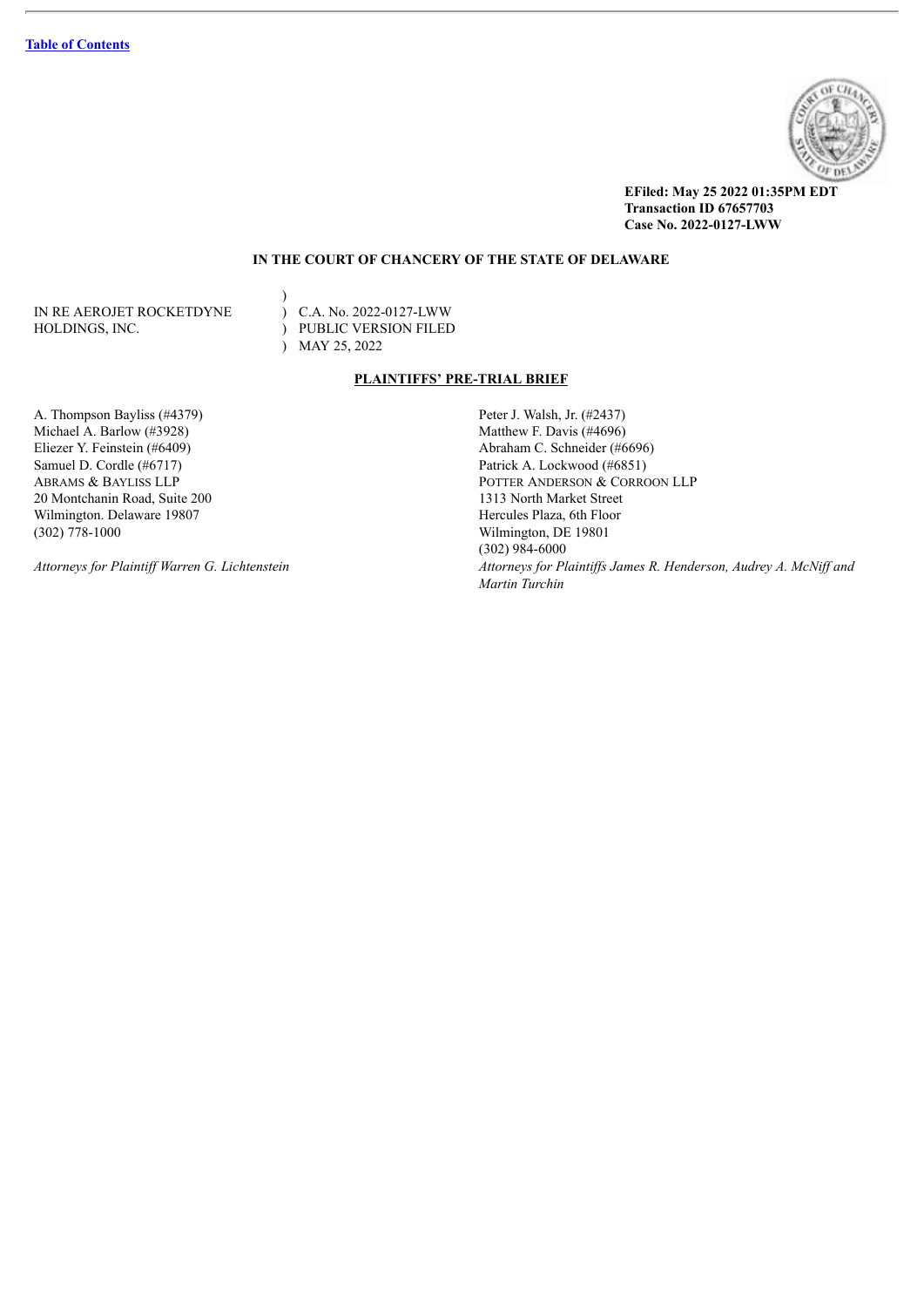$\overline{a}$ 

## **TABLE OF CONTENTS**

<span id="page-3-0"></span>

|                                                                                     | Page           |
|-------------------------------------------------------------------------------------|----------------|
| PRELIMINARY STATEMENT                                                               | $\overline{2}$ |
| <b>STATEMENT OF FACTS</b>                                                           | 3              |
| THE COMPANY AND KEY PLAYERS<br>L                                                    | 3              |
| The Parties<br>Α.                                                                   | 3              |
| The Company's Bankers<br>Β.                                                         | 6              |
| The Executive Chairman and the CEO<br>C.                                            |                |
| THE FAILED LOCKHEED DEAL - THE DRAKE-LICHTENSTEIN RELATIONSHIP DETERIORATES<br>П.   | 7              |
| The Lockheed Deal<br>A.                                                             | 7              |
| Drake Seeks to Undermine Lichtenstein and Create a Record<br>Β.                     | 10             |
| Drake and Kampani Orchestrate the Guidance Memo<br>C.                               | 13             |
| <b>Drake's Defiance and Scheming Continues</b><br>D.                                | 15             |
| The Confidential Internal Investigation<br>Е.                                       | 17             |
| The December 10, 2021 Board Meeting<br>F.                                           | 18             |
| <b>III. THE BOARD SPLITS INTO FACTIONS</b>                                          | 19             |
| The January 24 Board Meeting and the FTC Lawsuit<br>А.                              | 19             |
| The January 27 Board Meeting<br><b>B.</b>                                           | 20             |
| IV. A PROXY CONTEST BEGINS                                                          | 22             |
| Steel Nominates a Slate; Defendants Mobilize the Company's Personnel and Advisors   | 22             |
| Defendants Weaponize the Confidential Investigation for Their Own Ends<br><b>B.</b> | 23             |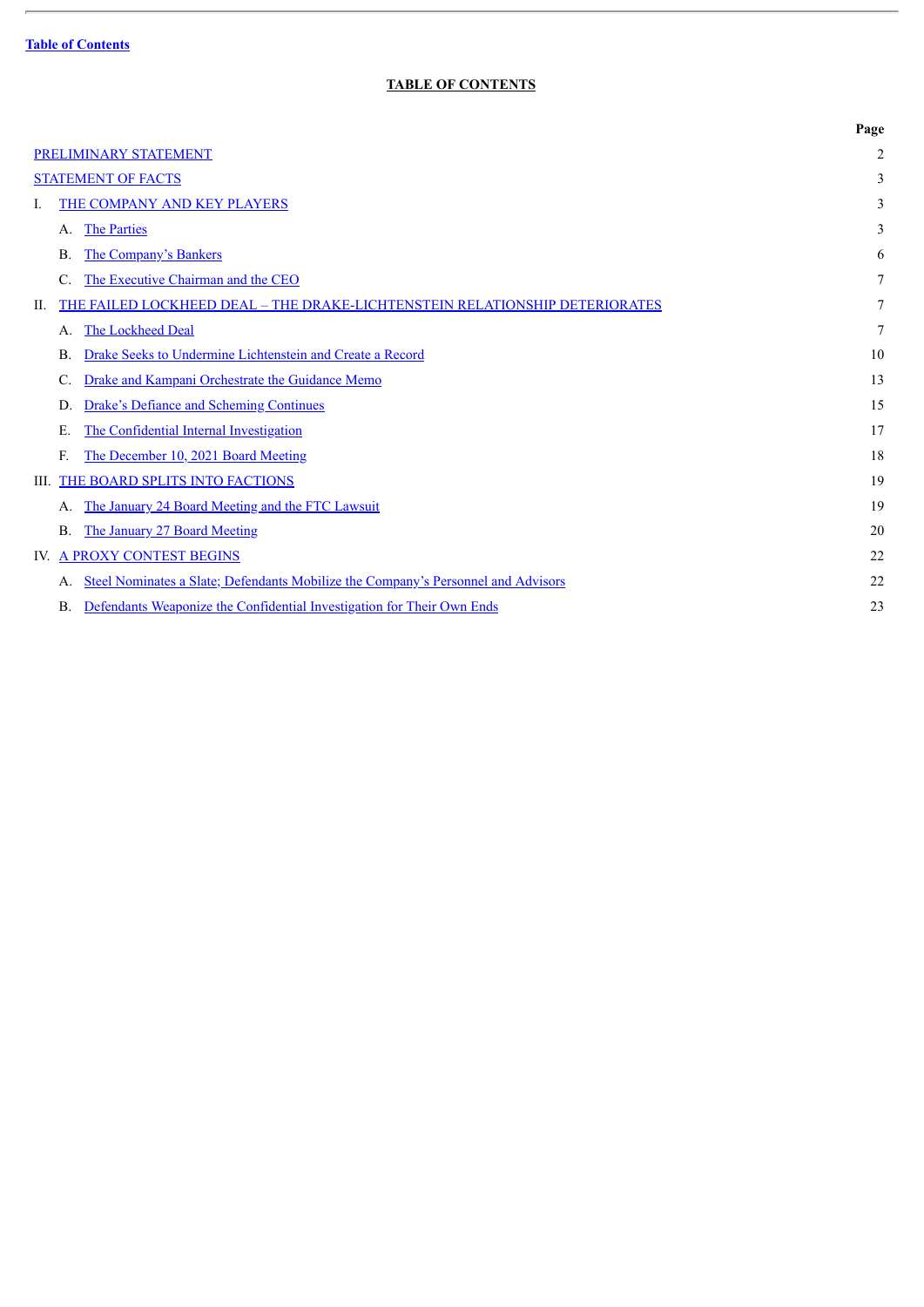$\overline{a}$ 

|    | Defendants Act in Secret and Without Authority                                                  | 25 |
|----|-------------------------------------------------------------------------------------------------|----|
|    | Defendants Use the Investigation to Their Advantage; Deploy Litigators<br>D.                    | 29 |
|    | The February 4 Board Meeting<br>Е.                                                              | 30 |
| V. | <b>THE LITIGATION</b>                                                                           | 32 |
|    | Plaintiffs Seek A TRO; Defendants Engage in Self-Help                                           | 32 |
|    | The Drake Slate Initiates Litigation<br>В.                                                      | 35 |
|    | Lockheed Terminates the Merger; The Court Grants a TRO                                          | 35 |
|    | The Court Enters Plaintiffs' Proposed Form of TRO                                               | 38 |
|    | VI. DEFENDANTS DEFY THE TRO                                                                     | 39 |
|    | Drake Continues to Rely on Company Personnel and Resources                                      | 39 |
|    | <b>Drake Moves Shares into Record Name Using Company Resources</b><br>В.                        | 41 |
|    | <b>Drake Nominates a Slate Using Company Resources</b>                                          | 43 |
|    | Defendants Delay Withdrawing GDC and RLF<br>D.                                                  | 44 |
|    | Defendants' March 28, 2022 Stockholder Communication<br>Е.                                      | 46 |
|    | Drake Demands Information; Management Blockades Lichtenstein<br>$F_{\cdot}$                     | 47 |
|    | ARGUMENT                                                                                        | 50 |
|    | DEFENDANTS' MISCONDUCT WAS UNAUTHORIZED, IMPROPER AND VOID                                      | 50 |
|    | A. Delaware Law and the Company's Organizational Documents Required Board or Committee Approval | 50 |
|    |                                                                                                 |    |

ii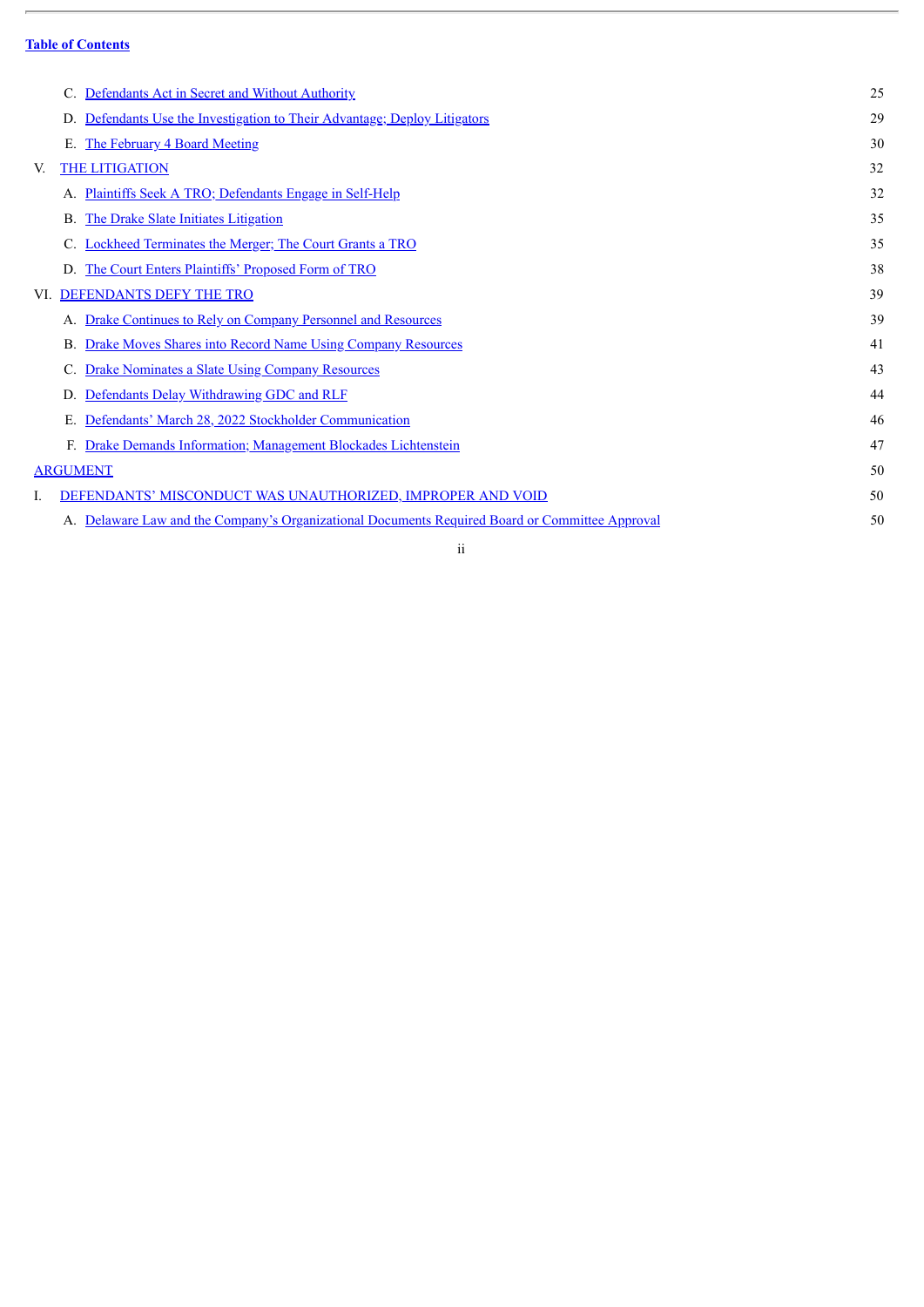L.

|                   | <b>B</b> .     | Although They Knew Better, Defendants Acted Unilaterally and in Secret                | 51  |
|-------------------|----------------|---------------------------------------------------------------------------------------|-----|
|                   |                | <b>Pre-Litigation Misconduct</b>                                                      | 51  |
|                   |                | <b>Post-Litigation Misconduct</b><br>2.                                               | 54  |
| Η.                |                | DEFENDANTS REPEATEDLY AND KNOWINGLY VIOLATED THE TRO; THEY SHOULD BE HELD IN CONTEMPT | 55  |
|                   | $\mathbf{A}$   | The TRO Prohibited Unauthorized Use of Company Resources                              | 57  |
|                   | $B$ .          | Defendants Had Notice of the TRO                                                      | 57  |
|                   | C.             | Defendants Violated the TRO                                                           | 58  |
|                   | D.             | <b>Sanctions Are Appropriate Here</b>                                                 | 60  |
| III.              |                | DEFENDANTS ABUSED COMPANY RESOURCES TO FAVOR THEMSELVES                               | 60  |
| IV.               |                | DEFENDANTS AND THEIR ADVISORS REPEATEDLY VIOLATED THEIR DUTY OF CANDOR                | -61 |
|                   | A.             | Delaware Law Requires Candor and Transparency Among Directors and Advisors            | 61  |
|                   | <b>B.</b>      | <b>Because They Feared Open Debate, Defendants Acted Unilaterally in Secret</b>       | 62  |
|                   | $\mathbf{C}$ . | Defendants Repeatedly Violated Plaintiffs' Right to Information                       | 64  |
| <b>CONCLUSION</b> |                |                                                                                       | 65  |

iii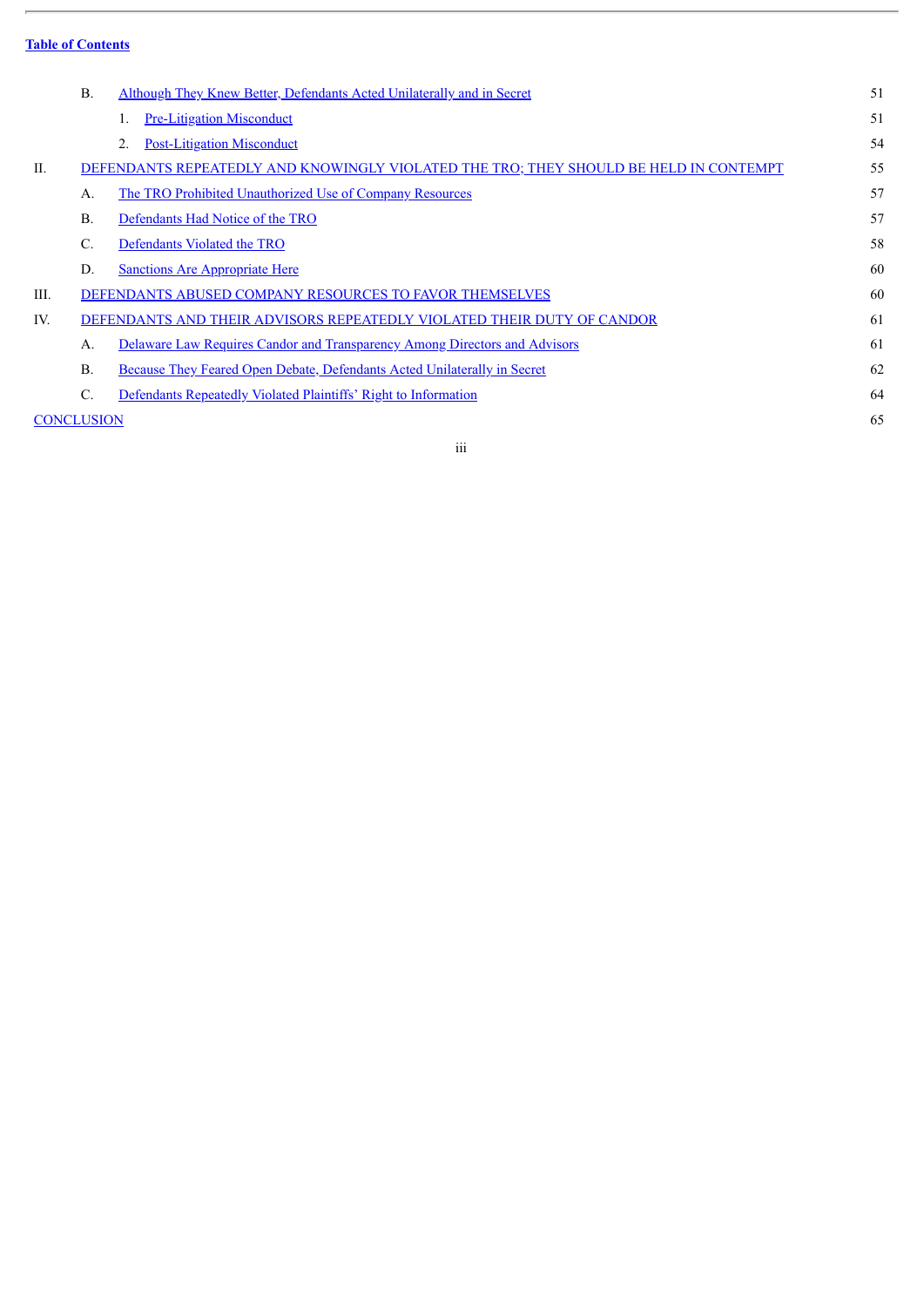$\overline{a}$ 

## **TABLE OF AUTHORITIES**

|                                                                                           | Page(s) |
|-------------------------------------------------------------------------------------------|---------|
| Cases                                                                                     |         |
| In re Aerojet Rocketdyne Holdings, Inc.,<br>C.A. No. 2022-0127-LWW (Del. Ch. May 3, 2022) | 60      |
| Applied Energetics, Inc. v. Farley,<br>239 A.3d 409 (Del. Ch. 2020)                       | 51      |
| Aveta Inc. v. Bengoa,<br>986 A.2d 1166 (Del. Ch. 2009)                                    | 56      |
| Bamford v. Penfold, L.P.,<br>2020 WL 967942 (Del. Ch. Feb. 28, 2020)                      | 62      |
| City of Fort Meyers Gen. Emps' Pension Fund v. Haley,<br>235 A.3d 702 (Del. 2020)         | 61      |
| City of Wilm. v. Gen. Teamsters Local Union 326,<br>321 A.2d 123 (Del. 1974)              | 56      |
| DiSabatino v. Salicete,<br>671 A.2d 1344 (Del. 1996)                                      | 56      |
| Hack v. BMG Equities Corp.,<br>1991 WL 101848 (Del. Ch. June 12, 1991)                    | 51      |
| Hall v. Search Capital Grp., Inc.,<br>1996 WL 696921 (Del. Ch. Nov. 15, 1996)             | 64      |
| Havens v. Attar,<br>1997 WL 55957 (Del. Ch. Jan. 30, 1997)                                | 55      |
| HMG/Courtland Props., Inc. v. Gray,<br>749 A.2d 94 (Del. Ch. 1999)                        | 61      |
| Hollinger Int'l v. Black,<br>844 A.2d 1022 (Del. Ch. 2004)                                | 61      |

iv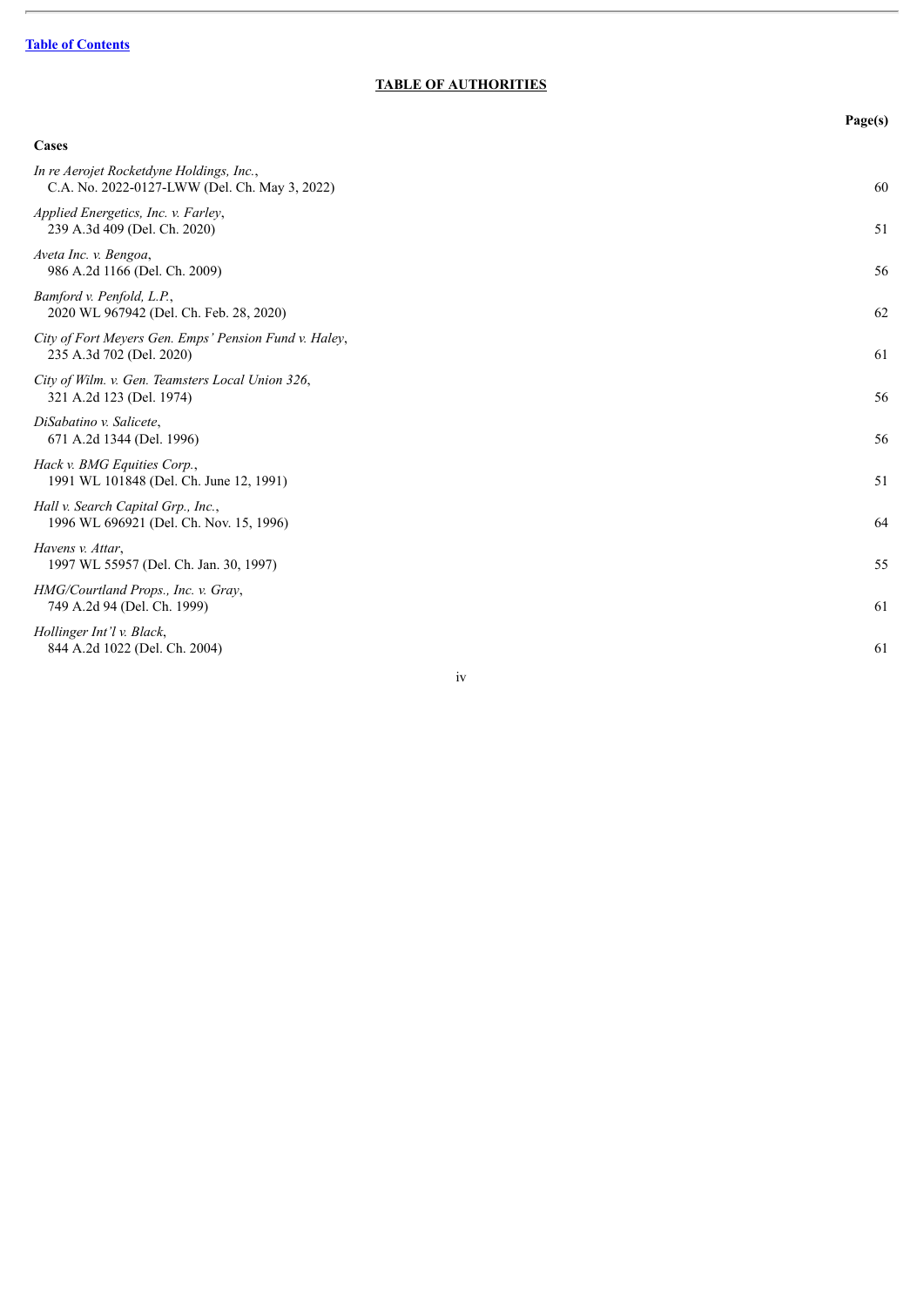$\overline{a}$ 

| Jagodzinski v. Silicon Valley Innovation Co., LLC,<br>2012 WL 593613 (Del. Ch. Feb. 14, 2012)                                     | 56,60      |
|-----------------------------------------------------------------------------------------------------------------------------------|------------|
| Kalisman v. Friedman,<br>C.A. No. 8447-VCL (Del. Ch. May 14, 2013)                                                                | 62         |
| Kirby v. Kirby,<br>1987 WL 14862 (Del. Ch. July 29, 1987)                                                                         | 62         |
| Klaassen v. Allegro Dev. Corp.,<br>106 A.3d 1035 (Del. 2014)                                                                      | 61         |
| Magness v. Krewson,<br>2004 WL 877348 (Del. Ch. Apr. 15, 2004)                                                                    | 60         |
| Miller v. Steller Enters., Inc.,<br>1980 WL 6432 (Del. Ch. Dec. 22, 1980)                                                         | 56         |
| Mills Acquisition Co. v. Macmillan, Inc.,<br>559 A.2d 1261 (Del. 1989)                                                            | 61         |
| OptimisCorp v. Waite,<br>137 A.3d 970 (Del. 2016)                                                                                 | 50, 62     |
| Palisades Growth Capital II, L.P. v. Backer,<br>2020 WL 1503218 (Del. Ch. Mar. 26, 2020)                                          | 62         |
| Pearl City Elevator, Inc. v. Gieseke,<br>C.A. No. 2020-0419-JRS (Del. Ch. Sept. 11, 2020)                                         | 60         |
| Plainfield Special Situations Master Fund Ltd. v. Solidus Networks<br>Inc.,<br>C.A. No. 3308-VCS (Del. Ch. Oct. 23, 2007) (ORDER) | 51, 53, 55 |
| Schoon v. Troy Corp.,<br>2006 WL 1851481 (Del. Ch. June 27, 2006)                                                                 | 64         |
| Thorpe v. CERBCO, Inc.,<br>676 A.2d 436 (Del. 1996)                                                                               | 61         |
| TR Invs., LLC v. Genger,<br>2009 WL 4696062 (Del. Ch. Dec. 9, 2009)                                                               | 56, 57, 59 |
|                                                                                                                                   |            |

v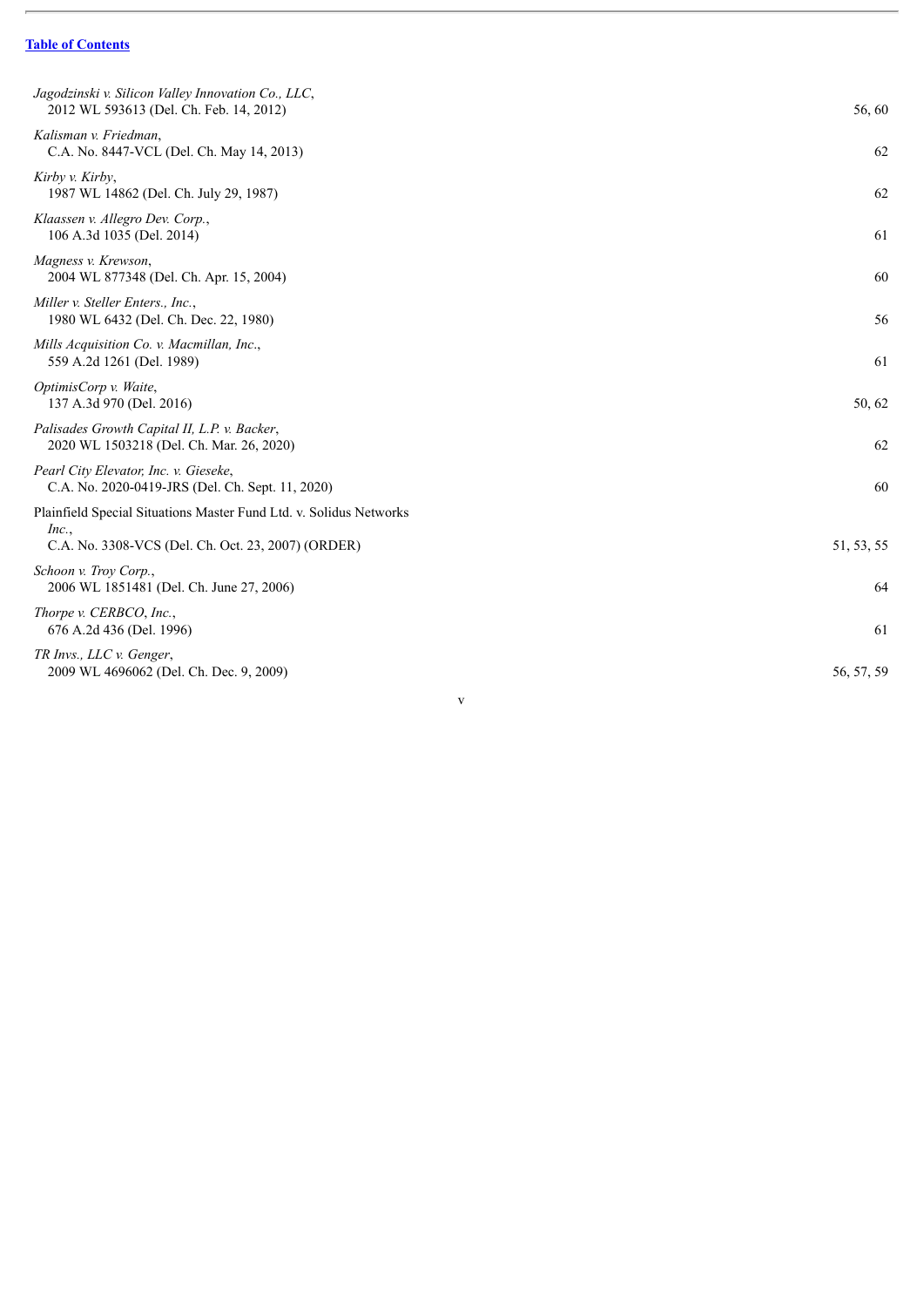$\overline{a}$ 

| Triton Constr. Co. v. E. Shore Elec. Servs., Inc.,<br>2009 WL 1387115 (Del. Ch. May 18, 2009) | 60     |
|-----------------------------------------------------------------------------------------------|--------|
| In re WeWork Litig.,<br>250 A.3d 901 (Del. Ch. 2020)                                          | 62     |
| <b>Rules &amp; Statutes</b>                                                                   |        |
| 8 Del. C. § 141                                                                               | 61     |
| 8 <i>Del. C.</i> § 141(a)                                                                     | 50     |
| 8 <i>Del. C.</i> § 141(b)                                                                     | 50, 51 |
| Ct. Ch. R. 70(b)                                                                              | 55, 56 |
|                                                                                               |        |

v i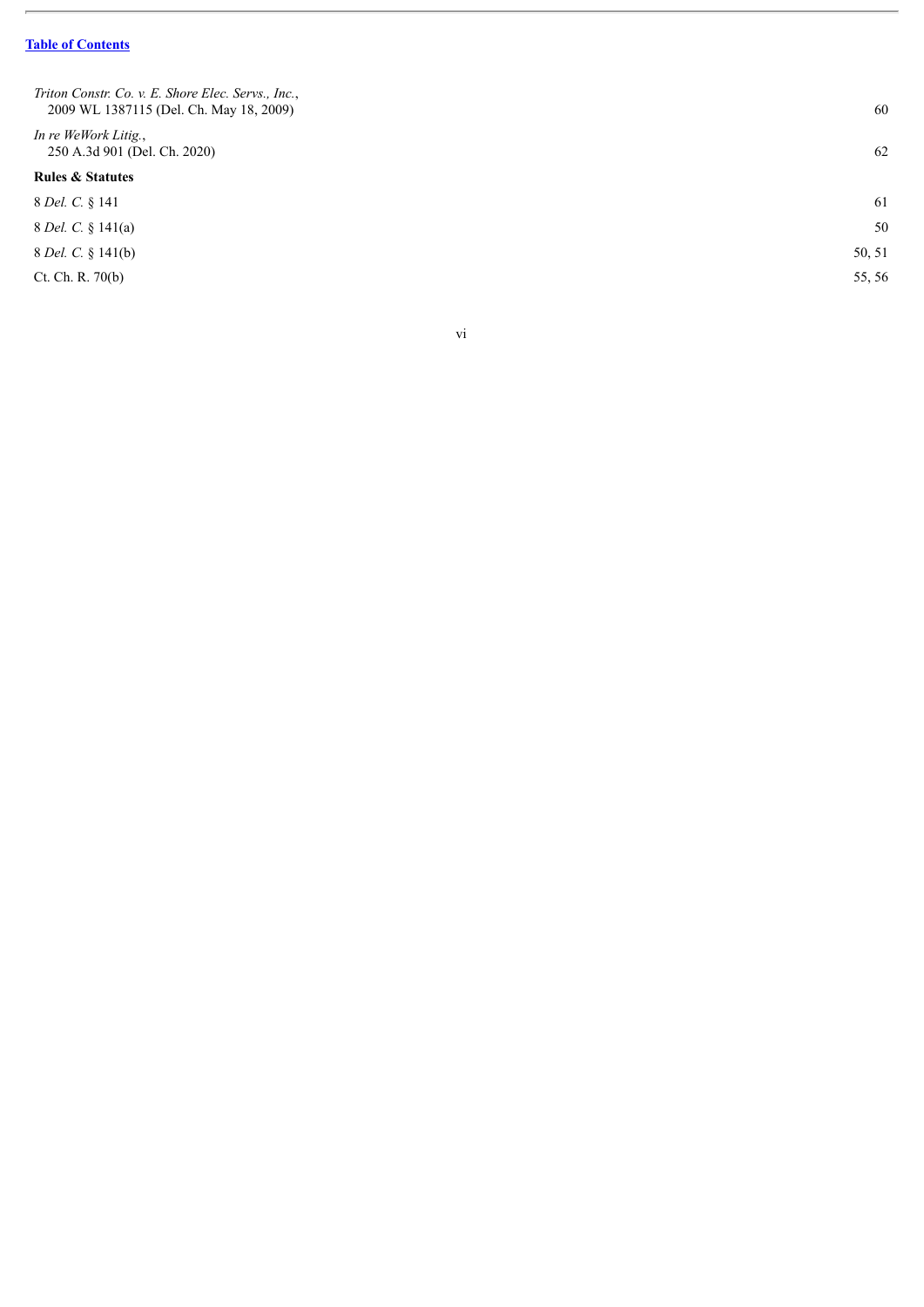#### **PRELIMINARY STATEMENT**

<span id="page-9-0"></span>Aerojet Rocketdyne Holdings, Inc. ("Aerojet" or the "Company") has an eight-member board of directors that is split down the middle. The board factions are now pitted against one another in a proxy contest. Four incumbent directors support a slate led by Executive Chairman Warren Lichtenstein (the "Lichtenstein Slate"). Four others support a slate led by CEO Eileen Drake (the "Drake Slate").

This litigation began after members of the Drake Slate caused the Company to issue a press release and SEC filings in the Company's name without board authorization. The press release and SEC filings disclosed the existence of a confidential internal investigation and disparaged Lichtenstein. Plaintiffs sought a temporary restraining order prohibiting the use of the Company's name or resources in the election contest without proper authorization. Plaintiffs' sought a narrow form of order confirming that half of an evenly divided Board may not seize for itself the power to use Company resources to discredit the other half.

Discovery has revealed a disturbing drama that begins with backstabbing and deception among directors and their advisors, including by lawyers who ultimately recommended litigation *against their own clients*. The curtain falls with outright contempt of Court.

At the time they issued the press release, Defendants wrongly believed that serving as a candidate for election on a stockholder-nominated slate was a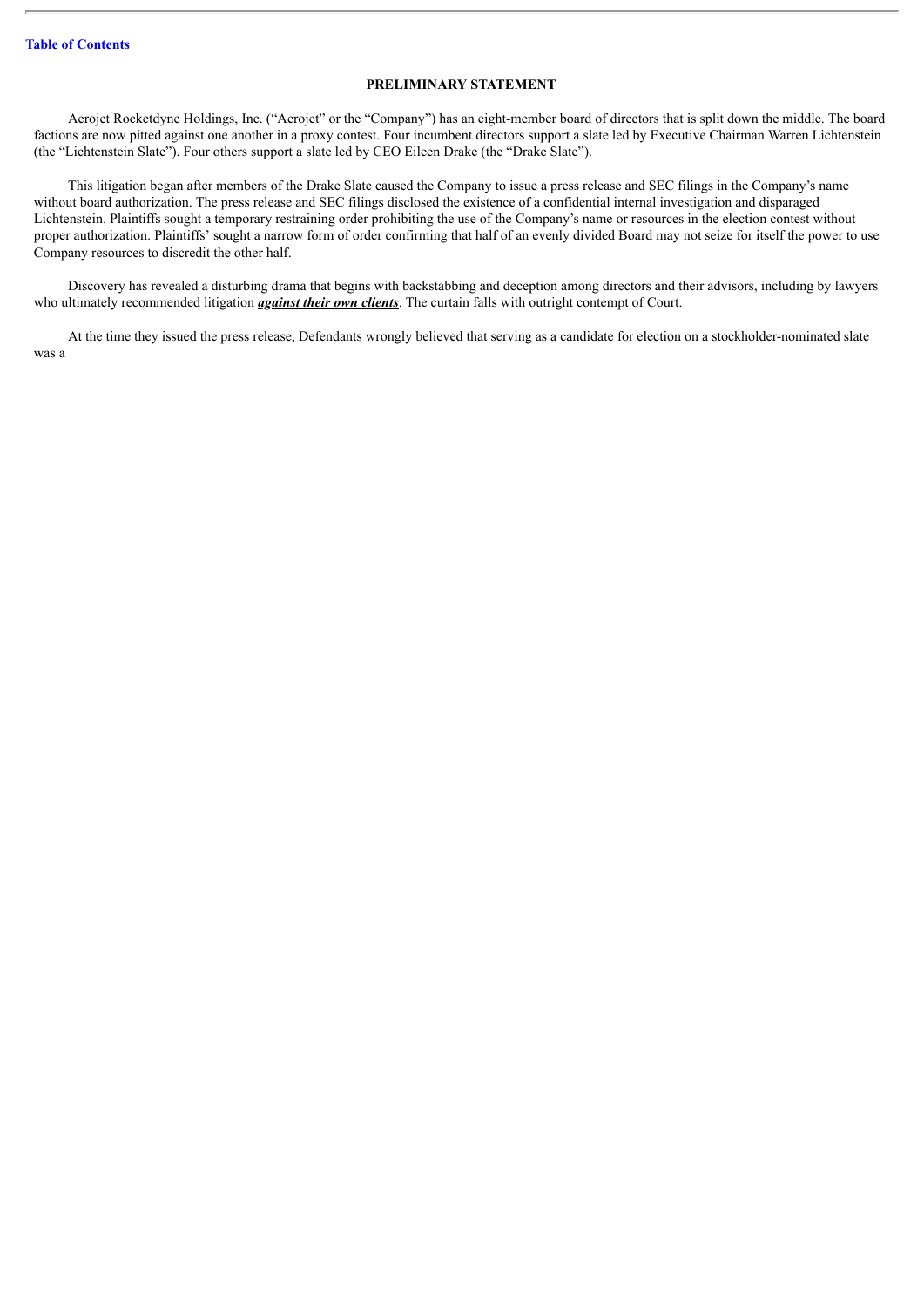"hostile" act that threatened the Company and somehow justified subterfuge. The Company's advisors knew better, yet they energetically assisted Defendants' unauthorized use of the Company's name, personnel and resources to strike at their fellow directors ahead of the anticipated proxy contest. To keep their machinations secret until their chosen moment, lawyers representing a six-member committee continued to advise all six directors, while secretly plotting with three of them to surprise their colleagues with negative press and possibly litigation.

After seeing the press release and SEC filings (but without recognizing the depth of the deception), Plaintiffs sought a temporary restraining order. In response, while professing confidence the litigation was meritless, the Company's advisors rushed to secure retainers and contractual commitments before the Court could rule. After the Court issued a bench ruling in Plaintiffs' favor but before it entered an implementing order, Defendants continued to use Company resources for their proxy contest.

Just days ago, this Court compelled Defendants to produce initially withheld documents demonstrating that, even *after* this Court entered its formal order prohibiting use of the Company's resources in the proxy contest, Defendants continued to use the Company's personnel, funds, credit, outside advisors, confidential information and other resources to secure an electoral advantage. Their actions were deliberate, egregious and inexcusable.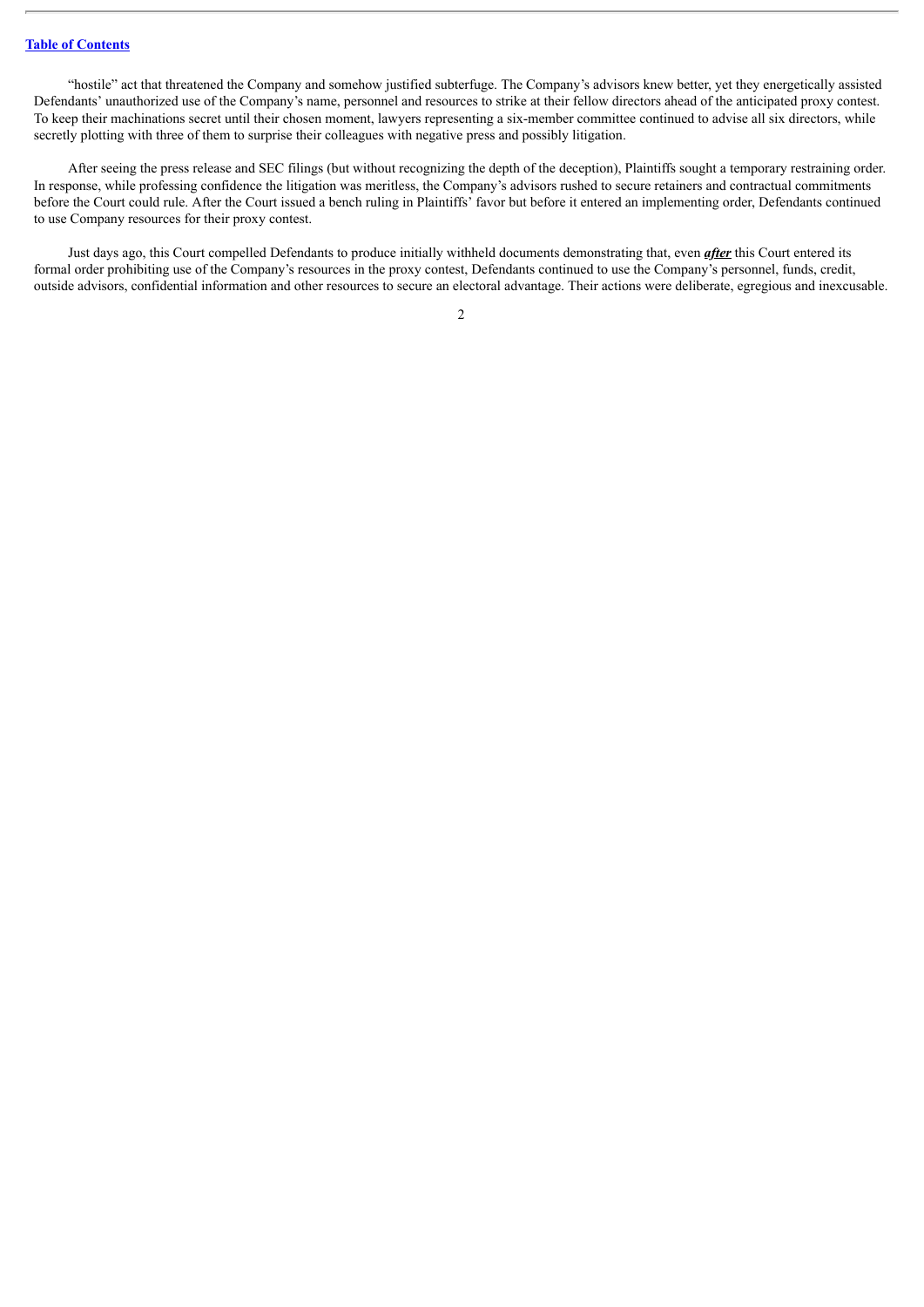Plaintiffs seek post-trial relief sufficient to level the playing field in the proxy contest, which has been marred by Defendants' misconduct. Plaintiffs also seek an order holding Defendants in contempt for defying this Court's temporary restraining order.

#### **STATEMENT OF FACTS**

#### <span id="page-11-1"></span><span id="page-11-0"></span>**I. THE COMPANY AND KEY PLAYERS**

Nominal party Aerojet is a Delaware corporation with its principal place of business in California. JX-0382 at 9. Aerojet makes rocket engines for space, defense, civil and commercial applications. *Id.* at 3. Its stock trades on the New York Stock Exchange as "AJRD." *Id.* at 20. As of May 17, 2022, Aerojet had a market capitalization of approximately \$3.25 billion. JX-0626.

The Company has an eight-member Board of Directors (the "Board"). JX-0577 at 4. Plaintiffs and Defendants each constitute half the Board.

#### <span id="page-11-2"></span>**A. The Parties**

Plaintiff Warren G. Lichtenstein has served as a director since 2008. JX-0586 at 5. He served as Chairman of the Board from 2013 to 2016 and as the Company's Executive Chairman since 2016. JX-13. Since the time Lichtenstein became a director of the Company, the Company's stock price has risen by approximately 300%. PTO ¶5.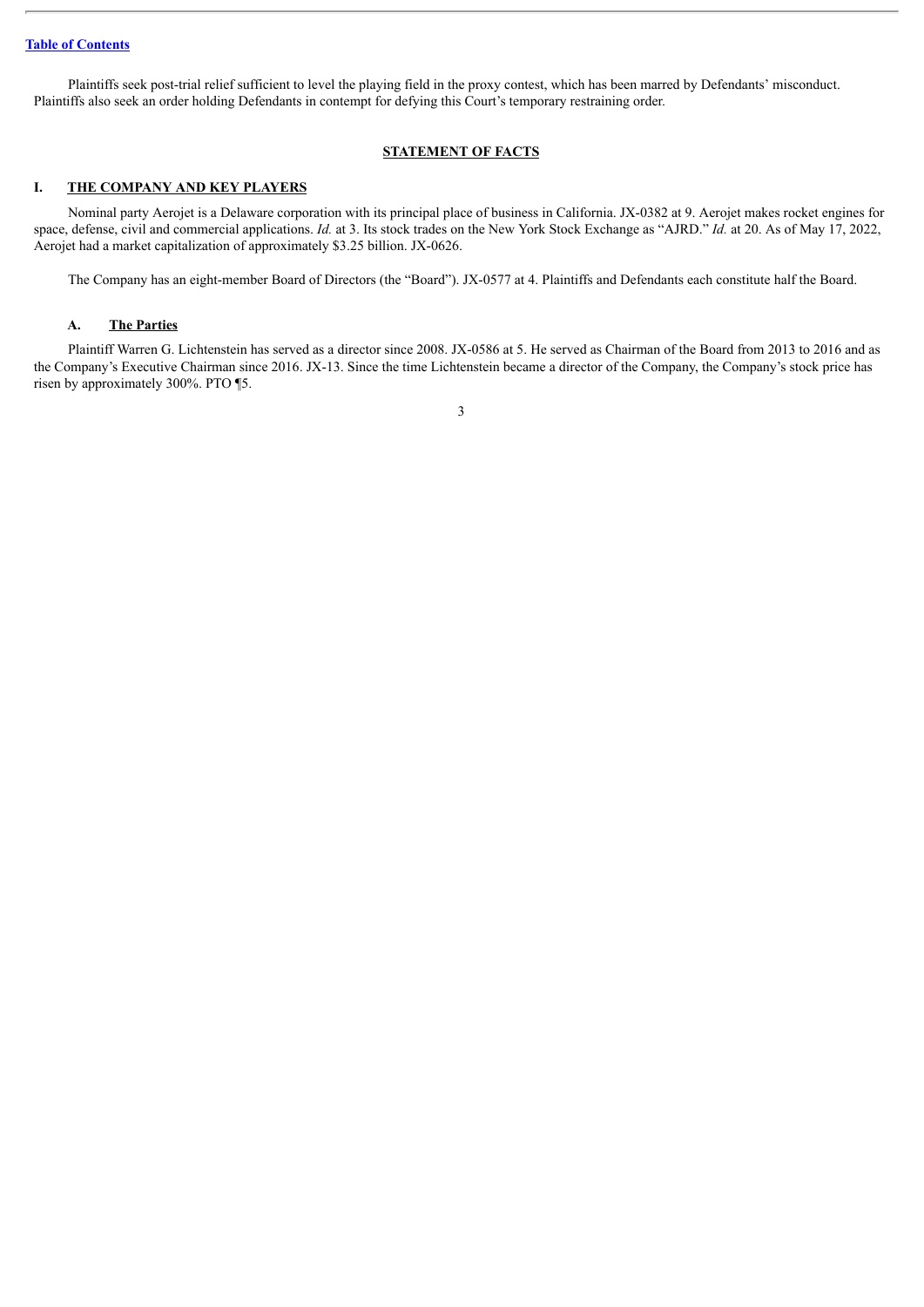Lichtenstein is the Executive Chairman of Steel Partners Holdings GP Inc., the general partner of Steel Partners Holdings L.P. ("Steel Holdings" and together with its affiliates, "Steel"), a global diversified holding company that engages or has interests in a variety of operating businesses through its subsidiary companies. *Id.*; JX-0245 at 17.

Steel first invested in a Company predecessor, GenCorp, in approximately 2000. PTO ¶5. An indirect subsidiary of Steel Holdings, together with certain other affiliates, beneficially owns 3,949,496 shares, constituting approximately 4.9% of the Company's outstanding stock. JX-0570 at 2, 18.

Plaintiff Audrey A. McNiff has served as a director since 2020. JX-0586 at 6. She serves on the Corporate Governance & Nominating Committee. McNiff 154-55. McNiff is a Trustee of the Ann Romney Center for Neurologic Diseases at the Brigham and Woman's Hospital, and she serves on the board of directors and as Vice Chair of Finance of the John A. Hartford Foundation. JX-0586 at 7. McNiff was formerly a Partner and the Global Head of Foreign Exchange Sales and Derivatives Prime Brokerage at The Goldman Sachs Group, Inc. *Id.* at 6.

Plaintiff Martin Turchin has served as a director since 2008. *Id.* at 7. He serves on the Audit Committee and the Corporate Governance & Nominating Committee. JX-0585 at 2. Turchin is a non-executive Vice Chairman of CBRE Group, Inc., a commercial real estate services and investment firm. JX-0586 at 7.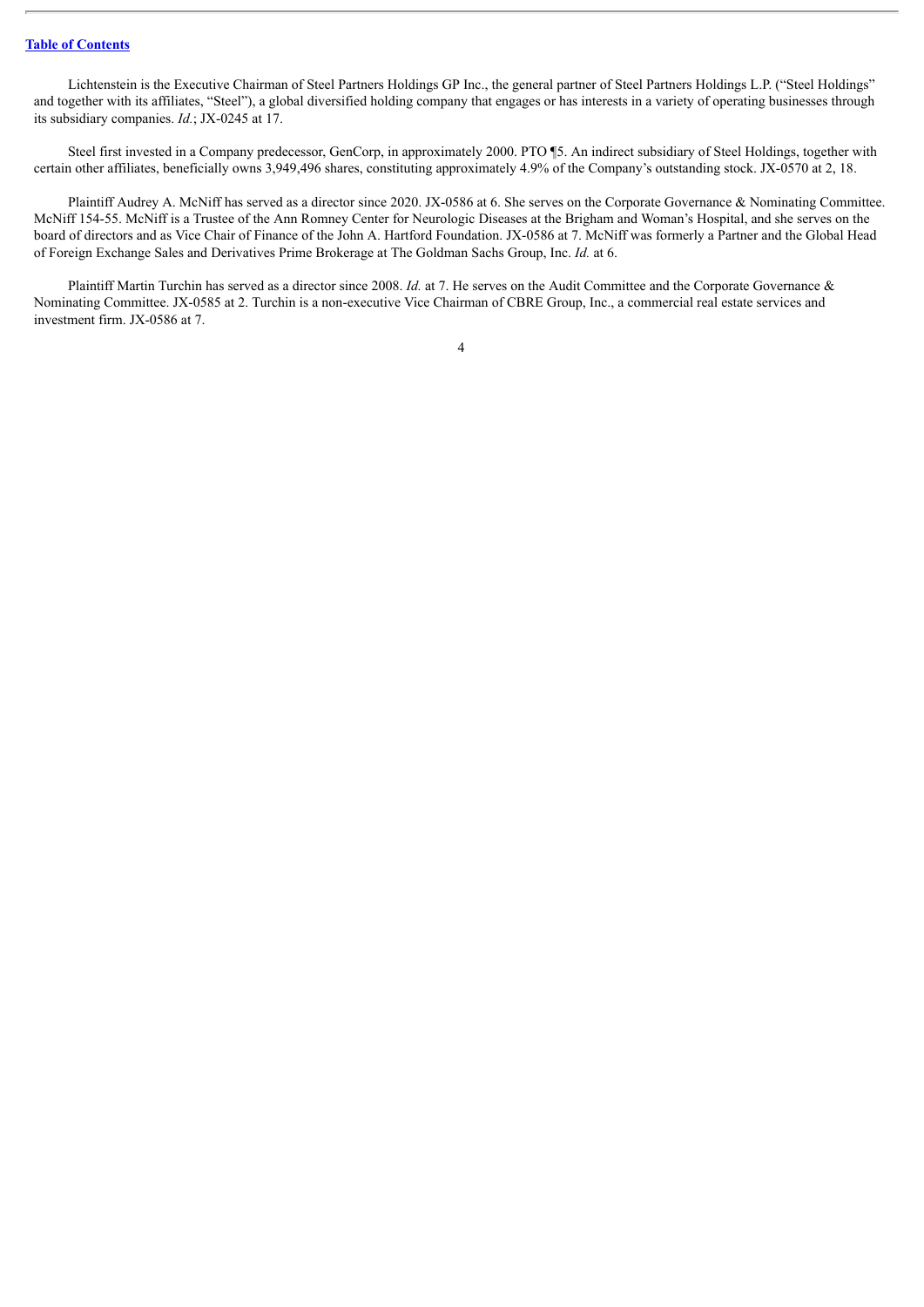Plaintiff James R. Henderson has served as a director since 2008. *Id.* He serves as the Chairman of the Audit Committee and also serves on the Corporate Governance & Nominating Committee. JX-0585 at 2. Henderson previously served as the Chief Executive Officer of Armor Express, a manufacturer and distributor of body armor systems, from 2018 to 2021. JX-0586 at 4.

Plaintiffs Lichtenstein, McNiff, Turchin and Henderson are members of the Lichtenstein Slate. *See* JX-0245 at 19.

Defendant Eileen Drake, whom Lichtenstein recruited and mentored, has served as the Company's Chief Executive Officer ("CEO") and President since June 2015. JX-0586 at 3. Prior to those roles, she served as the Company's Chief Operating Officer, a role for which Lichtenstein proposed her, from March 2015 to June 2015. *Id.*; Drake 292.

Defendant Thomas Corcoran has served as a director since 2008. JX-0586 at 3. He is the Chairman of the Corporate Governance & Nominating Committee and serves on the Organization & Compensation Committee. JX-0585 at 2.

Defendant Kevin Chilton has served as a director since 2018. JX-0586 at 2. He is Chairman of the Organization & Compensation Committee. JX-0585 at 2.

Defendant Lance Lord has served as a director since 2015. JX-0586 at 5. He serves on the Audit Committee and the Organization & Compensation Committee. JX-0585 at 2.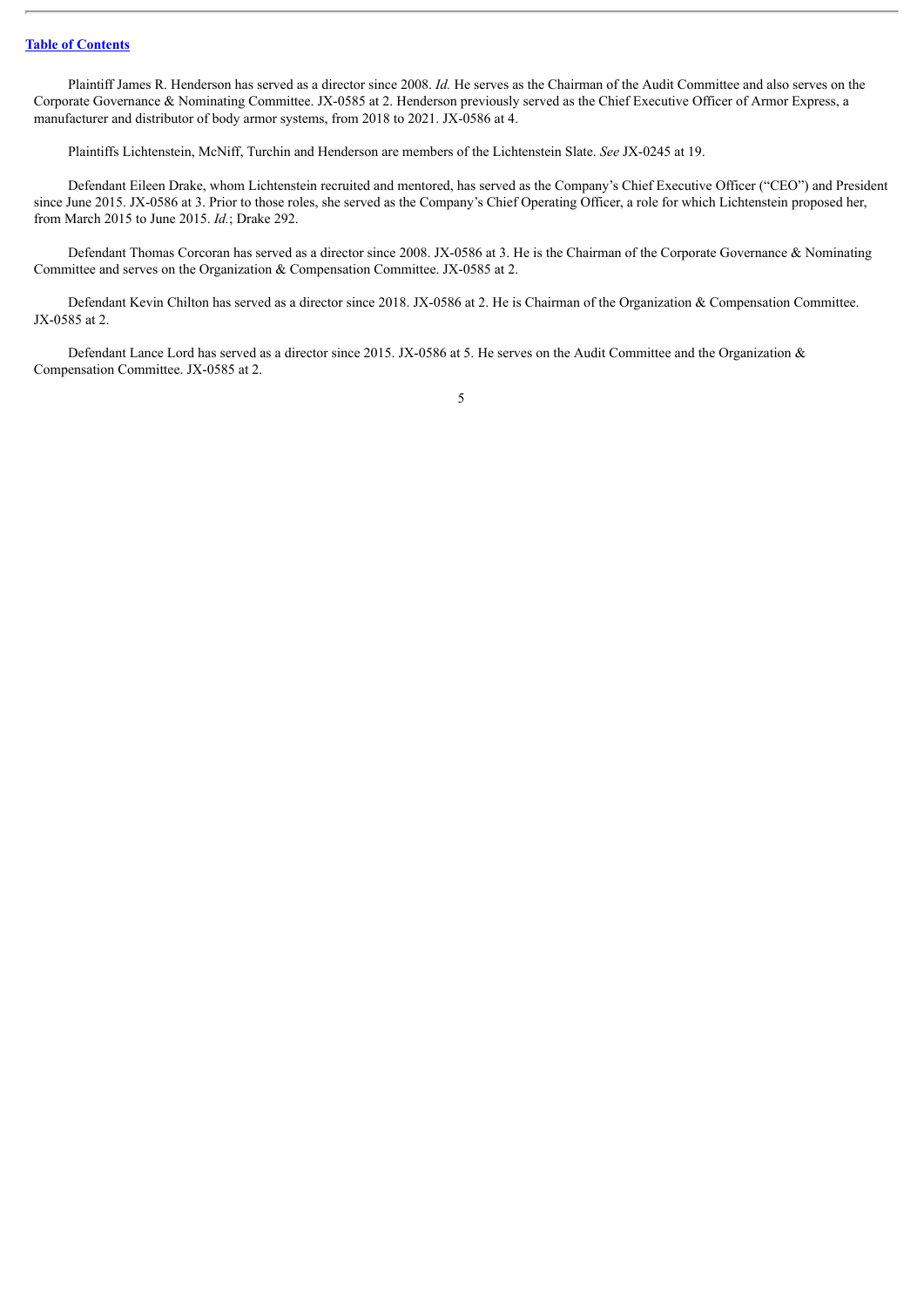Defendants Drake, Corcoran, Chilton and Lord are all members of the Drake Slate. *See* JX-0476 at 2.

Directors Chilton, Corcoran, Henderson, Lord, McNiff and Turchin together comprise the "Non-Management Directors." The Company's public filings have identified *all* of the Non-Management Directors as independent since each joined the Board. *See, e.g.*, JX-0032 at 18 ("Besides Mr. Lichtenstein and Ms. Drake, all of the Company's Directors are independent…."); JX-0006 at 17 ("[E]ach of the

Board's nominees, other than Mr. Seymour, has been determined to be 'independent'…"); *see also* JX-0148 (reflecting consensus that all six Non-Management Directors are "independent"); JX-0241 (February 1 press release referencing a "committee of independent directors" that included all six Non-Management Directors).

#### <span id="page-14-0"></span>**B. The Company's Bankers**

Citigroup Global Markets Inc. ("Citi") and Evercore Group L.L.C. ("Evercore") are the Company's financial advisors. They were retained in connection with the Company's potential merger with Lockheed Martin Corp. ("Lockheed"). JX-0026; JX-0027.

Citi and Evercore act as the Company's financial advisors on a wide variety of issues. Both banks' engagement letters provide that their engagements expire fifteen months after the letter date, but both engagement letters included twelve-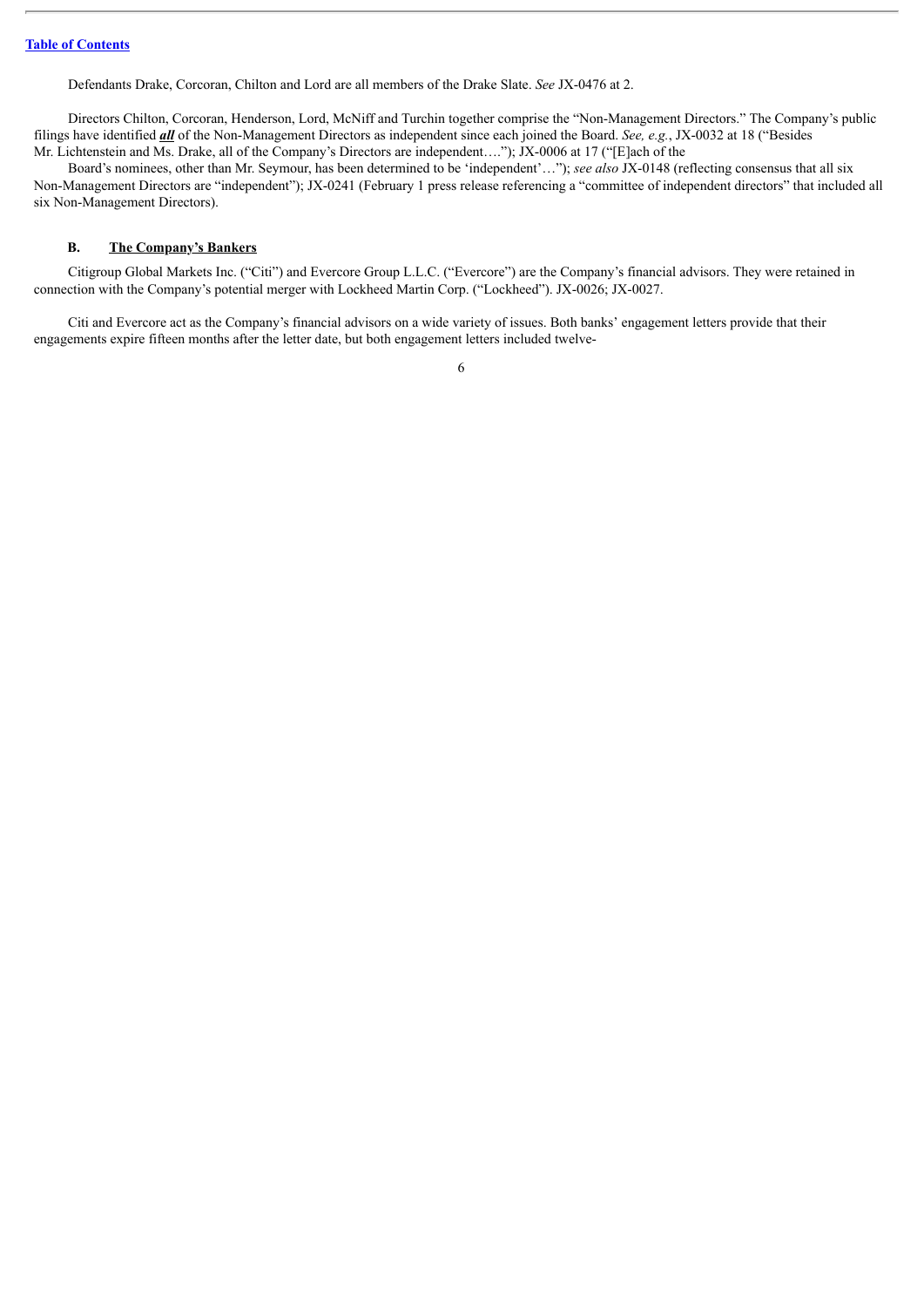month tail provisions. JX-0026 at 7; JX-0027 at 6. Precisely because of these tail provisions, Defendants and their lawyers at Gibson Dunn & Crutcher LLP ("GDC") determined that it would be unnecessary to bring in new bankers for the Company. See JX-0390; JX-0389 (confirming that Citi and Evercore could continue as the Company's financial advisors without "requiring entry into a new letter agreement for services.").

## <span id="page-15-0"></span>**C. The Executive Chairman and the CEO**

A year after Drake became CEO, the Board created the position of Executive Chairman to oversee her. JX-0016 at 19. The Board appointed Lichtenstein to the role, recognizing that "Lichtenstein's financial acumen, knowledge of the Company, and business contacts are valuable as an executive in a management capacity." *Id.*; *see* JX-0013. Drake's employment agreement requires her to report directly to Lichtenstein as Executive Chairman. *See* JX-0023 at §1(a); JX-0591; Drake 288. Drake has resented Lichtenstein's oversight ever since. *See infra* 8-13, 15-19.

## <span id="page-15-1"></span>**II. THE FAILED LOCKHEED DEAL – THE DRAKE-LICHTENSTEIN RELATIONSHIP DETERIORATES**

## <span id="page-15-2"></span>**A. The Lockheed Deal**

In early 2020, members of Aerojet management began discussing a potential business combination with Lockheed. JX-0030 at 40. In July 2020, Lockheed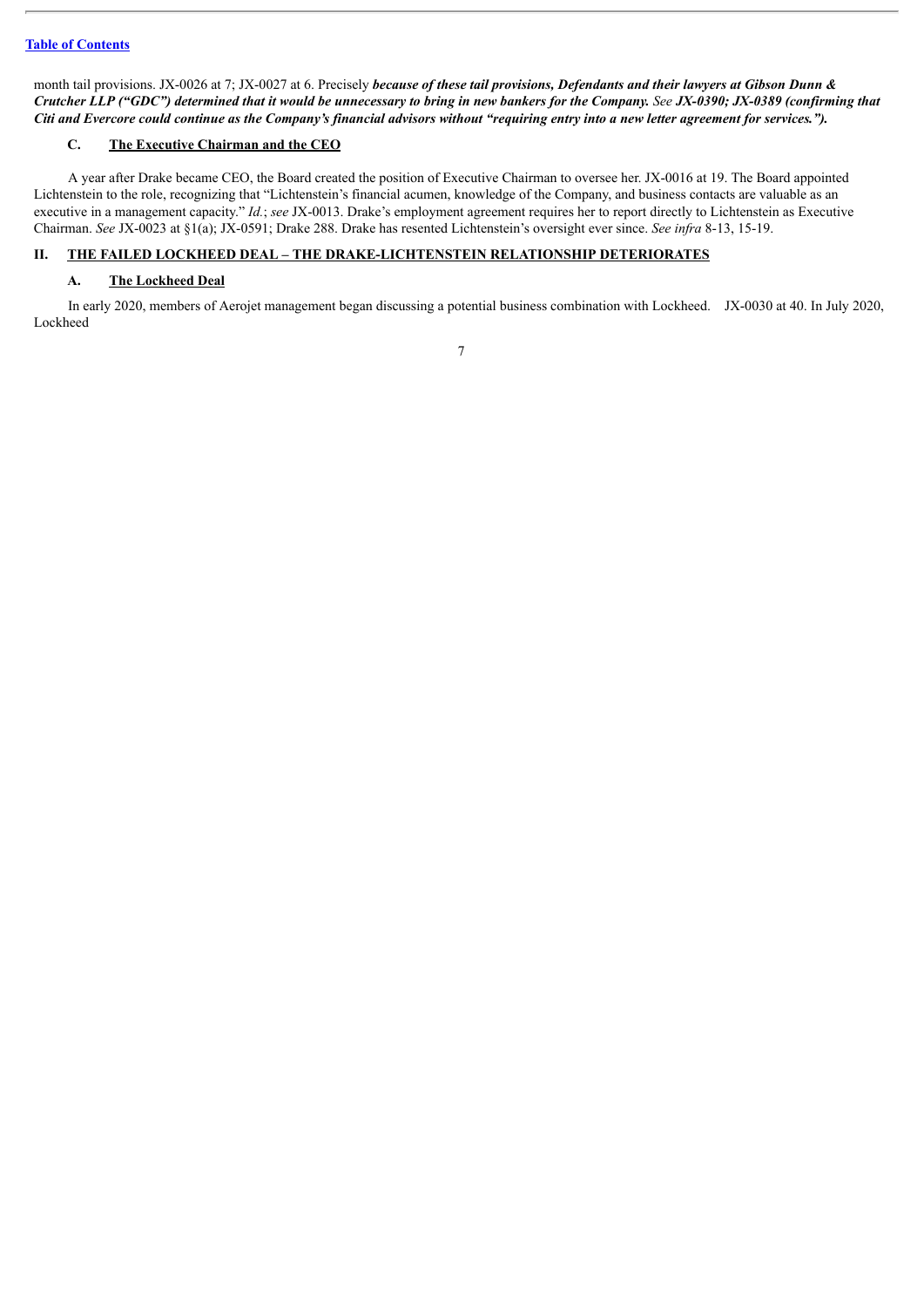proposed to acquire the Company for \$47.50 per share in cash, and merger negotiations began. *Id.* at 42.

Lichtenstein and Drake disagreed over the negotiation process with Lockheed and some of the proposed terms. Lichtenstein pressed Drake to solicit other bidders and to negotiate for certain target-friendly terms. JX-0562 at 23; *see* Chilton 24:25-25:15. Drake resisted this approach. JX-0562 at 23; *see* Chilton 24:21-24 (agreeing that there were "disagreements between Mr. Lichtenstein and Ms. Drake about negotiations with Lockheed"); Corcoran 18:18-22 (acknowledging "some tension between the two of them").

The relationship between the two began to deteriorate when Drake threatened to resign in October 2020 and take the entire senior management team with her unless Lichtenstein relented. McNiff 113:4-13 (stating that Drake "threatened to leave numerous times" and that "at various board meetings . . . she talked about just taking her team and leaving"); *id*. 114:4-11 ("[W]e thought she was so serious about it because … many of us had received phone calls from the then general counsel, Arjun Kampani, indicating that he had spoken to Eileen, and Eileen was willing to leave the firm for the right economic benefit."); Henderson 125:14-24 (confirming understanding that "[Drake], in sum and substance, had conversations with the other directors about how she would have a hard time working for Warren if the deal didn't go through and therefore she would resign");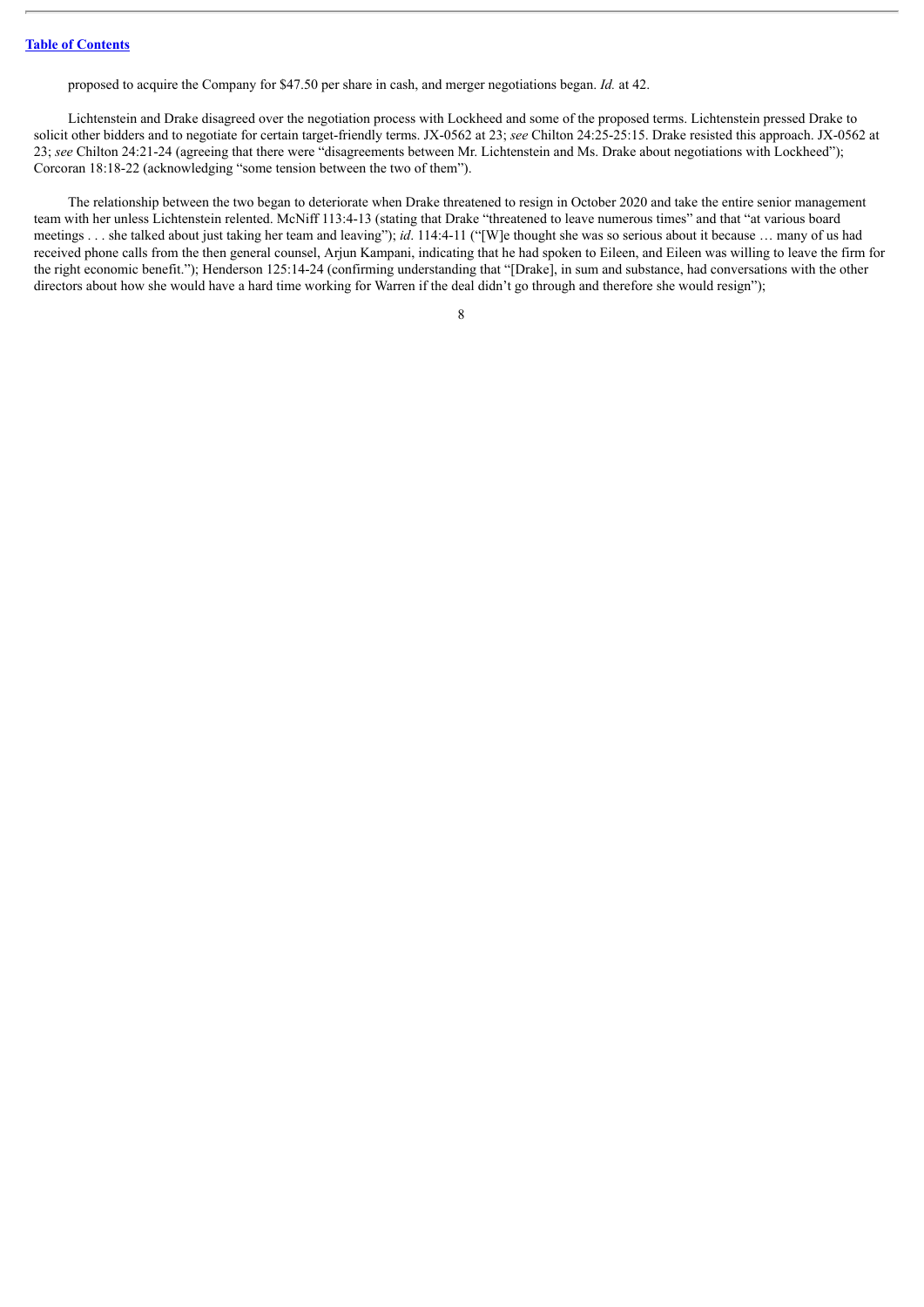Lichtenstein 130:17-19 ("There was a time when she told the board that she was going to leave and take her management team with her.").

On October 26, 2020, the Company's Organization and Compensation Committee ("O&C Committee") met to discuss succession planning. JX-0562 at 13. Drake remained non-committal about whether she would stay with the Company absent the merger. *See* JX-0047 at 1, 10 (Talent Review and Succession Planning presentation leaving "Risk of Departure" blank for Drake). She told the directors they would face litigation if they did not approve the Lockheed transaction and that she and the management team might leave. JX-0562 at 13; McNiff 45:20-46:12.

On December 19, 2020, the Board unanimously approved a merger agreement with Lockheed (the "Merger Agreement") contemplating payment of \$56.00 per share in cash. JX-0030 at 57. At a special meeting of stockholders held on March 9, 2021, the Company's stockholders approved the Merger. JX-0031 at 2. Steel cast all of its votes in favor of the transaction. PTO ¶35.

The Merger remained subject to review by the Federal Trade Commission ("FTC"). As market concern about regulatory approval mounted, the Company's stock traded significantly below the Merger price. *See* JX-0590.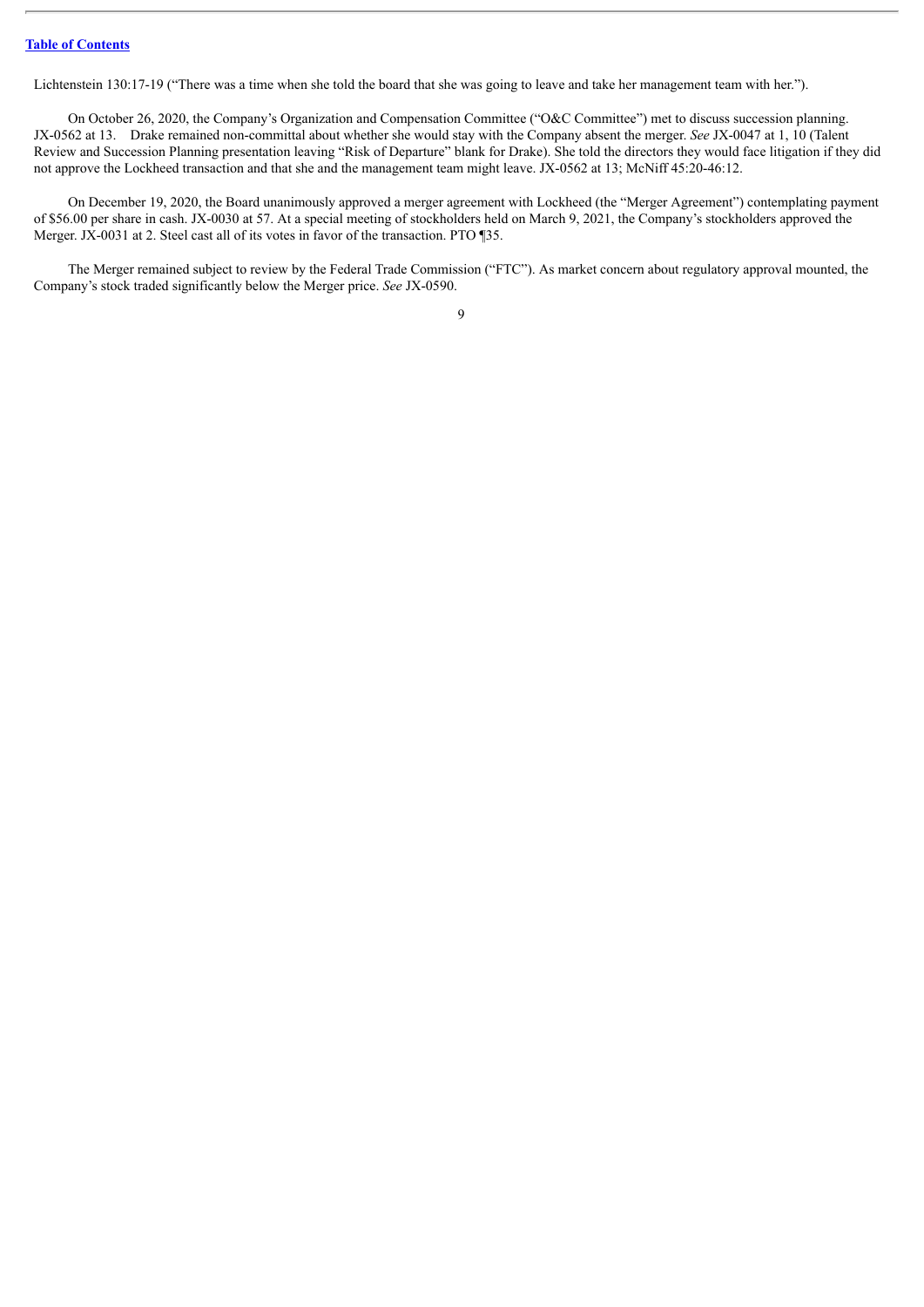#### <span id="page-18-0"></span>**B. Drake Seeks to Undermine Lichtenstein and Create a Record**

The relationship between Lichtenstein and Drake continued to deteriorate. Lichtenstein's focus on contingency planning and concern about whether the Merger would secure FTC approval infuriated Drake, who was concerned with closing the transaction and securing a potential \$25 million payout*. See* Corcoran 16-21; JX-0021 ("[Drake] is emotional and concerned that [Lichtenstein] is trying to undermine her"); JX-0577 at 30; JX-0032 at 59; JX-0023 at §7(d); Drake 285.

The deterioration worried the Board, which met on May 5, 2021 in executive session. *See* JX-0033 at 7, 10; JX-0021; Corcoran 60; Lord 84:19-20 (testifying that it was important to "[t]urn the temperature down"). Fearing that the Board might replace her (when in fact the Board was actually looking to reduce tension), Drake began to create a paper trail to invoke in a possible retaliation lawsuit. JX-0021 at 4, 6.

On May 10, 2021, Drake sent Arjun Kampani, the Company's general counsel, a letter titled "Memorandum for Record" (the "May 10 Memo"). JX-0034. Drake complained that she had been excluded from the May 5, 2021 Board meeting. JX-0034 at 2. Drake ranted that Lichtenstein "lack[ed] ... integrity, [had] self-serving financial motives, and attempt[ed] to prevent the [Lockheed] transaction." *Id*. Drake also alleged that Lichtenstein had leaked news of their difficult working relationship because he was "laying the ground work with the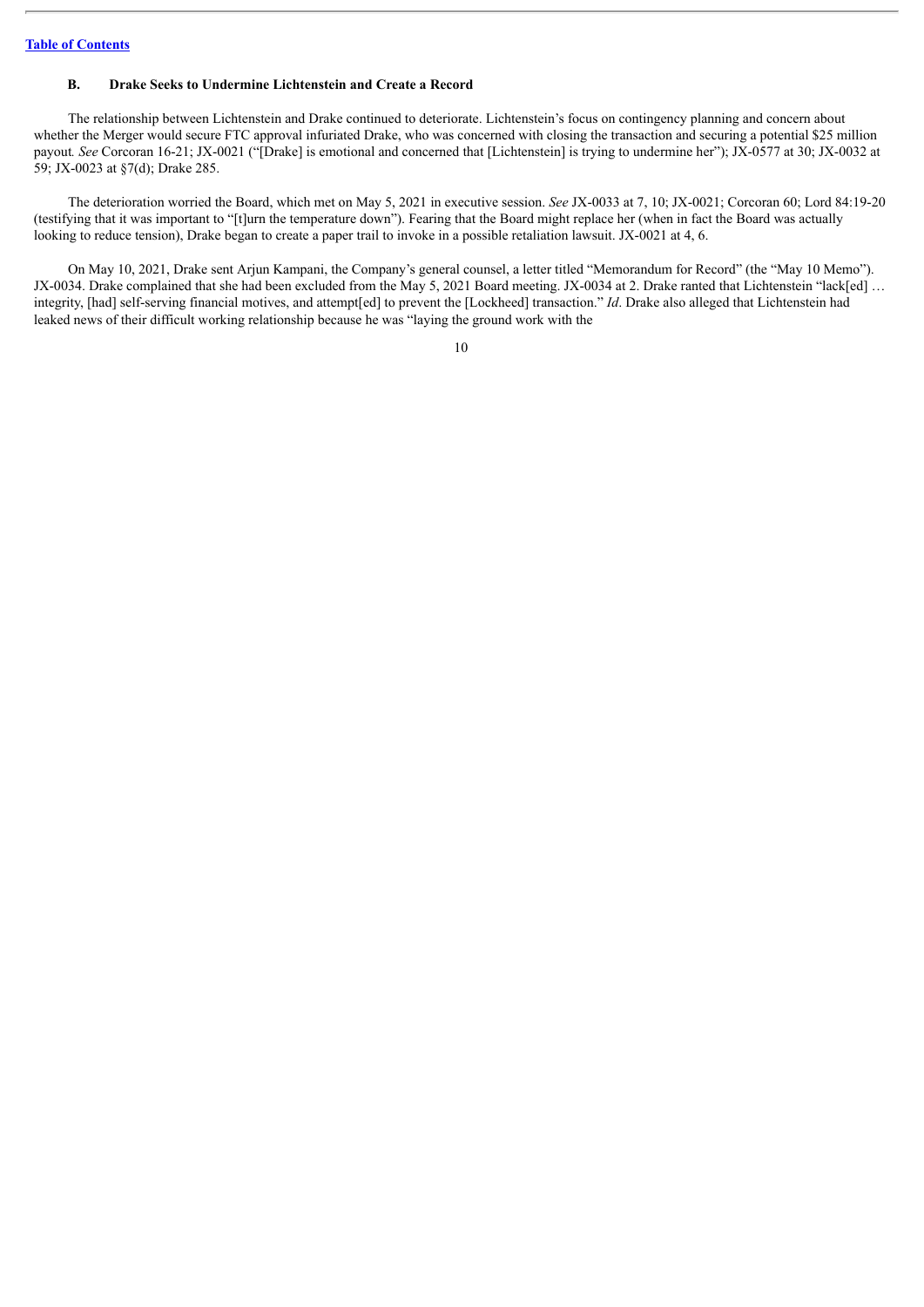board … to remove [her] as CEO so he [could] pursue his strategy and personally benefit financially." *Id.* at 3.

Kampani provided the May 10 Memo to every director except Lichtenstein. Dkt. 138 at 24; *see* JX-0038 at 2. When asked whether she sought an investigation, Drake admitted that she was simply "creating a record." JX-0021 at 1-4; McNiff 173-74; JX-0248 at 2; JX-0046 at 2.

Drake began to disparage Lichtenstein in communications with directors she thought would be sympathetic, while casting shade on the others. *See* JX-0037 ("I believe the three of us, outside counsel, and Tom Corcoran are all aligned that it would be a bad decision to put [McNiff] on this committee given her personal relationship to Warren."). On May 22, 2021, Drake wrote to Chilton, Corcoran and Lord, complaining that "Warren is obviously 'looking for an issue'" and that "it's very obvious he is retaliating against members of the management team – and mostly me." JX-0040 at 2.

On May 23, 2021, Drake aired her grievances against Lichtenstein in a speech to the O&C Committee (Chilton, Corcoran and Lord). JX-0041. After receiving the May 10 Memo approximately a week after it was sent, Lichtenstein responded by letter dated May 25, 2021. JX-0043. Lichtenstein denied any wrongdoing and affirmed his commitment to the Lockheed Merger. *Id.*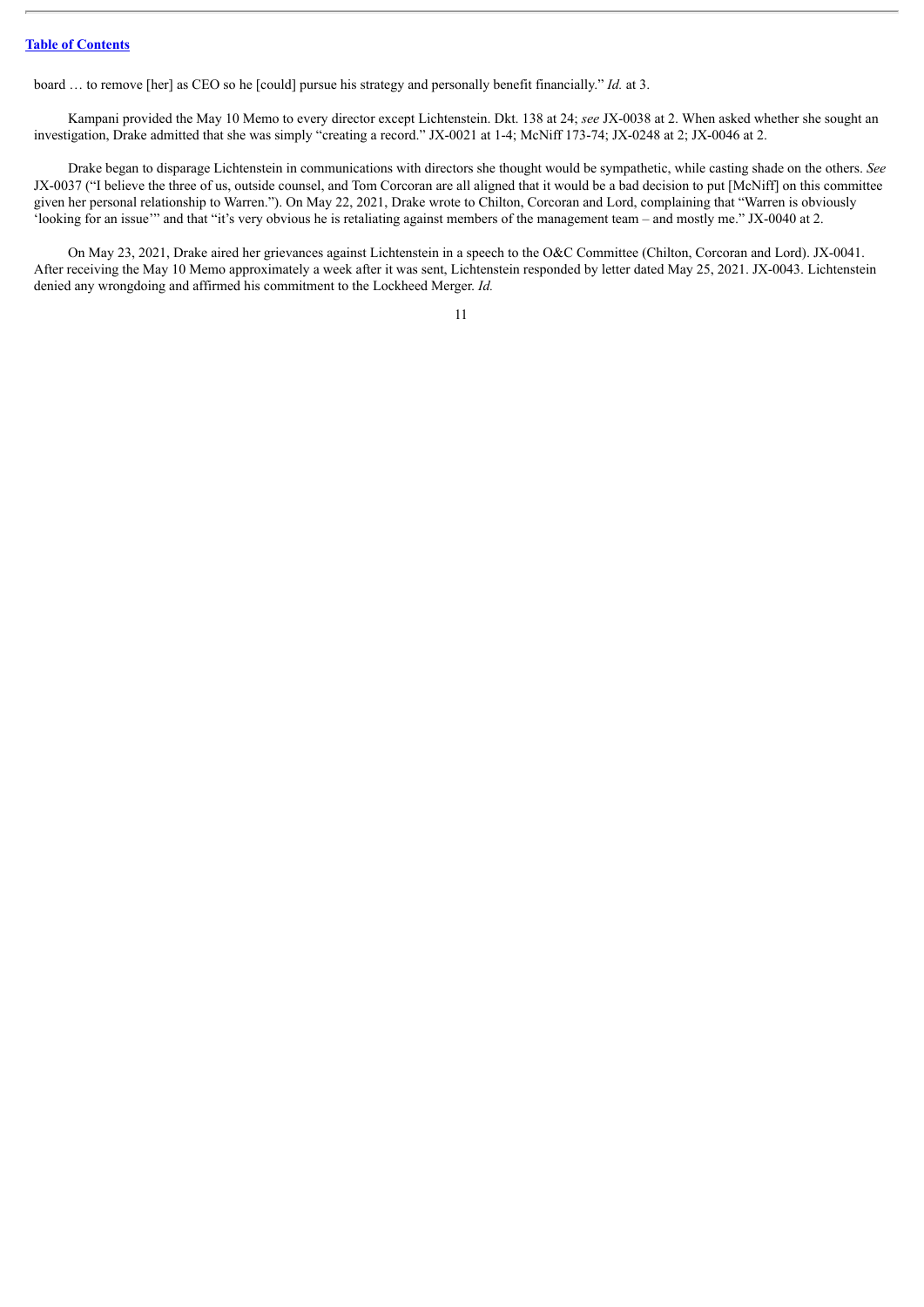As the FTC's review of the Merger extended into the summer of 2021, the Company's stock price fell further. JX-0590. Lichtenstein began to push the management team to engage in contingency planning in case the Merger failed to close. *See*, *e.g.*, JX-0051 at 3; JX-0058 ("[W]hile we all of course continue to fully support the transaction, as a board it is also appropriate that we be prepared in the unfortunate circumstance that the transaction is not approved."); JX-0062 ("We will also have the management team begin to focus on action items in the event the deal is not approved."); JX-0073.

Drake refused to entertain the possibility the Merger would fail and raised a litany of excuses to avoid contingency planning. *See* JX-0051 ("He can't start calling daily meetings and disrupting us."); JX-0062 ("I'm not focusing on anything but getting this deal done…."); Lord 57-59.1 To get her way, Drake worked to assure the Board that regulatory approval was imminent. JX-0064 at 2; JX-0562 at 26.2

<sup>1</sup> Drake enlisted Kampani, who claimed that the Merger Agreement somehow prevented the Board from engaging in contingency planning. JX-0059 at 2 (Kampani sending a "summary of our obligations and restrictions under our Merger Agreement" to Lichtenstein and stating that "internal contingency planning … is premature and comes with some risk"); *see* JX-0057.

<sup>2</sup> At his deposition, Lord could not name any steps Drake took to engage in contingency planning (Lord 56), acknowledged contingency planning would not violate the merger (Lord 63), and admitted Drake opposed contingency planning (Lord 57-59).

<sup>12</sup>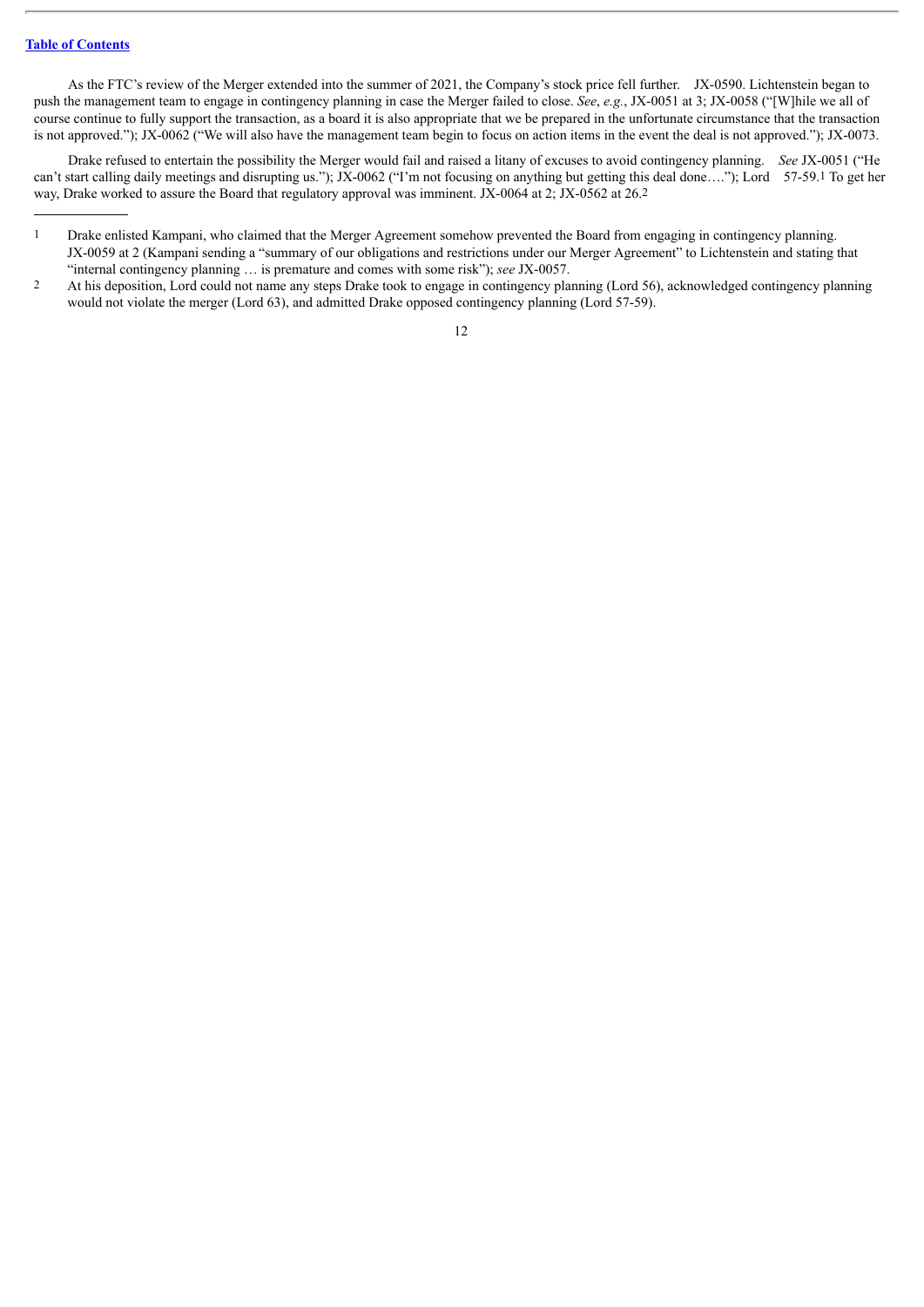When Lichtenstein asked for regular Board updates on the regulatory approval process and proposed a discussion about contingency planning, Drake complained that Lichtenstein was "continu $\lim_{n \to \infty}$  to put the company at risk," claimed she was "unavailable for his requested meetings," and "highly encourag[ed that] they don't take place." JX-0058; JX-0054 (email recounting how Drake called to "vent about Warren's recent behavior"); *see* JX-0053. When Kampani reported Lichtenstein's proposed revisions to a Board update about "FTC review" and "next steps," Drake responded: "Yup. Focus on the negative." JX-0064; *see* JX-0052 ("He's becoming a nuisance again."). Drake ultimately refused to meet or speak with Lichtenstein without the participation of other directors or senior managers, despite her obligation to report to Lichtenstein under her employment agreement. *See* JX-0055; JX-0562 at 15; JX-0082.

#### <span id="page-21-0"></span>**C. Drake and Kampani Orchestrate the Guidance Memo**

On September 2, 2021, Drake sent another letter to Kampani titled "Memorandum of Record" (the "September 2 Memo"), claiming Lichtenstein intended to become CEO if the Merger failed to close. JX-0070. Drake complained about Lichtenstein's focus on contingency plans and speculated they would somehow subject the Company to derivative litigation. *Id.*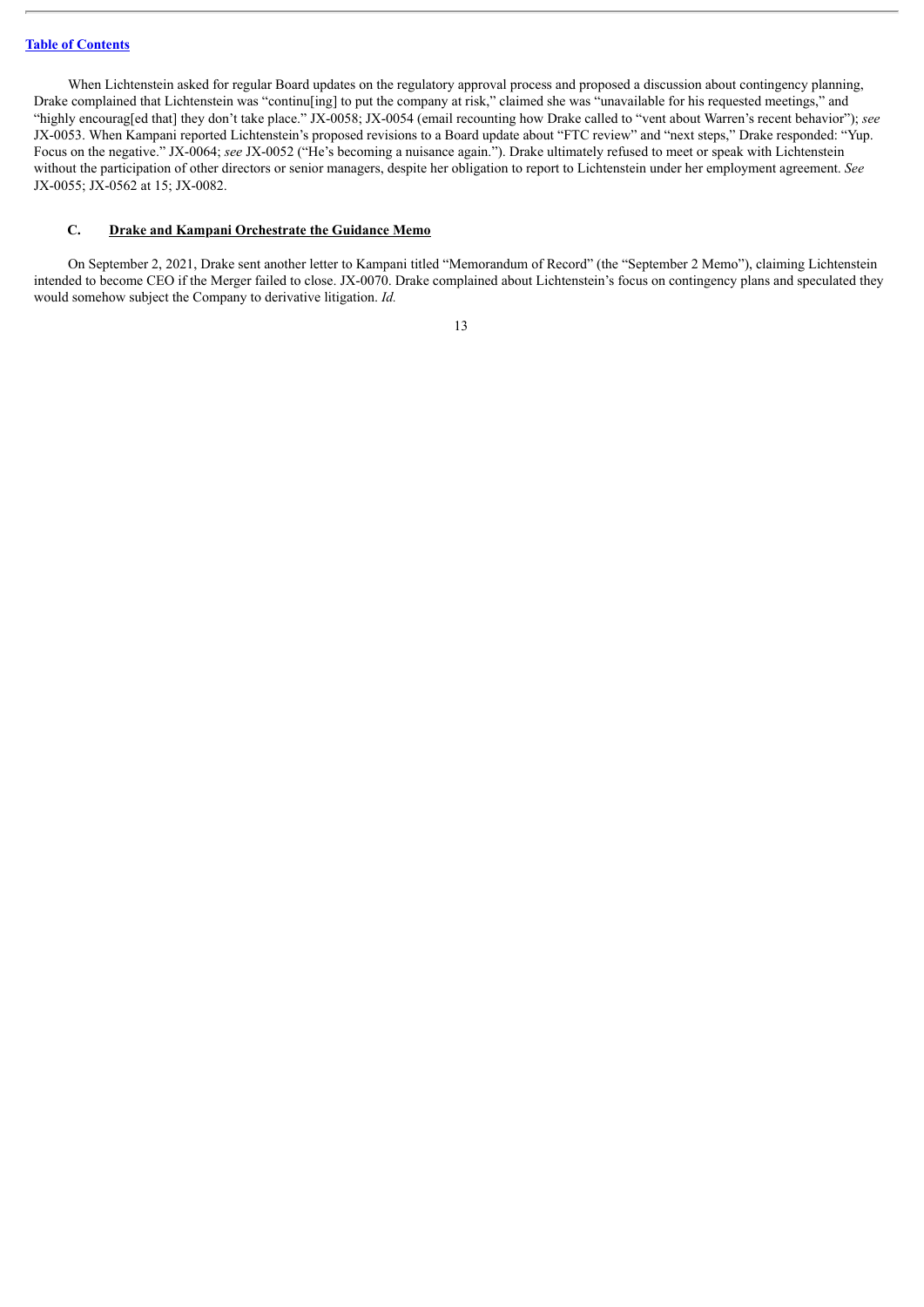Though the Company's SEC filings identified all members of its Board except Drake and Lichtenstein as "independent directors,"3 Drake instructed Kampani to keep the September 2 Memo secret from half the Board. *See* JX-0077.

At Drake's direction, Kampani shared the September 2 Memo with *only three* of the six independent directors—Drake's perceived allies. JX-0077.4 Kampani then worked with outside counsel to convince *all six* independent directors to approve a written warning to Lichtenstein (the "Guidance Memo"). Henderson 155-56; JX-0085 at 2 (outlining plan for employment counsel to "urge the board to send a letter asking [Lichtenstein] to stop"); JX-0086 (Jenner & Block LLP ("Jenner") commenting on Guidance Memo); JX-0088; *See* JX-0106 at 2.

Although the Company had previously retained Morris Nichols Arsht & Tunnell LLP ("MNAT") to represent all six independent directors (*see* JX-0048), Kampani worked with MNAT to prepare the Guidance Memo without sharing it with at least three of them. JX-0085; JX-0087.

Kampani then drafted and sent the Guidance Memo to Lichtenstein as if from the entire committee of independent directors, *without first sharing it or the*

<sup>3</sup> *See, e.g.*, JX-0032 at 18; JX-0006 at 17.

<sup>4</sup> Concurrently, Kampani recognized that all six were independent. *See* JX-0092 ("Please post this document in diligent to the independent board members view only. That's Henderson, Turchin, McNiff, Chilton, Lord and Corcoran only.")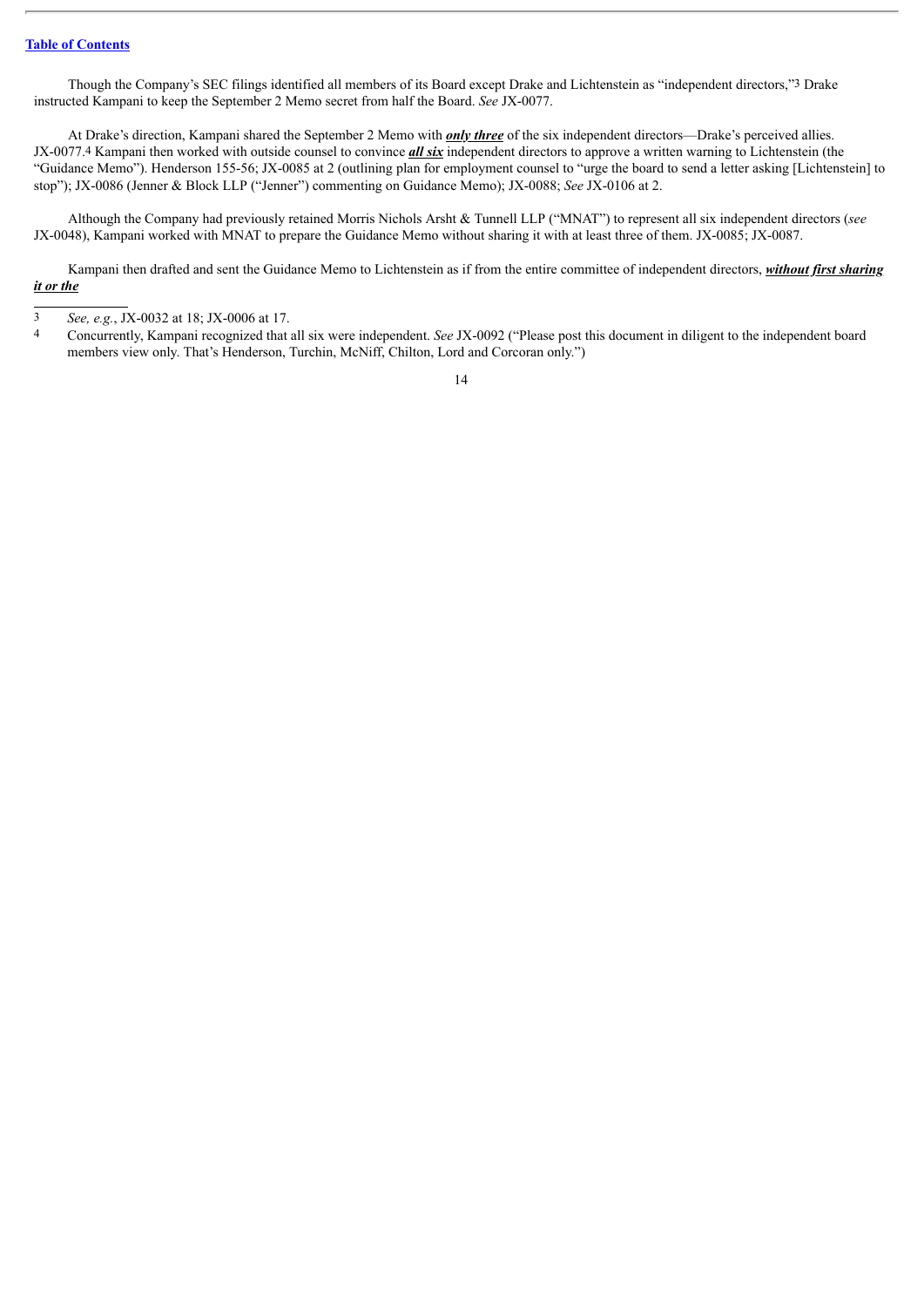*September 2 Memo with Henderson, McNif or Turchin*. Henderson 155; McNiff 184. Four days later, Henderson, McNiff and Turchin finally received a copy of the September 2 Memo. *See* JX-0106 at 2. They were flabbergasted and requested that it be shared with Lichtenstein. Turchin 154. In his response, Lichtenstein denied any and all wrongdoing and explained that contingency planning was appropriate given the uncertainties regarding the FTC and Drake's intentions if the Merger fell through. JX-0091 at 2.

## <span id="page-23-0"></span>**D. Drake's Defiance and Scheming Continues**

Throughout September 2021, Drake continued to stonewall Lichtenstein's requests for meetings and contingency planning. *See* JX-0074 ("I'm not starting with him with a million questions again."); JX-0084 ("I'm not having the call."); JX-0082 ("I have no intention of scheduling the meeting."); JX-0056 ("I'm not having a 1:1 with him."); JX-0079 (complaining that Lichtenstein "continues to distract the management team with his increasingly aggressive focus on deal termination scenarios" and "premature contingency planning demands"); JX-0076 ("I'm not going to continue to have my team answering constant questions.").

The Board agreed Ms. Drake's conduct was insubordinate. JX-0562 at 15; *see* Lord 82. Corcoran volunteered to tell Drake she had to comply with the Company's governance guidelines. JX-0562 at 15. Corcoran agreed the Company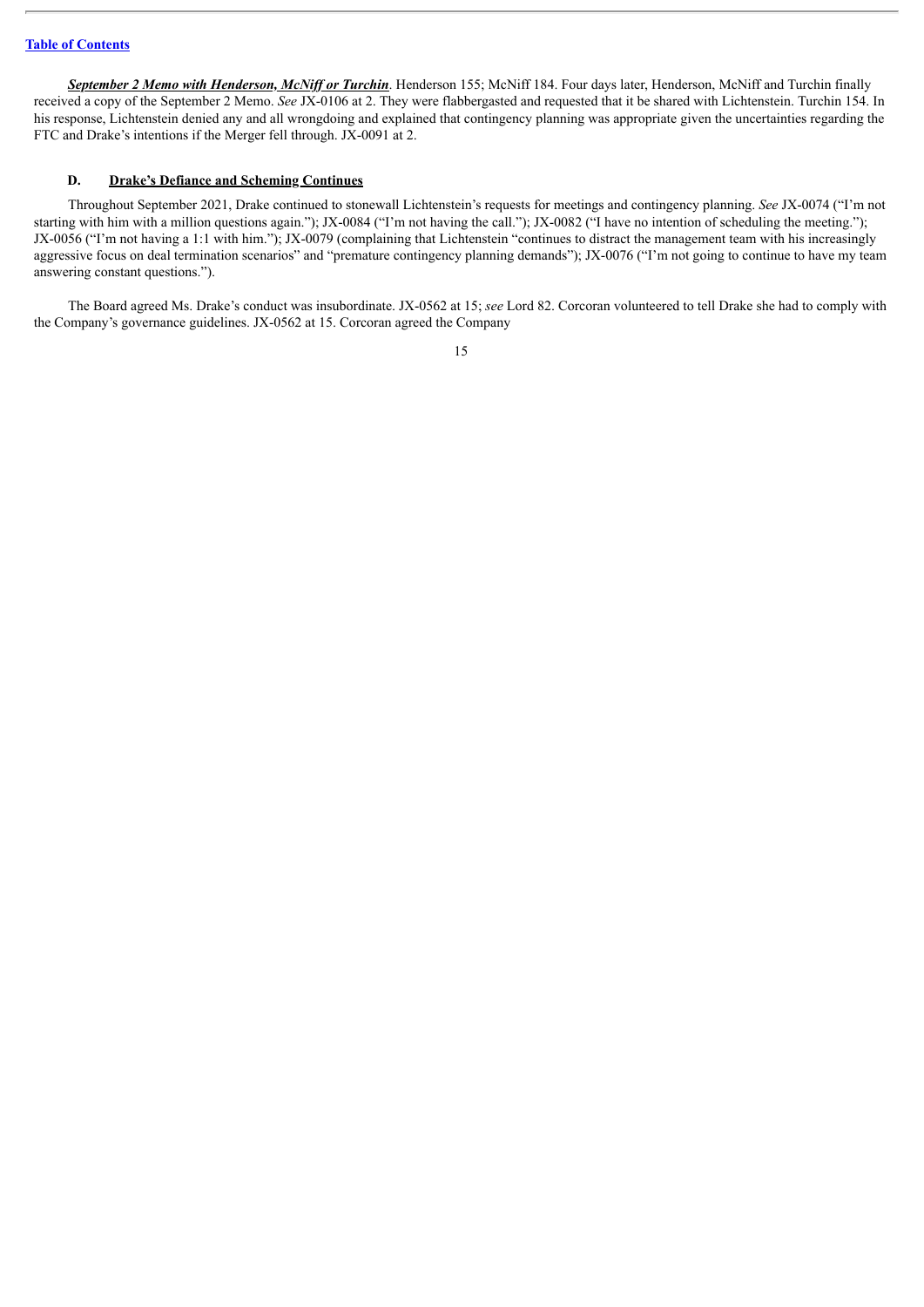needed a contingency plan and suggested the Company plan for Drake's exit if the Lockheed Merger failed to close. *See* Corcoran 30, 36.

Meanwhile, Drake continued to undermine her fellow directors. On September 20, 2021, Drake lobbied to suspend the O&C Committee's policy of permitting other directors to attend its meetings. JX-0101 at 2 ("Marty, Audrey and Jim are not independent members due to their long standing personal and/or business relationships with the Executive Chairman").5

On October 6, 2021, Drake sent yet another letter titled "Memorandum for Record" (the "October 6 Memo")—this time to the full Board except Lichtenstein. JX-0107; JX-0108 at 2. According to Drake, she had received a "disturbing" call from an unidentified industry colleague, who told Drake that Lichtenstein had asked if the individual was interested in being CEO of the Company. JX-0107.

Drake expected management to take her side and lashed out if she felt her complaints did not meet an appropriately serious response. On October 7, 2021, Andreas Wagner, the Company's Chief HR Officer, emailed Drake to "acknowledge receipt of [her] report" and "thank [her] for coming forward with [her] October 6, 2021 report of conduct that [she] found inconsistent with the Company's policies." JX-0108 at 1-2.

5 The O&C Committee is the one committee comprised solely of Drake's allies on the Board (Corcoran, Chilton and Lord).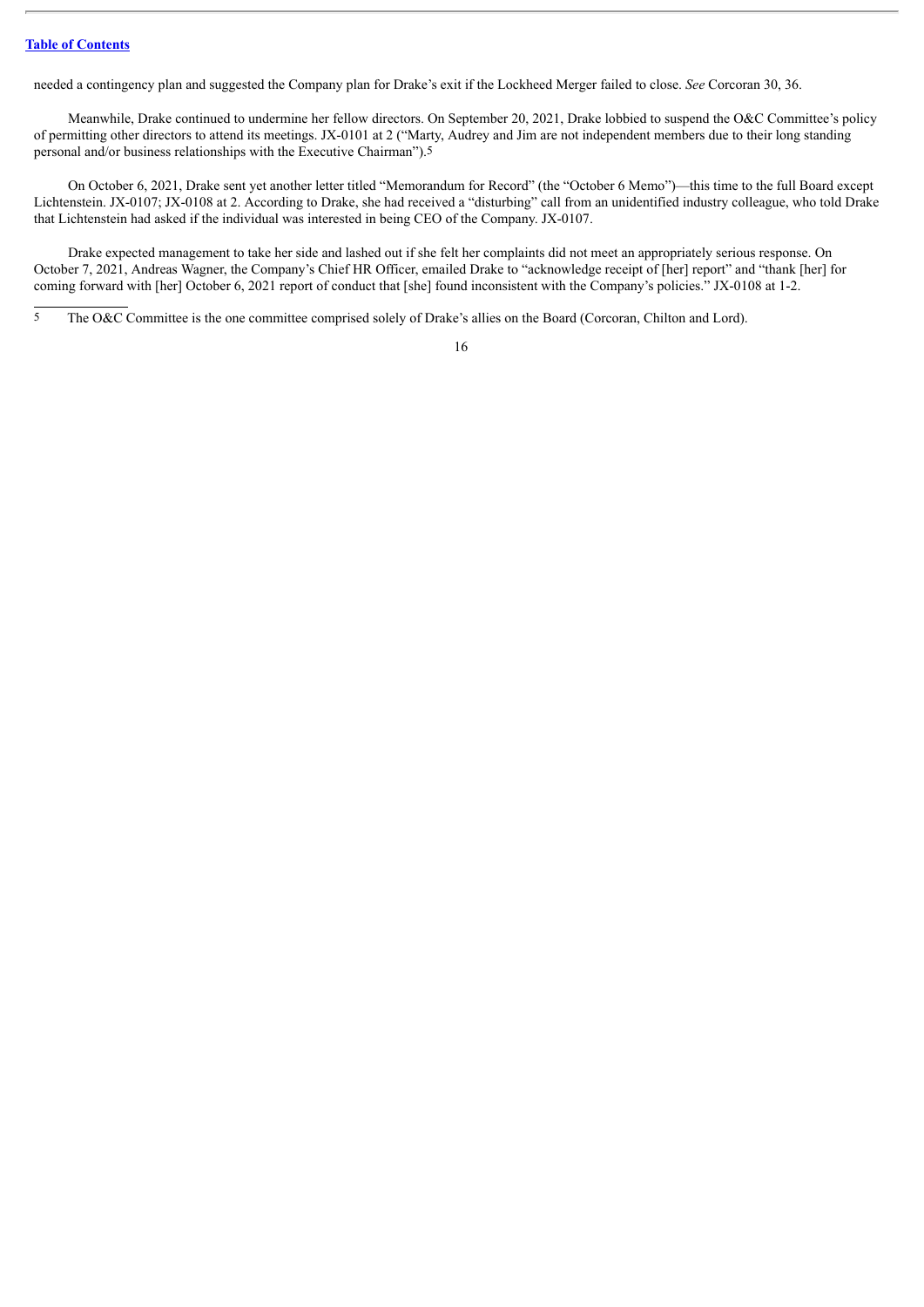Drake was furious, shooting back that, "[a]s the CEO, [she] [found] this impersonal, standard response insulting – it sounds like its addressed to a junior employee on the factory floor." JX-0108. Drake claimed that her October 6 Memo "ha[d] nothing to do with conduct [she] [found] inconsistent with the Company's policies" but instead was "about the Executive Chairman continuing to harass [her], openly talking about replacing [her] and openly talking negatively about the LM transaction and putting this company at risk." *Id*.

Hours later, Wagner reported to Lichtenstein that "the Company received a report alleging that certain of your conduct has been inconsistent with our policies" and was looking into the issue. JX-0111 at 2. Lichtenstein denied wrongdoing and noted that his "fiduciary duty to the Company and its stakeholders … includes contingency planning and succession planning." JX-0111. Lichtenstein requested that, "if the Board elect[ed] to conduct an investigation into these allegations," "independent counsel selected by the Board" [should] conduct the investigation, and he expressed his "strong[ ] support" for "such an investigation." *Id.* 

## <span id="page-25-0"></span>**E. The Confidential Internal Investigation**

On October 13, 2021, the Board formed a committee of the six independent directors (the "Non-Management Committee") to investigate Drake's allegations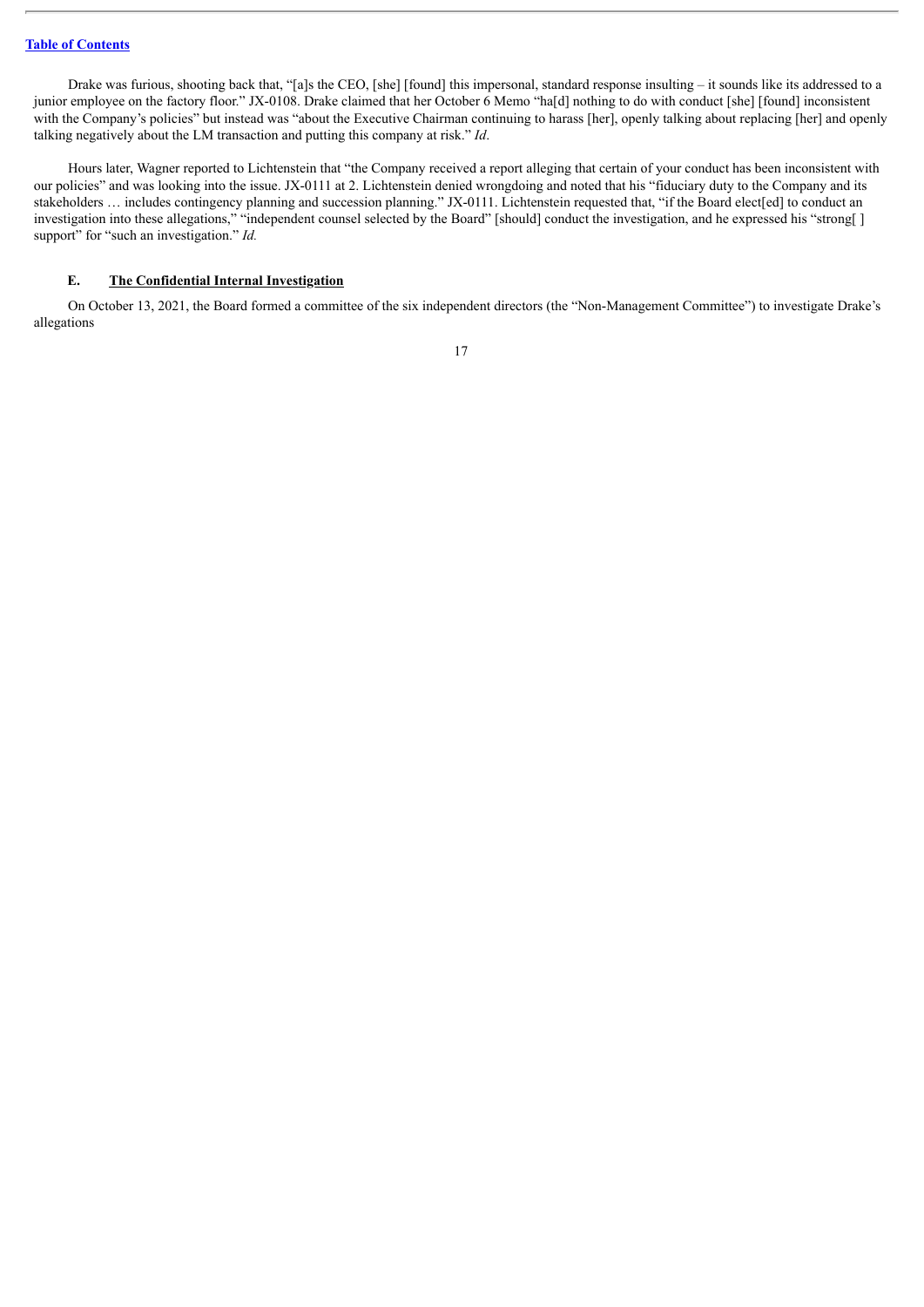against Lichtenstein (the "Investigation"). JX-0113.6 The Board also authorized a subcommittee consisting of Corcoran and Lord to hire independent counsel to conduct the investigation, while reserving further decision-making to the Non- Management Committee.7 *Id.*; Corcoran 15, 66-67.

The Non-Management Committee retained MNAT and Weil, Gotshal & Manges LLP ("Weil"). Corcoran 68. Lichtenstein cooperated with the Investigation, including by sitting for an interview on February 2, 2022. JX-0281; *see* JX-0534 at 2; Chilton 88-89.

## <span id="page-26-0"></span>**F. The December 10, 2021 Board Meeting**

Throughout fall 2021, discussions about the Company's future absent a deal with Lockheed became increasingly fraught. The Directors expressed concern that the Merger would not obtain regulatory approval and pressed for contingency plans. JX-0111; JX-0078; JX-0093.

Ahead of a Board meeting on December 10, 2021, management provided what it described as a strategic plan addressing the possibility the Merger would

- 6 The Non-Management Committee included *all six* Non-Management Directors because everyone on the Board recognized their independence. *See* JX-0148; Corcoran 65-66. Though MNAT represented all six directors, it originally proposed a committee of only three of them: Chilton, Corcoran and Lord. JX-0648 at 2. MNAT apparently made that original proposal to accommodate a private request from Drake. *See* JX-0652.
- 7 Lord later resigned from the subcommittee. Corcoran 63-64.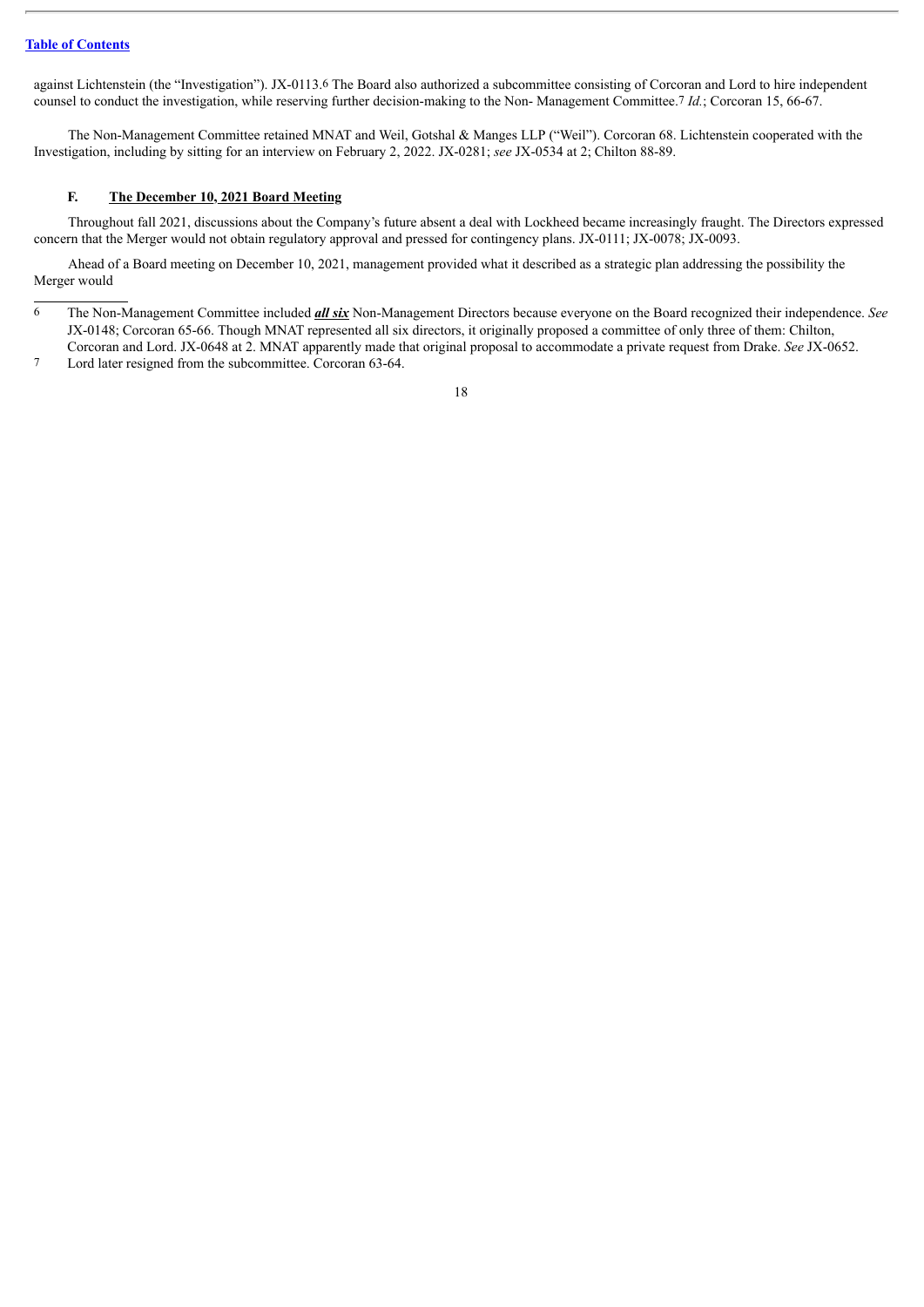not close. Dkt. 138 at 26. Trial testimony will confirm that the directors concluded management's plan was inadequate and disappointing.

When the Board convened for the December 10 meeting, Lichtenstein noted that regulatory changes had inflated the operating free cash flow metric used in the Company's STIP, which in turn had triggered a \$5 million increase in management's bonus pool *unrelated* to the Company's performance. *See* JX-0117 at 1, 3. Several directors expressed surprise, acknowledged that they did not realize that the regulatory changes had resulted in a windfall to management, and questioned the team about transparency. *See id.*

On December 15, Drake sent another "Memorandum for Record" (the "December 15 Memo"). *Id.* at 3. Drake claimed that Lichtenstein's comments about the STIP payout calculations were "inaccurate" and "unnecessarily provocative." *Id.*

## <span id="page-27-0"></span>**III. THE BOARD SPLITS INTO FACTIONS**

## <span id="page-27-1"></span>**A. The January 24 Board Meeting and the FTC Lawsuit**

In January 2022, Lichtenstein and Corcoran discussed Corcoran's continued service on the Board. JX-0127. On January 21, 2022, Corcoran confirmed that he had decided not to seek re-election to the Board for "personal reasons." *Id.*; *see* Corcoran 76, 78-79. Although Defendants now claim that Lichtenstein targeted Corcoran because of his role in the Investigation, that makes no sense. Corcoran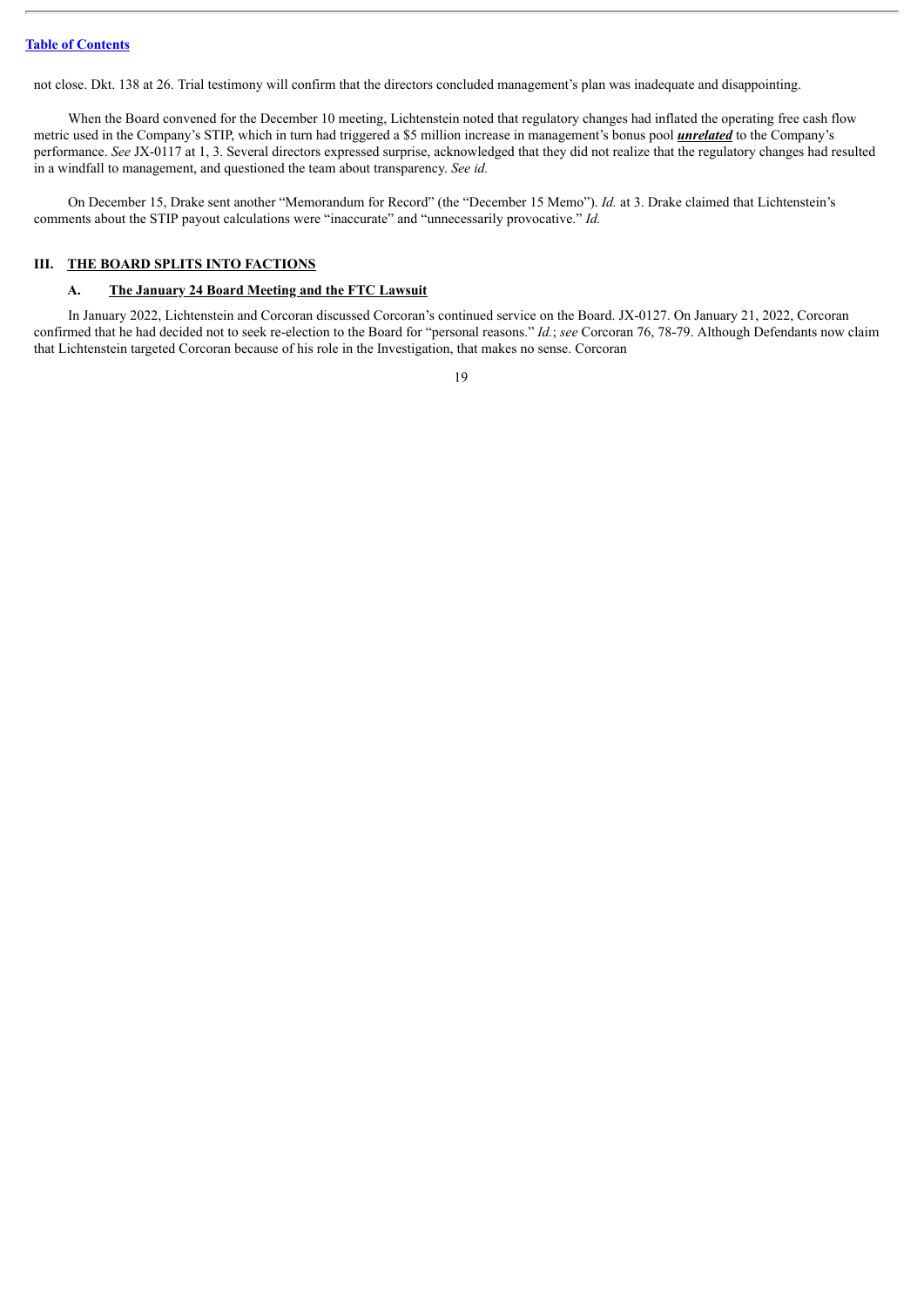was only one of six directors on the Non-Management Committee, and the subject never came up during their discussions. *See* Corcoran 77:10-12 ("Q. Did he ask that the investigation stop in any of those conversations? A. I don't recall that.").

On January 21, 2022 Lichtenstein noticed a Board meeting for January 24, 2022 to discuss the Company's slate of directors for its 2022 annual meeting of stockholders (the "Annual Meeting"). JX-0129 (notice); JX-0131 (agenda). At the Board meeting, Lichtenstein proposed that the Company's slate include all sitting directors except Corcoran, who would not stand for re-election. JX-0139. Drake's own notes confirm that Corcoran said he decided not to seek reelection "due to personal reasons, not because of Warren's request." JX-0136. Drake objected to Lichtenstein's proposal, and the Board tabled the issue until later that week.

On January 25, 2022, the FTC unanimously determined to reject the Company's Merger with Lockheed and sued to block it. JX-0142 at 2. Lichtenstein and Steel concluded that they needed to take action to preserve Steel's rights given the February 5, 2022 deadline imposed by the Company's advance notice bylaw, absent Board agreement on the Company's slate if the Merger failed to close. Lichtenstein 232.

#### <span id="page-28-0"></span>**B. The January 27 Board Meeting**

On January 25, 2022, Lichtenstein called a special Board meeting for January 27, 2022 to continue the discussion of the Company's slate. JX-0145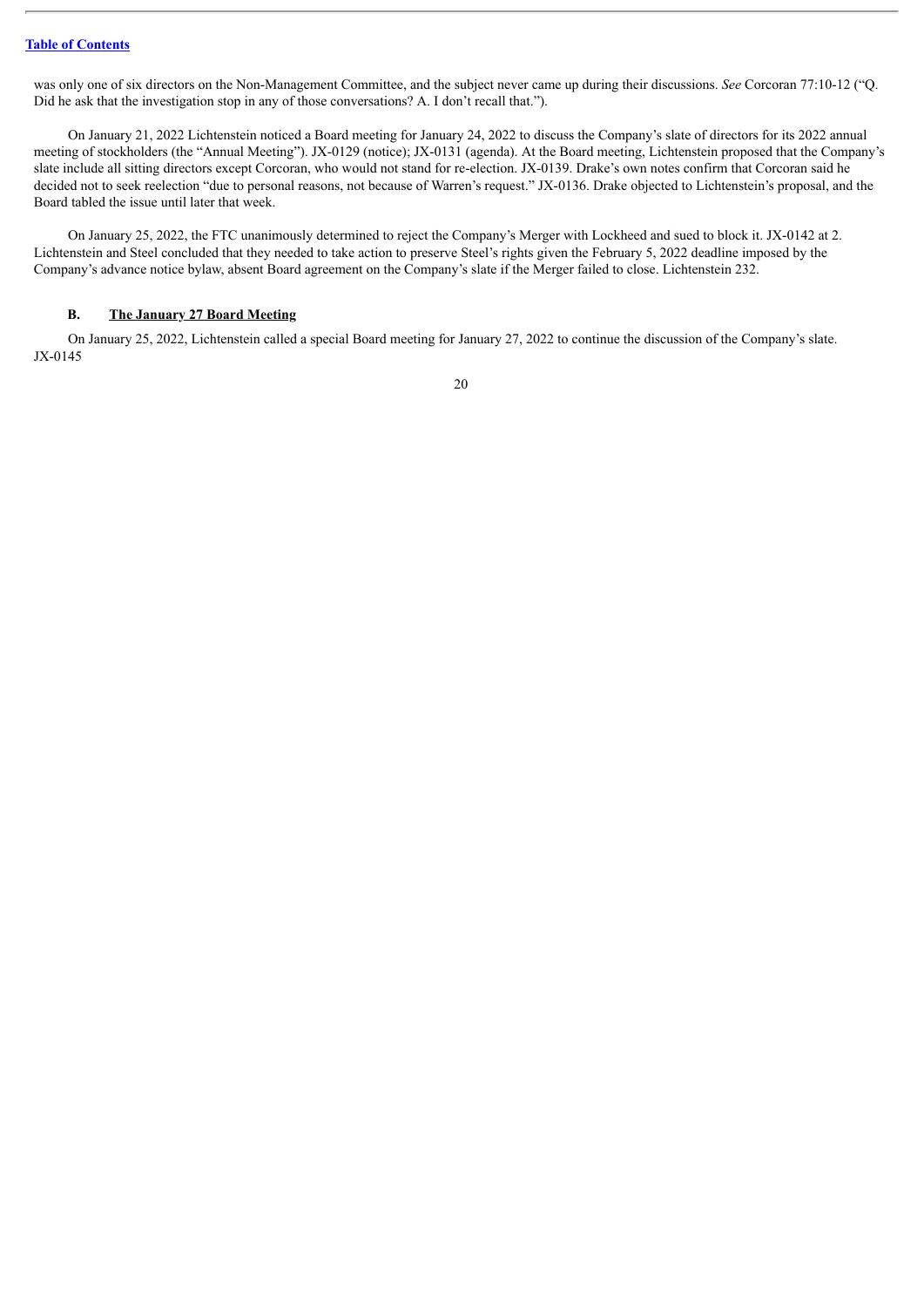(notice); JX-0144 (agenda). On January 26, 2022, Lichtenstein and Steel proposed an agreement between Steel and the Company. JX-0151 at 2. Steel would forgo its right to nominate directors if the Company agreed that its slate at the Annual Meeting would consist of all the current incumbents except for Corcoran, who would continue to serve but would not stand for re-election. *See* JX-0151 at 4.

Drake perceived the proposed agreement as fundamentally shifting the Board dynamic against her. She mobilized Kampani and the Company's multiple outside lawyers to impose conditions unacceptable to Steel. Drake 260-61; *see* JX-0160; JX-0191 at 2; JX-0182; *see also* Dkt. 138 at 10 (answer admitting "that the Defendants took steps to protect stockholders and the Company in response to the actions of Mr. Lichtenstein").

Contemporaneously, Drake indicated she was willing to discuss resigning from the Company, so long as she was provided a generous severance package. McNiff 113-14; JX-0164; JX-0166. Kampani and Wagner worked with GDC, Jenner, Paul Hastings, MNAT and Weil to draft the terms of Drake's separation. *See* JX-0164; JX-0166. Chilton called Drake "about her employment." JX-0187.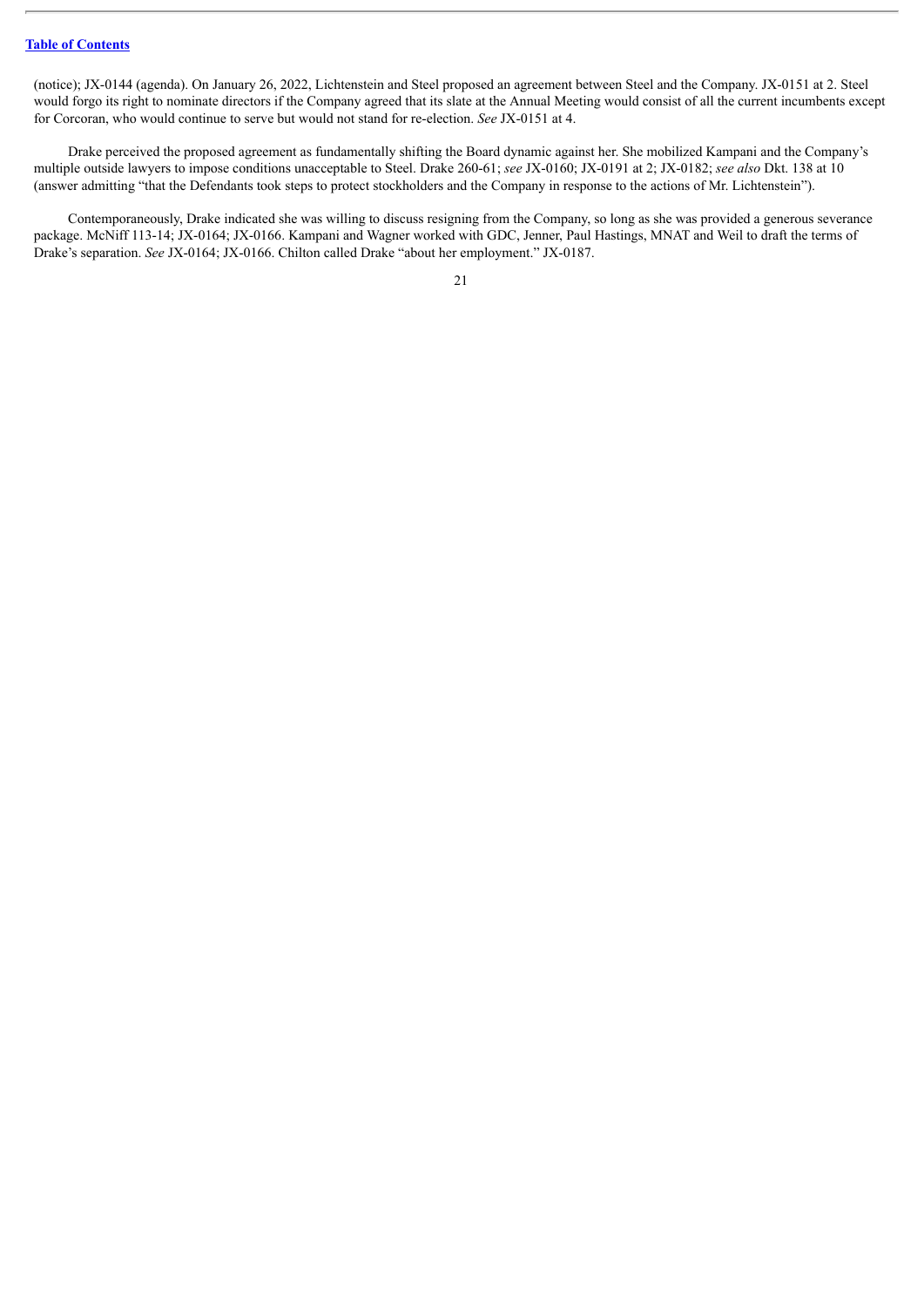#### <span id="page-30-0"></span>**IV. A PROXY CONTEST BEGINS**

## <span id="page-30-1"></span>**A. Steel Nominates a Slate; Defendants Mobilize the Company's Personnel and Advisors**

On January 28, 2022, Steel nominated a slate of seven director candidates for election at the Annual Meeting. JX-0171; JX-0174. Steel's slate included four incumbent directors (Lichtenstein, Turchin, McNiff and Henderson) and three new director candidates. Representatives of Steel emphasized that Steel remained willing to compromise to avoid a contested election but felt the need to act to protect its rights before the nomination window closed. JX-0163.

Defendants and an army of advisors—all working on the Company's dime— immediately sprang into action. Defendants deputized Dan Boehle, the Company's CFO, Kampani and Wagner (senior management), GDC (corporate counsel to the Company), Jenner (the Company's M&A counsel), Paul Hastings (the Company's employment counsel), and even MNAT and Weil (counsel to Non-Management Committee) to develop a strategy for fending off the "dissidents" (i.e., four of the Company's eight directors), including preparing a press release (the "February 1 Press Release") responding to Steel's nomination. JX-0238; JX-0195; JX-0182; JX-0200; JX-0208; Drake 263; Chilton 173-76; Boehle 92; Anderson 45-46. Defendants separately mobilized Joele Frank Wilkinson Brimmer Katcher ("Joele Frank"), the Company's public relations firm,

| v |  |
|---|--|
|   |  |
|   |  |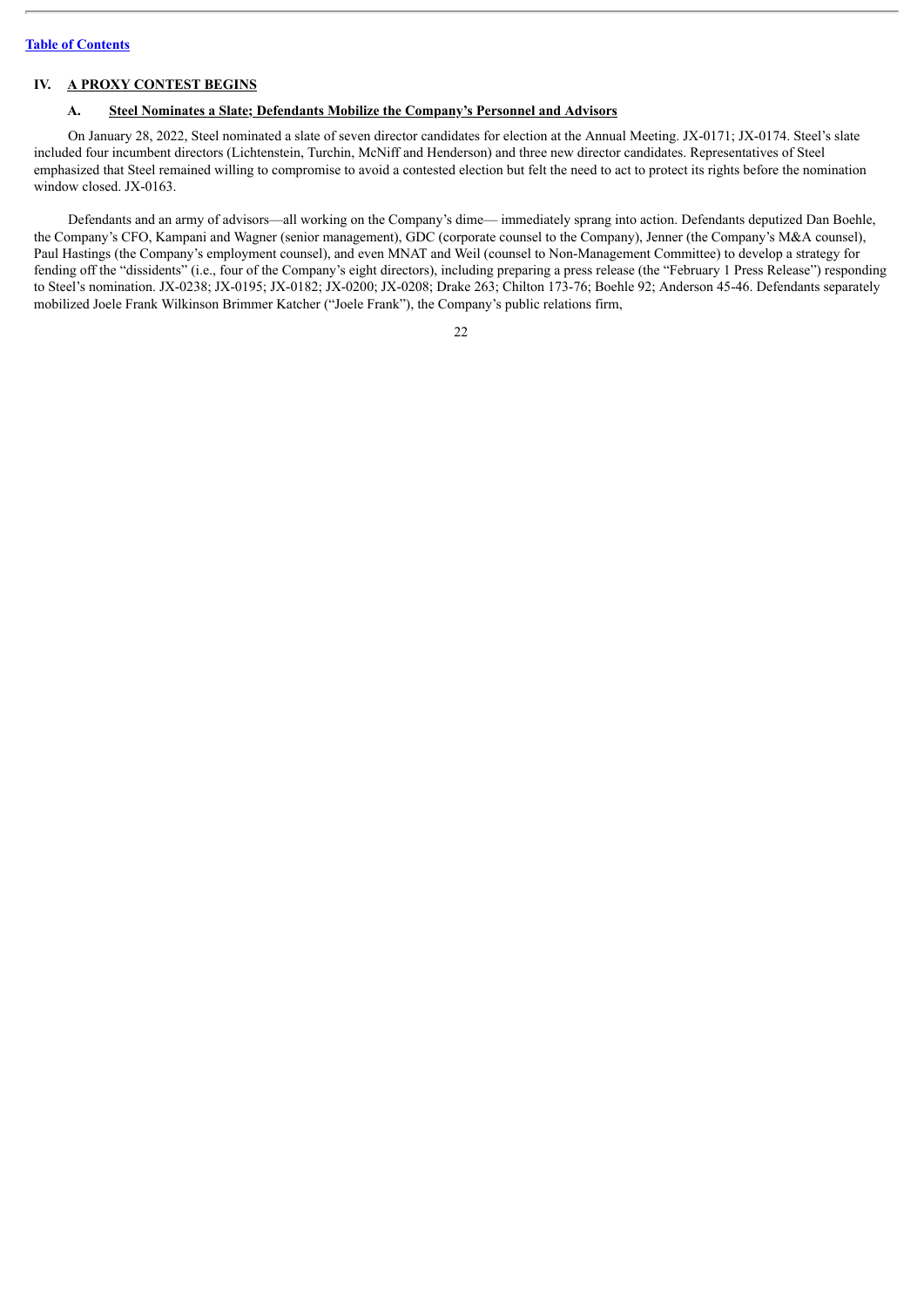and Evercore, to assist. JX-0197; JX-0228; Anderson 44-45; Lord 197-99; Boehle 175-182. To side-step the Company's obligation to disclose Corcoran's decision not to stand for re-election, Kampani reported that, "in light of recent events," Corcoran was reconsidering. JX-0162.

## <span id="page-31-0"></span>**B. Defendants Weaponize the Confidential Investigation for Their Own Ends**

On the morning of January 29, 2022, Jenner circulated a first draft of the February 1 Press Release. Though the Investigation was ongoing, the draft contemplated disclosure of the Investigation into "potential misconduct" by Lichtenstein. JX-0179. Jenner conceded that it might be "too much" but recommended focus "on what we might be willing to disclose, *in order to put pressure on [Lichtenstein] and Steel Partners in the context of our* negotiations over the weekend." Id. (emphasis added); see also JX-0161 ("I am working on a draft disclosure that could put pressure on Warren and *team*. Will send out later") (emphasis added)*.*

Instead of acknowledging it was "too much," GDC revised the release to amplify its focus on Lichtenstein. JX-0180 at 2 ("I tried to shorten and focus on WL"). Kampani supported threatening disclosure of the Investigation to secure concessions from Lichtenstein. JX-0209 ("*ask them to retract the notice or we tell*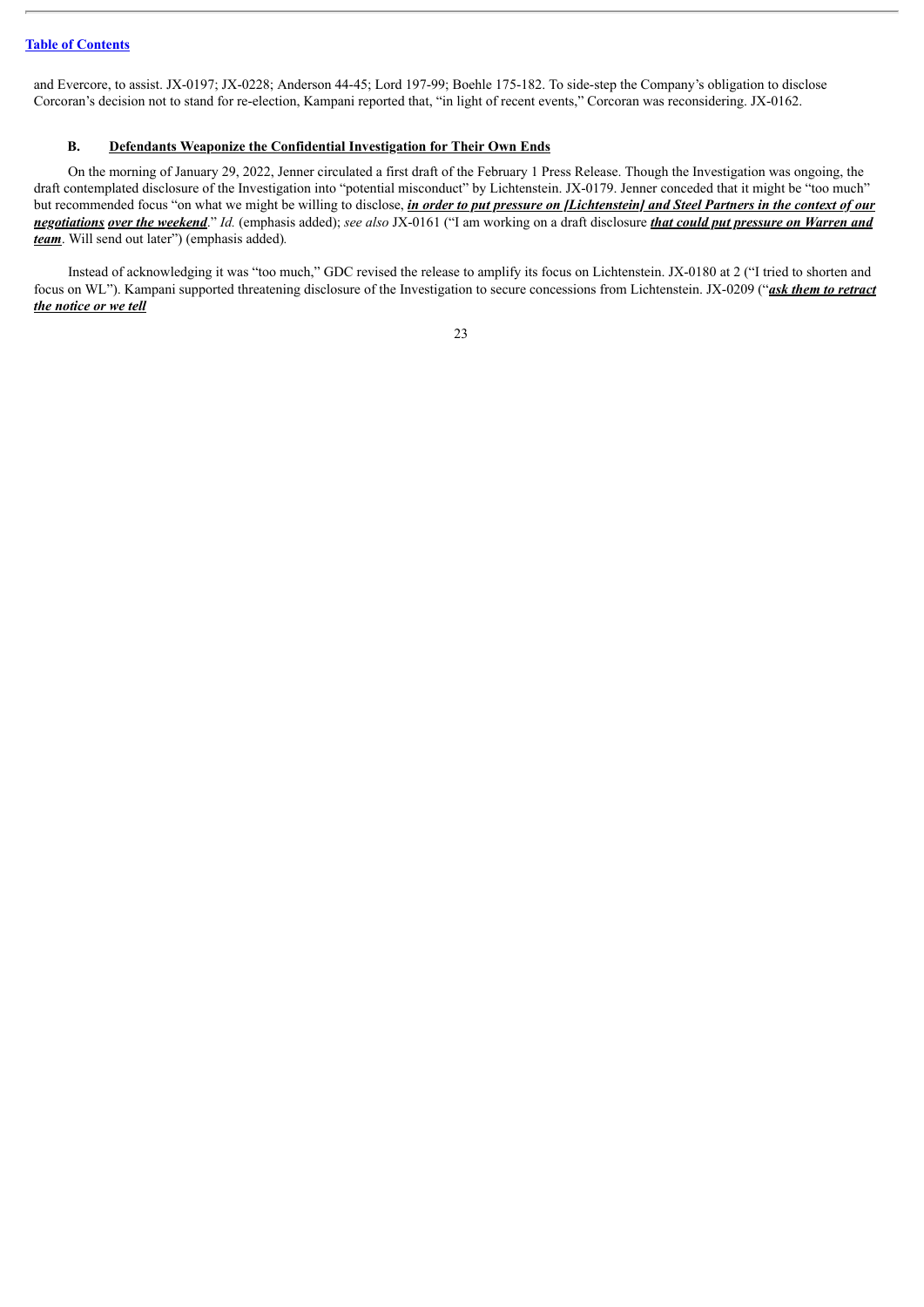### *them Warren is under investigation*") (emphasis added); JX-0186 ("Warren and team need to understand what we are willing to disclose re the *investigation*").

On the evening of January 30, 2022, the Company's independent directors met. They reached an agreement on the compromise slate Lichtenstein had originally proposed on January 26, 2022, subject to agreement among the parties' lawyers on certain details and definitive documentation. JX-0219; JX-0221.

Once again, Drake mobilized Kampani and a team of outside lawyers to torpedo any agreement. The lawyers asserted that aspects of Steel's proposal were unacceptable and that any agreement required Lockheed's consent. JX-0206; JX-0204. When a representative of Steel suggested that the Company reach out to Lockheed to obtain its consent, Defendants' team declined to do so. JX-0206.

As of the morning of January 31, 2022, Drake's departure was still a live option, with Chilton and Kampani discussing her potential "separation package." JX-0302. But attempts to memorialize the independent directors' consensus regarding the Company's slate ultimately broke down. *See* JX-0211; JX-0182. A Board meeting planned for the evening of January 31 failed to secure a quorum because MNAT circulated draft resolutions just prior to the meeting that did not reflect what Plaintiffs understood to be the parties' agreement. *See* JX-0218.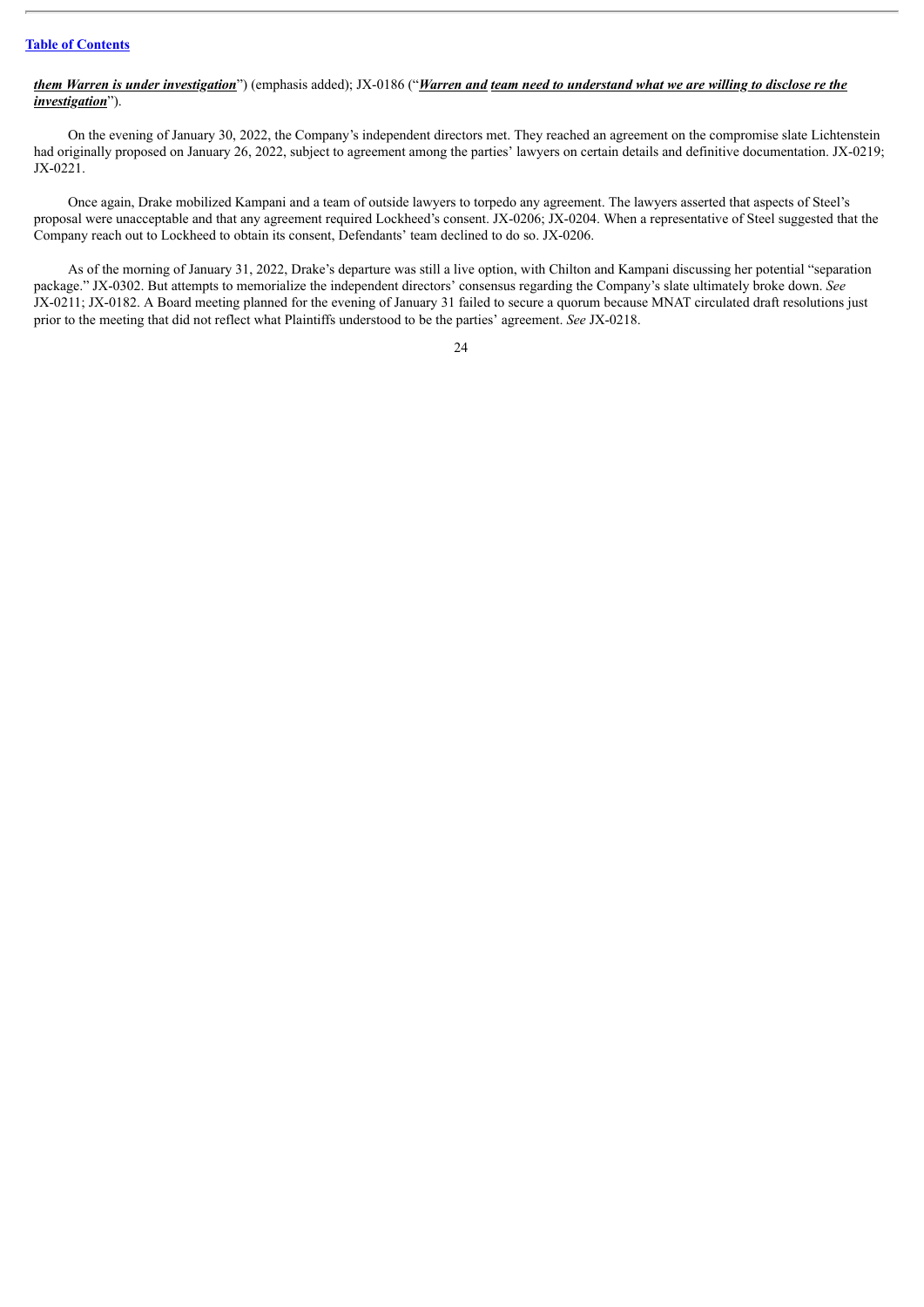#### <span id="page-33-0"></span>**C. Defendants Act in Secret and Without Authority**

On January 31, 2022, the Company's advisors worked with Defendants to get their feedback on the press release. JX-0199; JX-0232; Moloney 223 (testifying that each of Defendants "were on the call with the press release on a screen … and participated and they approved the issuance"). Acting in concert with Weil and MNAT, Defendants excluded Plaintiffs, even though three of them served on the Non-Management Committee charged with oversight of the Investigation the press release would disclose. JX-0199; JX-0232.

Casting aside their duty of loyalty, counsel for the Non-Management Committee embraced Drake's narrative that three of *their own clients* — Henderson, McNiff and Turchin — had become hostile to the Company. *See* JX-0182 (Weil describing its clients as "insurgent directors" and contemplating communications adverse to them, solely with the remaining directors); JX-0238 (MNAT describing its clients as "dissidents"). While purporting to advise all six independent directors and memorialize their consensus on January 31, 2022, MNAT was in fact plotting with Company counsel to plan "next steps if Steel doesn't withdraw the notice," including "Company press release" and even "Make record that dissidents should drop off non-[management] committee?" JX-0238; *see* JX-0207 (confirming Weil's support for disclosing Investigation in February 1 Press Release). Instead of seeking authority from the Board or even the Non-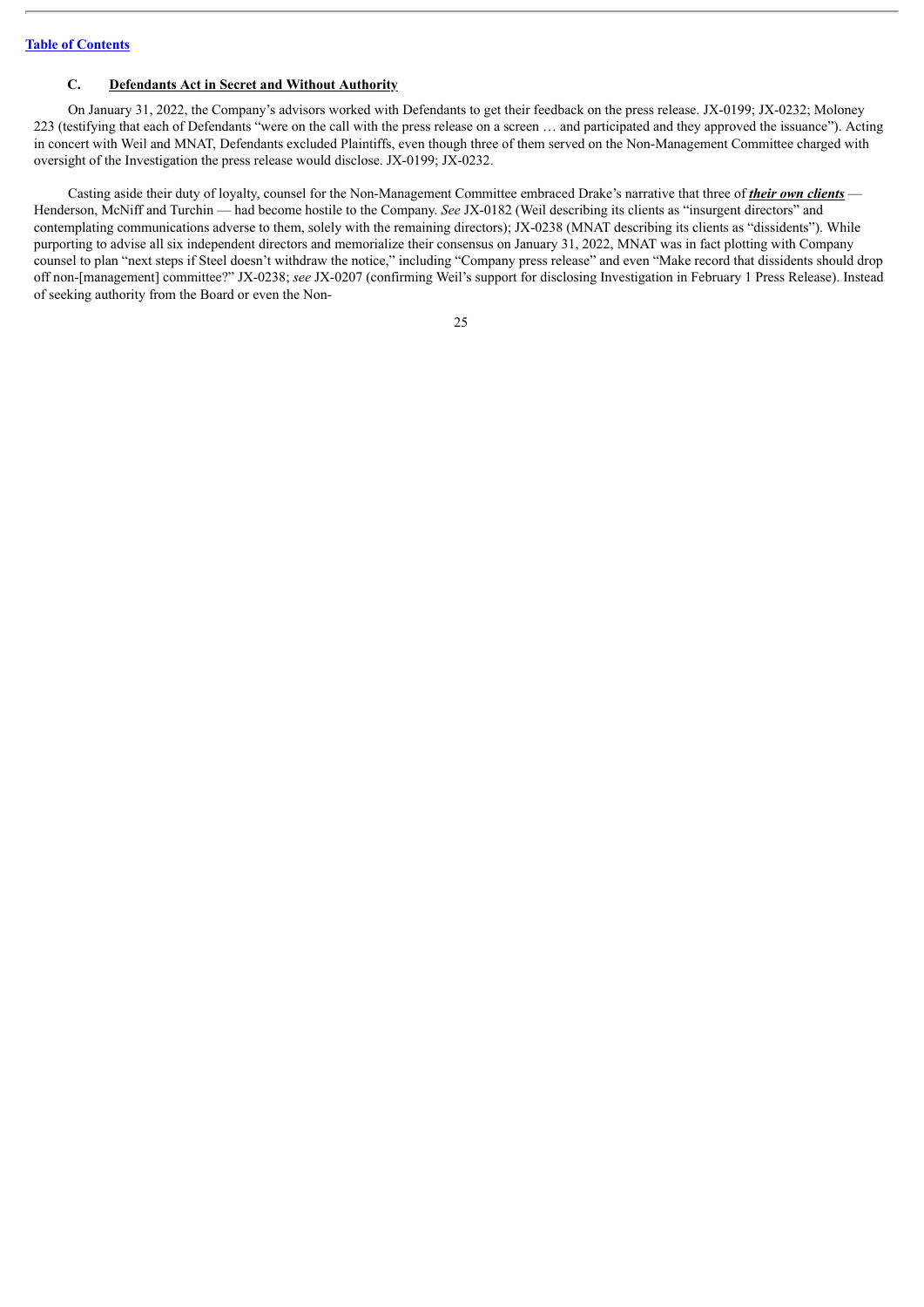Management Committee, Defendants and the Non-Management Committee's counsel kept their machinations secret.

At 10:39 a.m. on February 1, 2022, Lichtenstein emailed Kampani (copying the full Board) to remind him that "any press releases or public disclosures by, for or in the name of the Company should be provided to all Board members so that they may review and provide any comments." JX-0235; JX-0225; JX-0260. Lichtenstein's request was not a surprise. MNAT had already emphasized that Defendants would need (but did not have) authorization to respond to Steel:

#### 1. Presumably *we'll need board or committee authorization for action in response to Steel's notice[.]*

2. If we're going to form a committee, we need a board meeting….

3. … *all six* non-mgmt directors (*including the 3 on Steel's slate*) are a committee with authority to decide what action to take as a result of the investigation….

JX-0180 (emphasis added).

GDC, Weil and Jenner all initially agreed with MNAT's advice regarding the need to create a committee. *See* JX-600; JX-601. But Defendants ultimately determined to act unilaterally, because GDC anticipated that the Board would not be able to reach agreement on the composition of the committee. *See* JX-0204 ("After we issue the press release I suggest we try to get consensus among the independents to push out the meeting date to July 26so that the nomination window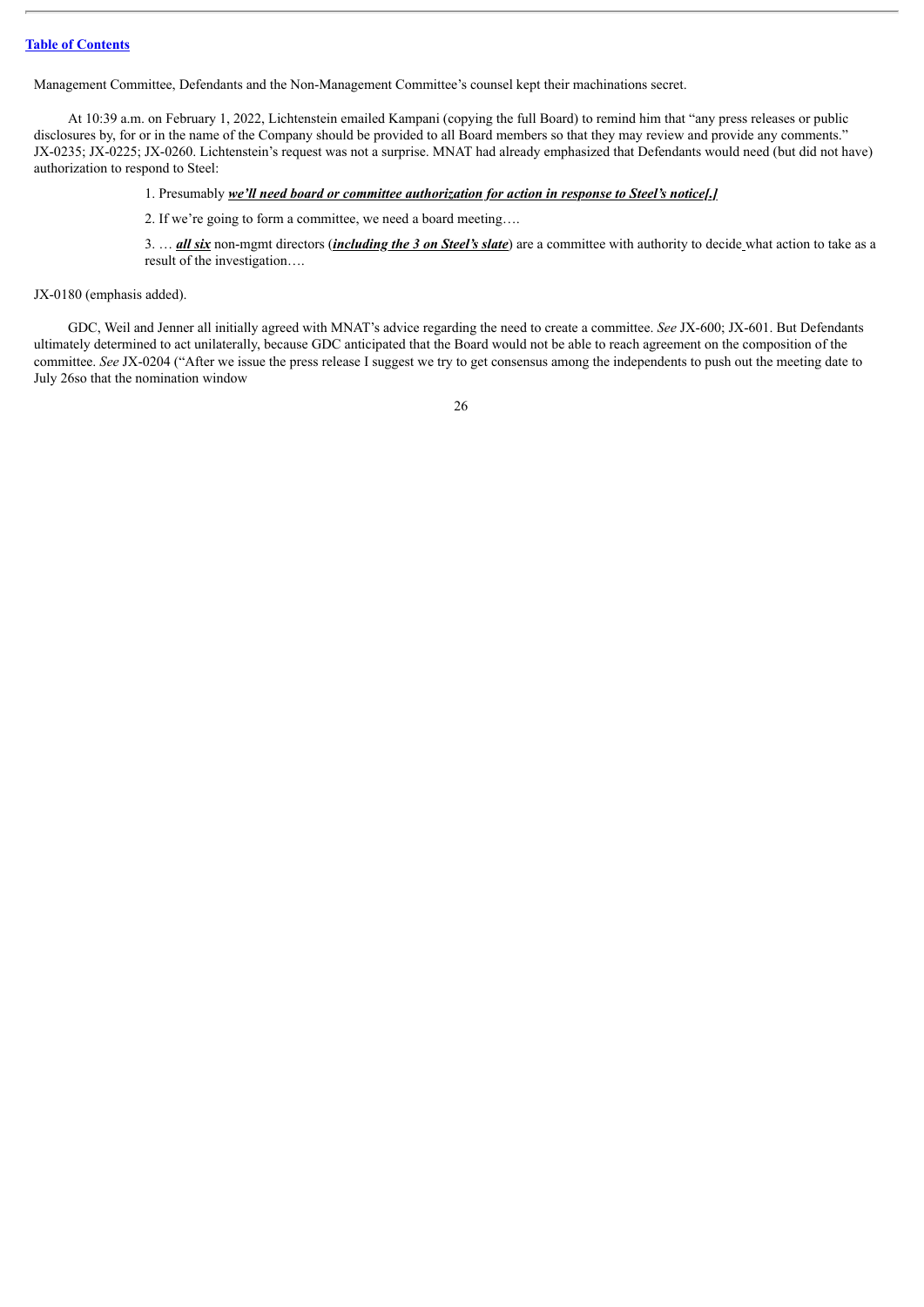remains open) ... I'm concerned trying to set up a committee will just escalate things and I don't see a path to agreeing who the members would be.") (emphasis added).8

After market close on February 1, 2022, Steel amended its Schedule 13D to disclose the nomination of its slate. JX-0245. As planned, without securing Board approval or even providing it prior notice, in violation of Company policy and the Executive Chairman's request that the Board be afforded an opportunity to review and comment, Defendants retaliated by causing the Company to issue the February 1 Press Release. JX-0241. In pertinent part, the February 1 Press Release stated:

> The Company today also confirmed *an ongoing internal investigation* involving Lichtenstein. The investigation is being conducted under the oversight of a committee of independent directors of the Company, three of whom were not included in SPHG Holdings' proposed slate of directors. The Company noted that the investigation is not related to the Company's operations or financial reporting.

*The Company believes* that Lichtenstein's decision to cause SPHG Holdings to launch a disruptive proxy contest at this time may ultimately be driven by his personal concerns and desire to secure his board position and gain leverage in the context of the Company's internal investigation. *The Company is disappointed*

8 Incredibly, MNAT suggested litigation *against its own clients* if the Board disagreed about the creation of the committee. *See* JX-0603.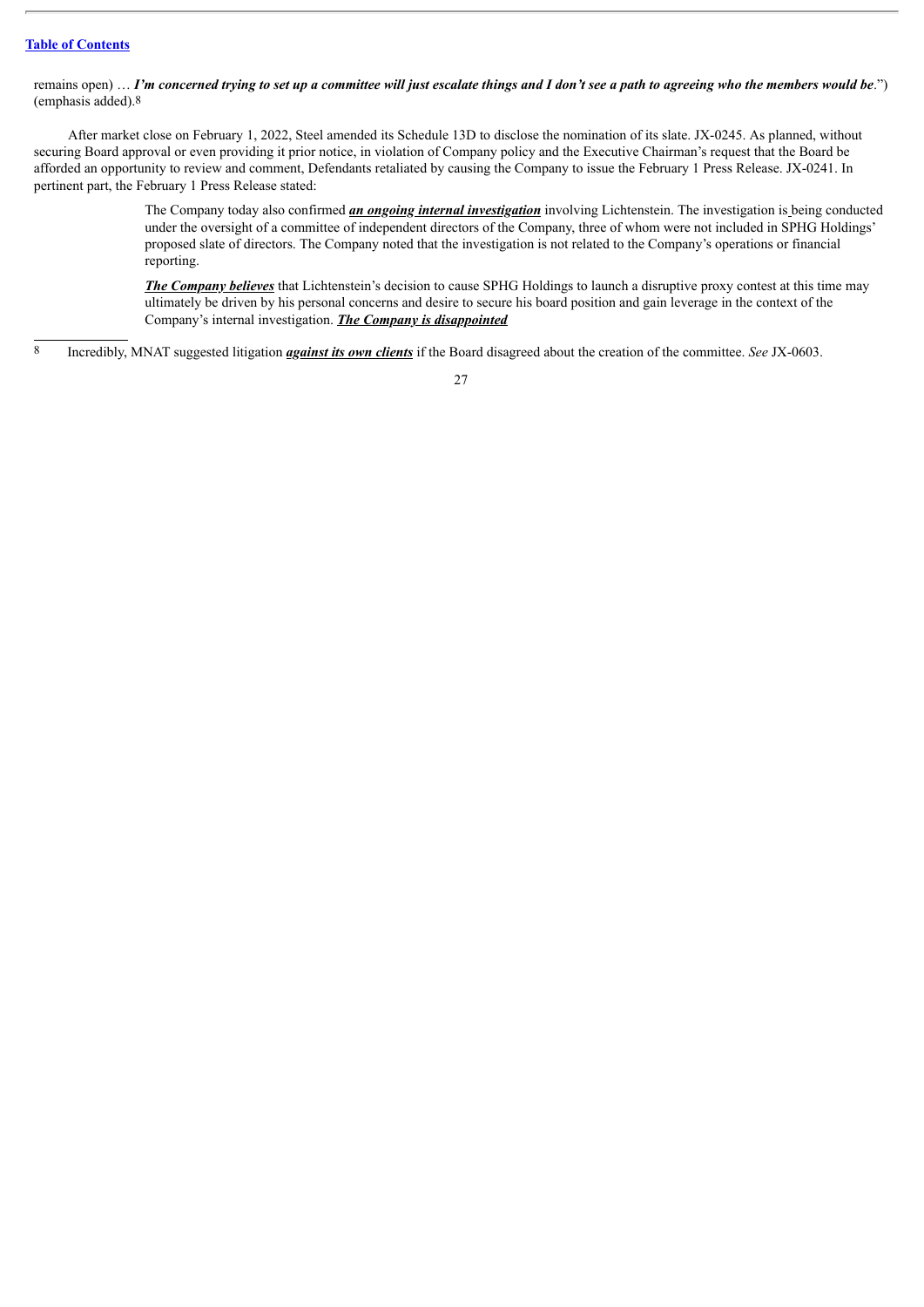that, at a critical time for the Company, Lichtenstein has decided to take these actions to launch a proxy fight.

## *Id.* (emphasis added).9

As the evening progressed, Drake and the Company's financial advisors at Evercore and Citi began to prepare her proxy contest response, including a strategy to paint Lichtenstein as an "activist." *See* JX-0227; JX-0230. Joele Frank prepared talking points for planned "one-on-one conversations" between Company management and the Company's stockholders. JX-0236; *see also* JX-0259.

On February 2, 2022, without the Board's approval and without providing notice to Plaintiffs, Defendants caused the Company to make two SEC filings enclosing the February 1 Press Release. JX-0277; JX-0276; *See* JX-0631 (GDC lawyer: "Who at the client should I ask [regarding SEC filings]? I see Arjun and John on your email thread below, *and don't want to loop anyone in who I shouldn't*.") (emphasis added). Lichtenstein demanded an explanation for these unauthorized acts. JX-0271. Defendants never responded.

<sup>&</sup>lt;sup>9</sup> The characterizations of the Company's purported "beliefs" about Lichtenstein's conduct contrast with Defendants' refusal to say anything about the Investigation at their depositions other than to acknowledge its existence. *See*, *e.g.*, Corcoran 63:2-3; *see id.* at 61:15-62:24 (repeatedly responding "I have no comment" because "actions of the nonmanagement committee in regard to the investigation at this point are confidential."); Chilton 70-73; Lord 167.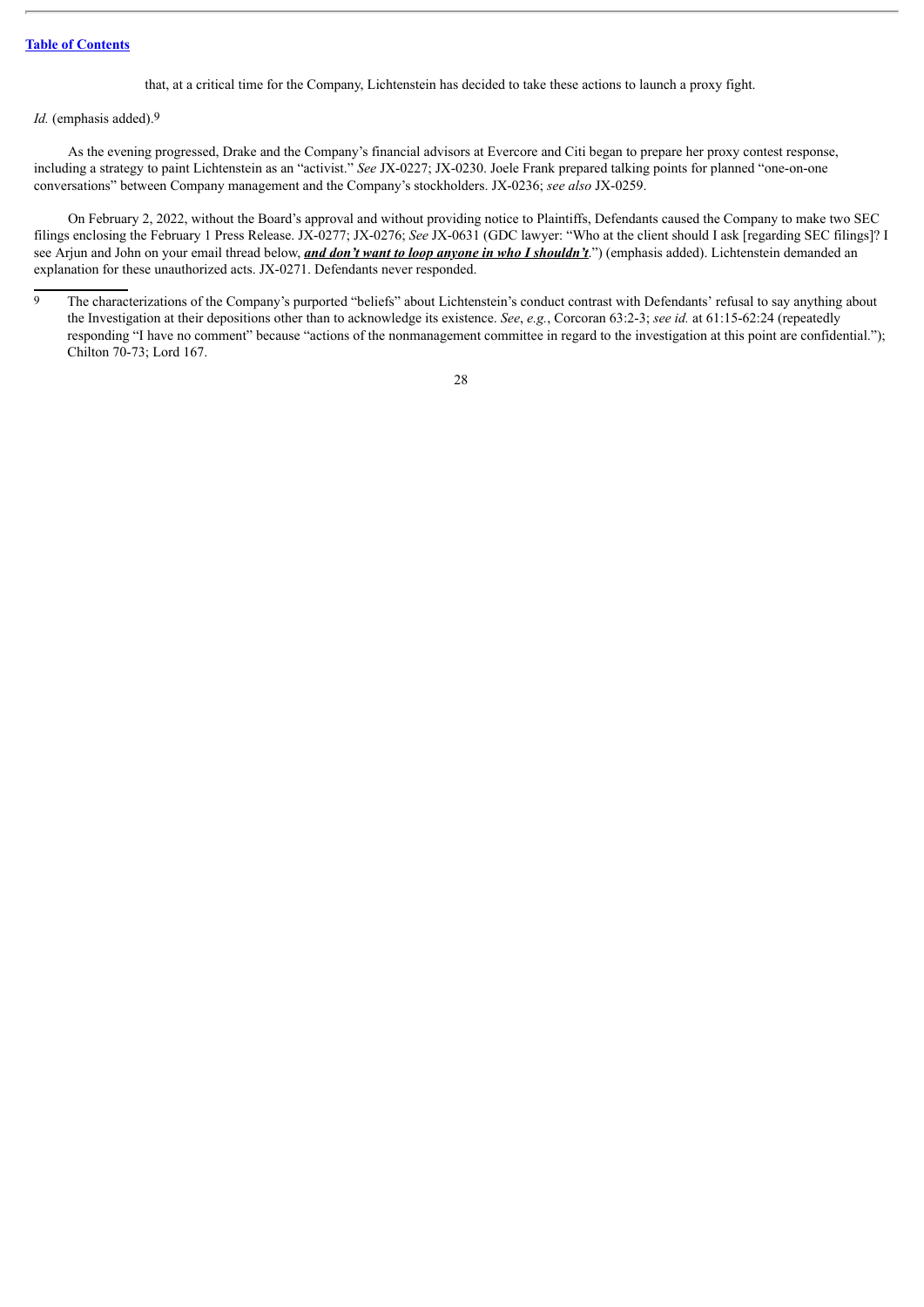### **D. Defendants Use the Investigation to Their Advantage; Deploy Litigators**

After unilaterally disclosing the Investigation without authority, Defendants continued to exploit it to secure an advantage in the anticipated proxy contest. *See* JX-0256 at 4 (Drake talking points emphasizing that Lichtenstein was "involved in an ongoing internal investigation" and that "Warren's decision to cause Steel Partners to nominate director candidates at this time may ultimately be driven by his personal concerns."). Just as Drake and her advisors anticipated, stockholders were concerned. *See*, *e.g.*, JX-0280. In a call with Mario Gabelli, a key stockholder, Drake "stuck to the script." *Id.* When Gabelli "asked if the investigation on Warren is over an issue outside of the company[,]" Drake "read him what was in the press release." *Id.* 

Defendants determined to open up a second front by unleashing Randy Mastro of GDC. In a letter dated February 3, 2022, Mastro, purporting to write in his "capacity as litigation counsel" for the Company, accused Plaintiffs of "bad faith" actions and attempting to usurp control of the Board. JX-0287 at 2. Defendants never bothered to seek Board authorization to retain GDC as litigation counsel for this purpose, let alone authorization to direct GDC to assert claims against half the Board. *See* Chilton 197-200.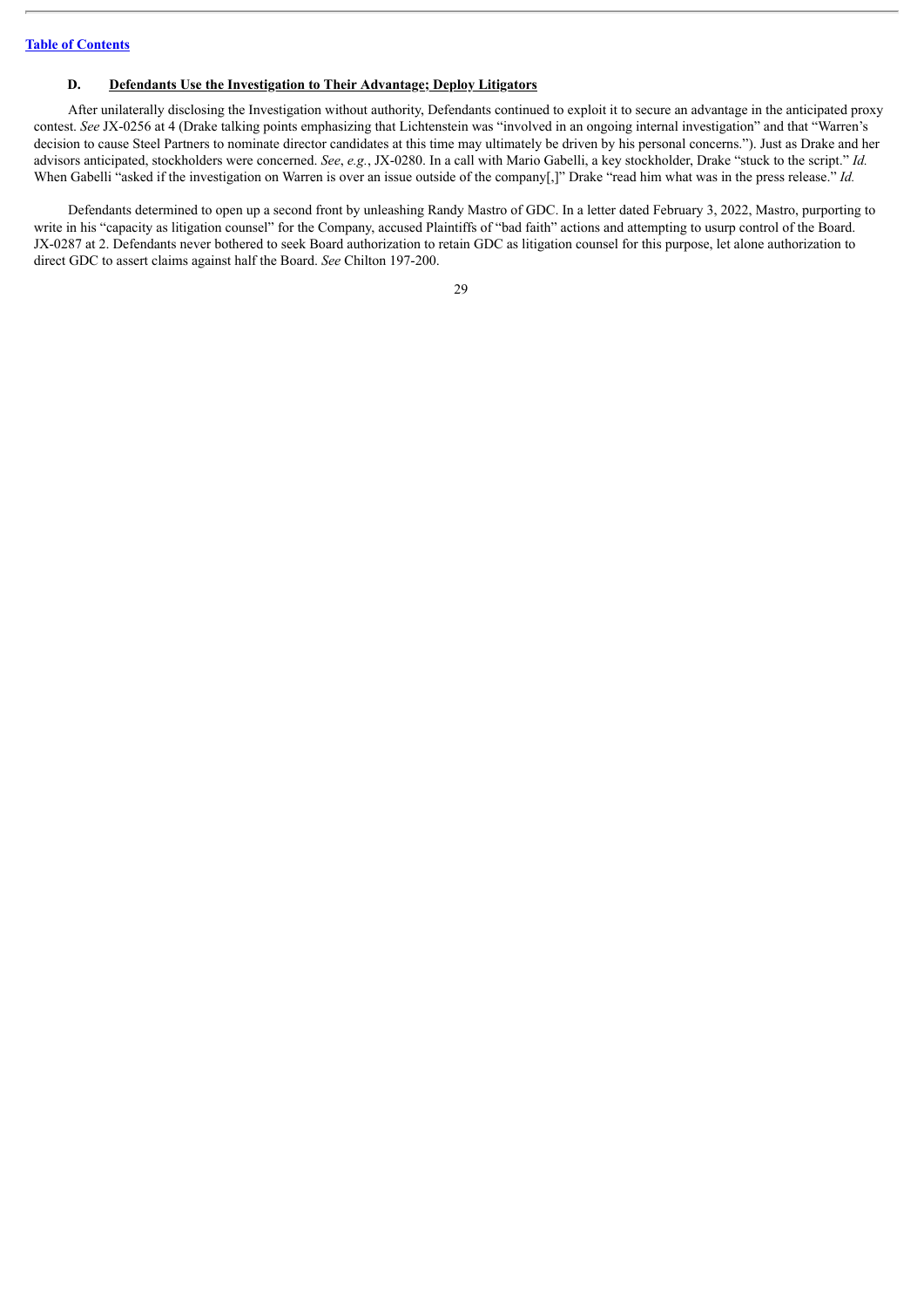## **E. The February 4 Board Meeting**

Defendants hoped that at least one director on the Lichtenstein Slate could be goaded into voting for the creation of a special committee and proposed a Board meeting for the evening of February 2. JX-0240. When Mr. Lichtenstein indicated he would be on a plane, Defendants attempted to convene the Board meeting without him so they could ram through proposed resolutions with a four-to-three majority. *See* JX-0261 ("[W]e believe it is important to keep the meeting tonight

… We would like to pass the simple set of resolutions Jeff [Wolters of MNAT] has put together (attached) allowing the four of you to operate in light of the proxy contest"). To advance Defendants' objective, MNAT sought to lull three of its own clients into the mousetrap. *See* JX-0637 (MNAT strategizing to convince Turchin to attend 2/2 meeting); JX-0638 (MNAT recommending circulation of resolutions "so directors can't say they didn't have time"). The ploy would have given the Drake Slate the power to speak on behalf of the Company against their fellow directors, use Company resources to tilt the election in their favor, renegotiate the Lockheed Merger, issue public filings without consulting the Board, and even seize control over the ongoing Investigation. *See* JX-0287 at 6-7. It might have worked if Henderson, McNiff and Turchin had not realized what was happening and declined to attend. *See* JX-0296 at 2; JX-0258.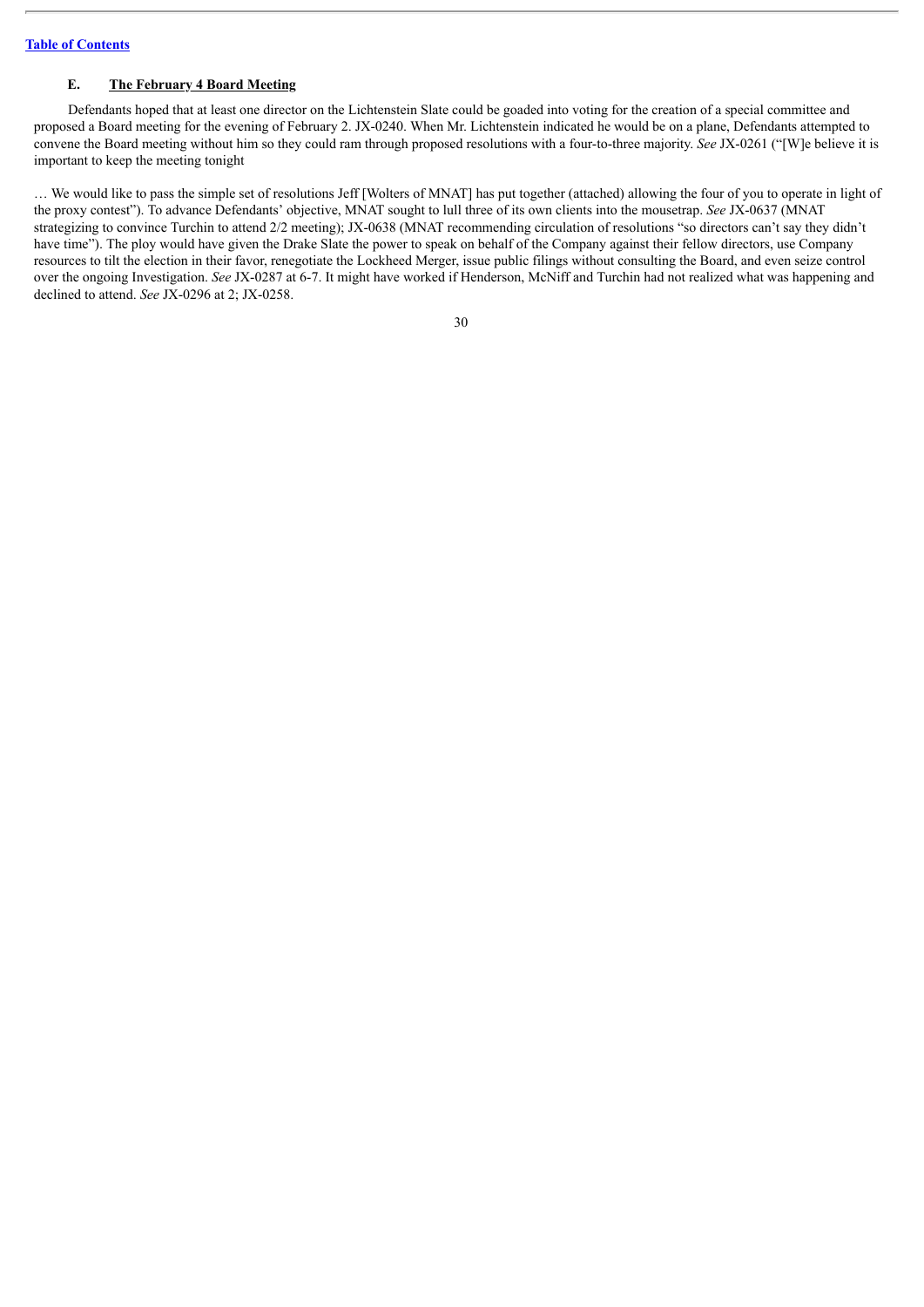The Board ultimately convened on February 4, 2022, when all directors could attend. Dkt. 138 at 35. Corcoran presented the same one-sided resolutions which would have created an entirely new committee composed of Drakes allies and placed them in complete control. *See* JX-0287 at 6-7. Without discussion, Chilton moved to adopt these resolutions, and each of Defendants voted in favor. Dkt. 138 at 36. Each of Plaintiffs voted against them, and the motion failed. *Id.*

Lichtenstein then introduced a more balanced set of resolutions he had circulated the day prior (the "Lichtenstein Resolutions"). JX-0284. If adopted, the Lichtenstein Resolutions would have:

- confirmed that the Company would remain neutral in the dispute between Plaintiffs and Defendants leading up to the Annual Meeting;
- specified that no one would be permitted to speak on behalf of the Company or use Company resources to support the election of Plaintiffs or Defendants; and
- waived the Company's advance notice bylaw to permit Defendants to assemble and run a competing slate of directors for election at the Annual Meeting.

*Id.* at 5-6. Counsel for Lichtenstein noted that Lichtenstein would support a revision waiving the advance notice bylaw deadline for all stockholders. PTO ¶71.

A GDC lawyer responded that, while the Lichtenstein Resolutions appeared to be "facially reasonable," they were nevertheless inappropriate because Plaintiffs had "walked across the street" and "locked arms" with Steel. Dkt. 138 at 38.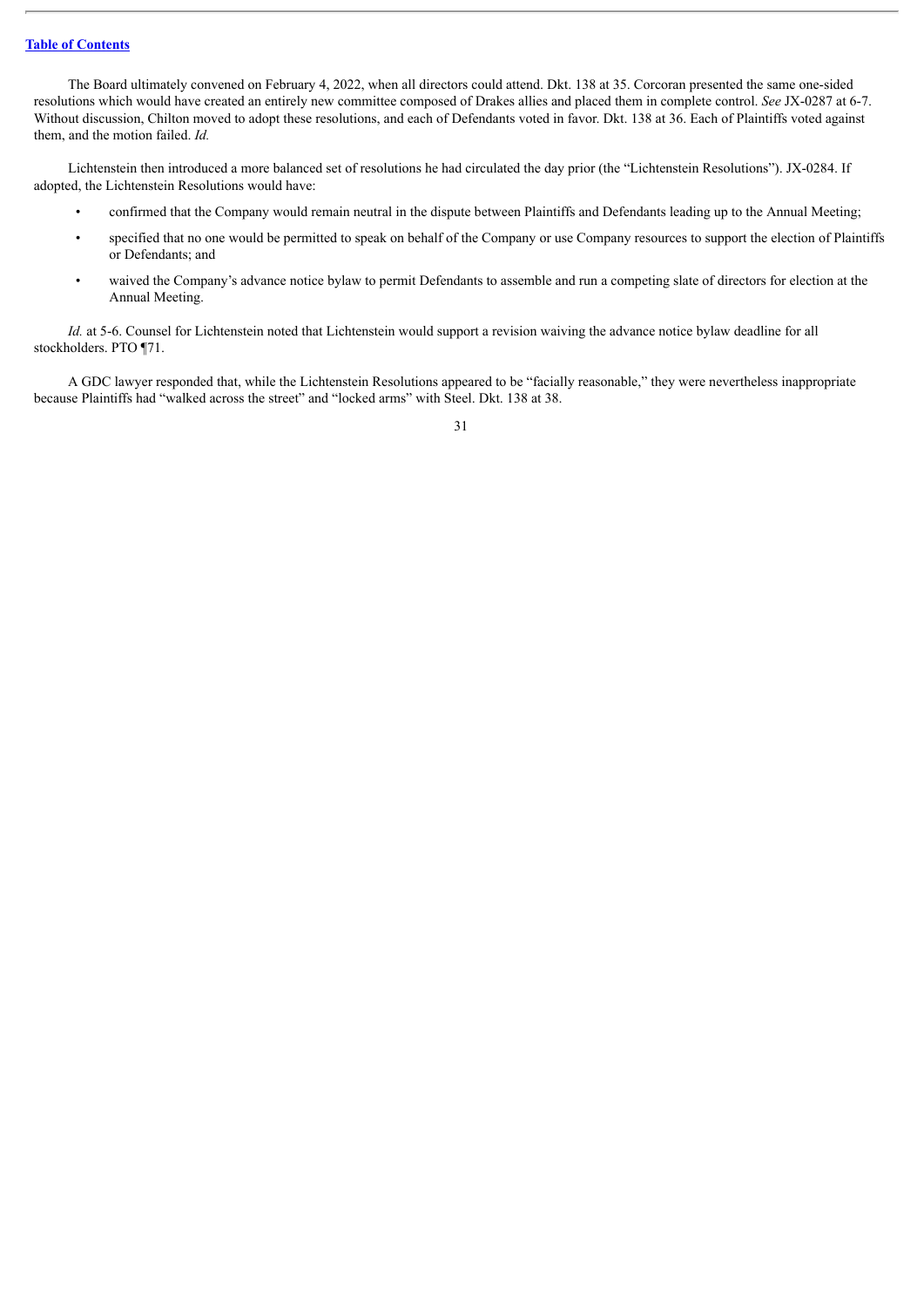According to GDC, Plaintiffs had forfeited their right to have any say in the conduct of the Annual Meeting or related matters. *Id*.

Lichtenstein moved for a vote on the Lichtenstein Resolutions, and each of Plaintiffs voted in favor. Dkt. 138 at 39. Each of Defendants voted against. *Id.* Accordingly, the motion failed to carry. *Id.*

## **V. THE LITIGATION**

### **A. Plaintiffs Seek A TRO; Defendants Engage in Self-Help**

On February 7, Plaintiffs initiated this litigation (the "Litigation") and moved for a Temporary Restraining Order ("TRO"). Plaintiffs sought an injunction against public statements or actions by or in the name of the Company or the use of Company resources in support of any director candidate unless authorized by the Board.

GDC was dismissive. JX-0644. ("Now isn't that an oxymoron! Aerojet should stay neutral in a proxy contest that was launched against it (the company). Never heard of such a thing!"). Defendants doubled down. Drake emailed multiple stockholders to draw their attention to the February 1 Press Release and the disclosure of the Investigation against Lichtenstein. JX-0308 (BlackRock), JX-0304 (Vanguard), JX-0306 (State Street), JX-0313 (Dimensional), JX-0312 (Geode), JX-0310 (Northern Trust), JX-0309 (Charles

<sup>32</sup>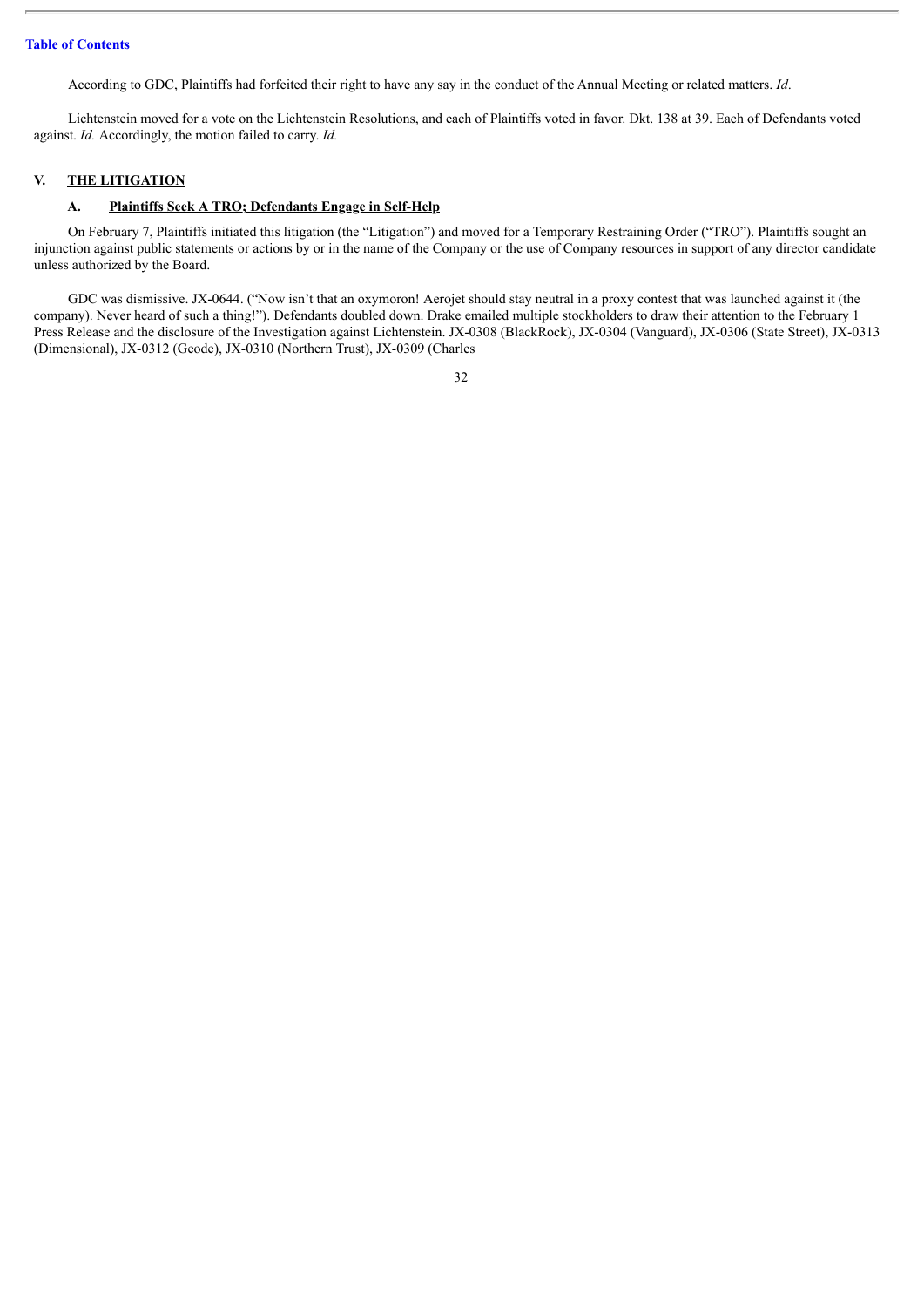Schwab), JX-0307 (BNY Mellon). Drake even used her company email and signature and purported to speak on behalf of the Company. *See id.*

Separately, Joele Frank, GDC and Evercore prepared talking points for the Company's long-time consulting firm Korn Ferry10 to begin its search for Drake's director candidates. JX-620.

Although outwardly dismissive, GDC recognized that the Court might prevent the Company from paying for GDC's work for the Drake Slate. On February 7, 2022, GDC sent Kampani a supplemental engagement letter for its "representation of *the company*" in the Litigation and requested an advance payment of \$250,000. JX-0324 at 2-3. By February 9, 2022, the Company had paid the retainer—without the knowledge or consent of the Board. JX-0320; JX-0324. GDC still has the retainer on account.11 Moloney 137-38.

On February 10, 2022, GDC sent Kampani a joint representation agreement (the "Joint Representation Agreement"), which would allow GDC to expand its representation to include Defendants. JX-0324. The agreement stated that GDC "currently represent[ed]" the Company in connection with the litigation and went on to state:

<sup>10</sup> *See* JX-0577 at 18.

<sup>11</sup> Gibson Dunn has continued to submit invoices *to the Company* for its work for the Drake Slate, amounting to roughly \$750,000 for "pre-TRO work" and \$1–\$2 million "post-TRO." Moloney 147.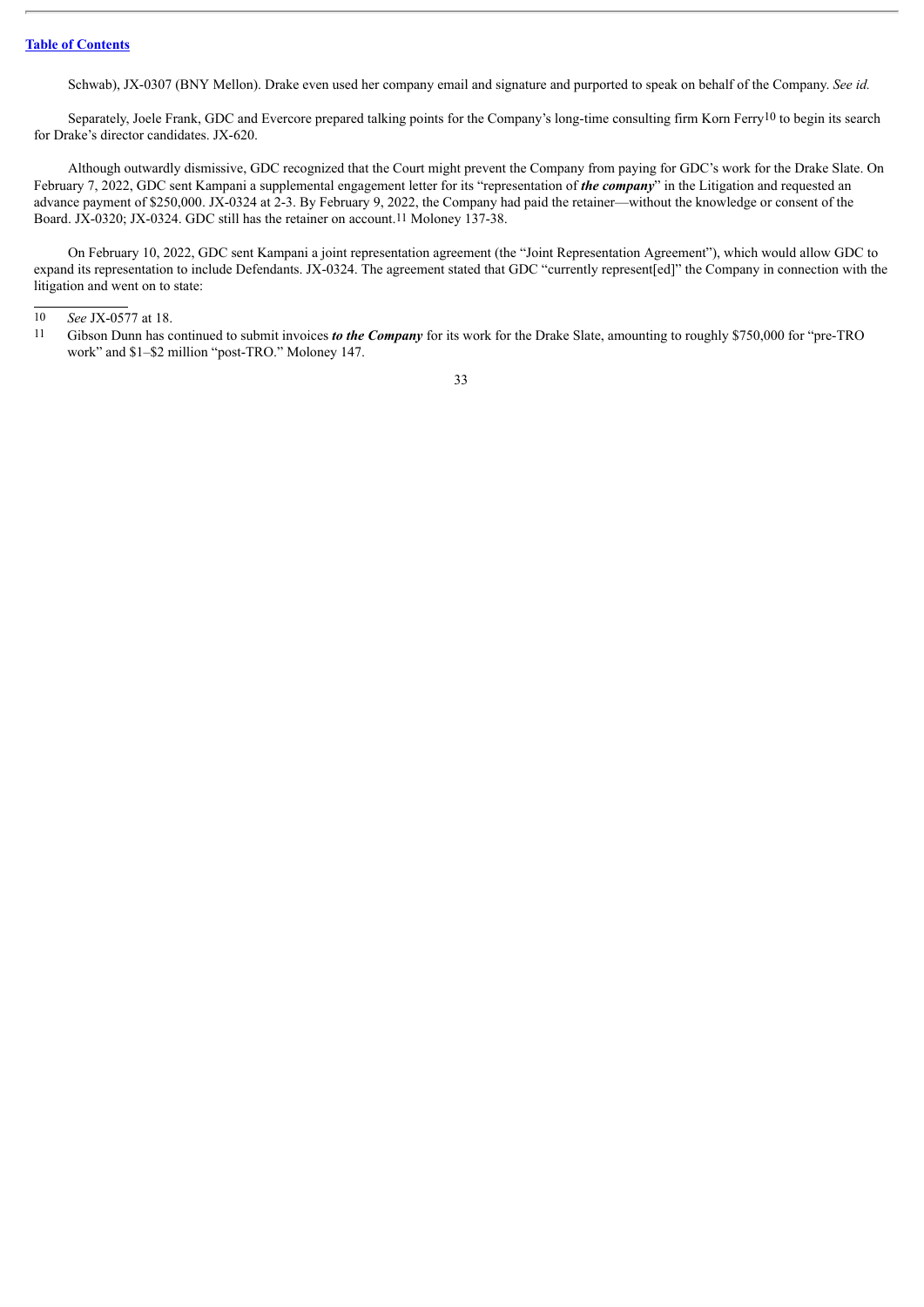We understand that ... *Aerojet and you* may file litigation against the plaintiffs in the above-captioned lawsuit ... You have indicated that you would like the Firm to also represent you ... Aerojet has agreed to such joint representation and to pay the Firm's fees for *all such work*.

### *Id.* at 18 (emphasis added).

Neither the Board nor any committee authorized GDC's joint representation of the Company and Defendants or the execution of the Joint Representation Agreement. *See* Chilton 226-227. Plaintiffs did not learn about the Joint Representation Agreement until Defendants disclosed it over two months later in opposition to Plaintiffs motion to compel.12 *See* Dkt. 160.

On February 11, 2022, Bloomberg published a news article about the litigation. The article quoted a Company "spokesperson" as describing the Litigation as "meritless." According to the spokesperson, "[t]he *company believes* Lichtenstein's decision to cause Steel Partners to launch a disruptive proxy contest, aggressive litigation and other tactics at this time may ultimately be driven by his personal concerns and desire to secure his board position and gain leverage in the context of the company's ongoing internal investigation…." JX-0338; *see* JX-

<sup>12</sup> Defendants withheld the Joint Representation Agreement in discovery, even though Plaintiffs' requests sought all documents relating to "the engagement of GDC & Crutcher LLP." JX-0491 at 21-22.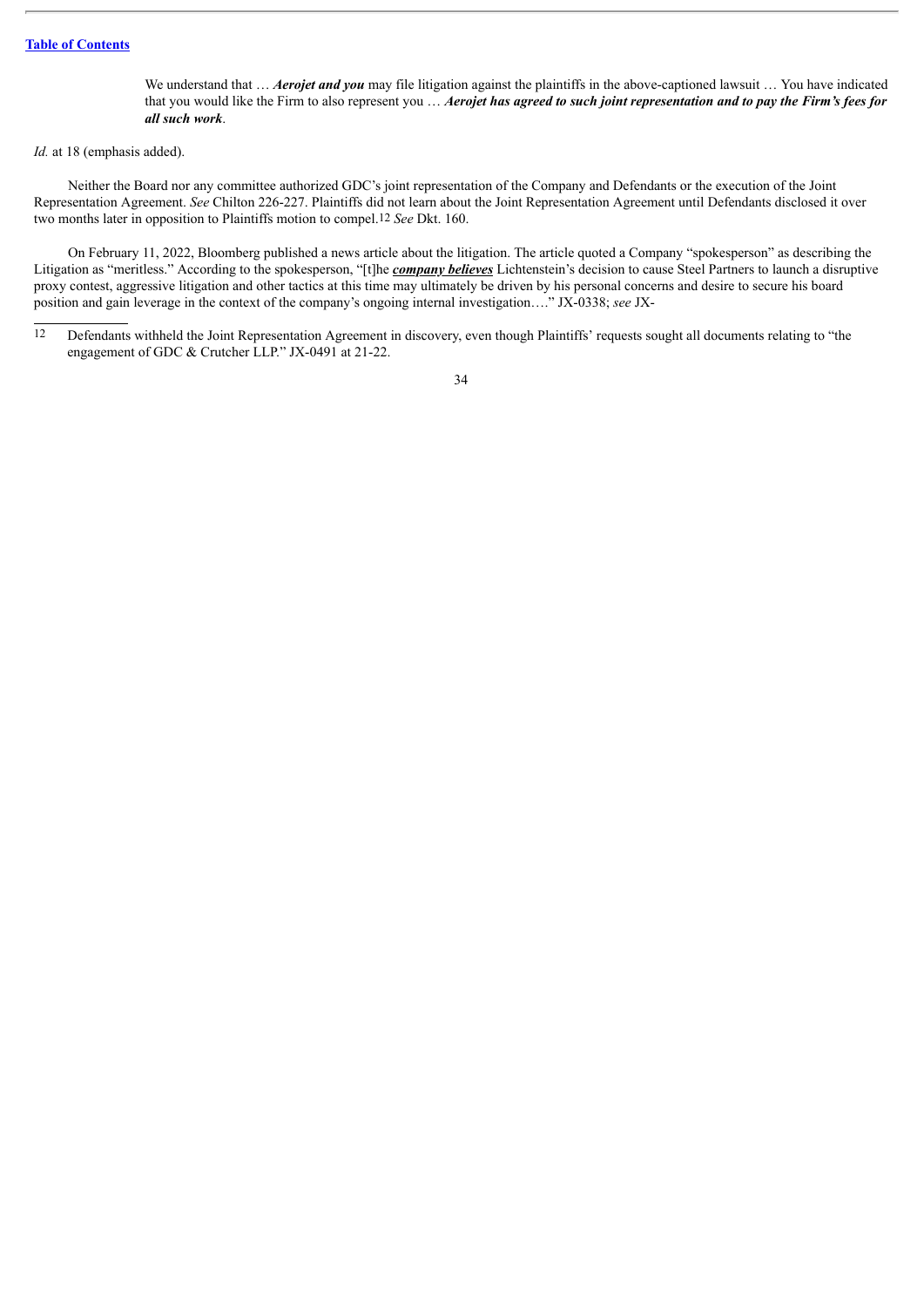0329 (Joele Frank preparing response to Bloomberg request for comment for Drake and Company management, with Evercore input).

## **B. The Drake Slate Initiates Litigation**

On February 11, 2022, Defendants directed GDC and Richards, Layton & Finger, PA ("RLF") to file a lawsuit on Defendants' behalf and purportedly on behalf of the Company. The lawsuit accused Plaintiffs of breaching their fiduciary duties and sought the appointment of a custodian, removal of Lichtenstein as a director, and an order disqualifying the Lichtenstein Slate. JX-0334. Although Defendants never sought Board approval for the litigation, they sought and obtained Lockheed's consent13 under the Merger Agreement, while keeping their fellow directors in the dark. *See* JX-0300.

## **C. Lockheed Terminates the Merger; The Court Grants a TRO**

On February 13, 2022, Lockheed terminated the Merger Agreement. In a press release, Lockheed cited the FTC's lawsuit and explained that "terminating the transaction [was] in the best interest of [its] stakeholders" in light of the FTC's actions. JX-0348.

On February 15, the Court heard Plaintiffs' TRO application. After argument, the Court granted a TRO for "[t]he purpose of … retain[ing] the

13 Lockheed ultimately consented, but only to litigation to "resolv[e] any deadlock of the AJRD board" and protect "confidential or proprietary information." JX-0300 at 3.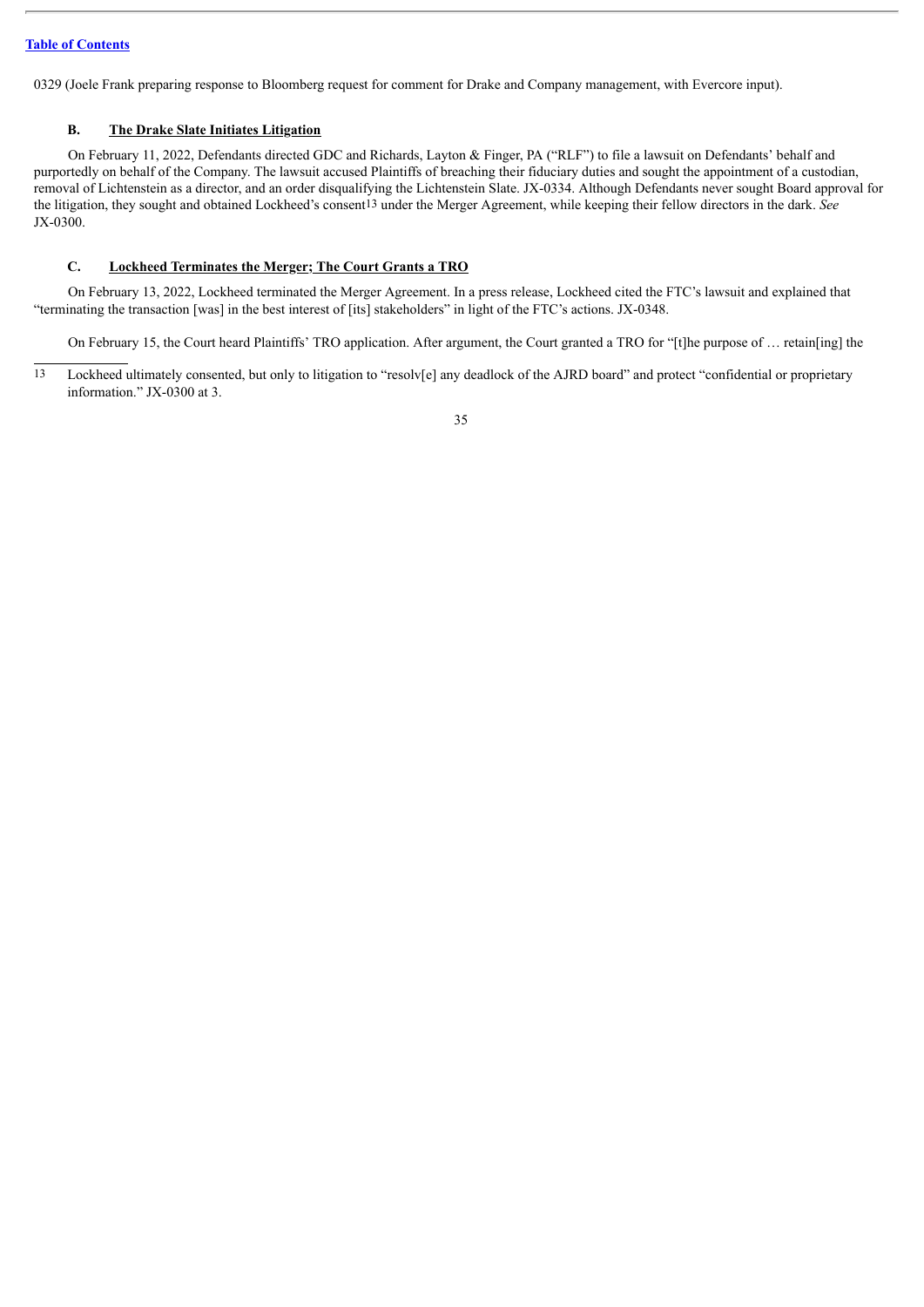company's neutrality regarding its upcoming director elections" and directed the parties to submit an implementing order. Dkt. 38 at 81. The Court noted that "Delaware law contemplates contested elections. Where the board is divided, one half of the board doesn't get to co-opt the company's resources to further its campaign. The company must stand neutral." Dkt. 38 at 79.

Unphased, Drake, Corcoran and Kampani each signed the Joint Representation Agreement *after* the Court's ruling granting the TRO. JX-0364. Even though they both attended the TRO hearing, Drake and Kampani signed the Joint Representation Agreement *the next day*. JX-0367. When media reports cast the TRO ruling as a decision favoring Lichtenstein, Drake contacted *Company personnel* to "correct the stories." *See* JX-0645.

On February 17, 2022, the six independent directors met telephonically in executive session. They agreed that the Company should retain neutral counsel and discussed retaining Paul Weiss. JX-0402 at 1-3. Paul Weiss was a logical choice because the Board had previously reached out to the firm, but it had been unable to assist because one of its partners served on the Lockheed board. Now that the Lockheed Merger was terminated, the independent directors felt that Paul Weiss could serve. Chilton 234-36; McNiff 240; JX-0402.

Drake objected. Chilton 234-35; Corcoran 161-63. She claimed she did not want to undermine Kampani. Chilton 235*.* Drake's objection caused her allies to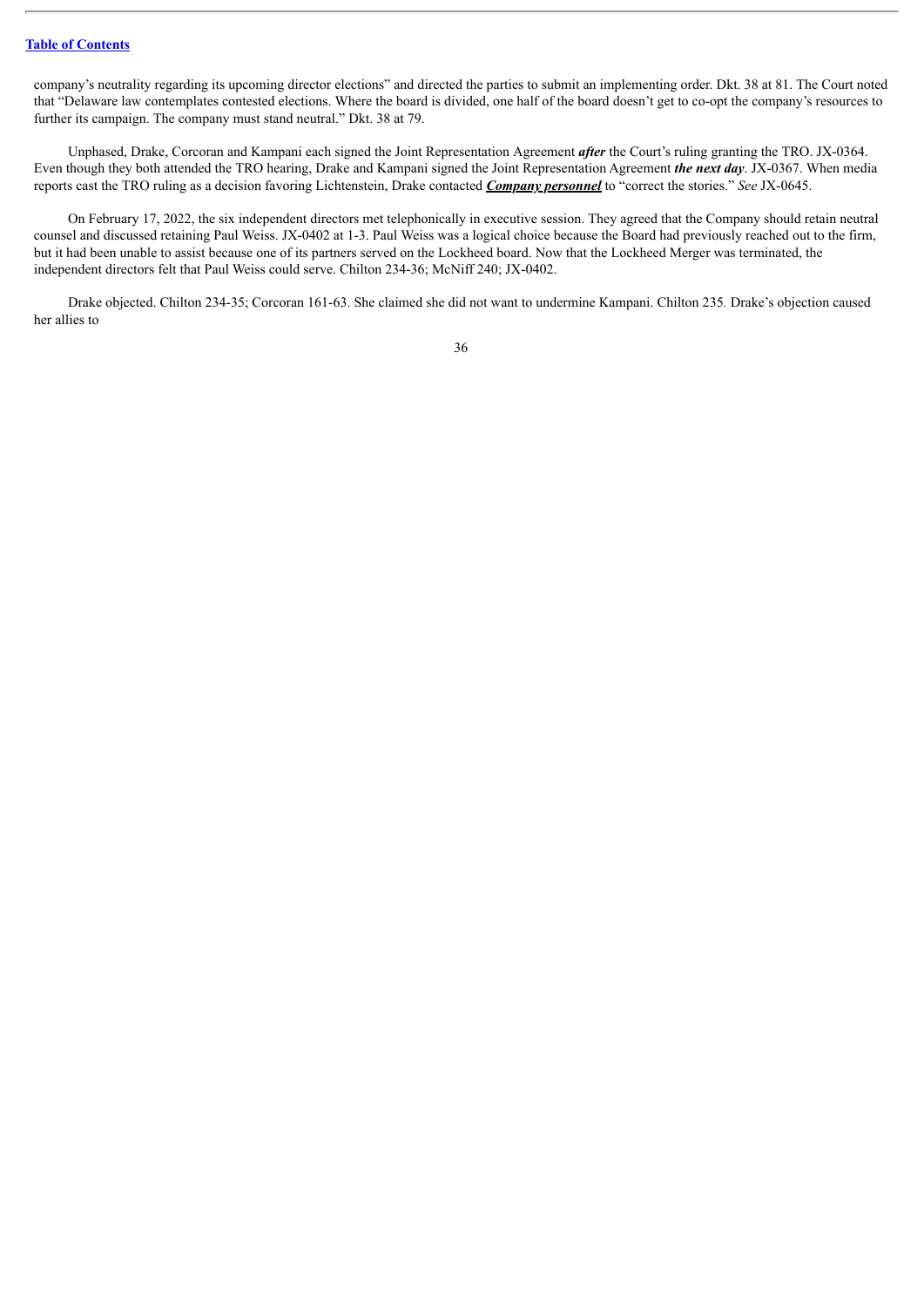backpedal—going so far as to claim they had never agreed on Paul Weiss. JX- 0402 at 1-3; JX-0640; JX-0396.

Meanwhile, counsel for the parties sparred over the form of order implementing the TRO. Plaintiffs proposed an order that would prohibit either side from using the Company's name or resources to support the efforts of anyone seeking election at the Annual Meeting. Dkt. 34. Drake and her faction proposed an order that would have allocated \$20 million of Company funds to the proxy contest contestants and would have required the Company to fund the litigation Drake's faction had initiated to disqualify the Lichtenstein Slate. Dkt. 35.

In an effort to persuade the Court to enter Defendants' form of implementing order, Defendants represented to the Court at least *five* times that, without Company funding, they would not be able to mount a proxy contest:

> "If Defendants are unable to use Company resources in the manner of our proposed order, they will be unable to select and present an alternative slate of nominees and mount a solicitation campaign.

… if Plaintiffs get their way, the stockholders will have but one slate to vote for …

This proxy contest should not end with the signing of Plaintiffs' proposed TRO.

But there would be no neutrality should Plaintiffs' TRO be entered. Without resources, the Steel Partners slate will run unopposed.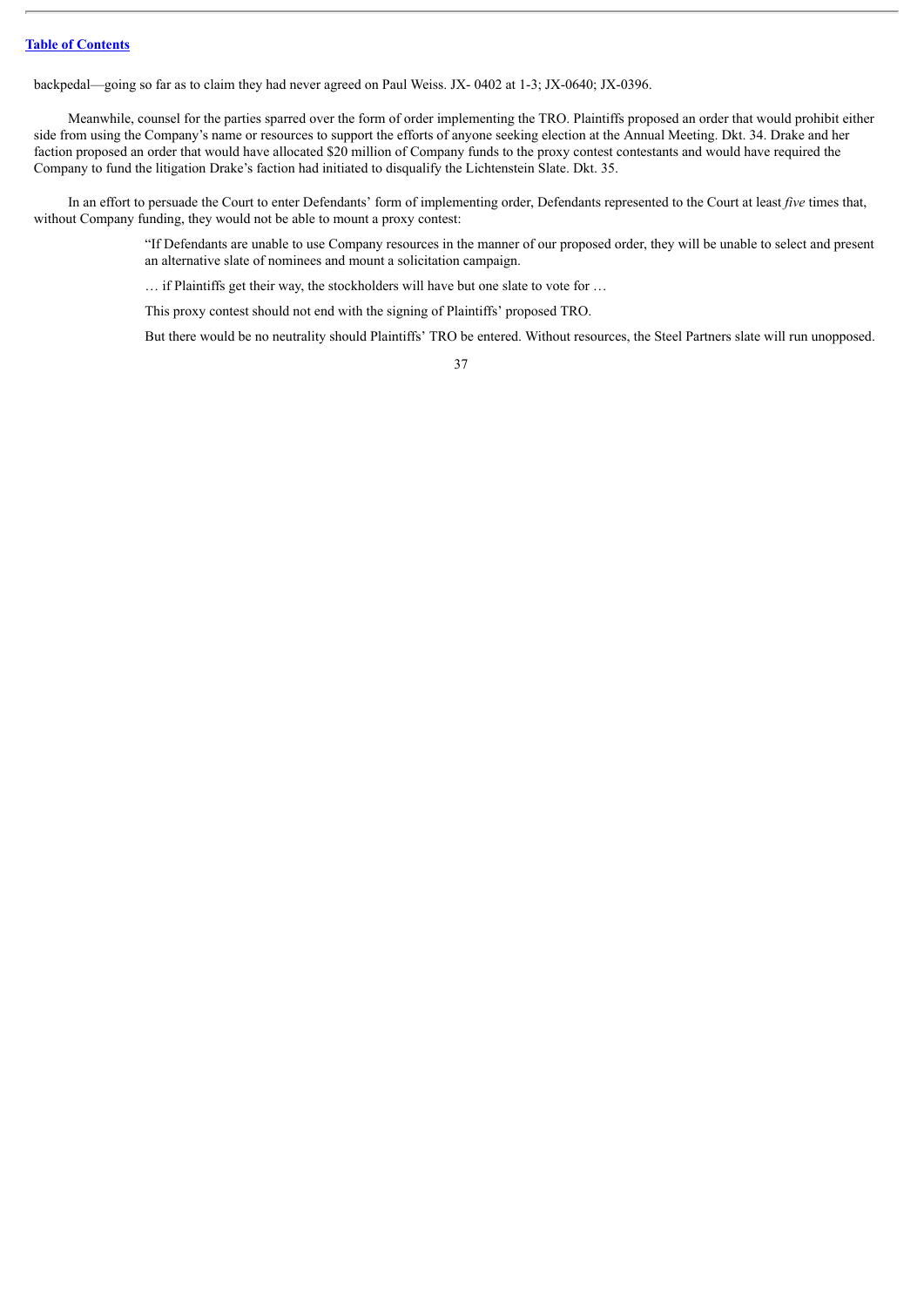Without this common-fund approach, Defendants will be unable to fund their own director slate...."

Dkt. 35 at 1-2, 4. Defendants even commissioned an expert report to support their unprecedented ask. JX-0381.14

On February 21, McNiff emailed the independent directors to remind them that they had agreed to hire Paul Weiss as neutral counsel. JX-402 at 3. In response, Defendants Lord and Corcoran suggested the directors should wait to hire Paul Weiss until the Court entered the TRO. *Id.* at 2. They did not provide any rationale for the delay, nor did they identify any objections to Paul Weiss. When Turchin pressed for neutral counsel to be retained quickly, Lord and Corcoran maintained it would be "premature." *Id.* at 1-2.

## **D. The Court Enters Plaintiffs' Proposed Form of TRO**

On February 23, the Court issued a letter decision finding that Plaintiffs' form of TRO was "appropriately tailored to the [C]ourt's guidance." Dkt. 40 at 3. The Court observed that Defendants had proposed an order that was "far afield from matters raised at the hearing on the Motion" and inconsistent with the Court's ruling, which "was intended to maintain the Company's neutrality regarding the contested director election." Dkt. 40 at 3. The Court rejected the Director

14 Although the parties could not reach agreement on the form of TRO, they did agree that the order should require GDC and RLF to withdraw and that the Company should retain neutral counsel. When the parties submitted competing forms of order on February 18, both forms contained this language. Dkts. 34, 35.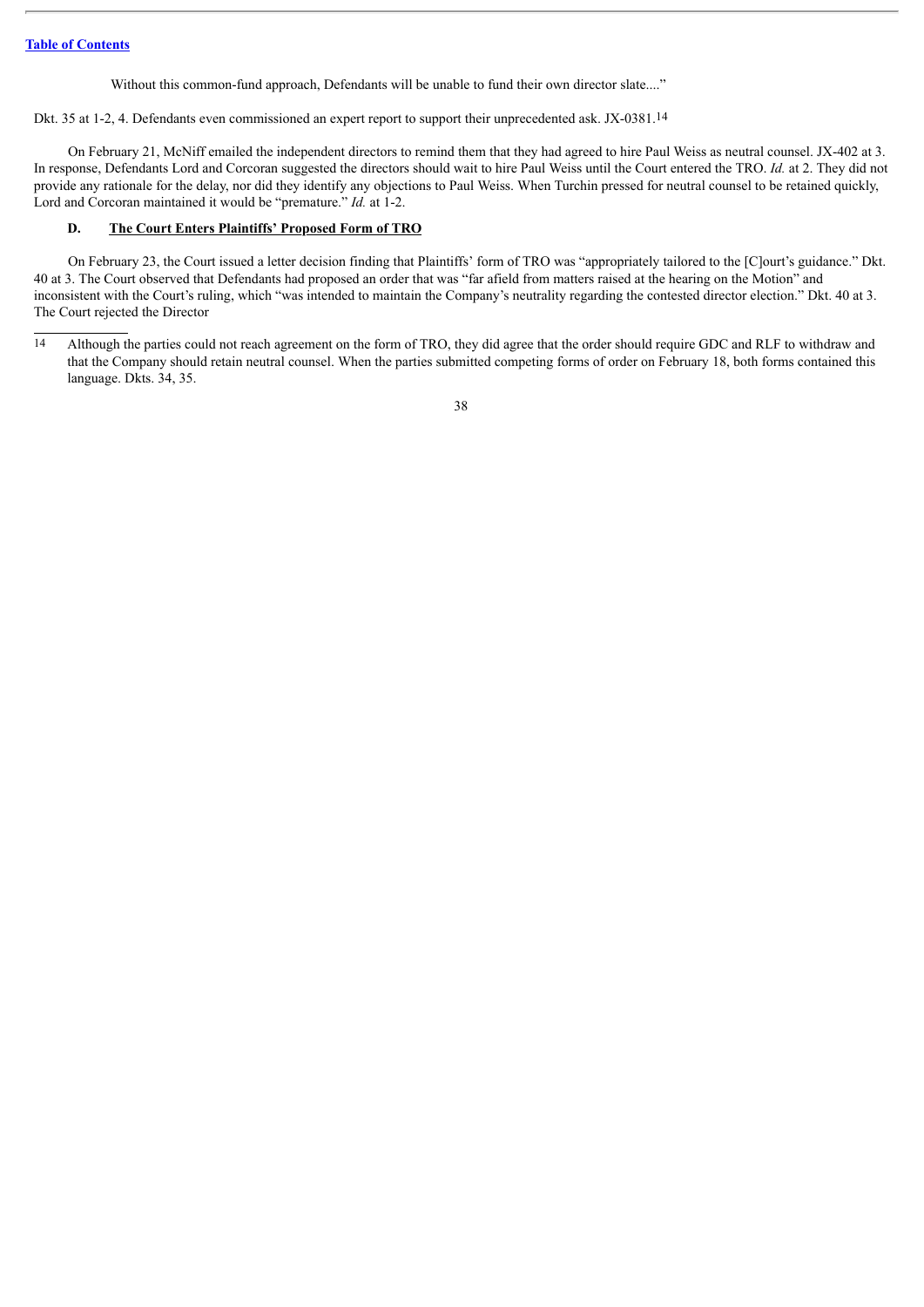Defendants' proposals to require the Company to fund up to \$20 million of the parties' proxy solicitation expenses and to require the Company to reimburse the parties' litigation costs for affirmative claims. Dkt. 40.

# VI. DEFENDANTS DEFY THE TRO

# **A. Drake Continues to Rely on Company Personnel and Resources**

Drake and her allies violated the Court's prohibition against unauthorized use of Company resources almost immediately. Throughout the days and weeks following the TRO, Drake continued to work with the Company's legal advisors (GDC15 and Jenner), its public relations firm (Joele Frank), its bankers (Evercore and Citi) and its consultant (Korn Ferry). *See* JX-0426 (discussing "action plan" for Drake's proxy campaign); JX-0410 (discussing agenda for February 24, 2022 call to discuss Drake's proxy campaign, including "White knights," "Director search," "Slate / indemnity / funding framework" and "What is Steel likely to do next?"); JX-0457; JX-0420 (GDC and Evercore discussing "gameplan" for preparing to nominate the Drake Slate); JX-0421 (GDC working with Company in-house counsel to "gather information needed for the nomination process," including D&O questionnaires); JX-0450 (GDC and Company in-house counsel

15 GDC remained Company counsel in the litigation at least until it filed a motion to withdraw on March 9, 2022. *See* Dkt. 205 at 16.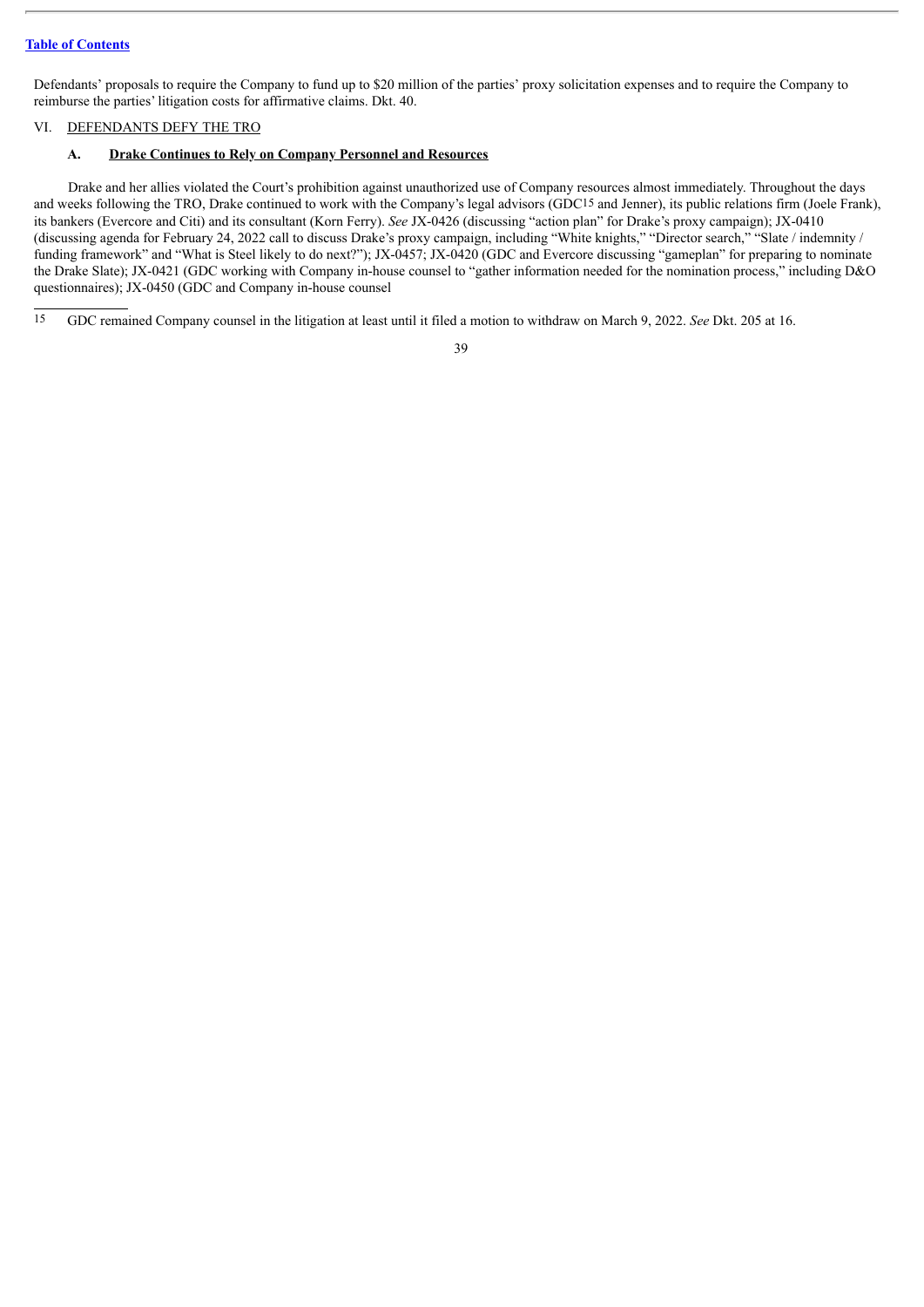coordinating regarding D&O questionnaires); JX-0624 (management assisting Korn Ferry with Drake's director candidate search).

Starting on February 24, 2022, multiple members of management and Company advisors (including GDC, Jenner, Evercore, Citi, and Joele Frank) worked to prepare a letter to stockholders announcing the Drake Slate. JX-0432; *see* Lord 207-210 (admitting that every advisor included on JX-0432 email thread was a Company advisor); JX-0440; JX-0416; JX-0439.

Defendants and their advisors recognized that the TRO stood in the way of their attempts to advance Drake's agenda using the Company's name and resources, but they proceeded anyway. JX-0356 (expressing concern that the planned outreach to stockholders by management and certain Defendants "could easily be read as an attempt to get around the Judge's ruling"); JX-0409 (Evercore working with Citi to address the "problems" of "[g]etting [Drake's] slate together" and "[g]etting some[one] to fund the indemnity" in light of the Court's February 23, 2022 ruling).

Drake remained particularly reliant on Boehle, the Company's CFO, who helped her contact stockholders using her Gmail account. *See* JX-0479. GDC partners recognized this was a problem and even suggested adding Boehle as an alternate on the Drake Slate "*to get his support on calls, drafts etc. without*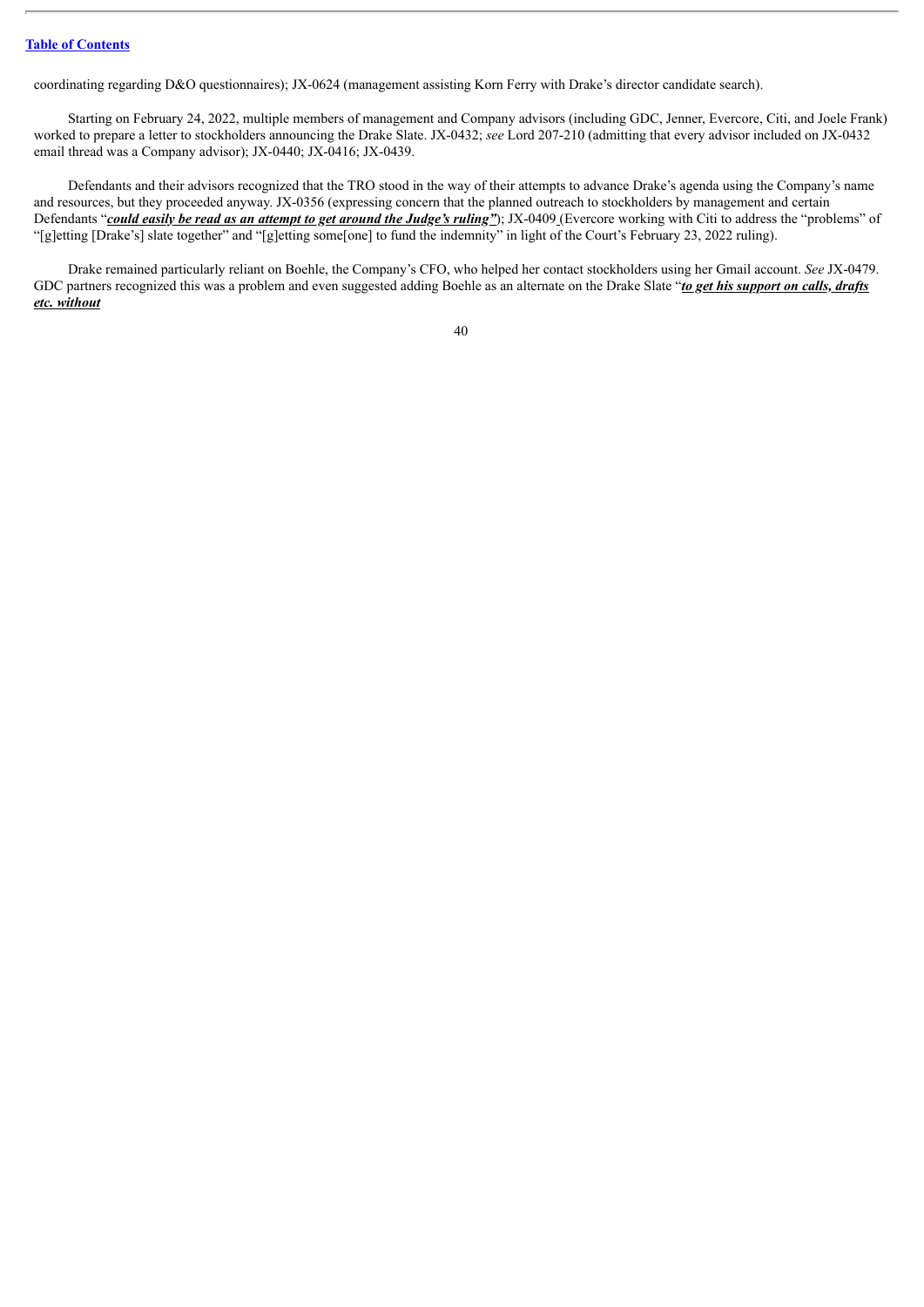#### *worrying about 'no company resources' language*" in the TRO. JX-0455 (emphasis added).

Because they knew Company payments would be traceable, the Drake Slate ultimately decided to market board seats for cash in order to fund their proxy campaign. *See* JX-0426 ("Strawman terms: \$1m for proxy fight, [1] board seat, indemnification of director nominees"); JX-0417.

## **B. Drake Moves Shares into Record Name Using Company Resources**

Drake and her advisors soon recognized that her proxy contest faced a potentially insurmountable obstacle. Drake was not a stockholder of record, a key requirement for nominating stockholders imposed by the Company's advance notice bylaw. As time began to run out, Drake and her advisors panicked and dropped any pretense of complying with the TRO.

On the morning of February 25, 2022, multiple members of Company management sent a frenzy of emails to Computershare to help Drake move shares into record name to meet the February 28, 2022 nomination deadline. *See generally* JX-0473; JX-0589; JX-0592. At 11:32 a.m., Roula Jackson, the Company's Senior Manager of Compensation, emailed Computershare stating that "[t]his is an urgent matter that we are trying to help resolve." JX-0437 at 6. Approximately 30 minutes later, Jackson called Computershare to ask whether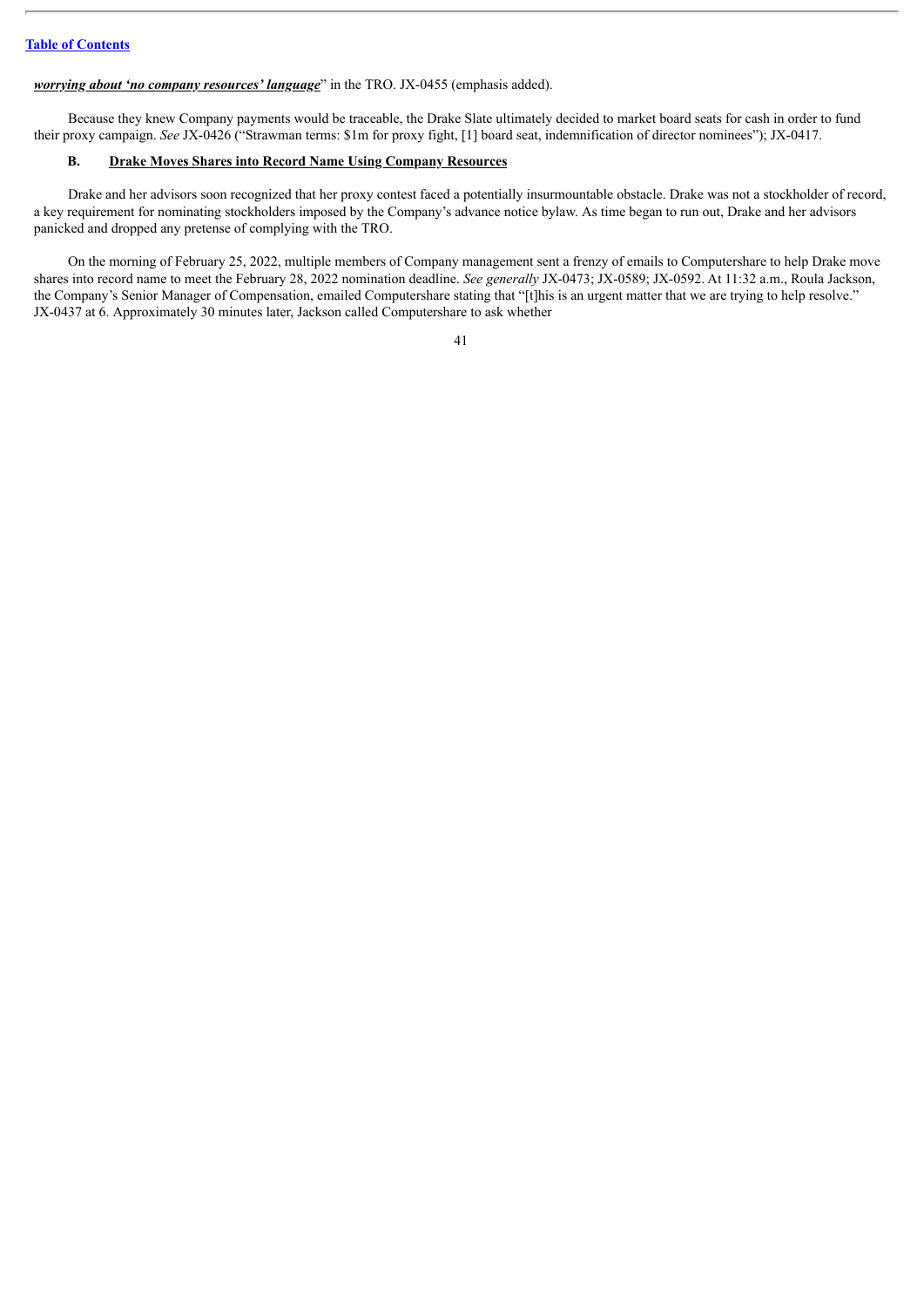Drake could transfer her shares the same day and emphasized that there were "75 people … running around with their hair on fire" and that she "didn't want to lose [her] job over this." JX-0589; *see* JX-0448.

At approximately the same time, Dietrick Miller (the Company's Associate General Counsel) contacted Computershare explaining he was "[t]rying to untangle all the requests related to our CEO." JX-0437 at 7. Throughout the day, Wagner (the Company's Chief Human Resources Officer) pressured Computershare and Drake's brokers at UBS to satisfy Drake. *See, e.g.*, JX-0437 at 11 ("Audrey, Can you please confirm receipt of the shares as soon as they show up?"); *id*. at 14 ("Audrey, Can you please confirm receipt?"); *id*. at 16 ("Jesse, Can you please confirm when you transferred the shares to Eileen's CS account?"); *id*. at 19 (telling Computershare and UBS "I would appreciate, if you both could please compare the entry for the transaction so that we ensure that there is absolutely no error in the DRS request"); *see also* JX-0447.

At no point did Drake contact Computershare regarding her account. Instead, she used Company personnel to pressure Computershare to expedite its work. At her deposition, Drake admitted that she would not "have been able to accomplish the transfer of [her] shares into [her] Computershares account without the assistance of these company employees." Drake 245. Unbelievably, she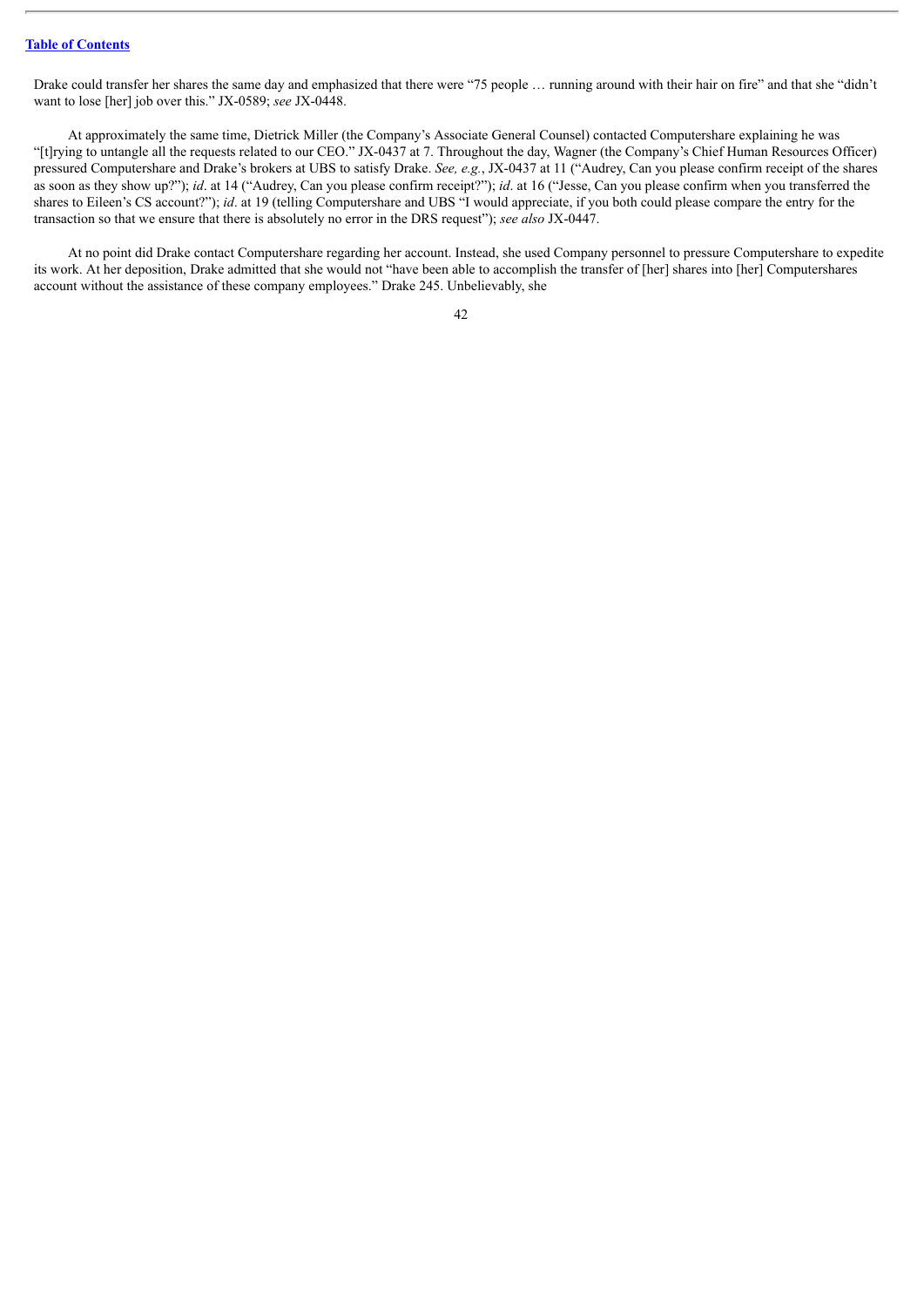claimed that this flurry of work by Company employees was merely an attempt to reset the password to her Computershare account. Drake 233-35.

## **C. Drake Nominates a Slate Using Company Resources**

On February 28, 2022, just ten days after representing to the Court that "they will be unable to select and present an alternative slate of nominees and mount a solicitation campaign" without Company funding, Drake purported to nominate her own slate of directors for election at the Annual Meeting. JX-0469; *see* JX-0466.

In a March 1 open letter to stockholders announcing the nominations, the Drake Slate claimed that Plaintiffs had sought to "take control of the Board." According to the Drake Slate, Steel Partners' actions were a "disruption" that "threatened to undermine the execution of the business … and dissuade potentially interested parties from considering a strategic transaction with the Company." JX-0476 at 2.

Meanwhile, Drake and her allies continued to defy the TRO. *See*, *e.g.*, JX-0470 (Drake and Boehle working with their executive assistants to arrange calls with Blackrock and Reinhart Partners "so we can talk about your new slate."); Boehle 208. To generate some cash without directly violating the TRO's prohibitions, Evercore decided to charge the Company for ">\$150K in expenses that [the Company] previously wouldn't allow [Evercore] to bill pending the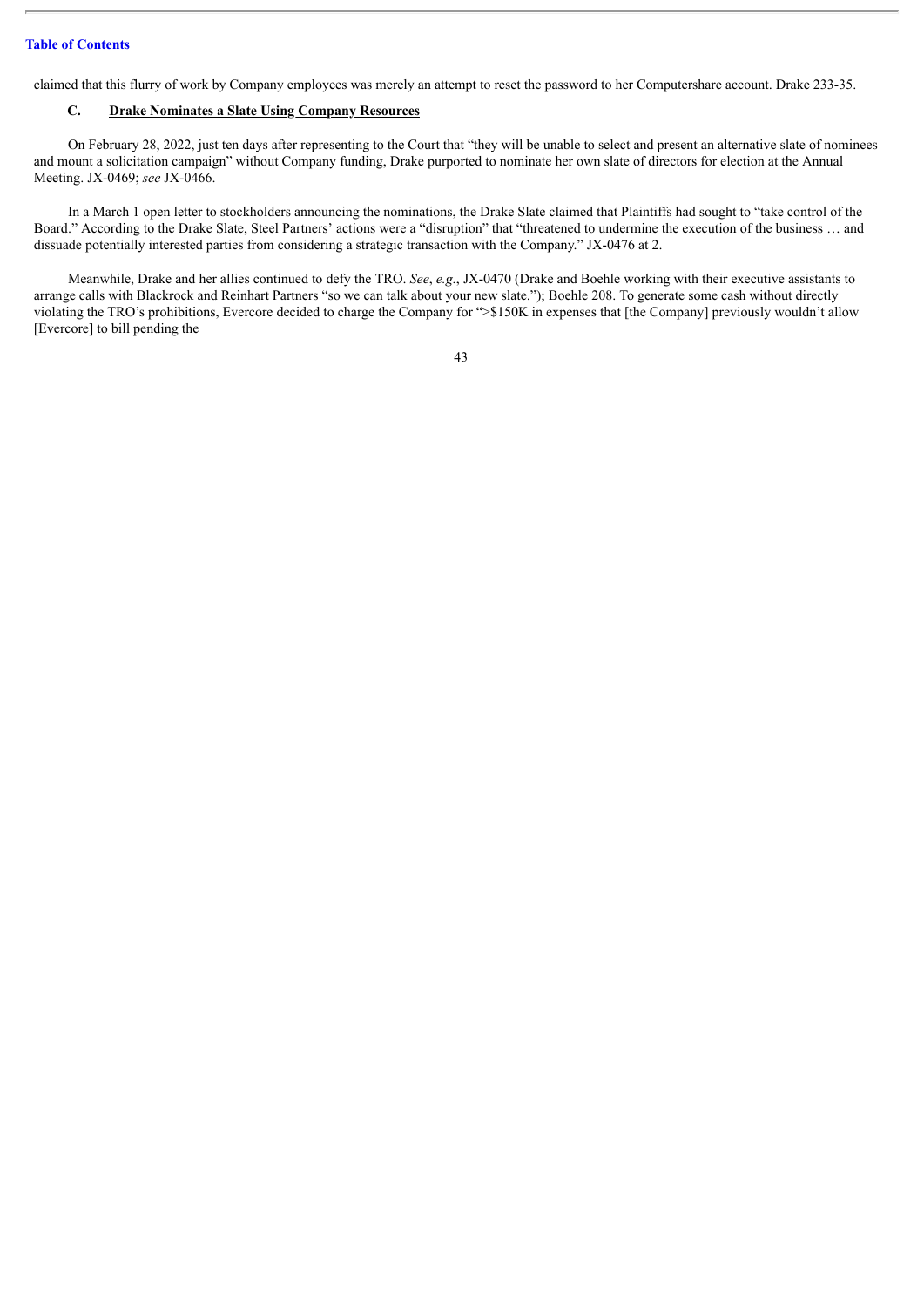[Lockheed] deal closing." JX-0483; *see* JX-0604 at 2 ("Arjun previously had pushed back on us sending the invoice, but they (Eileen) shouldn't object"); JX-0505 at 2 (March 17, 2022 Evercore Invoice for over \$210,000). Drake and her allies also entered into contingency fee arrangements with GDC and other counsel, contemplating that the Company would pay for their fees if the Drake Slate succeeds in the proxy contest. Drake 68; Moloney 157; JX-0641.

## **D. Defendants Delay Withdrawing GDC and RLF**

Although their counsel had agreed to TRO language specifying that GDC and RLF would withdraw and the Company would retain neutral counsel (*see* Dkt. 41), Defendants viewed that development as an existential threat. *See* JX-0646 (Drake to GDC: "Jim: on the call, can you explain why Audrey's proposal to other board members yesterday of having an 'independent' Company GC (Paul Weiss) is a bad idea?"); JX-0647 (Drake to GDC: "Audrey's proposal is not that….it's the

Fox watching the Henhouse"). To ensure their lawyers controlled the Company's legal function, Defendants proposed an agreement whereby the parties would stay the litigation, schedule the Company's Annual Meeting for May 3, 2022, and set a record date of April 4, 2022. JX-0475. Lichtenstein quickly rejected this proposal. *See* JX-0482.

On March 4, 2022, McNiff followed up with Corcoran, Chilton and Lord to invite joint outreach to Paul Weiss. JX-0493. While waiting for a response to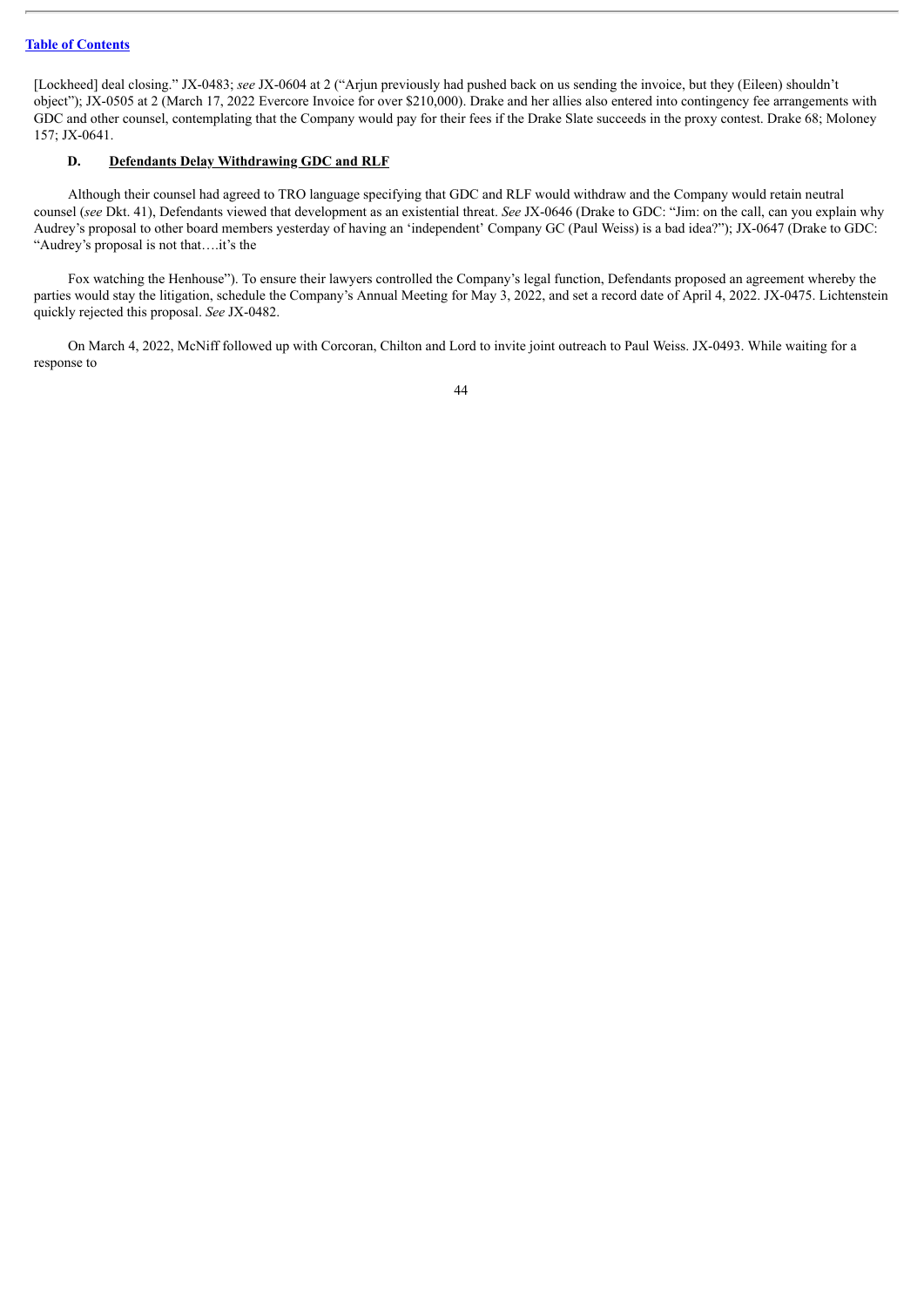McNiff's email, Plaintiffs were surprised to learn that someone had brought in Morrison & Foerster LLP ("M&F") to advise the Company in connection with the Annual Meeting and Proxy Contest. JX-0488.16

On March 4, Lynn emailed Steel's counsel and attached an "overview" of what he described as "the *Company's* plans with regard to the timing of the Annual Meeting…." JX-0488. The "Company's plans" were never authorized by (or even presented to) the Board. Disconcertingly, those "plans" were consistent with the Annual Meeting timing previously proposed by Defendants and rejected by Plaintiffs. Steel's in-house counsel responded to M&F, questioned its authority, and asked for explanations. JX-0490. M&F never responded.

On March 6, 2022 Defendants responded to McNiff's outreach about Paul Weiss. According to Defendants, they had "great news to share": they were "prepared to dismiss all pending litigation and accept the TRO as a final judgment." JX-0493. According to Defendants, "[t]his [would] obviate the need for the company to hire any counsel under the TRO." *Id.*

On March 7, 2022, Defendants filed a Motion for Entry of a Final Order and Judgment (the "Final Order Motion") as well as a Notice of Dismissal of Defendants' claims. Dkts. 56, 55. The Final Order Motion omitted the existing 2540-5969000

<sup>16</sup> M&F's June 2019 engagement letter covered certain "corporate and securities matters." JX-0022 at 2. The Board did not authorize an expansion to cover the Annual Meeting or the proxy contest.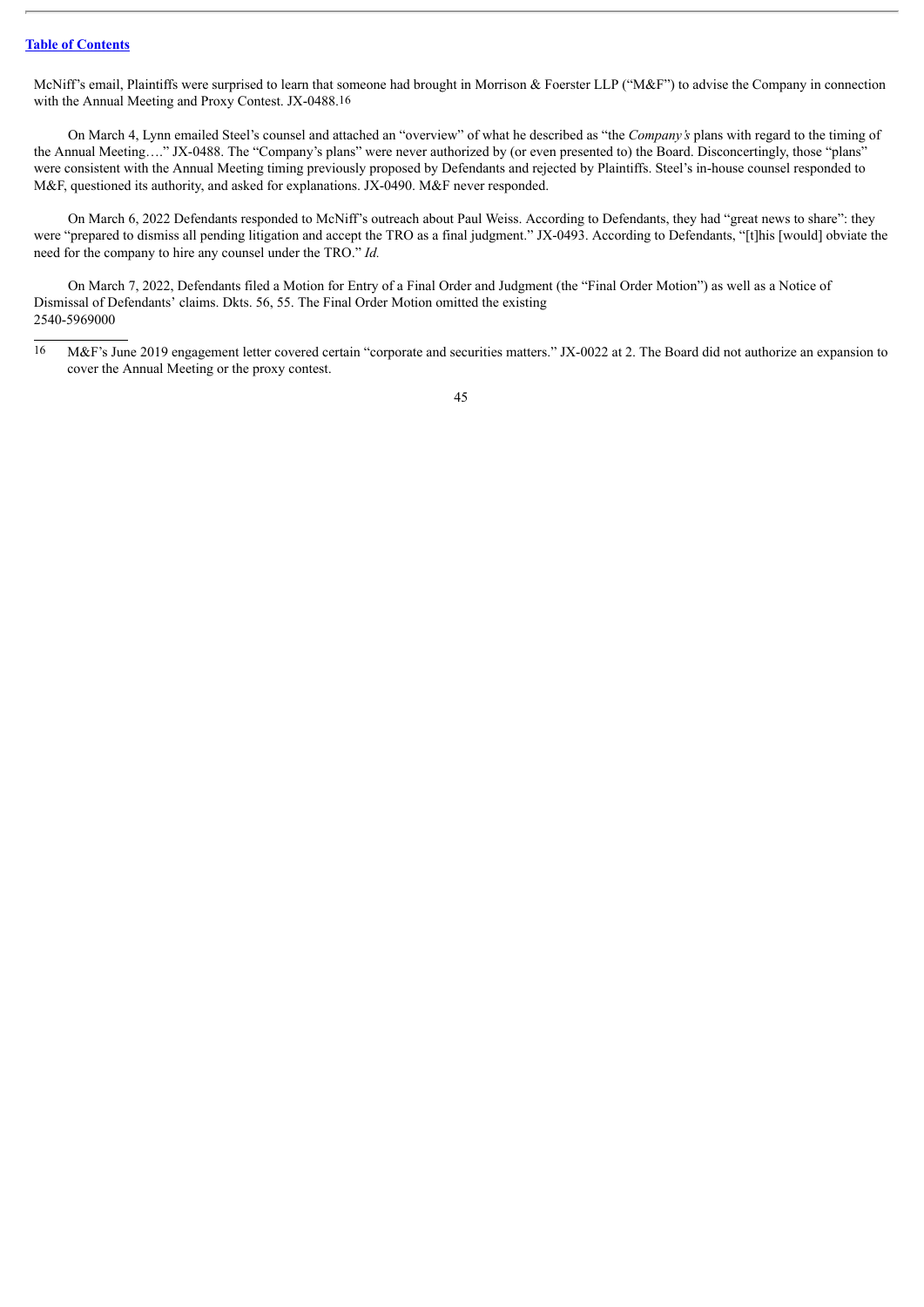TRO's requirement that the Company retain independent counsel approved by at least five directors. Dkt. 56.

On March 8, Plaintiffs moved to enforce the TRO. Dkt. 63. On March 9, GDC and RLF finally moved to withdraw as Company counsel. Dkt. 70. On March 13, 2022, Plaintiffs sought leave to supplement their Complaint. Dkt. 75.

On March 22, 2022, the Court heard oral argument on Defendants' Final Order Motion, Plaintiffs' Motion for Leave to Supplement Their Complaint, and Plaintiffs' Motion to Enforce the TRO. Dkt. 103. The Court denied Defendants' Final Order Motion, granted Plaintiff's Motion for Leave to Supplement, and entered a modified version of Plaintiffs' proposed order granting their Motion to Enforce the TRO. Dkts. 94, 95, 96, 103. On March 23, 2022, several stockholders cancelled calls with Drake and the management team because they were "just made aware of the TRO." JX-0511.

# **E. Defendants' March 28, 2022 Stockholder Communication**

On March 28, 2022, Defendants issued a letter to the Company's stockholders. JX-0525. Although the Non-Management Committee's Investigation was not yet complete,<sup>17</sup> the release repeated the refrain that "Lichtenstein's decision to initiate a disruptive proxy contest ... is driven by his

<sup>17</sup> *See* Chilton 96:18-25 (testifying that, as of April 29, 2022, the Non-Management Committee had not "completed [its] work" or "reached conclusions").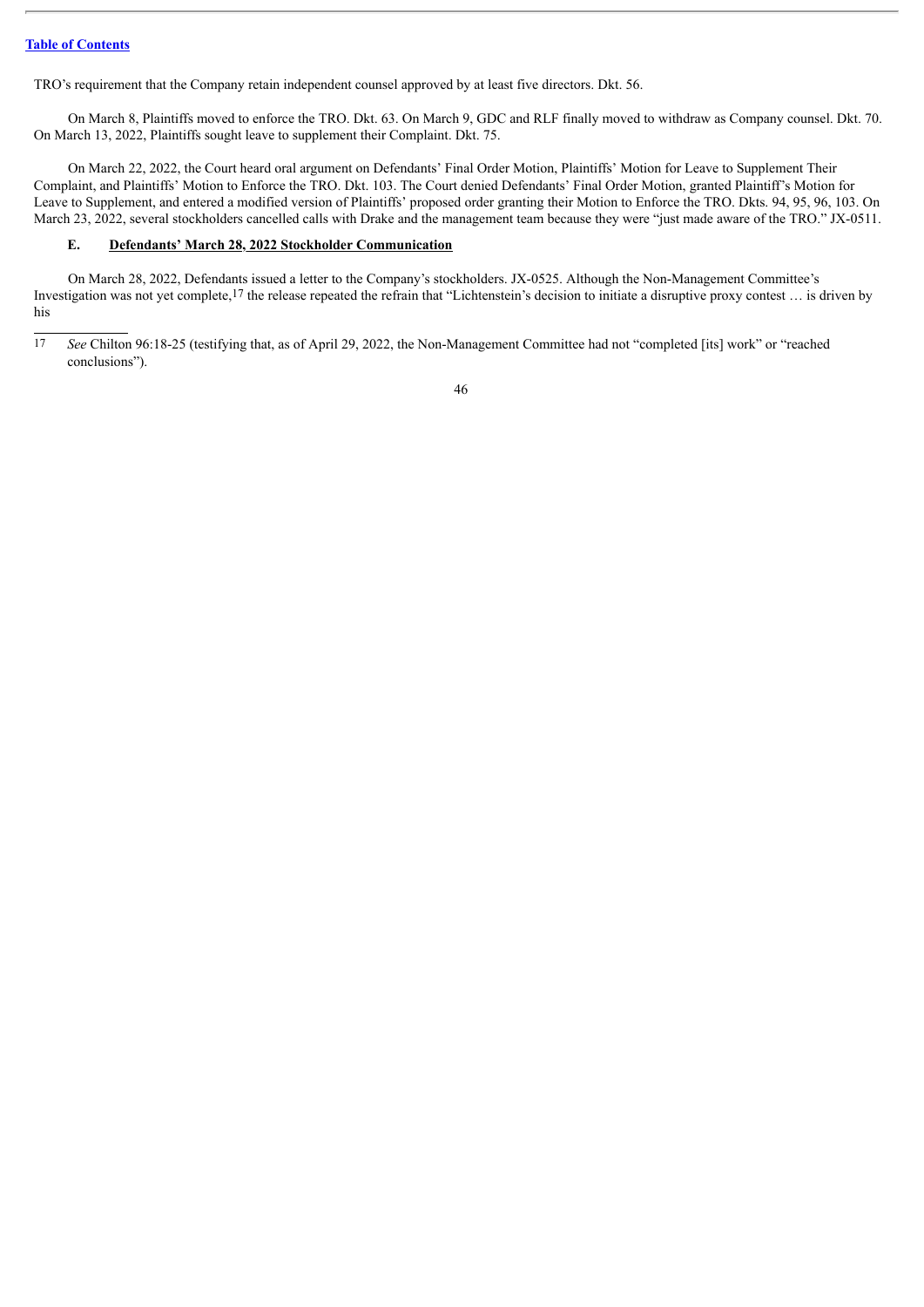personal concerns – to secure his Board position and gain leverage in the context of the Company's internal investigation." *Id.*; *see* JX-0519 (Evercore providing comments on the release).

On March 29, 2022, Plaintiffs and Defendants secured Board approval to retain Morris James LLP ("Morris James") and Debevoise & Plimpton LLP ("Debevoise") to serve as neutral Company counsel. The Company later retained both firms.

## **F. Drake Demands Information; Management Blockades Lichtenstein**

On April 5, Ross Aronstam & Moritz LLP ("RAM") announced that RAM and Wachtell Lipton Rosen & Katz LLP ("Wachtell") were "in the process of being retained by" Company management. JX-0538.18 On April 6, 2022, RAM and Wachtell claimed that the volume and frequency of information requests from Lichtenstein were "counterproductive" and "distracting management from running the Company." JX-0542. RLF and RAM subsequently indicated in coordinated letters that neither Defendants nor management would attend a Board meeting Mr.

<sup>18</sup> Wachtell's appearance appears to have been orchestrated by Drake and GDC. On March 25, 2022, Defendants suggested that the Company retain Wachtell as neutral Company counsel. JX-0527 at 5. Plaintiffs objected out of concern that Wachtell would not be neutral. *Id.* at 3. Just days later, Wachtell and RAM appeared without Board approval, purportedly on behalf of "Aerojet Management." JX-0538. The firms claimed that "Aerojet Management will be submitting WLRK's and RAM's invoices for advancement by the Company and processing those invoices for payment by the Company." *Id.*

<sup>47</sup>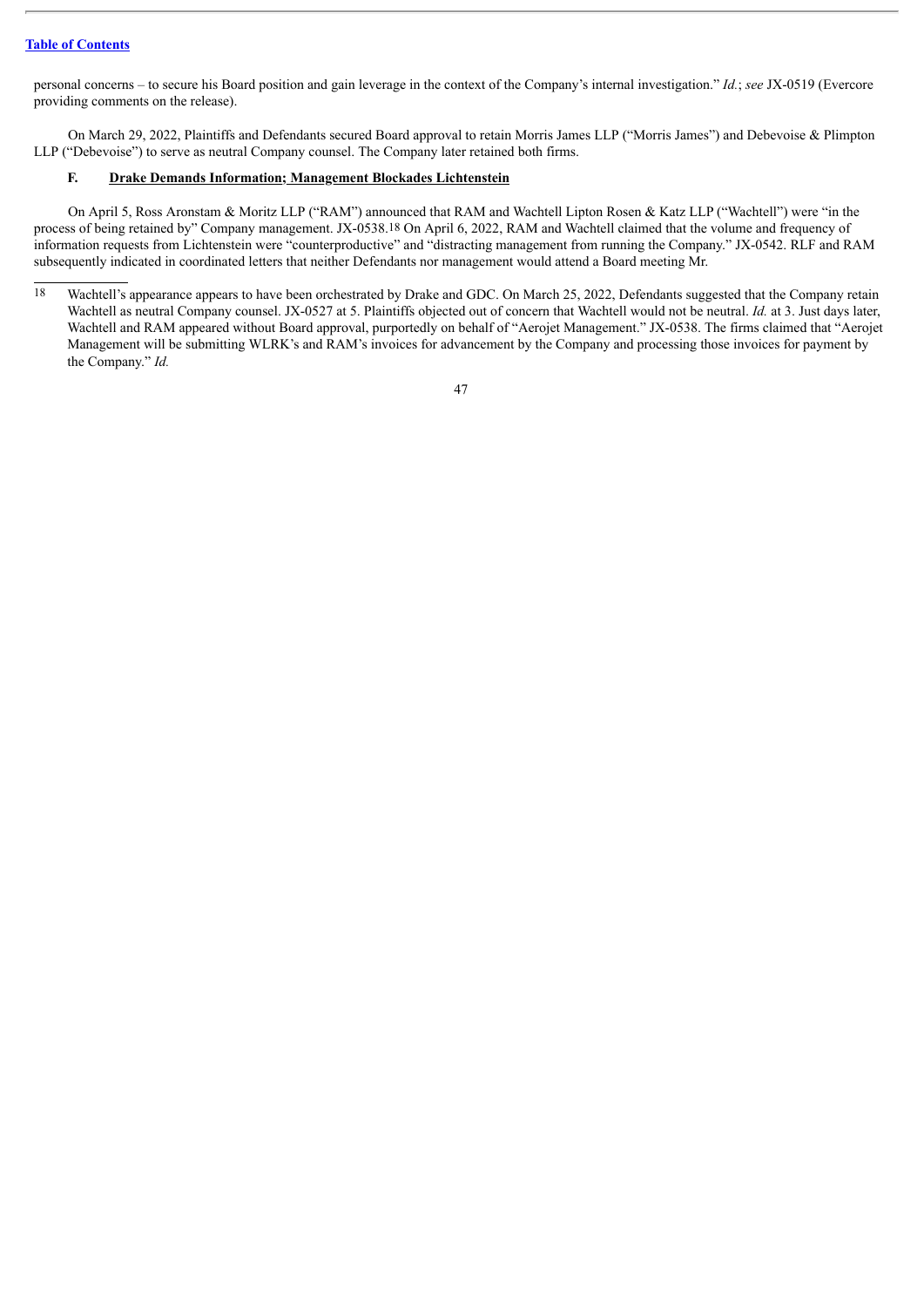Lichtenstein had noticed for April 12. JX-0547 at 3 (RLF Letter); JX-0551 (RAM Letter).19

On April 12, 2022, RAM and Wachtell advised members of management not to comply with Plaintiffs' information requests, despite their status as directors. JX-0554; JX-0553.20 The April 12 Board meeting was convened and adjourned for lack of a quorum because Defendants failed to attend.

On April 22, 2022, Defendants filed a preliminary proxy (the "April 22 Proxy") indicating they intended to solicit stockholder consents sufficient to call a special meeting of stockholders at which the Drake Slate would seek to remove the entire Board and replace it with the members of the Drake Slate. JX-0567 at 2, 4. Although the Non-Management Committee was still working and had not reached any formal conclusions, the April 22 Proxy selectively disclosed non-public details central to the Investigation. *See*, *e.g.*, *id.* at 5 (referencing the Guidance Memo and describing it as a "cease and desist" communication); Chilton 95-96; Corcoran 61-62 (confirming Investigation was ongoing and confidential).

On May 2, 2022, the Non-Management Committee issued a memorandum directed to Drake and Lichtenstein "summariz[ing] the factual findings and results"

<sup>19</sup> Counsel for Mr. Lichtenstein responded on April 8. JX-0548; JX-0555.<br>20 Contemporaneously Drake invoked her information rights as a director

<sup>20</sup> Contemporaneously, Drake invoked her information rights as a director to obtain the results of the Non-Management Committee's Investigation. *See* JX-0534; JX-0516.

<sup>48</sup>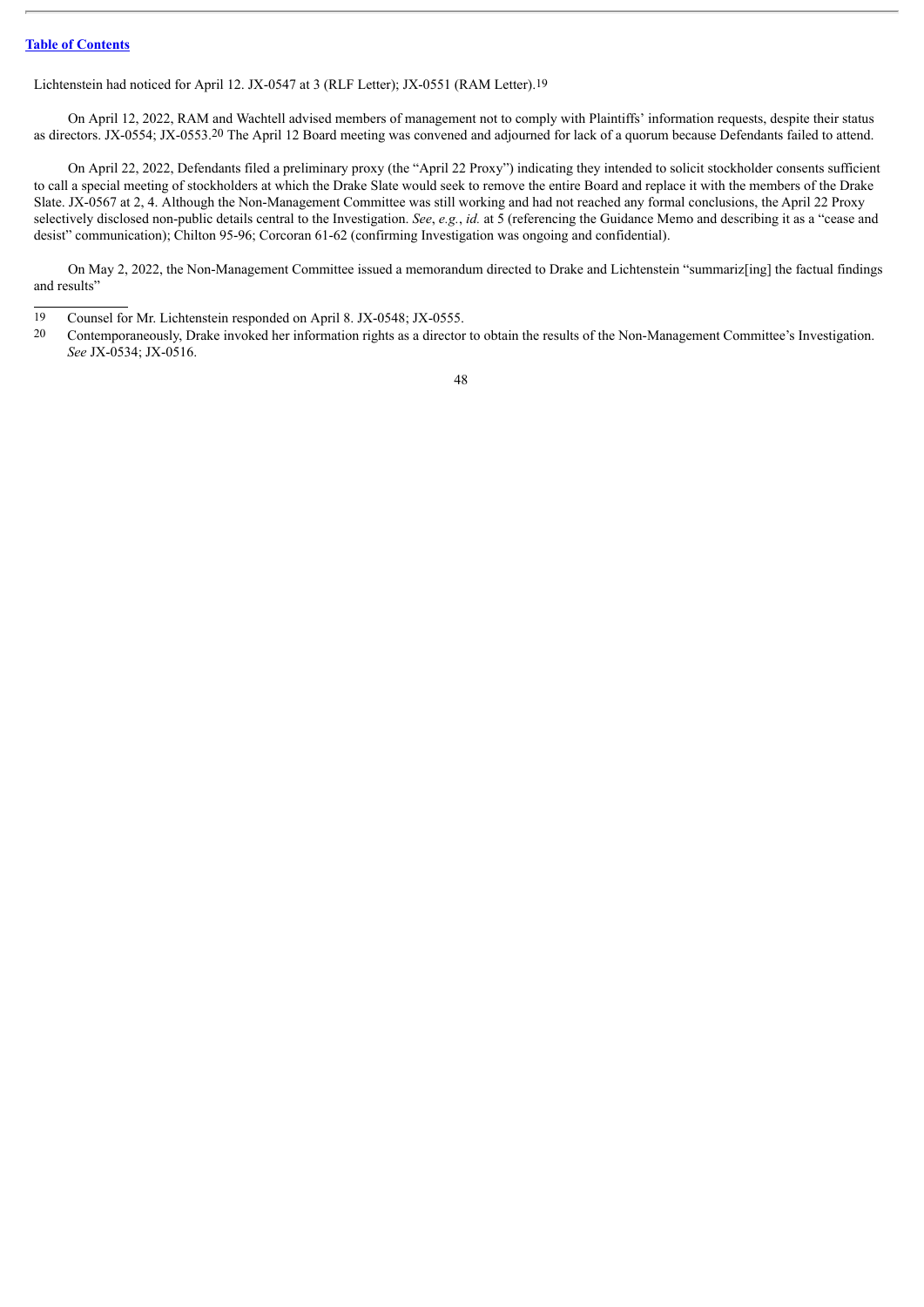of the Investigation (the "Committee Report"). JX-0578. The Committee Report concluded that "*Lichtenstein's conduct did not constitute harassment* or retaliation and was not improper under applicable Company policies or law." Id. at 3 (emphasis added). The Committee Report did issue a reprimand for speaking to at least two third parties about the Lockheed Merger and the potential need to identify CEO candidates should the Merger fail and the position become vacant. *Id.*

On May 3, 2022, the Court heard argument on a motion to compel filed by Lichtenstein and a Motion to Quash filed by GDC. During the hearing, counsel for Defendants unilaterally disclosed that "investigation results have been seen by board members" and that it will "either be fully disclosed by Lichtenstein … or if it isn't, it will be subject to breach of duty of candor claims." Dkt. 202 at 55-56. Counsel for Defendants also repeated that the Board had supposedly issued a cease and desist letter to Lichtenstein on September 10, 2021, again alluding to the previously non-public Guidance Memo Defendants had referenced in their April 22 Proxy. Dkt. 202 at 40-42.

On May 3, 2022, Lichtenstein requested that the Board authorize the release of the Committee Report and its exhibits. On May 4, Drake's counsel joined in the request. After securing Board approval, the Company released the Committee Report on May 16, 2022.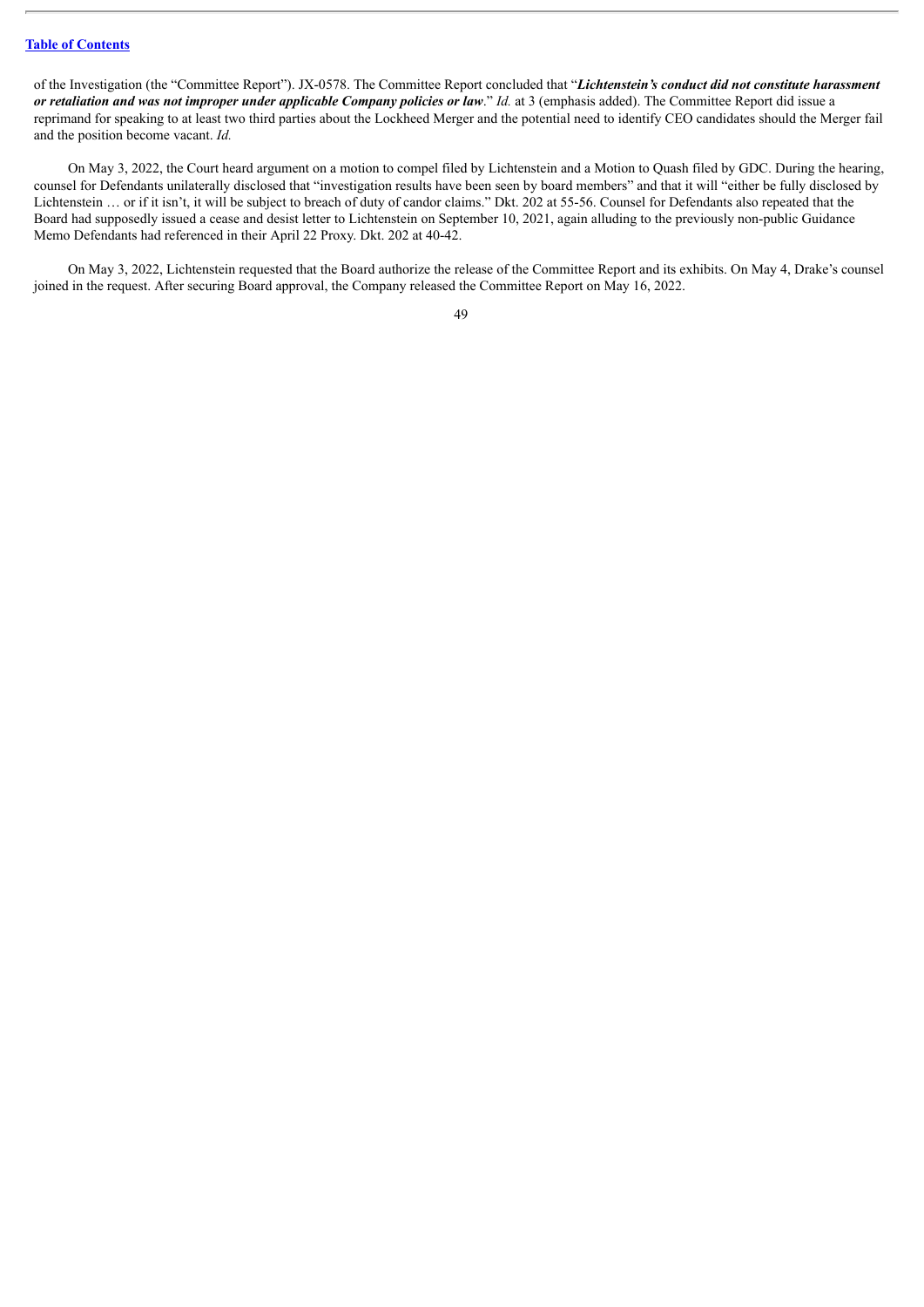#### **ARGUMENT**

## **I. DEFENDANTS' MISCONDUCT WAS UNAUTHORIZED, IMPROPER AND VOID**

### **A. Delaware Law and the Company's Organizational Documents Required Board or Committee Approval**

Delaware law charges the Board as a whole, not any particular director, with the power and authority to oversee the Company's business and affairs. *See* 8 *Del. C.* § 141(a). The Board cannot take action without the approval of the majority of the directors present at a meeting at which a quorum is present. *See* 8 *Del. C.* § 141(b) ("The vote of the majority of the directors present at a meeting at which a quorum is present shall be the act of the board of directors unless the certificate of incorporation or the bylaws shall require a vote of a greater number.").

"'Given that the DGCL allocates fundamental decision-making power to the board as a whole, and not to any individual director qua director, all directors must have the opportunity to participate meaningfully in any matter brought before the board and to discharge their oversight responsibilities." *OptimisCorp v. Waite,* 137 A.3d 970, at \*3 n.8 (Del. 2016) (quoting J. Travis Laster & John Mark Zeberkiewicz, *The Rights and Duties of Blockholder Directors*, 70 Bus. Law. 33, 41 (2015)). Here, the Company's Second Amended and Restated Bylaws (the "Bylaws") confirm that the Board cannot take action without the affirmative vote of a majority of the directors present at a meeting at which a quorum is present.

|                    | ۰,           |
|--------------------|--------------|
| ۰.<br>۰,<br>×<br>٧ | ٦<br>×<br>۰. |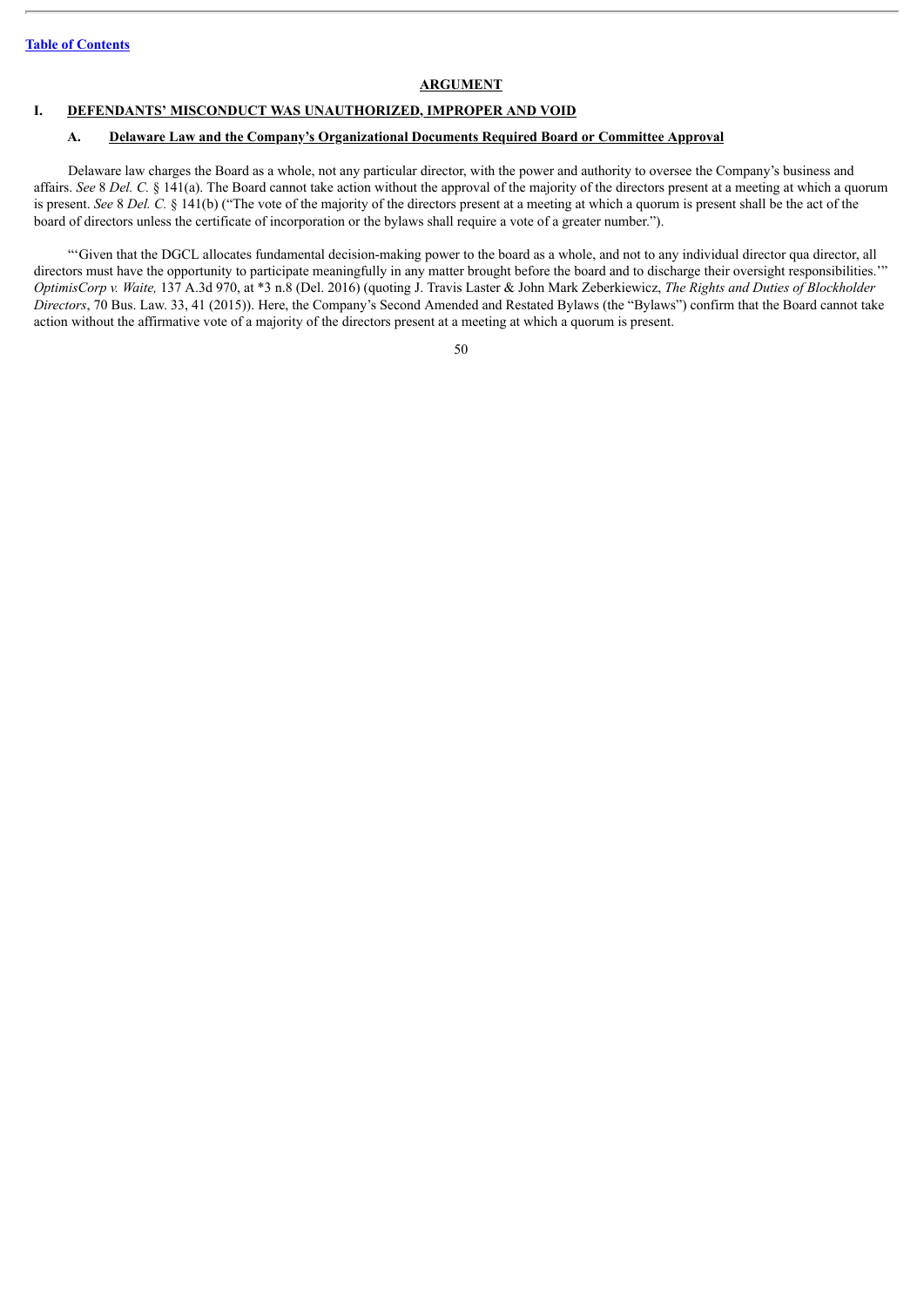JX-0011 §3.7. The Bylaws also confirm that management answers to the Board. *Id.* § 4.1.

When a board minority disregards this rule and co-opts the corporate machinery to advance its personal agenda, their actions are invalid. *See Applied Energetics, Inc. v. Farley*, 239 A.3d 409, 426, 428 (Del. Ch. 2020) (invalidating action taken by board minority based on the "default rule" in 8 Del. C. § 141(b)); Hack v. BMG Equities Corp., 1991 WL 101848, at \*1 (Del. Ch. June 12, 1991); Plainfield Special Situations Master Fund Ltd. v. *Solidus Networks Inc.*, C.A. No. 3308-VCS, at 10 (Del. Ch. Oct. 23, 2007) (ORDER).

## **B. Although They Knew Better, Defendants Acted Unilaterally and in Secret**

The evidence presented at trial will show that Defendants repeatedly violated Delaware law by acting unilaterally on behalf of and in the name of the Company, without authorization from the Board or a duly authorized Committee. Defendants also deployed the Company's personnel, advisors, funds, credit and other resources against their fellow directors to advantage themselves in the Proxy Contest, all without proper authorization.

## **1. Pre-Litigation Misconduct**

*The February 1 Press Release and February 2 SEC Filings.* Drake and her allies caused the Company to issue the February 1 Press Release, purportedly on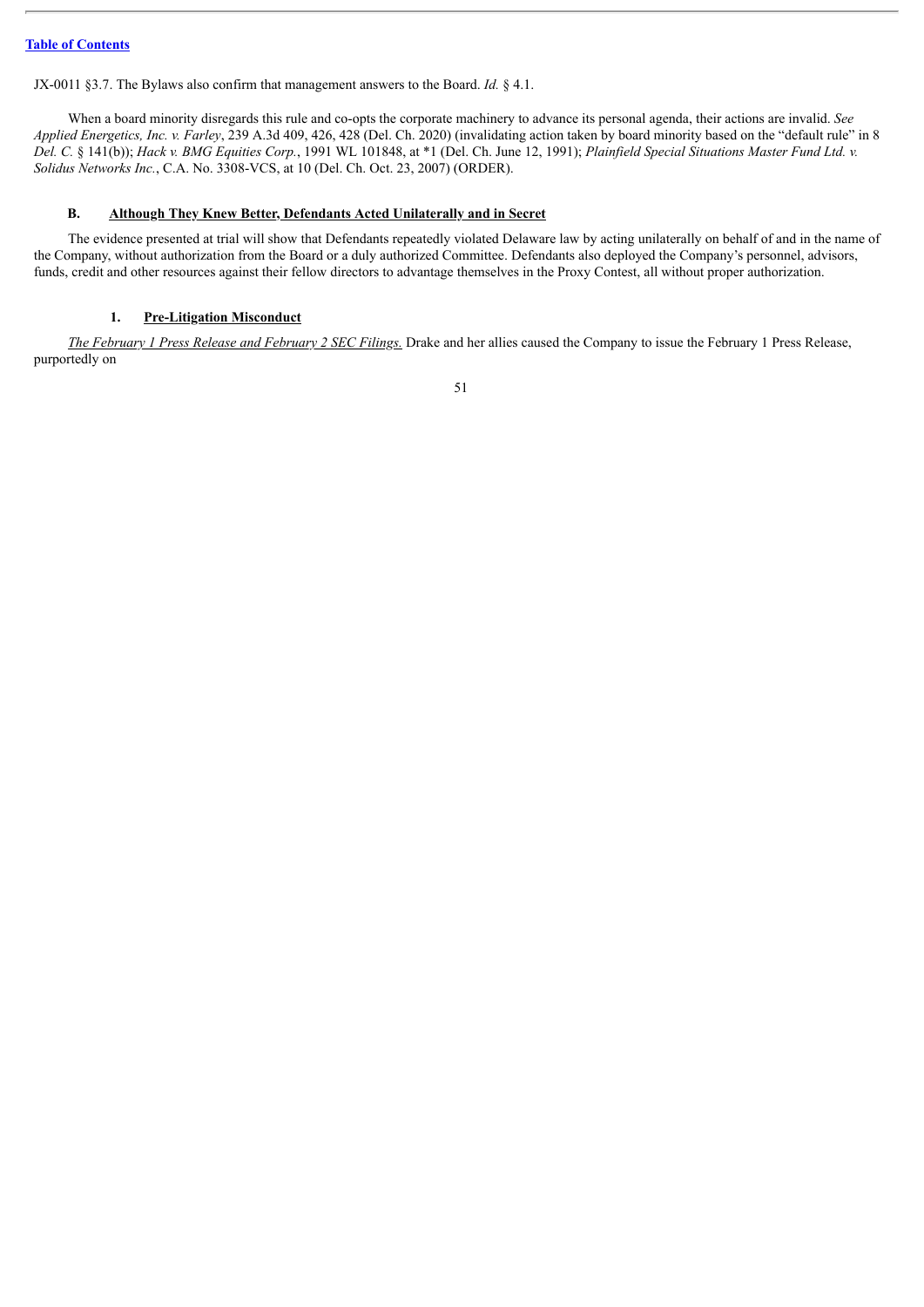behalf of the Company. JX-0241. The February 1 Press Release disclosed the Investigation "to put pressure on [Lichtenstein] and Steel Partners," and gain advantage in the anticipated proxy contest. JX-0179. Defendants did not seek Board or committee authorization or even provide prior notice before issuing the February 1 Press Release. Instead, Defendants defied the Executive Chairman's explicit reminder and request that the Board be provided an opportunity to review and comment on any public disclosures. *See* JX-0235; JX-0225.21

Defendants knew better. Just days before issuing the February 1 Press Release, MNAT stressed that Defendants would "need [B]oard or committee authorization for action in response to Steel's notice." JX-0180. Instead of heeding this advice, the Company's general counsel instructed outside counsel to keep the draft a secret from half the Board. JX-0200. None of the Company's advisors insisted on transparency or formal Board process. Instead, they joined in the subterfuge. *See supra* 24-26; JX-0199; JX-0232; JX-0182.

On February 2, 2022, again without Board approval or providing notice to their fellow directors, Defendants caused the Company to make two SEC filings

<sup>21</sup> Defendants verified in their Counterclaims that Chilton, Lord and Corcoran "authorized [the] Press Release disclosing that the Board was conducting an internal investigation into Mr. Lichtenstein." Dkt. 138 at 86. Not only was their purported authorization not sufficient, but also each of them *denied in his deposition having authorized it*. Lord 164:13-17; Chilton 156:13-15; Corcoran 123:16-18.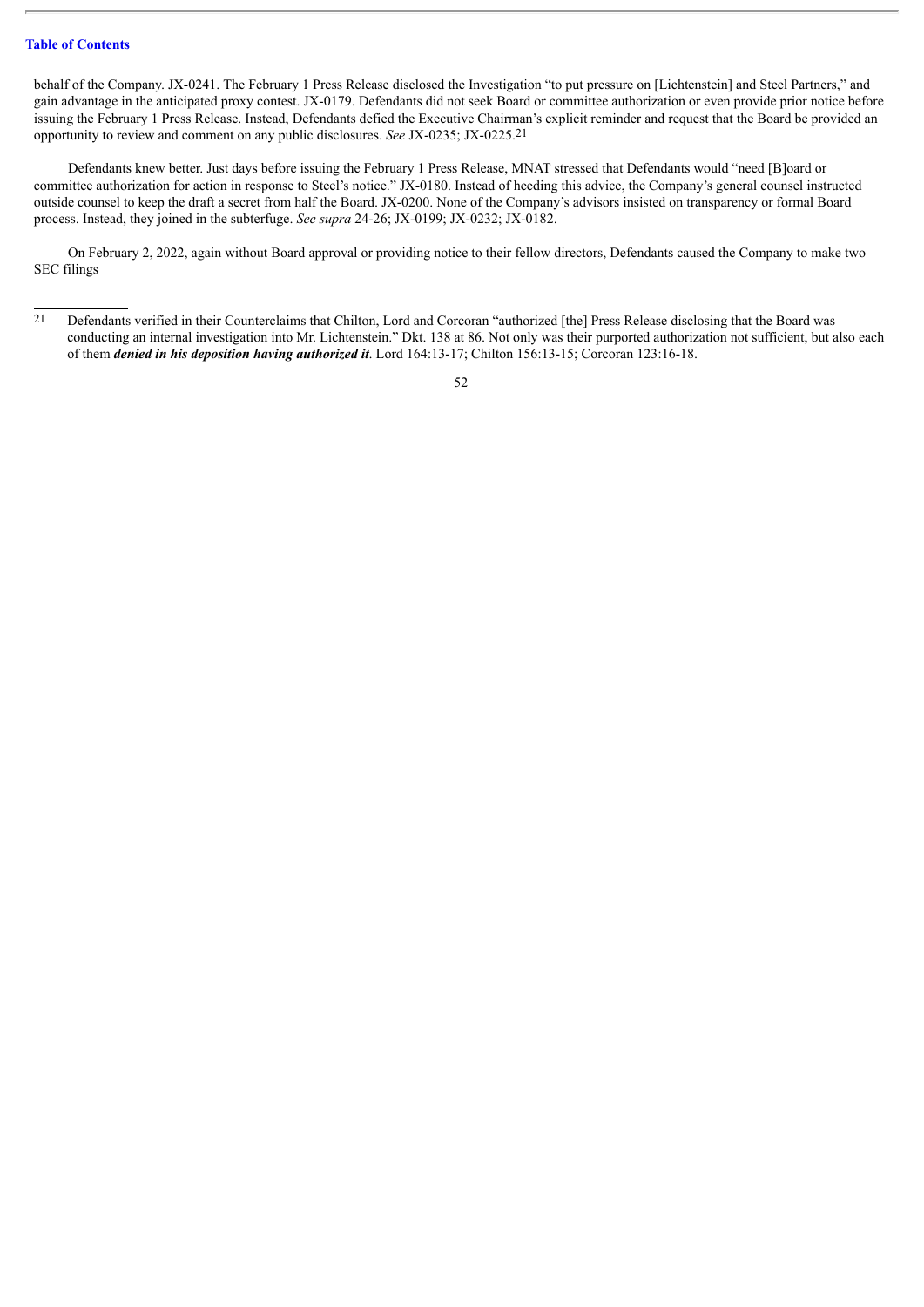enclosing the February 1 Press Release. JX-0277; JX-0276. When Lichtenstein demanded an explanation, no one responded. *See* JX-0271.

*Stockholder Communications and Statements to the Press.* Defendants quickly mobilized the Company's employees, resources and advisors to contact the Company's key stockholders and promote Drake's proxy agenda. For example, on February 3, Evercore sent the Company's CFO a draft email to eight "key index funds." JX-0278 at 3. The draft highlighted the "internal investigation of Mr. Lichtenstein." *Id.* at 1. After receiving Drake's blessing, Drake's executive assistant sent the email to all eight funds. *See* JX-0308 (BlackRock), JX-0304 (Vanguard), JX-0306 (State Street), JX-0313 (Dimensional), JX-0312 (Geode), JX-0310 (Northern Trust), JX-0309 (Charles Schwab), JX-0307 (BNY Mellon); *see also* JX-0305 (February 7 email from Drake to Baldemor authorizing email); Drake 54-55. The cover email from Drake arrived from her Company email account, included her signature and highlighted "*our* announcement of an internal investigation of Mr. Lichtenstein." *Id.* (emphasis added).

*Co-Opting Company Counsel*. On February 3, 2022, Defendants caused GDC to send, purportedly in its "capacity as litigation counsel" for the Company, a letter accusing Plaintiffs of "bad faith." JX-0287 at 3. The Board never authorized the Company to engage GDC as litigation counsel for this purpose or to threaten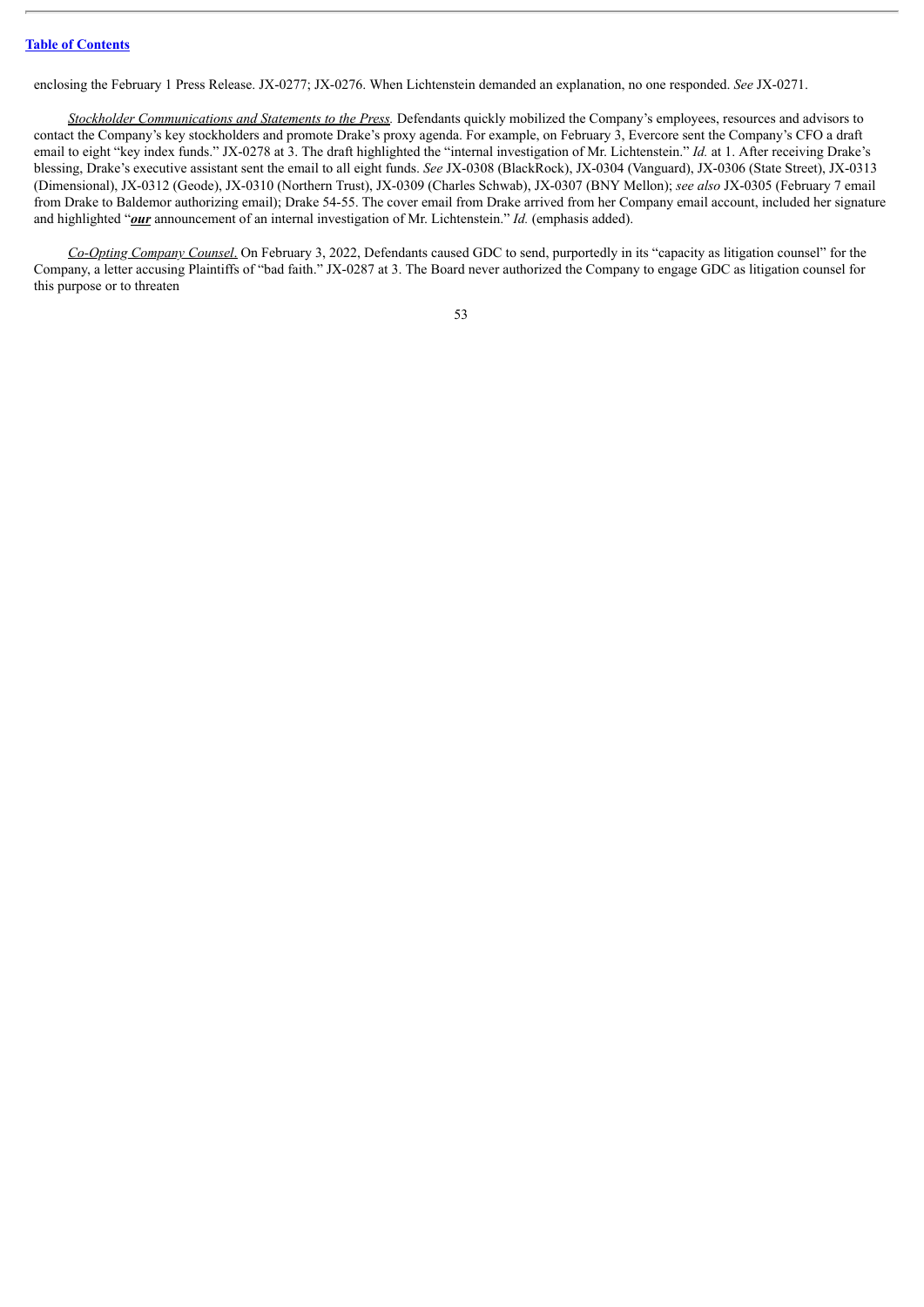half the Board. Chilton 197-200. Defendants kept their work with Gibson Dunn litigators secret until the letter arrived.

## **2. Post-Litigation Misconduct**

Even after Plaintiffs filed suit seeking a declaration that Defendants unilateral conduct was unauthorized, the misconduct continued.

*Statements to the Press.* On February 11, 2022, Bloomberg quoted a Company "spokesperson" as describing this litigation as "meritless" and announcing that "[t]he *company believes* Lichtenstein's decision to cause Steel Partners to launch a disruptive proxy contest, aggressive litigation and other tactics at this time may ultimately be driven by his personal concerns and desire to secure his board position and gain leverage in the context of the company's ongoing internal investigation…." JX-0338; *see* JX-0329 at 2.

*The Joint Representation Agreement.* Recognizing that Plaintiffs litigation was *not* meritless, Defendants and GDC secretly rushed to execute the Joint Representation Agreement before the Court could rule on Plaintiffs' TRO application. Corcoran did not sign until several hours *after* the Court issued its bench ruling granting the TRO. JX-0366. Drake and Kampani did not sign the Joint Representation Agreement until *February 16*. JX-0365; JX-0367.

Amazingly, the Joint Representation Agreement purported to do what the Court had just prohibited: deploy Company resources to advance one faction's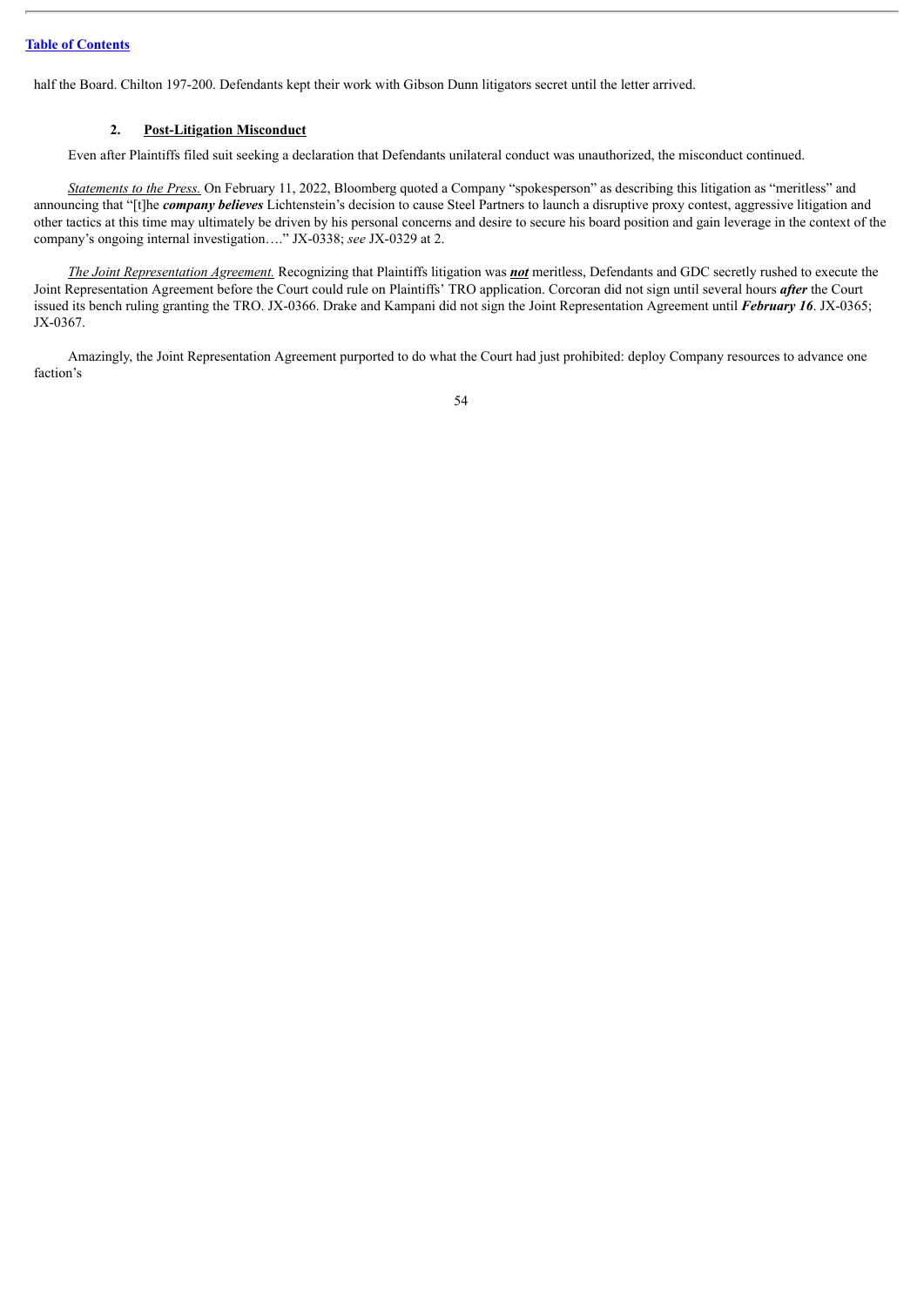proxy contest agenda without Board approval. *See* JX-0627 at 3 ("Aerojet has agreed to such joint representation and to pay the Firm's fees for all such work"). Defendants knew better. In an effort to conceal the fact that they signed *after* the TRO ruling, neither Drake nor Kampani dated their signature pages. *See id.* at 11; JX-0628 at 12*.* The Joint Representation Agreement is invalid, because it was unauthorized and the product of a loyalty breach. *See Havens v. Attar*, 1997 WL 55957, at \*14 (Del. Ch. Jan. 30, 1997).

*The Retainer Payment and the Management Complaint.* On February 9, Defendants and Kampani secretly caused the Company to pay GDC a *\$250,000* retainer to cover GDC's proxy contest work. JX-0320; JX-0324. On February 11, Defendants caused GDC and RLF to file a lawsuit purportedly on behalf of the Company seeking relief that would benefit Defendants in the proxy contest. JX-0334 at 44-46 (seeking an order disqualifying the Lichtenstein Slate and other relief).

# **II. DEFENDANTS REPEATEDLY AND KNOWINGLY VIOLATED THE TRO; THEY SHOULD BE HELD IN CONTEMPT**

Court of Chancery Rule 70(b) authorizes this Court to provide relief in the form of contempt "[f]or failure to obey a restraining or injunctive order, or to obey or to perform any order." Ct. Ch. R. 70(b). The civil contempt remedy acts to "enforce the rights of private parties to suits, and to compel obedience to orders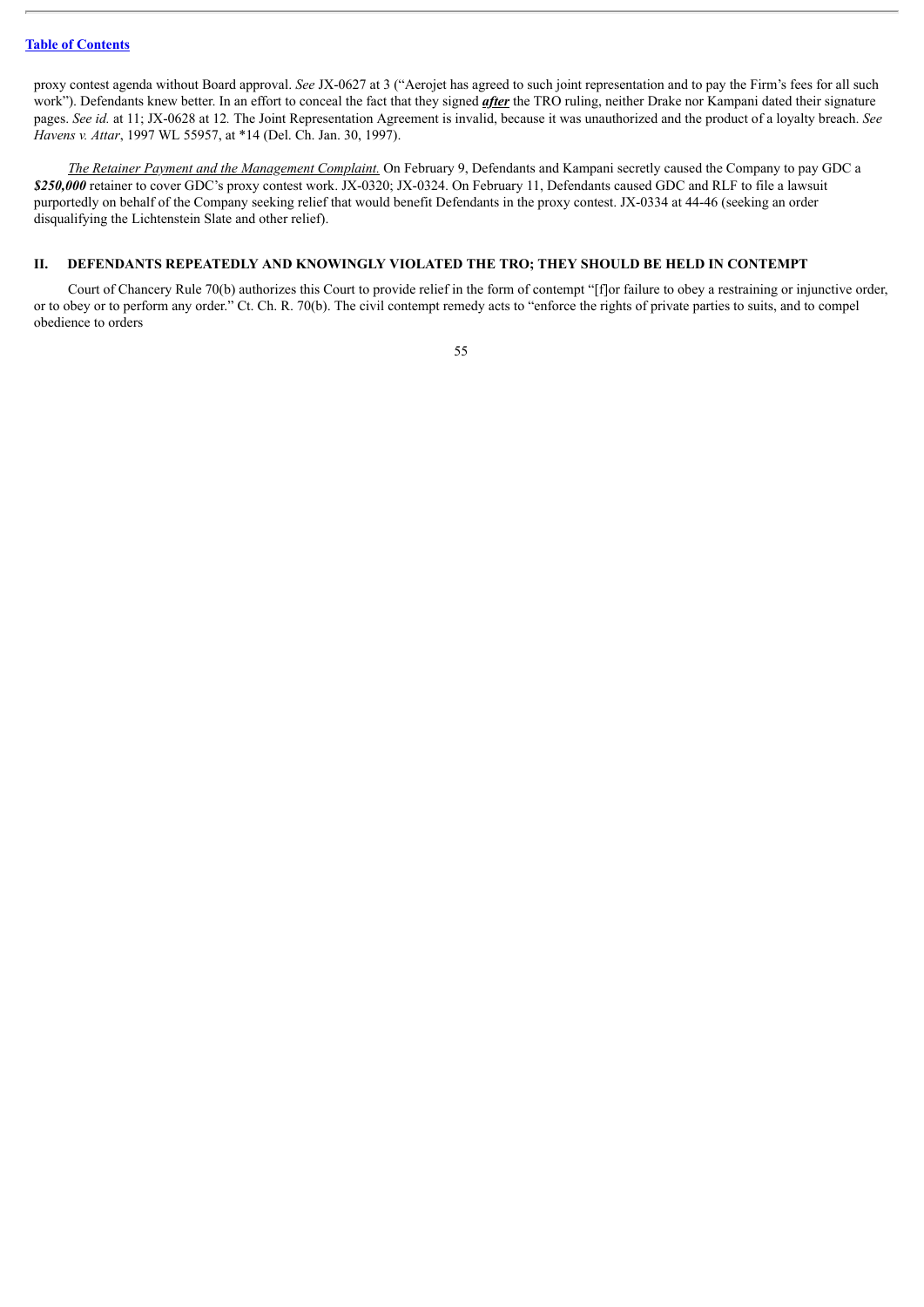and decrees made to enforce the rights and administer the remedies to which the court has found them to be entitled." *City of Wilm. v. Gen. Teamsters Local Union 326*, 321 A.2d 123, 125 (Del. 1974) (citation omitted); *see also Miller v. Steller Enters., Inc.*, 1980 WL 6432, at \*3-4 (Del. Ch. Dec. 22, 1980).

This Court has both common law and statutory power to enforce its orders and penalize contempt. *See*, *e.g.*, *DiSabatino v. Salicete*, 671 A.2d 1344, 1348 (Del. 1996); *Jagodzinski v. Silicon Valley Innovation Co., LLC*, 2012 WL 593613, at \*2 (Del. Ch. Feb. 14, 2012); Ct. Ch. R. 70(b) (authorizing the Court of Chancery to provide relief "[f]or failure to obey a restraining or injunctive order, or to obey or to perform any order").

A finding of civil contempt is appropriate where a party is (a) bound by an order; (b) has notice of that order; and (c) nevertheless violates that order. *See TR Invs., LLC v. Genger*, 2009 WL 4696062, at \*15 (Del. Ch. Dec. 9, 2009) ("A party petitioning for a finding of contempt bears the burden to show contempt by clear and convincing evidence; the burden then shifts to the contemnors to show why they were unable to comply with the order."); *see also Aveta Inc. v. Bengoa*, 986 A.2d 1166, 1181 (Del. Ch. 2009). Here, Defendants were bound by the TRO, had notice of the TRO and knowingly violated it.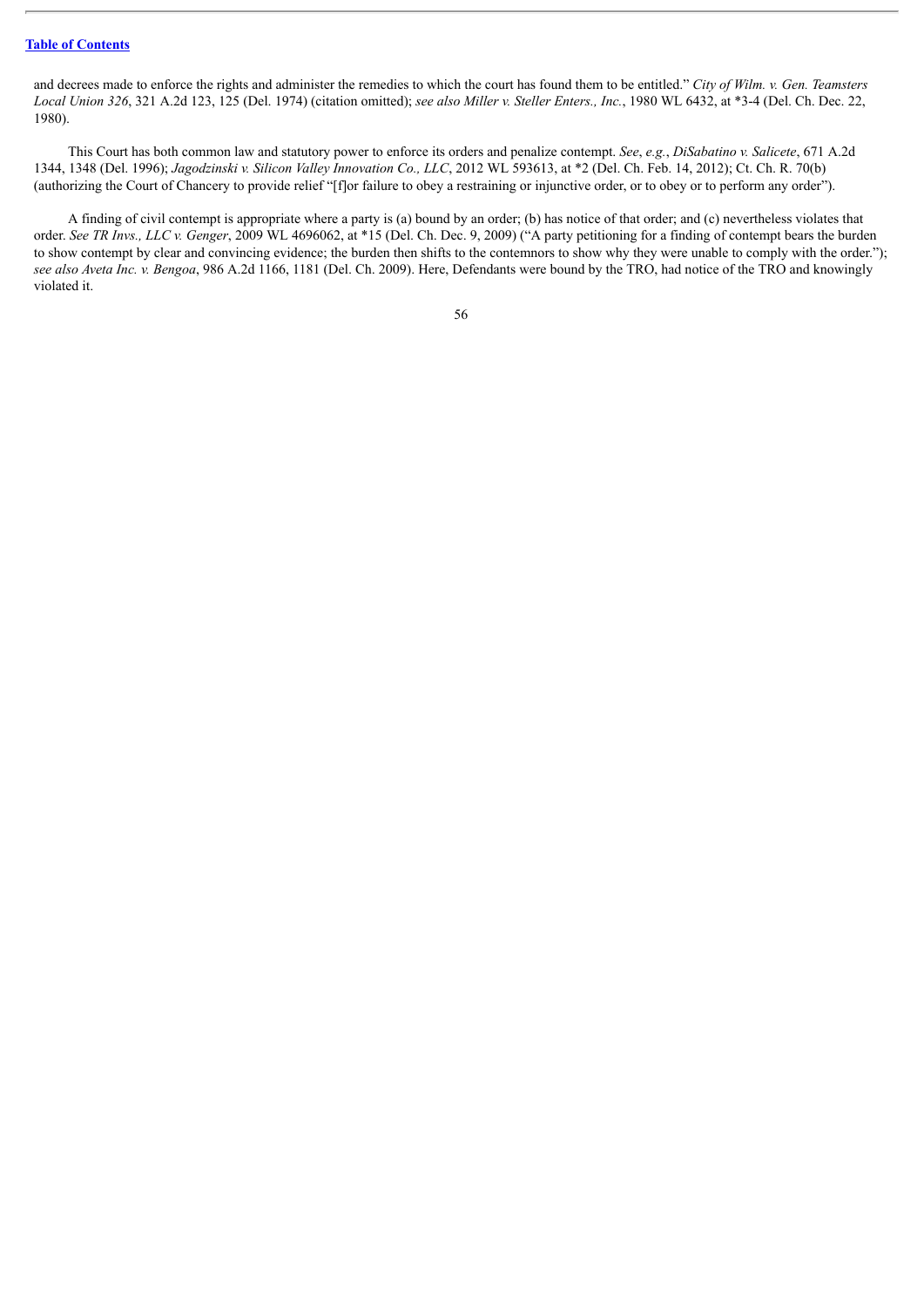## **A. The TRO Prohibited Unauthorized Use of Company Resources**

Consistent with the Court's February 15 bench ruling and February 23 letter decision, the TRO expressly provided that "[n]o party to this Action, no officer, director, employee, advisor or agent of [the Company] …, shall … *without the prior written approval of the Company's Board of Directors* … use … Company resources in support of the election efforts of any candidate for election at the Annual Meeting." Dkt. 41 ¶2(b) (emphasis added).

### **B. Defendants Had Notice of the TRO**

The Court's bench ruling on February 15 was straightforward. Dkt. 38, at 81 (granting TRO for "[t]he purpose of … retain[ing] the company's neutrality regarding its upcoming director elections."). The Court made itself clear: "Where the board is divided, one half of the board doesn't get to co-opt the company's resources to further its campaign. The company must stand neutral." *Id.* at 79 (emphasis added).

The Court's February 23 letter opinion and the TRO itself banished any doubt about the scope of the Court's ruling. GDC immediately forwarded it to Defendants. *See* JX-0413. Drake and her allies were incredulous. JX-0643. (Boehle: "I'm speechless on this. She doesn't realize what she is doing." Drake: "Exactly").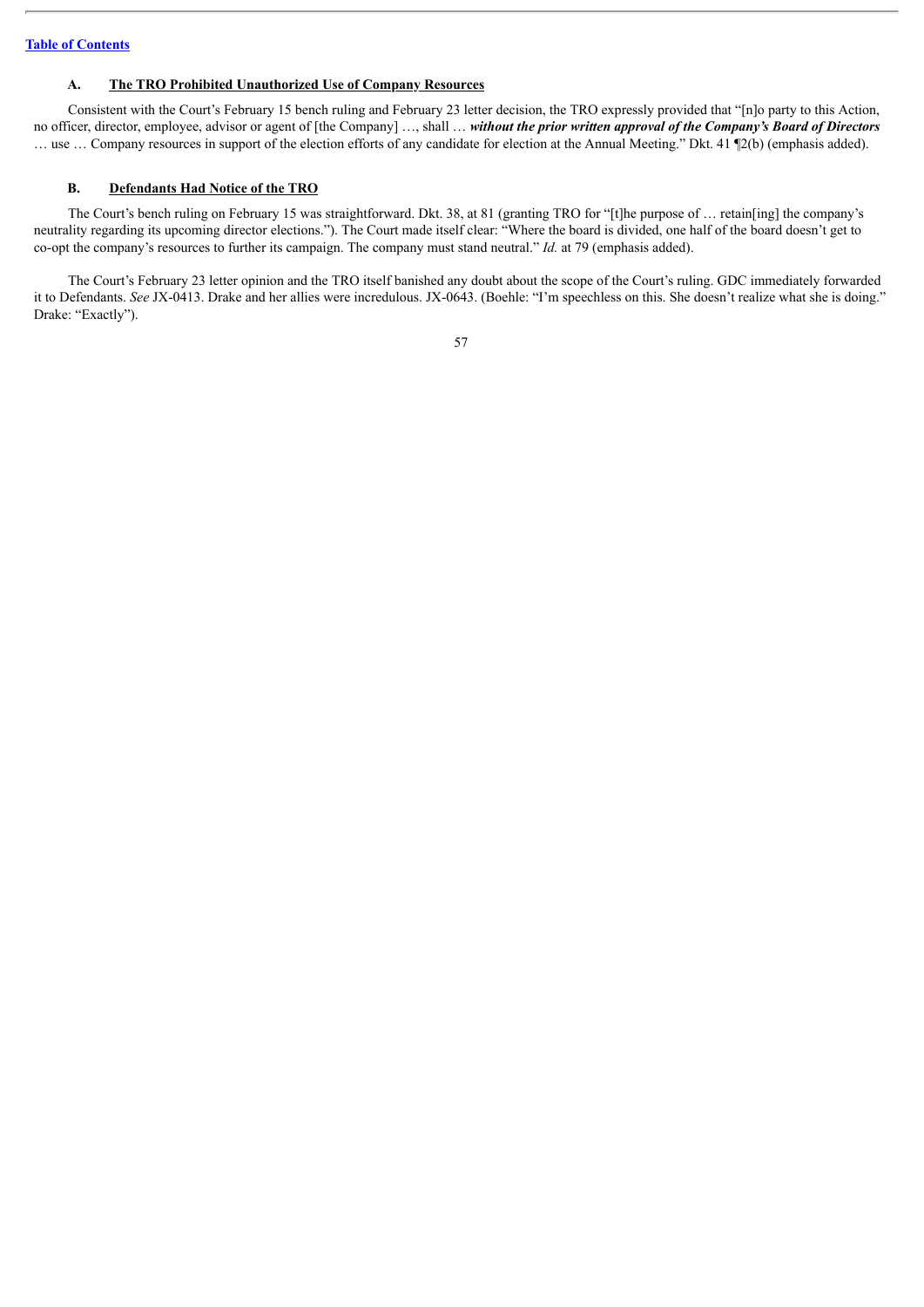## **C. Defendants Violated the TRO**

Defendants immediately and repeatedly violated the TRO.

*Use of Company Advisors.* Drake continued to work with GDC,22 Jenner, Joele Frank, Evercore and Citi, to prepare her competing slate23 and put her proxy contest plan into action. *See*, *e.g.*, JX-0426; JX-0410. Evercore's corporate representative admitted that approximately seven employees were providing proxy contest services to Defendants as recently as mid-April. Anderson 73.

The Company's advisors recognized that their work "could easily be read as an attempt to get around the Judge's ruling," but they proceeded anyway. *See* JX- 0356; *see also* JX-0409. Although some Company advisors stopped assisting Defendants when they realized the Company could not indemnify them, others continued to assist on a contingent basis or on the promise of future business— *from the Company*. *See* JX-0457; Drake 68 (testifying regarding GDC); JX-0641 (GDC agreeing to provide services "pro bono with compensation paid only after the contest is won."); JX-0458 (Evercore: "[W]e are merely … trying to be helpful to a once and hopefully future client.").

23 Drake also used the Company's long-time compensation consultant, Korn Ferry, to search for and vet director candidates. JX-0624 (reflecting multiple management personnel assisting Korn Ferry with Drake's director candidate search); JX-0623 (same); JX-0412.

<sup>22</sup> GDC remained Company counsel *at least* until it filed its motion to withdraw as Company counsel on March 9. *See* Dkt. 205 at 16.<br>23 Drake also used the Company's long-time compensation consultant. Korn Ferry to search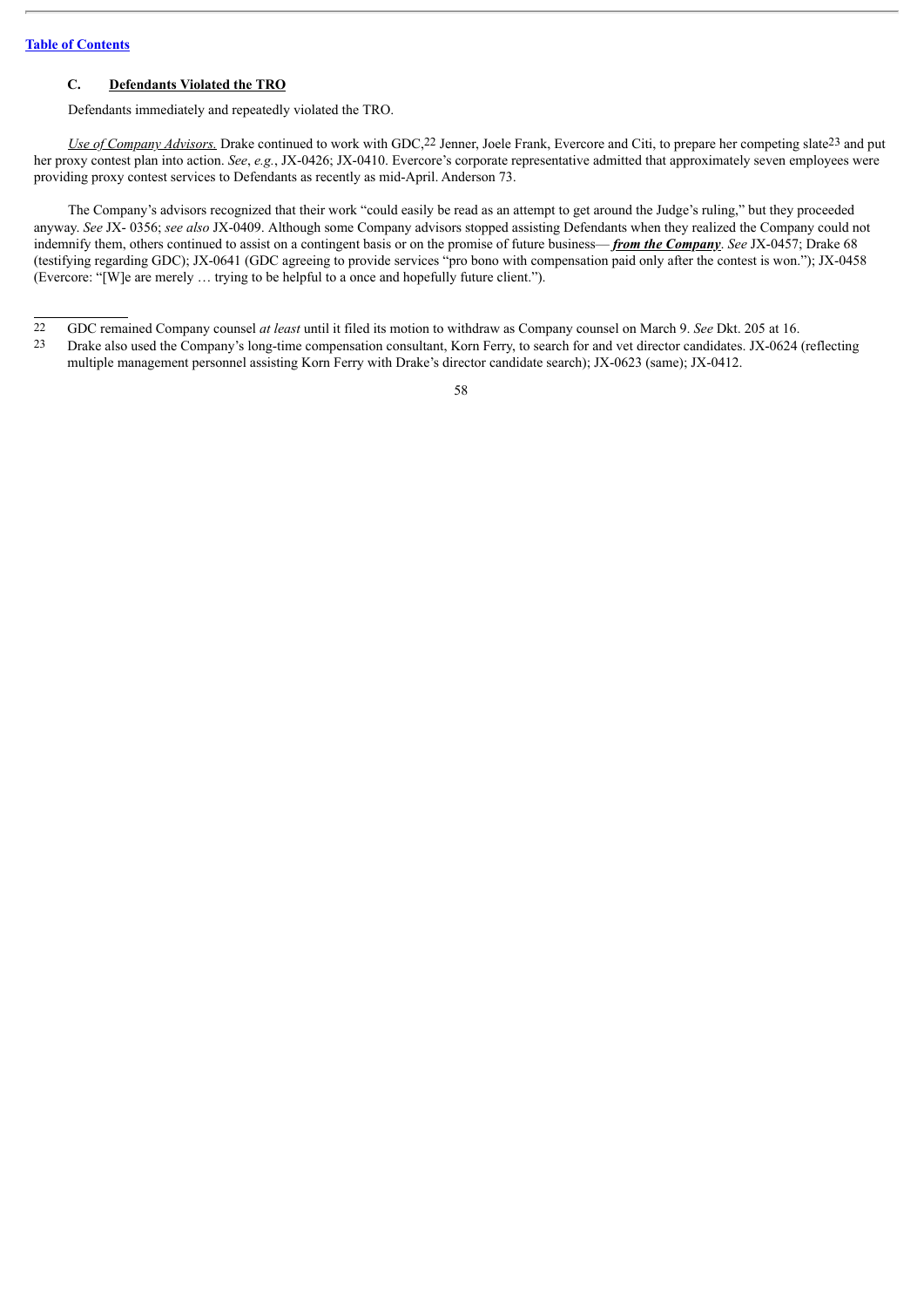*Use of Company Personnel.* Drake used her position and authority as CEO to mobilize an army of Company personnel to help her proxy contest efforts. The most salient example involved her use of Company personnel to transfer shares into record name to meet the February 28 nomination deadline. *See generally* JX-JX-0437; *id.* at 6; *id.* at 11 (Company's Chief Human Resources Officer assiting); *id.* at 12 (Associate General Counsel assistant); JX-0589 (call describing "75 people running around here with their hair on fire"); *see id.* ("Like I said, this is our CEO, and this is a very important matter. I don't want to lose my job over this.").

At Drake's direction, Boehle, Schumacher, Kampani, Baldemor and other Company personnel continued to coordinate with the Company's advisors at Citi, GDC, Evercore, Jenner and Joele Frank to advance Drake's proxy agenda. *See, e.g.*, JX-0430; JX-0471. Boehle alone spent a staggering amount of Company time communicating with the Company's advisors regarding proxy strategy and participating in calls with the Company's top stockholders. Boehle 147, 155, 210, 215; *see, e.g.*, JX-0278 at 2-5; JX-0478; JX-0401.

*Use of Company Information.* Defendants also continued to misuse confidential Company information. Their April 22 Proxy disclosed the Guidance Memo for the first time, even though the Investigation was ongoing and remained confidential. JX-0567 at 5; *see* Chilton 95-96; Corcoran 61-62. At the May 3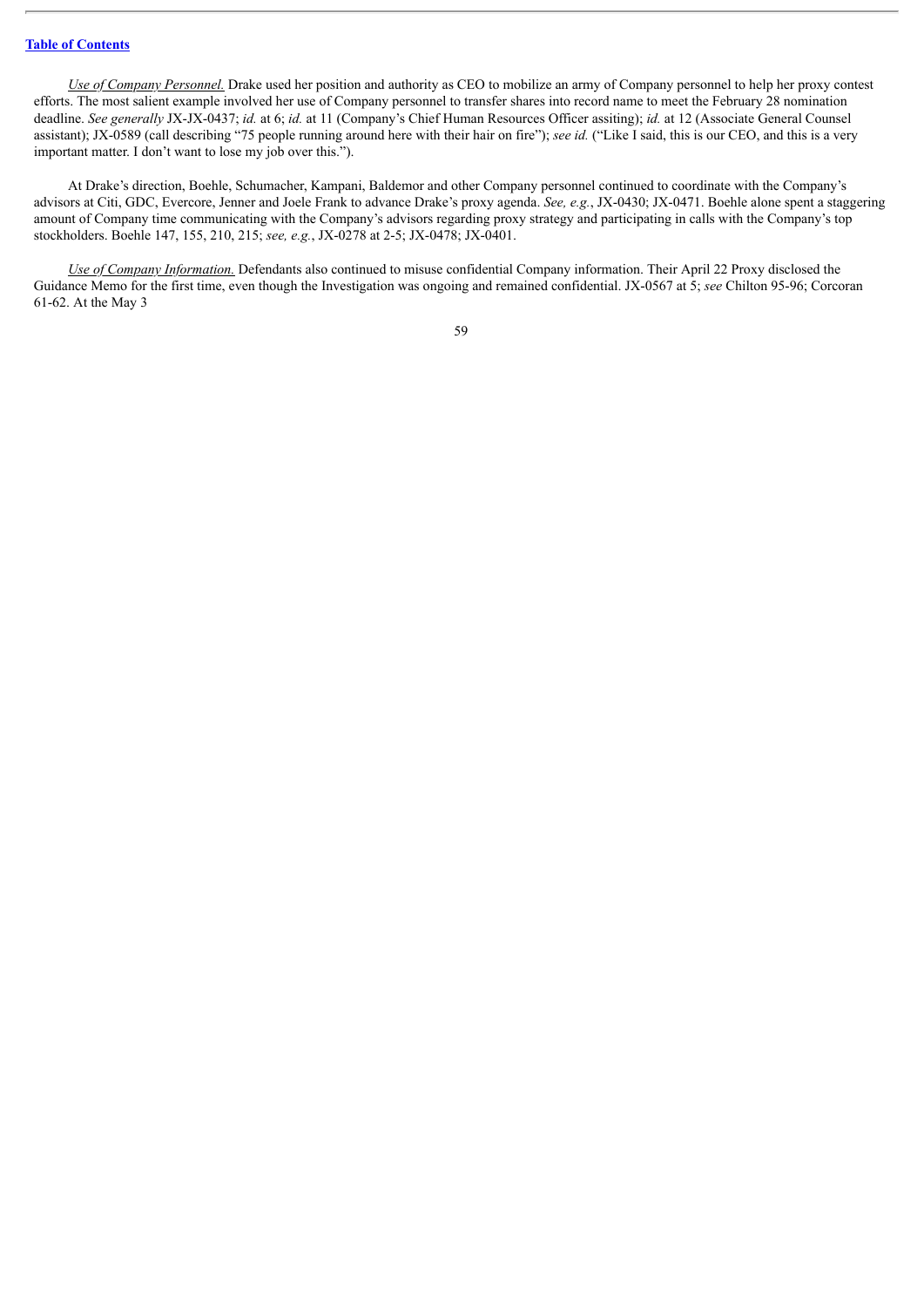hearing, Defendants unilaterally disclosed that the Board had received the results of the Investigation. *In re Aerojet Rocketdyne Holdings, Inc.*, C.A. No. 2022-0127-LWW, at 55 (Del. Ch. May 3, 2022) (TRANSCRIPT) ("[T]he reality is that an investigation has taken place, and investigation results have been seen by board members.").

## **D. Sanctions Are Appropriate Here**

"If contempt is found, the Court may impose a fine or award damages for the harm sustained as a result of it." *Magness v. Krewson*, 2004 WL 877348, at \*3 (Del. Ch. Apr. 15, 2004). The Court may also order the violating party to pay the costs and attorneys' fees associated with compelling compliance with unambiguous court orders. See, e.g., Jagodzinski, 2012 WL 593613, at \*2; Triton Constr. Co. v. E. Shore Elec. Servs., Inc., 2009 WL 1387115, \*26-27 (Del. Ch. May 18, 2009). Here, the appropriate sanctions is an order requiring Defendants to pay Plaintiffs' legal fees, plus a fine in an amount to be determined at trial.

#### **III. DEFENDANTS ABUSED COMPANY RESOURCES TO FAVOR THEMSELVES**

Delaware courts have repeatedly confirmed that Delaware corporations should remain neutral when a litigant has raised colorable questions about who is entitled to speak or act on behalf of the corporation. *See Pearl City Elevator, Inc. v.*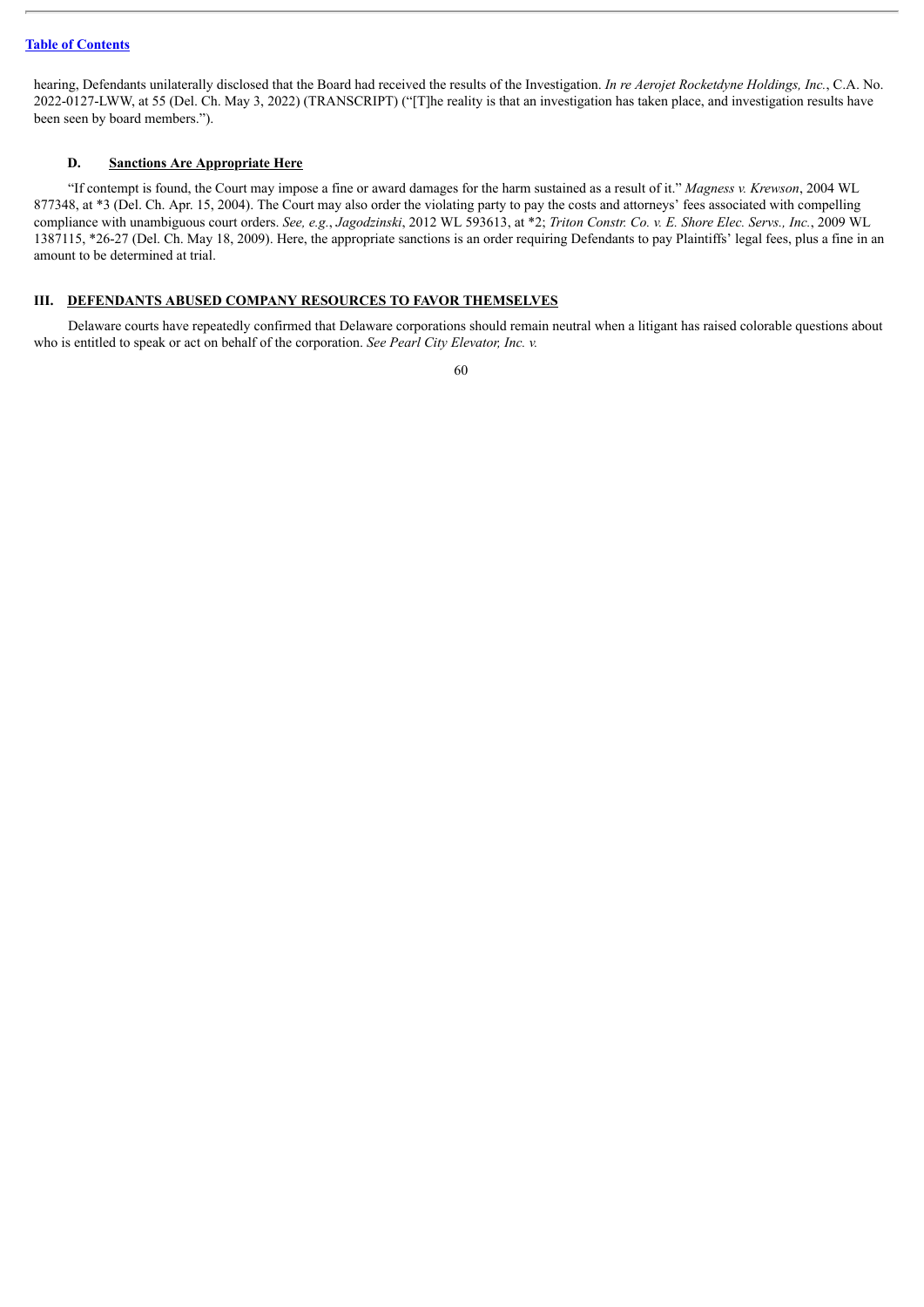*Gieseke*, C.A. No. 2020-0419-JRS, at 88 (Del. Ch. Sept. 11, 2020) (TRANSCRIPT).

This neutrality principle flows from the fundamental principle, codified in Section 141 of the DGCL, that authority to manage the Company rests with the Board. *See* 8 *Del. C.* § 141. As discussed in greater detail above, Defendants repeatedly violated the neutrality principle—both before and after the Court entered the TRO. *See supra* 21-47

## **IV. DEFENDANTS AND THEIR ADVISORS REPEATEDLY VIOLATED THEIR DUTY OF CANDOR**

## **A. Delaware Law Requires Candor and Transparency Among Directors and Advisors**

Directors have an obligation to deal candidly with fellow board members. *See Klaassen v. Allegro Dev. Corp.*, 106 A.3d 1035, 1046 (Del. 2014) ("Our courts do not approve the use of deception as a means by which to conduct a Delaware corporation's affairs…."); *Mills Acquisition Co. v. Macmillan, Inc*., 559 A.2d 1261, 1283 (Del. 1989); *Thorpe v. CERBCO*, *Inc.,* 676 A.2d 436, 441-42 (Del. 1996); *HMG/Courtland Props., Inc. v. Gray*, 749 A.2d 94, 119 (Del. Ch. 1999); Hollinger Int'l v. Black, 844 A.2d 1022, 1061 (Del. Ch. 2004); City of Fort Meyers Gen. Emps' Pension Fund v. *Haley*, 235 A.3d 702, 718 (Del. 2020) ("[T]he duty of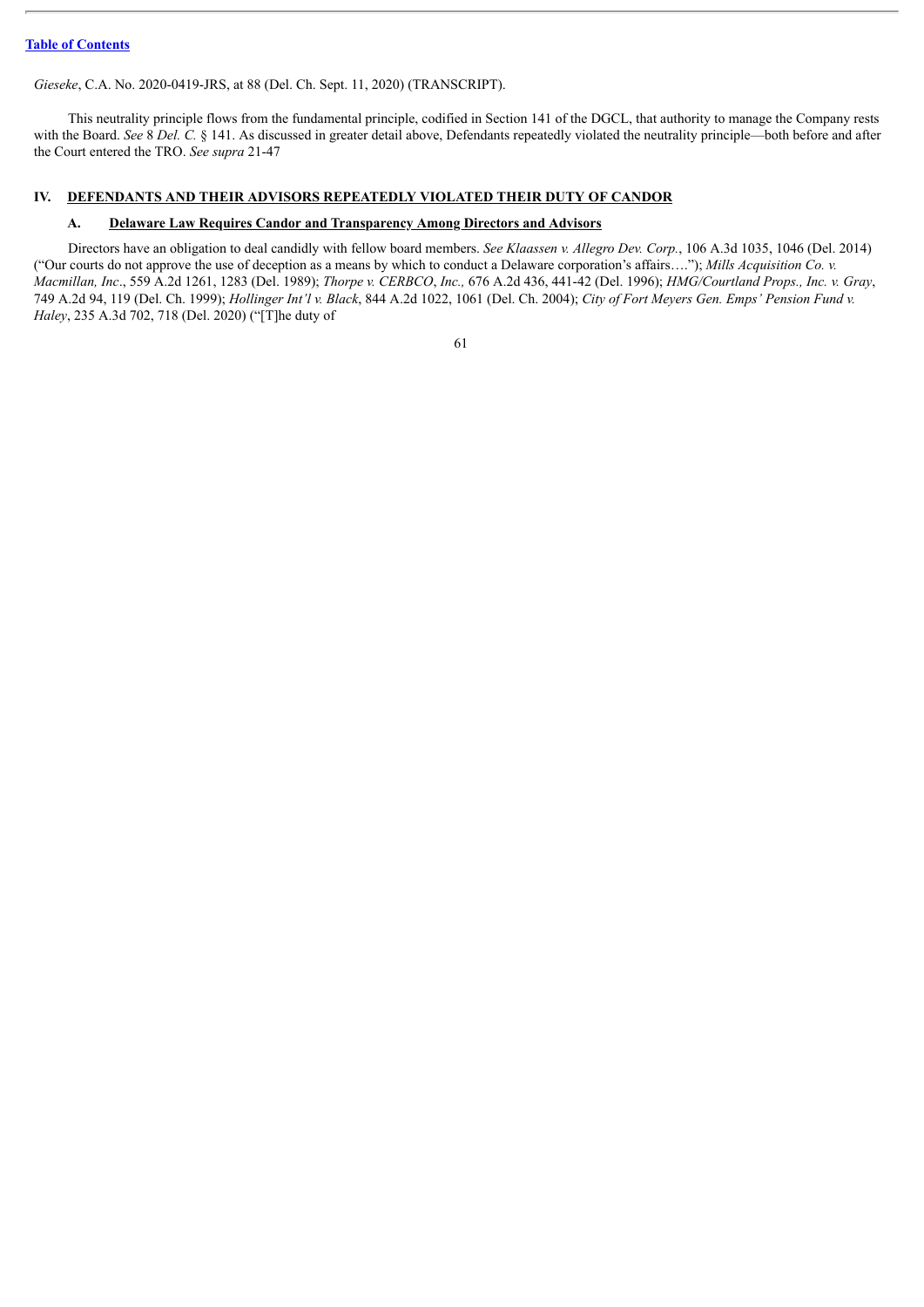candor imposes an unremitting duty on fiduciaries … to not use superior information or knowledge to mislead others") (internal quotation omitted).24

Officers and advisors owe a similar duty of candor. *See Bamford v. Penfold, L.P.*, 2020 WL 967942, at \*19 (Del. Ch. Feb. 28, 2020) ("[A]s an officer of DVRC, Manheim owed a duty to provide full information to … members of the WestCo Board."); *Kalisman v. Friedman*, C.A. No. 8447-VCL, at 30-31 (Del. Ch. May 14, 2013) (TRANSCRIPT) ("I don't think it is permissible [for counsel] to give half-truth answers to a director...."); *see Kirby v. Kirby*, 1987 WL 14862, at \*7 (Del. Ch. July 29, 1987) (confirming that directors should be treated as joint clients when legal advice is rendered to the corporation); *In re WeWork Litig.*, 250 A.3d 901, 910 (Del. Ch. 2020) (same).

### **B. Because They Feared Open Debate, Defendants Acted Unilaterally in Secret**

Drake sowed division among the directors by withholding information, sharing only with directors she considered "aligned," and acting unilaterally when she thought she might face resistance from other Board members. *See*, *e.g.*, JX- 0037; *see* JX-0077 (instructing general counsel to keep September 2 Memo secret

<sup>24</sup> *See also OptimisCorp v. Waite*, 137 A.3d 970, at \*2 (Del. 2016) (TABLE) (disavowing the "idea that cliques of the board may confer and sandbag a fellow director"); *Palisades Growth Capital II, L.P. v. Backer*, 2020 WL 1503218, at \*10 (Del. Ch. Mar. 26, 2020) (voiding any action taken at board meeting designed to "ambush" director, whose presence was "secured under deliberately false pretenses").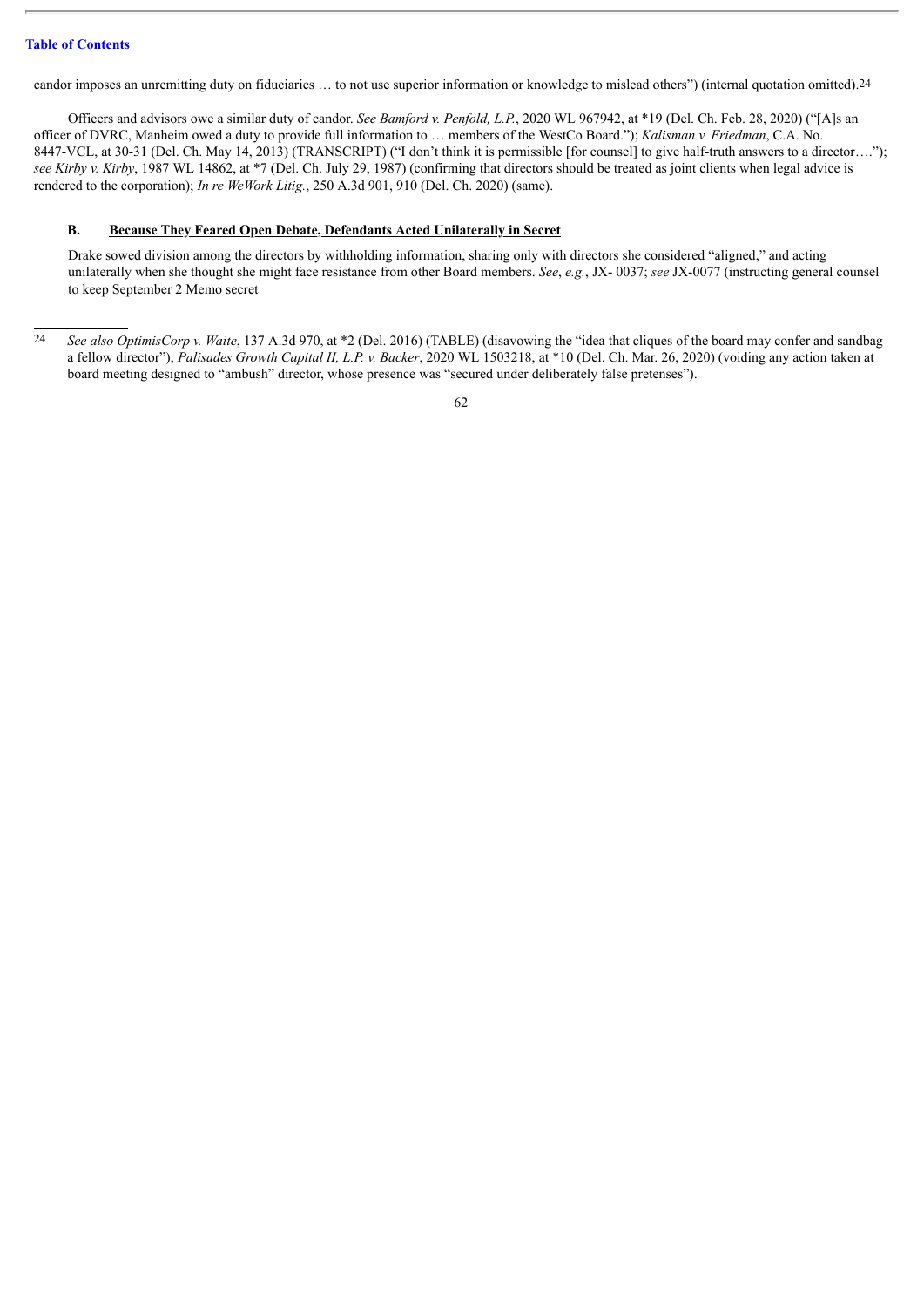from Plaintiffs); JX-0041 (claiming in a speech only to Chilton, Corcoran and Lord that Lichtenstein was "bashing [her] to the rest of the board"); JX-0070 (accusing Lichtenstein of the "defamation of [her] character" to "remove [her] as CEO"); JX-0101 (proposing to exclude directors from meetings of the O&C Committee).

Without the knowledge or consent of either a majority of the Board or a majority of the Non-Management Committee, Defendants hatched a plan to use the disclosure of the Investigation to disparage Mr. Lichtenstein. They conducted multiple calls with the Company's outside counsel, senior management and even counsel for the Non-Management Committee (MNAT and Weil) *in secret*. *See* JX-0160; JX-0182. The Non-Management Committee's counsel joined the covert planning sessions with designs adverse to their own clients, even though they recognized the need for authorization from the Board or a properly constituted committee. JX-0175; JX-0238.

Instead of being transparent, Defendants kept their fellow directors in the dark, with the help of counsel for the Company and the Non-Management Committee. *See* JX-0195; JX-0182; JX-0200; JX-0208 at 1; JX-0179; JX-0056; JX-0232; JX-0238. When the Executive Chairman asked for the opportunity to review and comment on any disclosures, they ignored him. *See* JX-0235; JX-0260.

Defendants' pattern of secrecy continued as they began planning to initiate litigation, purportedly on behalf of the Company. Defendants enlisted GDC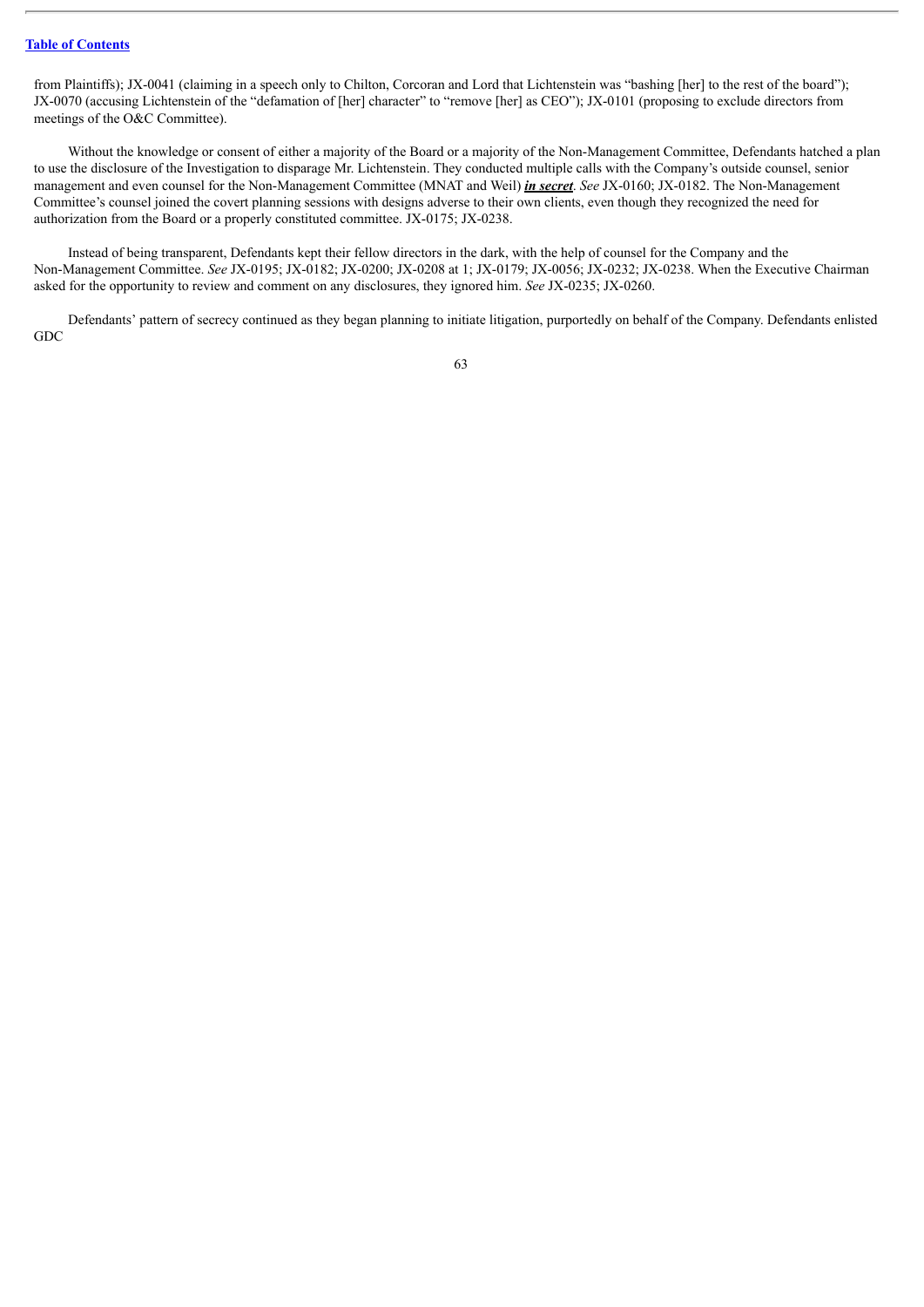litigators and entered into the Joint Representation Agreement while keeping half the Board in the dark. Defendants then invoked the Company's attorney client privilege to cover their tracks. *See* Dkts. 140, 161.

#### **C. Defendants Repeatedly Violated Plaintiffs' Right to Information**

A director's right to information is "essentially unfettered in nature." *Schoon v. Troy Corp.,* 2006 WL 1851481, at \*1 n. 8 (Del. Ch. June 27, 2006) (quoting *Milstein v. DEC Ins. Brokerage Corp.,* C.A. Nos. 17586, 17587, at 3 (Del. Ch. Feb. 1, 2000) (TRANSCRIPT)). A company "cannot pick and choose which directors will receive [which] information." *Hall v. Search Capital Grp., Inc.,* 1996 WL 696921, at \*2 (Del. Ch. Nov. 15, 1996).

Here, in addition to keeping their fellow directors in the dark, Defendants and their allies restricted the flow of information to Plaintiffs. Drake became frustrated with Lichtenstein's information requests and simply refused to respond. *See supra* at 12-13, 15-16. After Steel submitted its nominations, the violations continued. Even though Henderson is the Chairman of the Audit Committee and Lichtenstein is the Company's Executive Chairman, Boehle instructed the Company's Director of Financial Reporting not to "send *anything* to Jim Henderson, or Warren, until further notice." JX-0291 (Boehle: "just ignore their emails"). Though Henderson eventually received a copy of the 10-K (late), the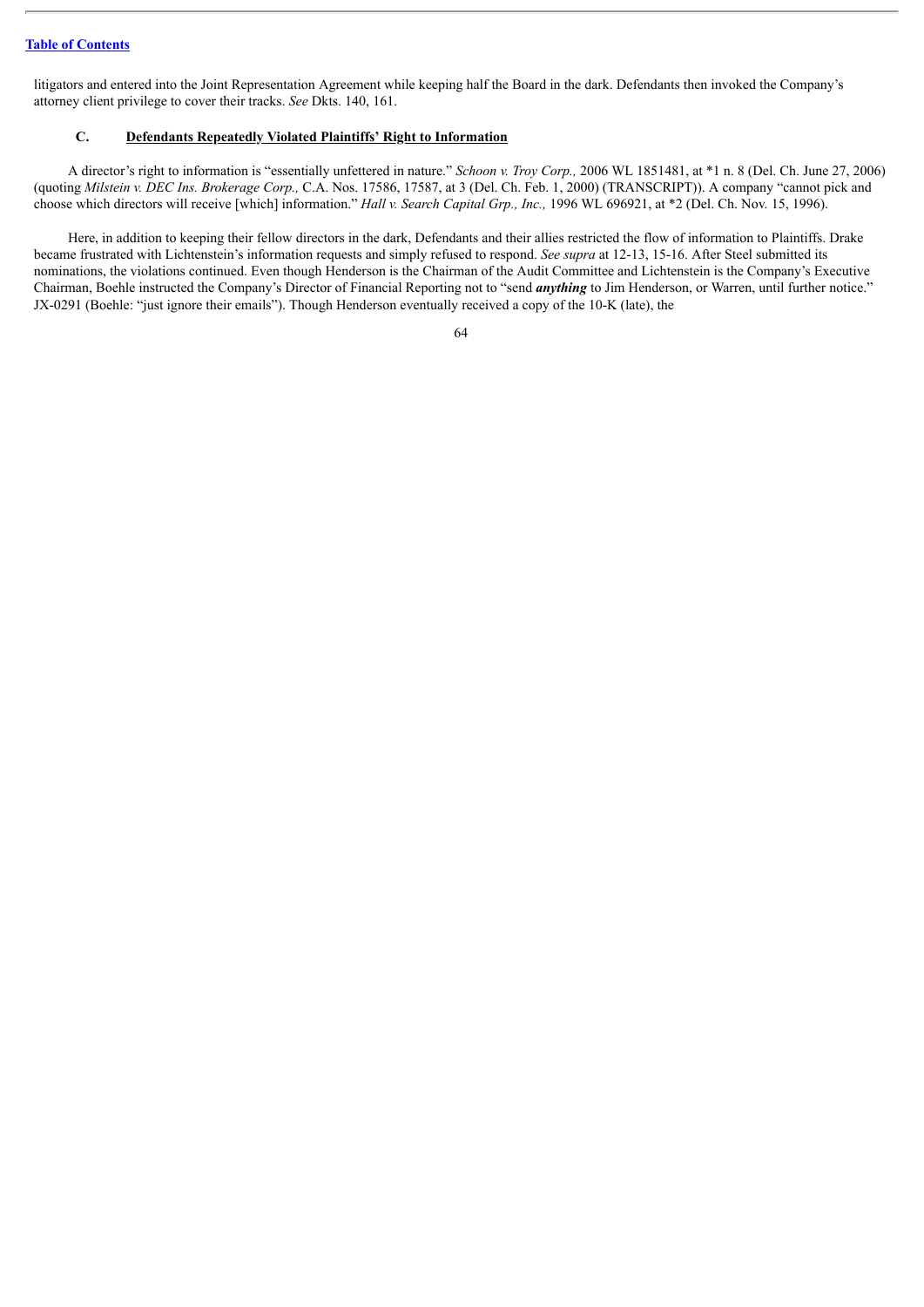information blockade against Lichtenstein has continued. *See* JX-0639 at 7-8. Defendants have knowingly violated Plaintiffs information rights.

#### **CONCLUSION**

For the foregoing reasons, Plaintiffs respectfully request that the Court (i) declare that the actions Defendants took on behalf of the Company without proper authorization were void; (ii) permanently enjoin Defendants from taking further action on behalf of the Company without proper authorization; (iii) permanently enjoin the Company's officers, employees, advisors and agents in their capacity as such from taking any action in support of the election efforts of any candidate for election at the Annual Meeting or any special meeting of stockholders; (iv) order the Company to issue corrective disclosures; (v) invalidate and prohibit the use of proxies solicited prior to the issuance of those disclosures; (vi) hold Defendants in contempt; (vii) award attorneys' fees, expenses and a fine as a sanction and (viii) grant such other and further relief as the Court may deem just and proper.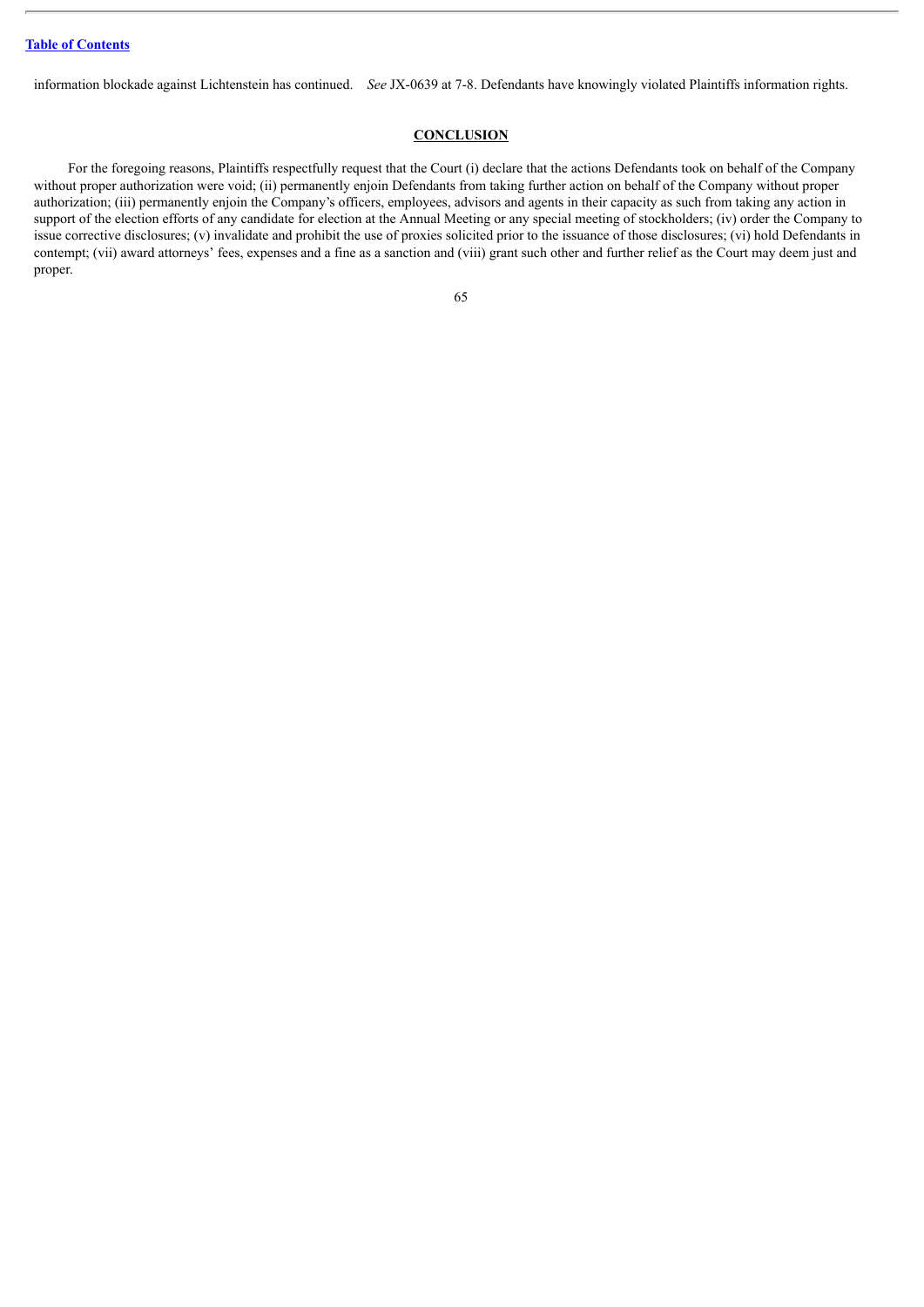#### OF COUNSEI

R. Brian Timmons, Eso  $q.$  El QUINN EMANUEL URQUHART & SULLIVAN, LLP 865 S. Figueroa Street, 10th Floor Los Angeles, California 90017  $(213)$  443-3000

Ellison Ward Merkel, Esc q.  $At$ K. McKenzie Anderson, Esc q.  $Wa$ QUINN EMANUEL URQUHART & SULLIVAN, LLP 51 Madison Avenue, 22nd Floor New York, New York 10010  $(212) 849 - 7000$ 

Dated: May 18, 2022

## */s/ A. Th o mp s o n B ay l is s*

 $L: A.$  The set of  $A$ . hompson Bayliss (#4379) Michael A. Barlow (#3928) liezer Y. Feinstein (#6409) Samuel D. Cordle (#6717) ABRAMS & BAYLISS LLP 20 Montchanin Road, Suite 200 Wilmington, Delaware 19807  $(302) 778 - 1000$ 

> *ttorneys for Plaintiff rren G. Lichtenstein*

*/s/ P e t e r J. Wa ls h, Jr.*

Peter J. Walsh, Jr. (#2437) Matthew F. Davis (#4696) Abraham C. Schneider (#6696) Patrick A. Lockwood (#6851) POTTER ANDERSON & CORROON LLP 1313 North Market Street Hercules Plaza, 6th Floor Wilmington, Delaware 19801  $(302)$  984-6000

*Attorneys for Plaintiffs James R. Henderson, Audrey A. McNif an d Martin Turchin* 

Words: 13,978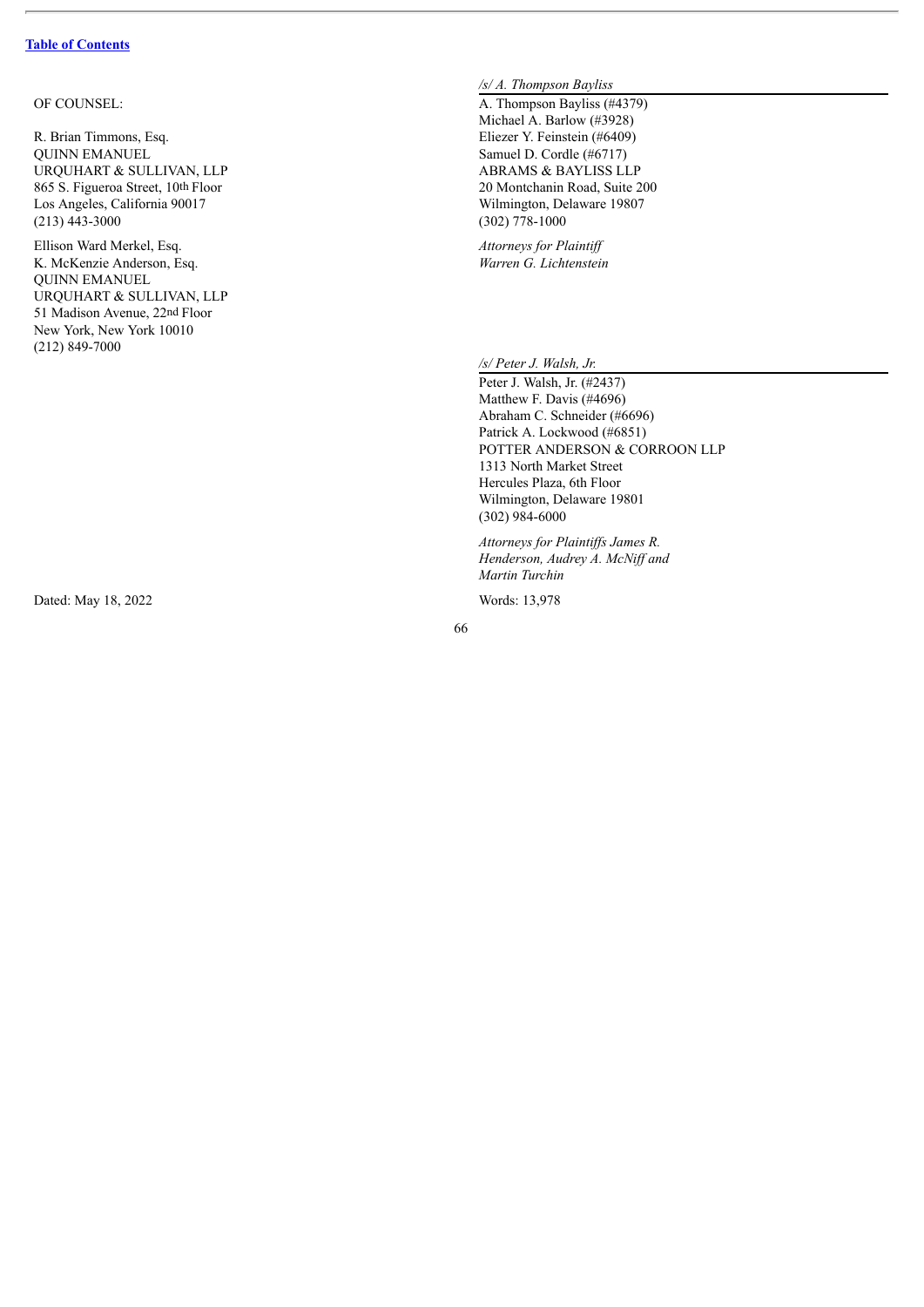# **CERTIFICATE OF SERVICE**

I hereby certify that on May 25, 2022, my firm caused true and correct copies of the foregoing *Public Version of Plaintif s' Pre-Trial Brief* to be served by File & ServeXpress upon the following counsel of record:

Peter J. Walsh, Jr., Esq. 2003. David J. Margules, Esq. 2004. Matthew F. Davis, Esq. **Elizabeth A. Sloan, Esq.** Elizabeth A. Sloan, Esq. Abraham Schneider, Esq. Brittany M. Giusini, Esq. Brittany M. Giusini, Esq. BALLARD SPAHR LLP Patrick A. Lockwood, Esq. POTTER ANDERSON & CORROON LLP 919 N Market St., 11th Floor 1313 N. Market Street, 6th Floor Wilmington, Delaware 19801 Hercules Plaza Wilmington, Delaware 19801

Martin S. Lessner, Esq. The Honorable John W. Noble Elisabeth S. Bradley, Esq. Lewis H. Lazarus, Esq. Alberto E. Chávez, Esq. **Albert H. Manwaring, IV, Esq.** Albert H. Manwaring, IV, Esq. YOUNG CONAWAY STARGATT & MORRIS JAMES LLP TAYLOR, LLP 500 Delaware Avenue, Suite 1500 Rodney Square **Million** Square 19801 1000 North King Street Wilmington, Delaware 19801

Raymond J. DiCamillo, Esq. Kevin M. Gallagher, Esq. Daniel E. Kaprow, Esq. Caroline M. McDonough, Esq. RICHARDS, LAYTON & FINGER, P.A. 920 North King Street Wilmington, Delaware 19801

*/s/ Samuel D. Cordle* Samuel D. Cordle (#6717)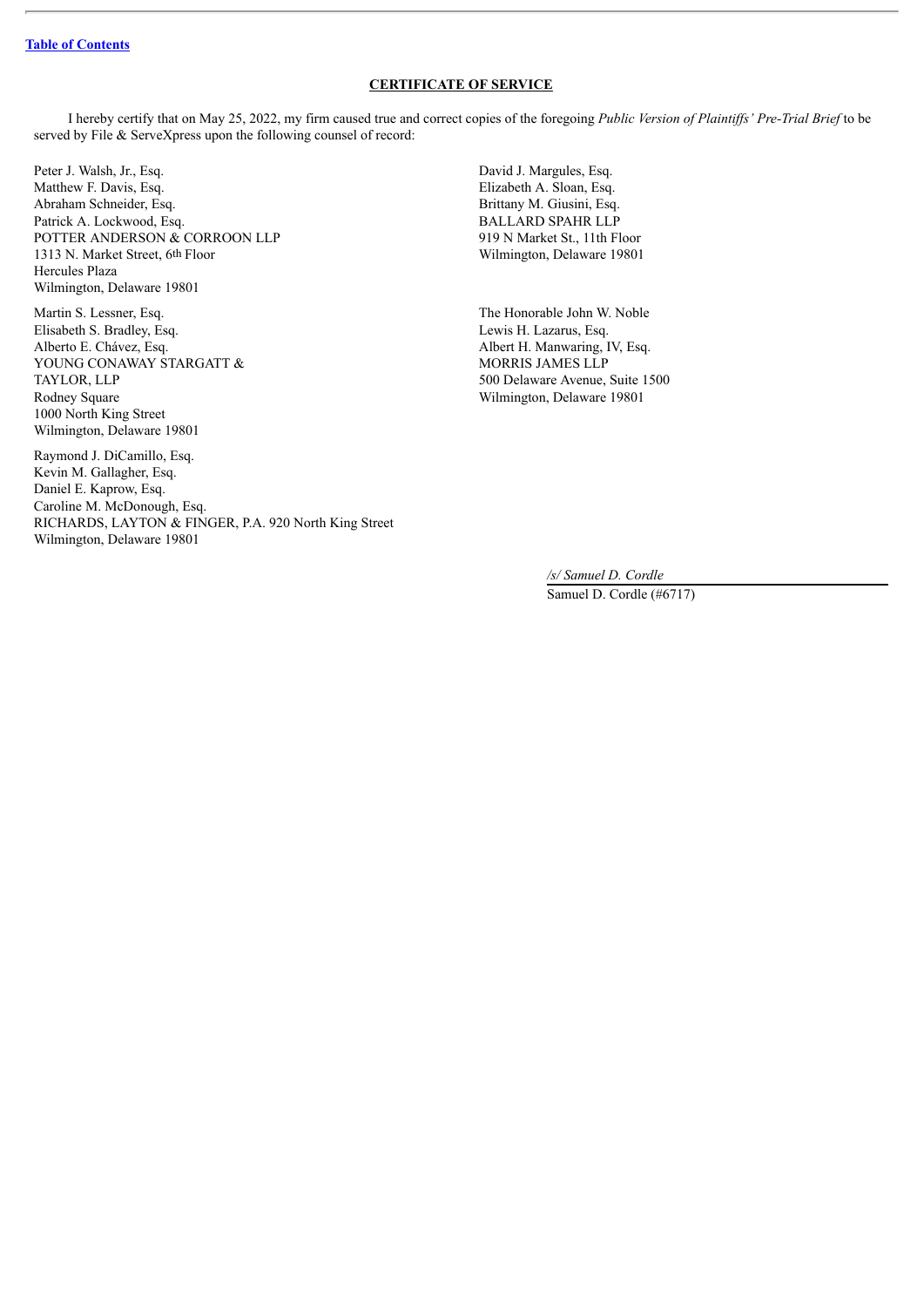**EFiled: May 25 2022 01:53PM EDT Transaction ID 67659238 Case No. 2022-0127-LWW**



# **IN THE COURT OF CHANCERY OF THE STATE OF DELAWARE**

HOLDINGS, INC. ) **PUBLIC VERSION**

IN RE AEROJET ROCKETDYNE ) C.A. No. 2022-0127-LWW ) **Filed: May 25, 2022**

## **DEFENDANTS' PRETRIAL BRIEF**

Raymond J. DiCamillo (#3188) Kevin M. Gallagher (#5337) OF COUNSEL: Daniel E. Kaprow (#6295) Caroline M. McDonough (#6870) Mark A. Kirsch RICHARDS, LAYTON & FINGER, P.A.

David J. Margules (#2254) Colin B. Davis Brittany M. Giusini (#6034) Wilmington, Delaware 19801

1735 Market Street, 51st Floor *Counsel for Defendants General Kevin P.* Philadelphia, Pennsylvania 19103-7599 *Chilton, Thomas A. Corcoran, Eileen P.* (215) 665-8500 *Drake, and General Lance W. Lord*

Adam H. Offenhartz 920 North King Street<br>GIBSON, DUNN & CRUTCHER LLP Wilmington, Delaware 19801 GIBSON, DUNN & CRUTCHER LLP 200 Park Avenue (302) 651-7700 New York, New York 10166 (212) 351-4000

GIBSON, DUNN & CRUTCHER LLP BALLARD SPAHR LLP 3161 Michelson Drive 919 N Market St., 11th Floor<br>Irvine, California 92612 Wilmington, Delaware 19801 (949) 451-3800 (302) 252-4465

Terence M. Grugan BALLARD SPAHR LLP

Dated: May 18, 2022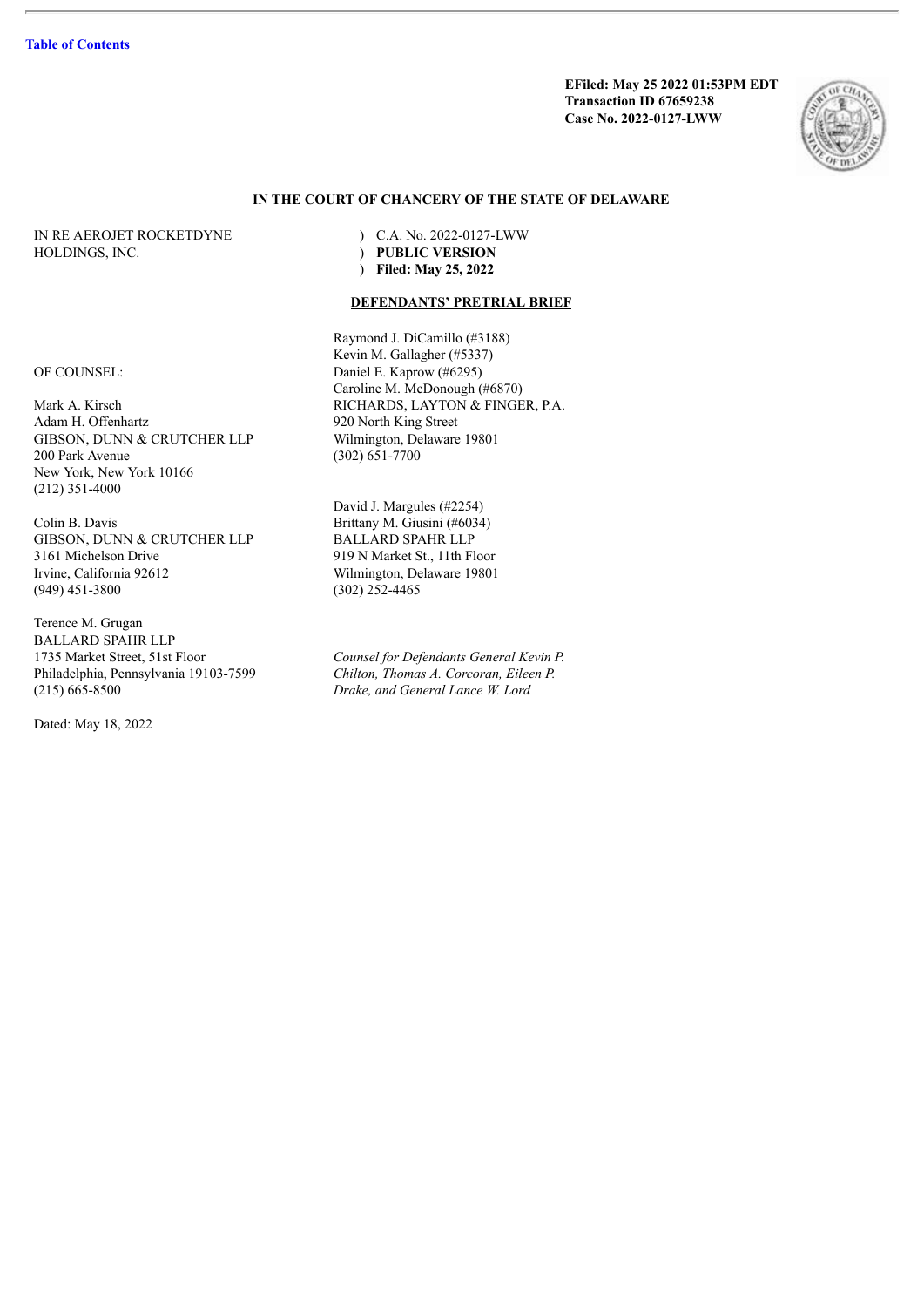$\overline{a}$ 

# **TABLE OF CONTENTS**

 $\overline{\phantom{a}}$ 

| <b>TABLE OF AUTHORITIES</b> |             |                                                                                           |    |  |
|-----------------------------|-------------|-------------------------------------------------------------------------------------------|----|--|
| <b>INTRODUCTION</b>         |             |                                                                                           | 1  |  |
| <b>FACTUAL BACKGROUND</b>   |             |                                                                                           |    |  |
|                             | I.          | <b>The Parties</b>                                                                        | 5  |  |
|                             | II.         | Mr. Lichtenstein Engineers A Blocking Position On The Board                               | 8  |  |
|                             | III.        | Questions Arise As To Mr. Lichtenstein's Fitness                                          | 10 |  |
|                             | IV.         | The Board Initiates An Investigation Of Mr. Lichtenstein                                  | 12 |  |
|                             | V.          | Mr. Lichtenstein's Behavior Becomes Increasingly Erratic                                  | 14 |  |
|                             | VI.         | Mr. Lichtenstein Attempts To Derail The Board's Investigation                             | 17 |  |
|                             | VII.        | Mr. Lichtenstein Launches An Insurgency                                                   | 20 |  |
|                             | VIII.       | The Parties Initiate The Litigation                                                       | 25 |  |
|                             | IX.         | Ms. Drake Nominates A Highly Qualified Director Slate                                     | 26 |  |
|                             | $X_{\cdot}$ | <b>Continuing Board And Company Dynamics</b>                                              | 28 |  |
| <b>ARGUMENT</b>             |             |                                                                                           | 29 |  |
| L                           |             | The February 1 Press Release And Related Form 8-K Were Properly Authorized                | 30 |  |
|                             | A.          | The Company Did Not Require Board Approval To Issue the Press Release                     | 31 |  |
|                             | <b>B.</b>   | The Company Did Not Require Board Approval To Furnish the Press Release Via Form 8-K      | 35 |  |
| H.                          |             | Defendants Acted In Good Faith In Response To A Legitimate Threat To The Company          | 38 |  |
|                             | A.          | Defendants Reasonably Believed They Had Authority To Respond To Steel's Control Challenge | 39 |  |
|                             | <b>B.</b>   | Defendants Relied Reasonably On The Advice Of Counsel                                     | 41 |  |

i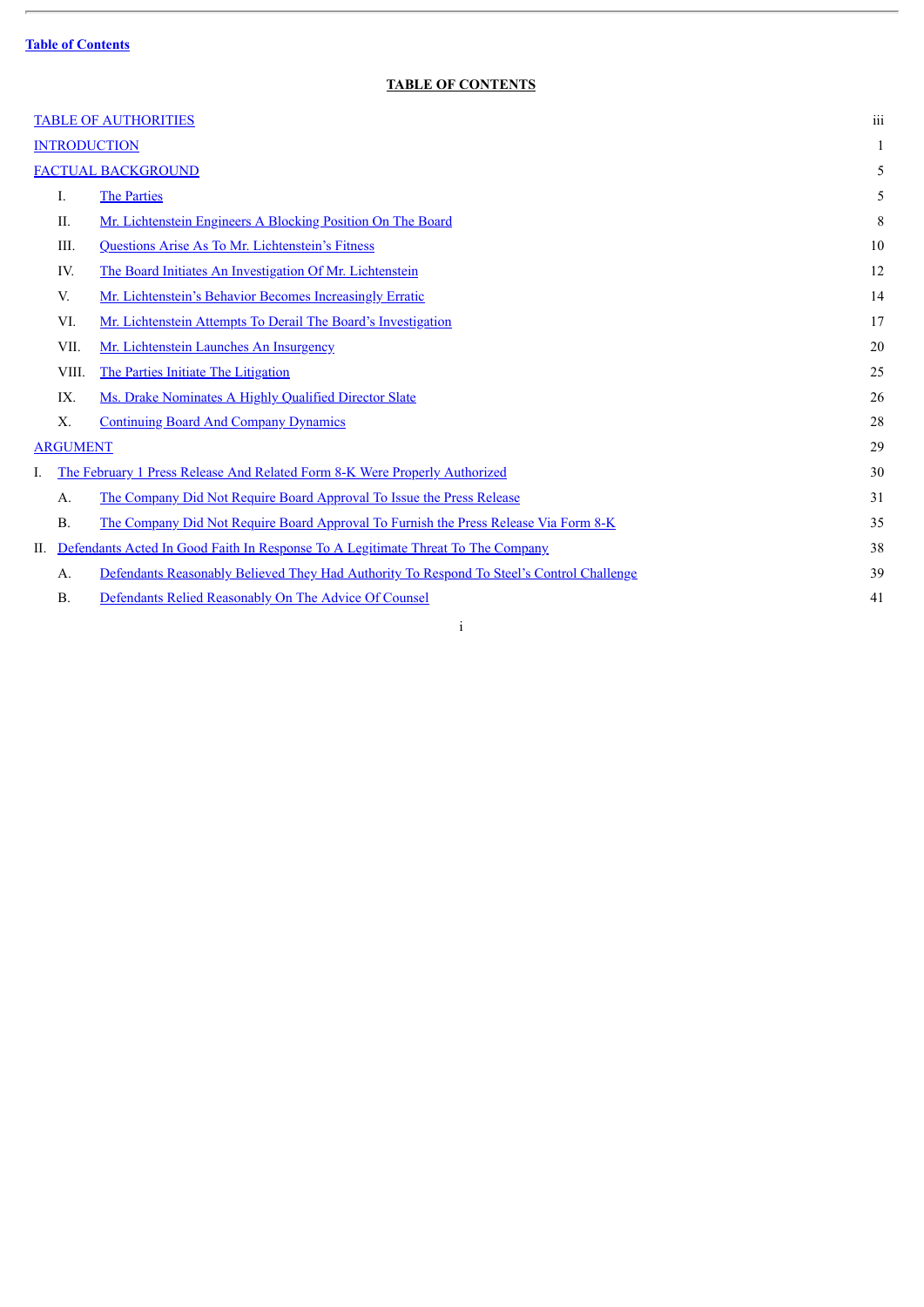$\overline{a}$ 

| III.              | Defendants Have Not Violated The February 23 TRO                                                 | 42 |  |  |  |  |
|-------------------|--------------------------------------------------------------------------------------------------|----|--|--|--|--|
| Α.                | Defendants Had Nothing To Do With The Company's Retention of M&F Following The TRO               | 43 |  |  |  |  |
| $\mathbf{B}$ .    | Defendants' Use Of Their Own Counsel At Gibson Dunn And Richards Layton Does Not Violate The TRO | 44 |  |  |  |  |
| C.                | Defendants' Collaboration With Third-Party Advisors Does Not Violate The TRO                     | 47 |  |  |  |  |
| D.                | Defendants' Have Not Used Any Company Resources In Violation Of The TRO                          | 50 |  |  |  |  |
| E.                | Defendants Should Not Be Held In Contempt For Any Purported Violations Of The TRO                | 55 |  |  |  |  |
| IV.               | Plaintiffs' Unclean Hands Foreclose Their Requested Relief                                       | 56 |  |  |  |  |
| <b>CONCLUSION</b> |                                                                                                  |    |  |  |  |  |
|                   |                                                                                                  |    |  |  |  |  |

ii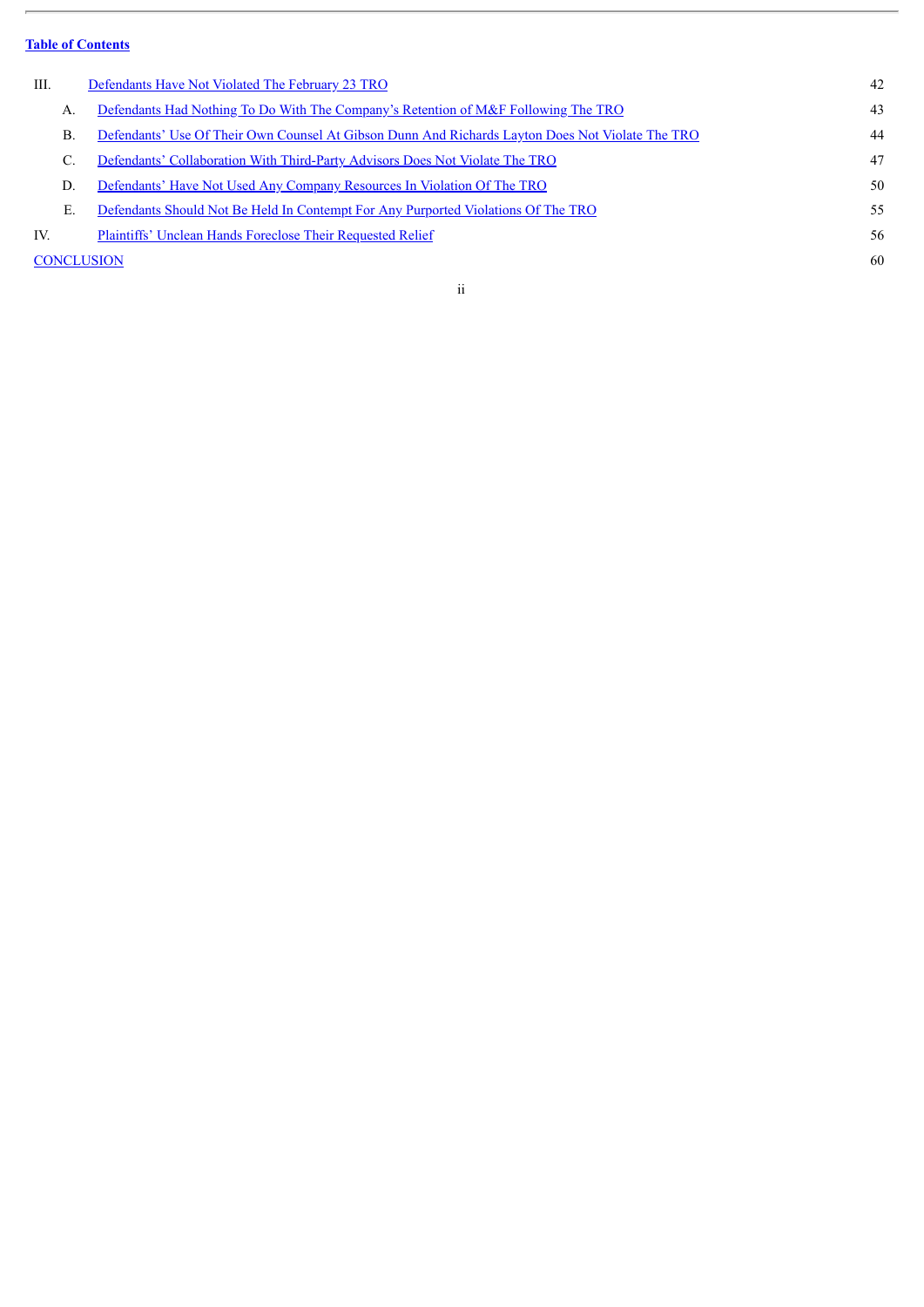$\overline{a}$ 

# **TABLE OF AUTHORITIES**

 $\overline{\phantom{a}}$ 

<span id="page-79-0"></span>

|                                                                                                                                                                                          | Page(s)    |
|------------------------------------------------------------------------------------------------------------------------------------------------------------------------------------------|------------|
| <b>CASES</b>                                                                                                                                                                             |            |
| Basho Techs. Holdco B, LLC v. Georgetown Basho Inv'rs, LLC,<br>2018 WL 3326693 (Del. Ch. July 6, 2018), aff'd sub nom. Davenport v. Basho Techs. Holdco B, LLC, 221 A.3d 100 (Del. 2019) | 59         |
| Busch v. Richardson,<br>2018 WL 5970776 (Del. Ch. Nov. 14, 2018)                                                                                                                         | 42         |
| Campbell v. Loew's Inc.,<br>134 A.2d 852 (Del. Ch. 1957)                                                                                                                                 | 32, 33     |
| Canister Co. v. Nat'l Can. Corp.,<br>63 F. Supp. 361 (D. Del. 1945)                                                                                                                      | 30, 34     |
| Cede & Co. v. Technicolor, Inc.,<br>634 A.2d 345 (Del. 1993), <i>decision modified on reargument</i> , 636 A.2d 956 (Del. 1994)                                                          | 38, 39, 41 |
| Cirillo Fam. Tr. v. Moezinia,<br>2018 WL 3388398 (Del. Ch. July 11, 2018), aff'd, 220 A.3d 912 (Del. 2019)                                                                               | 42         |
| City of Fort Myers Gen. Emps. Pension Fund v. Haley,<br>235 A.3d 702 (Del. 2020)                                                                                                         | 58         |
| Dickerson v. Castle,<br>1991 WL 208467 (Del. Ch. Oct. 15, 1991)                                                                                                                          | 55         |
| Gantler v. Stephens,<br>965 A.2d 695 (Del. 2009)                                                                                                                                         | 39         |
| Italo-Petroleum Corp. of Am. v. Hannigan,<br>14 A.2d 401 (Del. 1940)                                                                                                                     | 34         |
| La. Mun. Police Emps. Ret. Sys. v. Fertitta,<br>2009 WL 2263406 (Del. Ch. July 28, 2009)                                                                                                 | 41         |

iii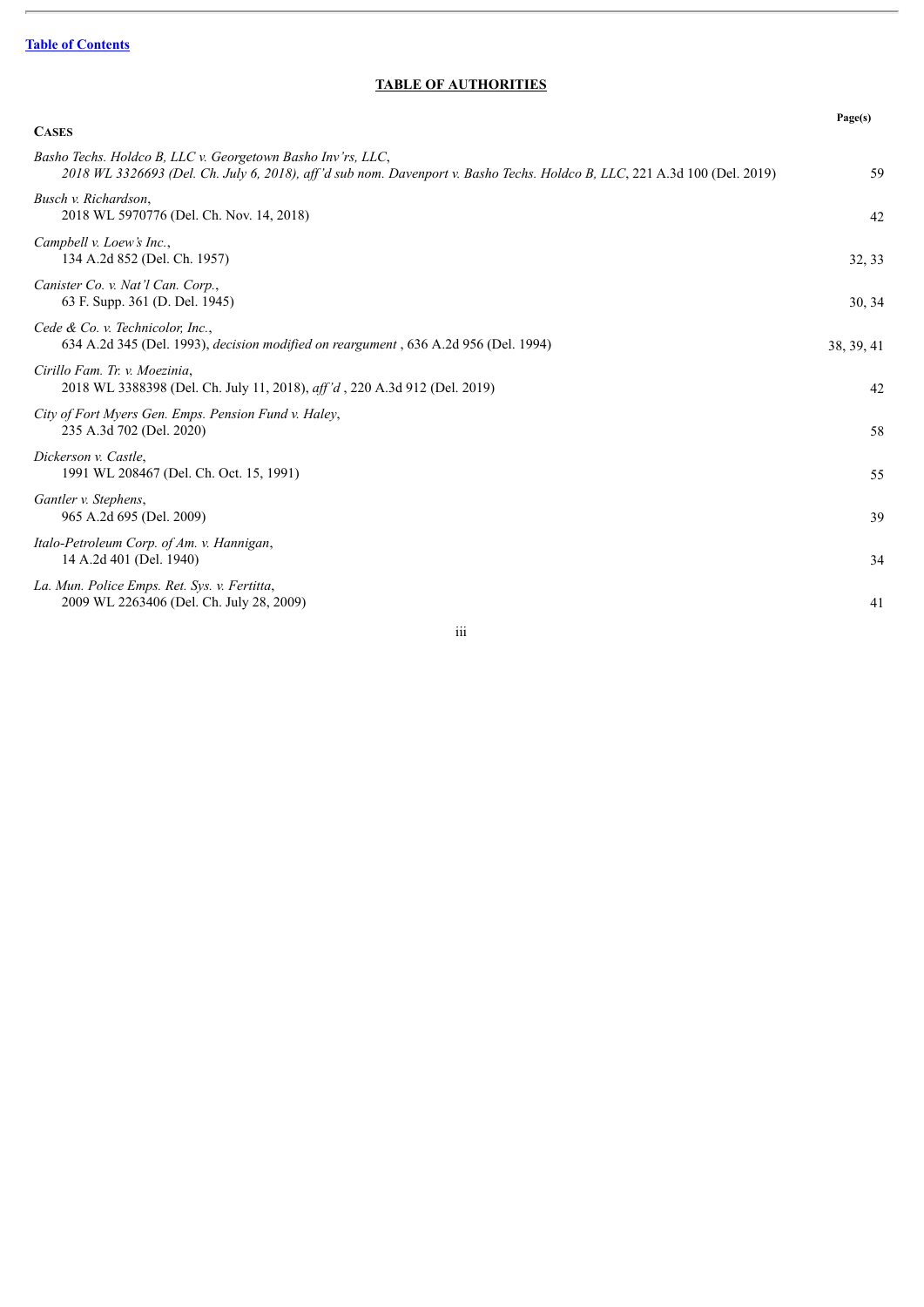$\overline{a}$ 

| 58     |
|--------|
| 55     |
| 55     |
| 56     |
| 36     |
| 58     |
| 56     |
| 50     |
| 59     |
| 39     |
| 30, 59 |
|        |
| 36     |
| 37     |
|        |

iv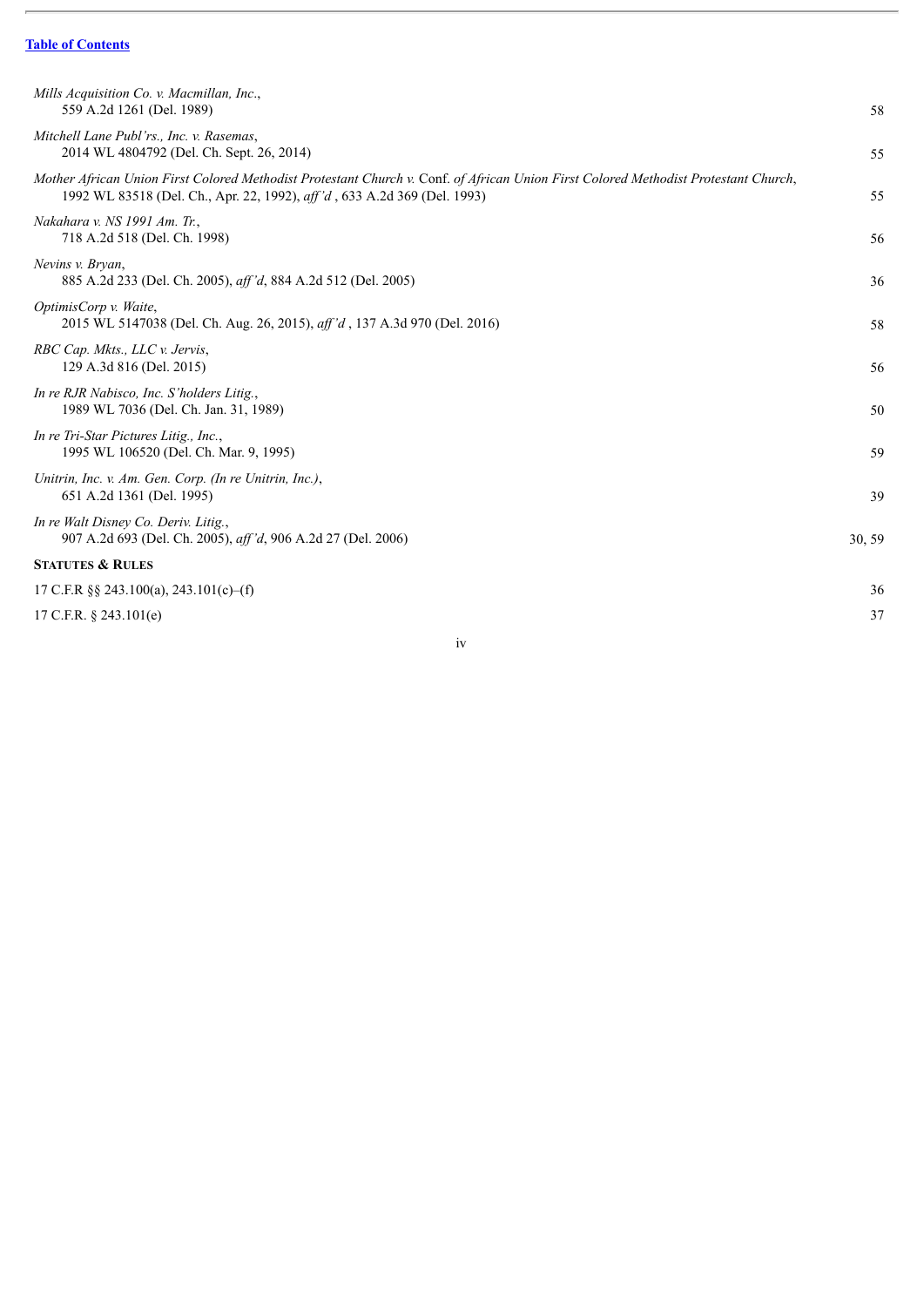$\overline{a}$ 

8 *D e l. C*. § 1 4 l ( e ) 15 U.S.C. § 78r(a) 37

v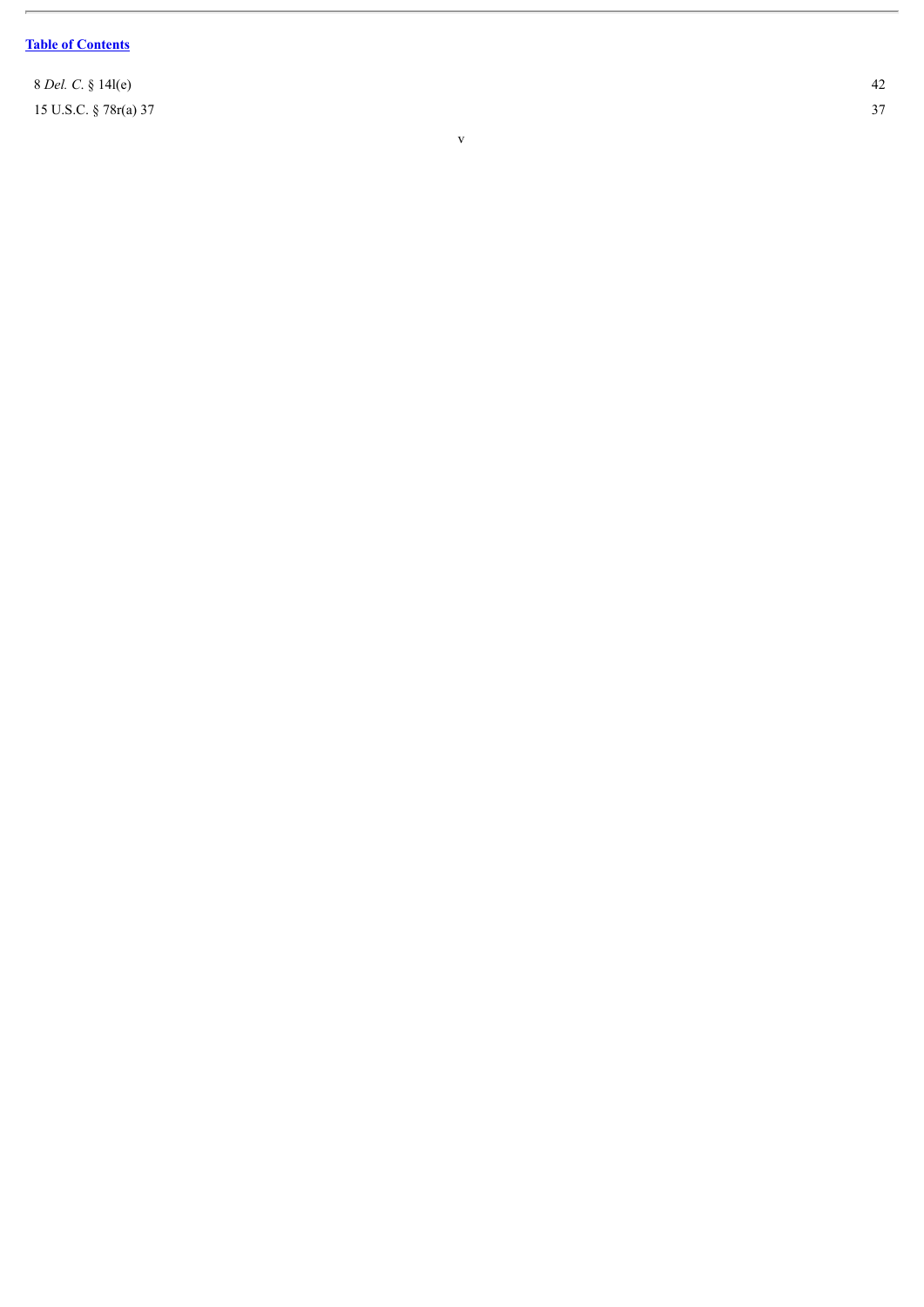#### **INTRODUCTION**

<span id="page-82-0"></span>This dispute flows from the efforts of an activist hedge fund, Steel Partners Holdings GP Inc. ("Steel Holdings GP"), and its Executive Chairman, Warren Lichtenstein, to gain control of Aerojet Rocketdyne Holdings, Inc. ("Aerojet" or the "Company"). Mr. Lichtenstein serves as Executive Chairman and is a director of the Company.1

Faced with the prospect of an internal investigation into his misconduct and fearing the loss of his lucrative executive position, Mr. Lichtenstein has waged a proxy contest to unseat half the Company's board of directors (the "Board"), including the Company's CEO, Eileen Drake, for the temerity of wanting stockholders to learn the results of the investigation and to have interested directors, such as Mr. Lichtenstein, recuse themselves from voting on matters involving Steel. Mr. Lichtenstein and the three Company directors he controls—James Henderson, Audrey McNiff, and Martin Turchin (collectively, with Mr. Lichtenstein, "Plaintiffs")—have abdicated their duties to the Company's stockholders in favor of their own interests and those of Steel. They seek declaratory and injunctive relief that, as will be shown at trial, was addressed some months ago at the early temporary

<sup>1</sup> Unless greater specificity is needed, Steel Holdings GP, Steel Partners Holdings, L.P. ("Steel Holdings"), SPGH Group Holdings LLC ("SPGH Holdings"), and their affiliates are referred to collectively as "Steel."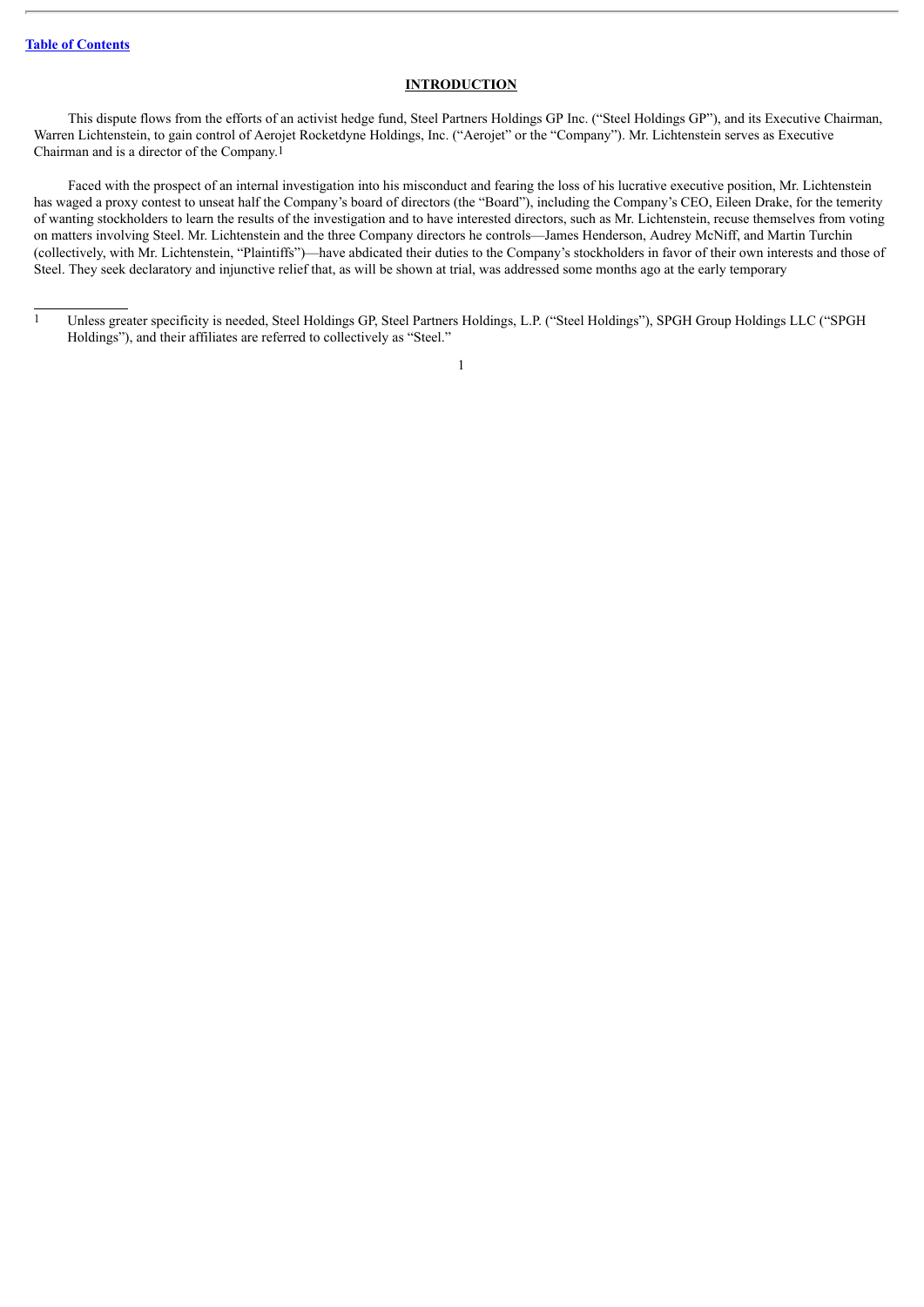restraining order ("TRO") hearing in an effort to gain an advantage in the upcoming proxy contest (the "Proxy Contest") leading up to the 2022 annual meeting (the "Annual Meeting").

This Court should not countenance Plaintiffs' claims. The pre-litigation actions taken by Ms. Drake and her fellow Board members and proxy fight allies General Kevin Chilton, Thomas Corcoran, and General Lance Lord (the "Independent Directors" and, together with Ms. Drake, "Defendants") were taken in good faith in opposition to what Defendants viewed and still view to be wrongful, self-interested conduct by conflicted directors. (While this Court, at the TRO hearing, did not agree with Defendants that these actions by Defendants were authorized under Delaware law and longstanding Company policy, Defendants welcome the opportunity to provide the Court with a fuller record and additional argument.) And while Plaintiffs may not like the fact that Defendants were able to assemble their own slate of director candidates—whose industry experience far outstrips the members of the Steel slate—despite lacking the deep pockets of entities like Steel, none of Defendants' actions run afoul of this Court's orders.

Plaintiffs' professed goal of "neutrality" is a smokescreen. From the outset, Plaintiffs have sought to control the future composition of the Board by any means necessary to ensure Mr. Lichtenstein remains a director regardless of the outcome of the investigation and any stockholder vote. Mr. Lichtenstein initially sought to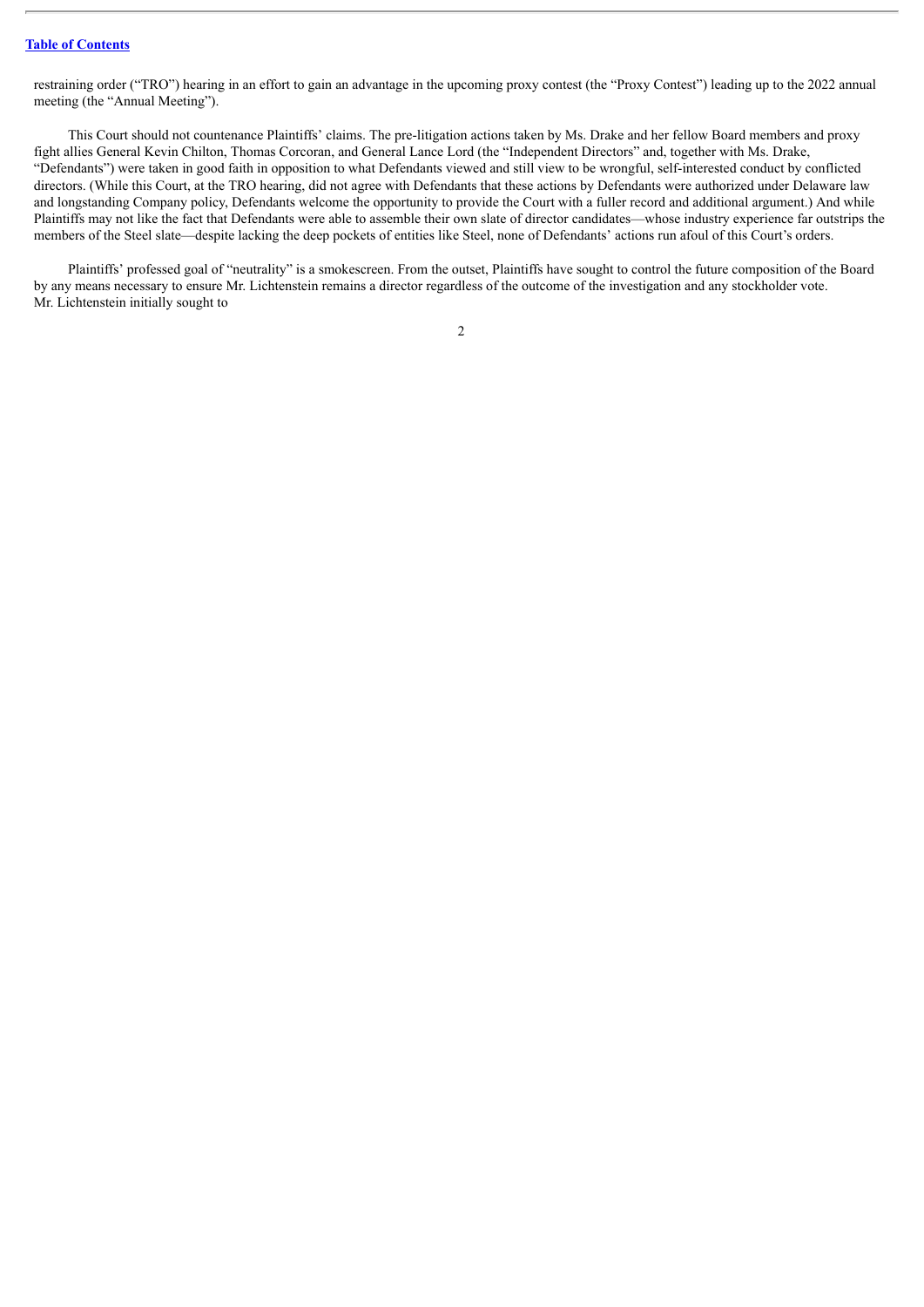persuade Mr. Corcoran—the sole director responsible for coordinating the investigation—to refrain from seeking reelection to the Board, thereby ensuring Mr. Lichtenstein a 4-3 advantage among Board members. When Defendants accurately protested that Mr. Lichtenstein was seeking to sidestep the operation of the Corporate Governance & Nominating Committee, Mr. Lichtenstein responded with an ultimatum: the Board could agree to sign an agreement giving Steel certain rights to control the Company's slate of directors at the upcoming Annual Meeting, or Steel would nominate its own slate.2

When Defendants refused to allow themselves to be strong-armed, Steel gave notices of its intent to nominate a new director slate that would include Plaintiffs and three new directors—seeking to remove each of Defendants from the Board. Even after that extreme reaction, Defendants still sought compromise, offering to agree to Mr. Lichtenstein's original slate (which would have given him 4-3 control of the Board), with the caveat that the committee investigating Mr. Lichtenstein retain the ability to change the Company's director slate depending on the outcome of its investigation. Plaintiffs rejected that compromise and then launched their public proxy fight, via misleading filings that failed to disclose, among other things, that

<sup>&</sup>lt;sup>2</sup> Had Mr. Lichtenstein properly recused himself from the Board's evaluation of that proposal—after all, he is Executive Chairman of *both* parties to the proposed agreement—his proposal would have been rejected by the Board.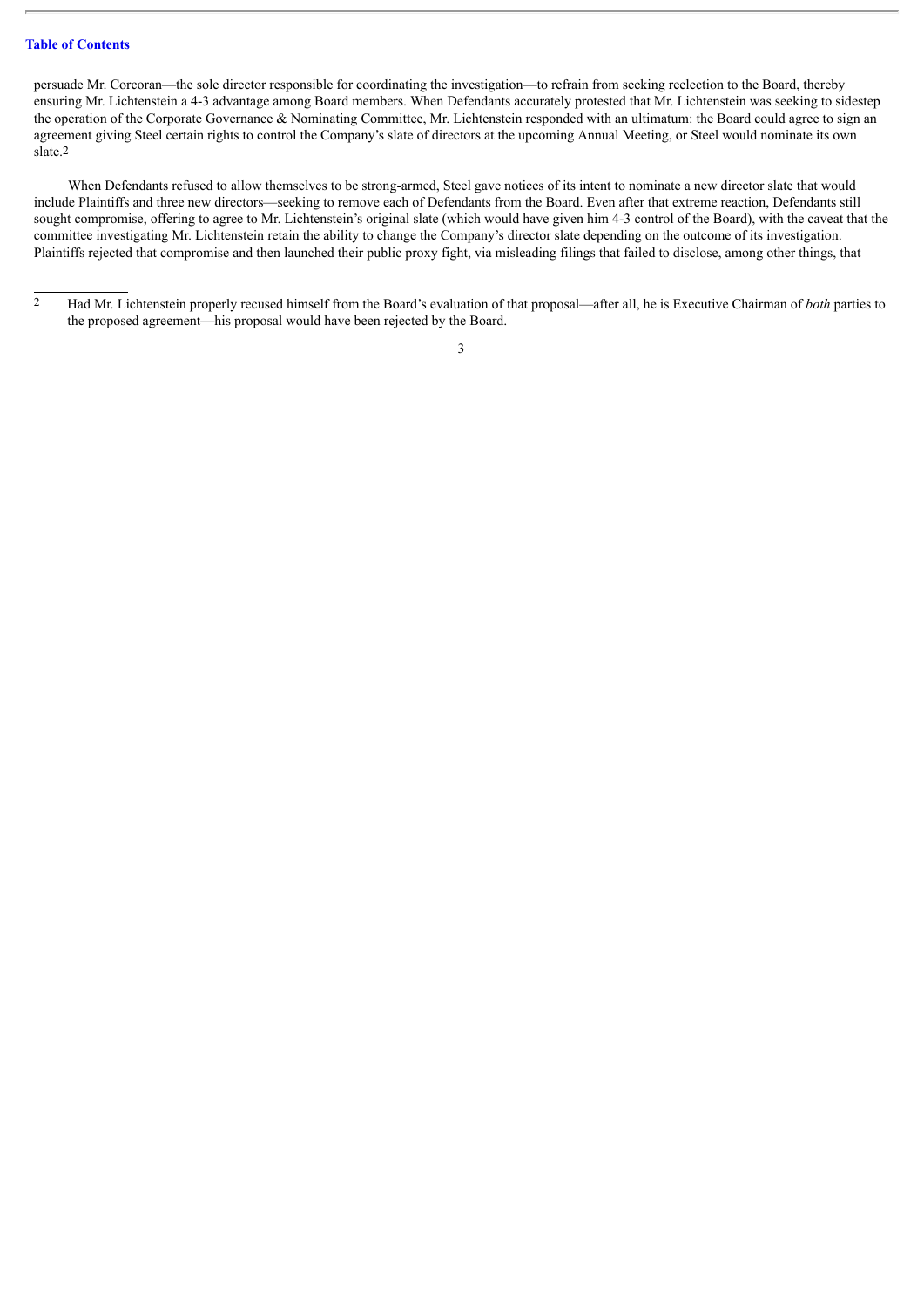the Proxy Contest was motivated by Mr. Lichtenstein's desire to ensure his reelection to the Board regardless of the investigation's outcome and ensure Steel would gain control of the Board.

But a fair fight is one thing Plaintiffs cannot abide. Plaintiffs are pursuing this litigation to muzzle Defendants and hamstring their ability to compete with the Steel proxy slate. Despite this Court's decision granting in part the temporary relief Plaintiffs sought and preventing Defendants from using any Company funds to support their Proxy Contest (in contrast to Plaintiffs, who are funded by Steel, itself), Defendants still managed to assemble an extraordinary slate of directors. Without regard to the merits, Plaintiffs now accuse Defendants of violating the TRO in assembling their slate. Plaintiffs are mistaken and overreaching, as the documentary and testimonial evidence from discovery in this case confirm.

The trial evidence will show Ms. Drake and the Independent Directors responded in good faith to what they reasonably believed was an external threat to the Company and its stockholders. The facts also will show Plaintiffs acted dishonestly and inequitably regarding the matters for which they demand relief.

Defendants will demonstrate that Plaintiffs should be barred from seeking any relief as a result of their unclean hands. At a minimum, Plaintiffs breached their fiduciary duties to the Company and its stockholders by (a) deadlocking the Board in order to obtain an inequitable advantage in a proxy fight for control of the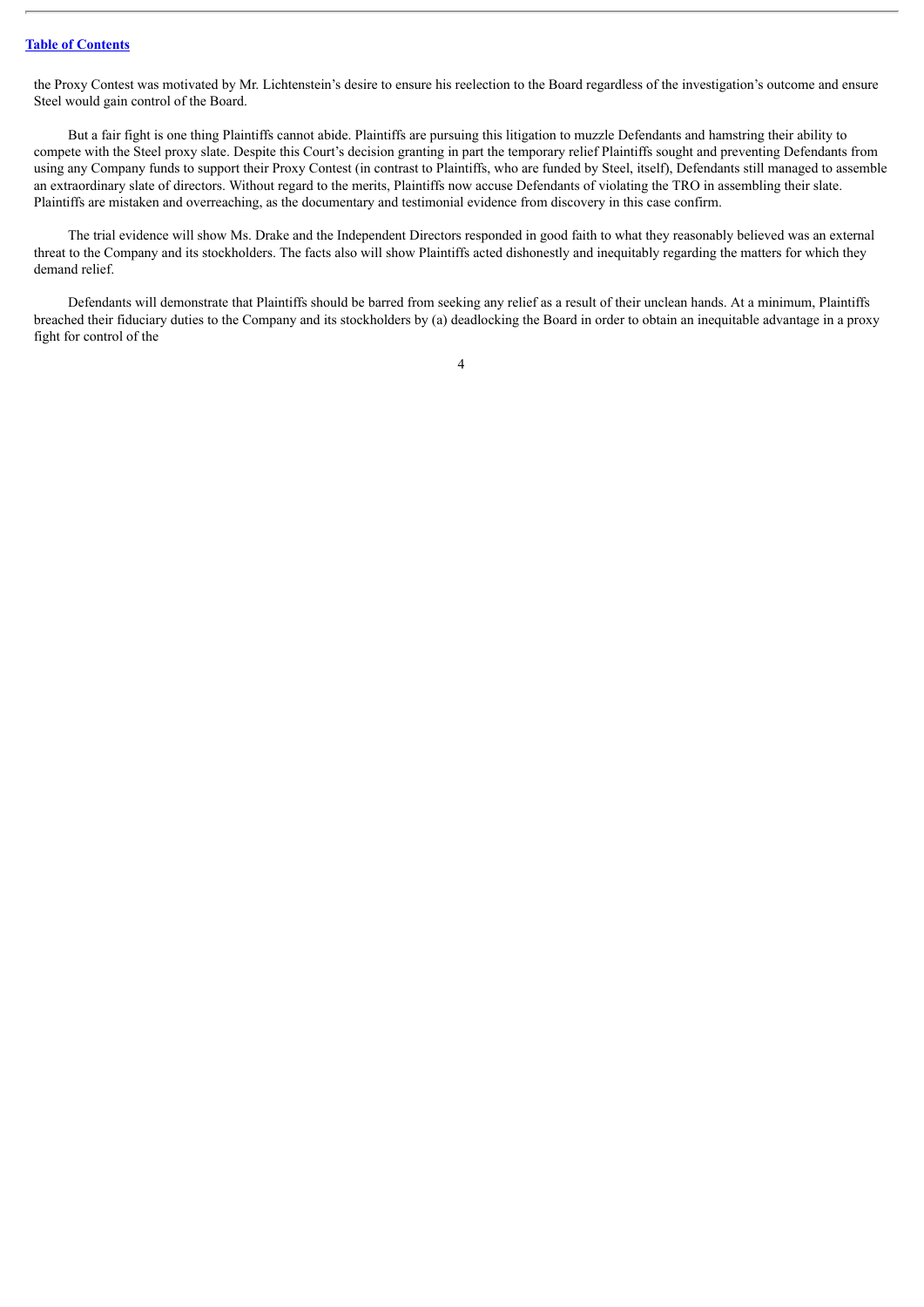Company; (b) refusing to abstain from votes on matters affecting their personal interests; (c) obstructing the Board's ability to set an Annual Meeting date and record date; (d) preventing the Board and the Independent Directors from responding to Mr. Lichtenstein's insurgency; and (e) issuing materially misleading and incomplete statements in connection with their proxy solicitation.

Accordingly, the Court should reject Plaintiffs' requested relief in its entirety and allow the Company's stockholders a fair and timely referendum on Mr. Lichtenstein's persistent wrongful conduct.

# **FACTUAL BACKGROUND**

## <span id="page-86-1"></span><span id="page-86-0"></span>**I. The Parties.**

Aerojet is a Delaware corporation, headquartered in California. Dkt. 232 ("PTO") ¶ 23. The Company is an innovative, technology-based company with businesses across the United States that serves customers in the aerospace, defense, and real estate markets. *Id.* Its stock is listed on the New York Stock Exchange under the symbol "AJRD." *Id.*

Plaintiffs are the Company's Executive Chairman and director—Mr. Lichtenstein—and his three appointees to the Board—Mr. Henderson, Mr. Turchin, and Ms. McNiff. PTO ¶¶ 5–8.

Mr. Lichtenstein has served as a director since 2008, and as the Company's Executive Chairman since 2016. PTO ¶ 5. He is the Executive Chairman of Steel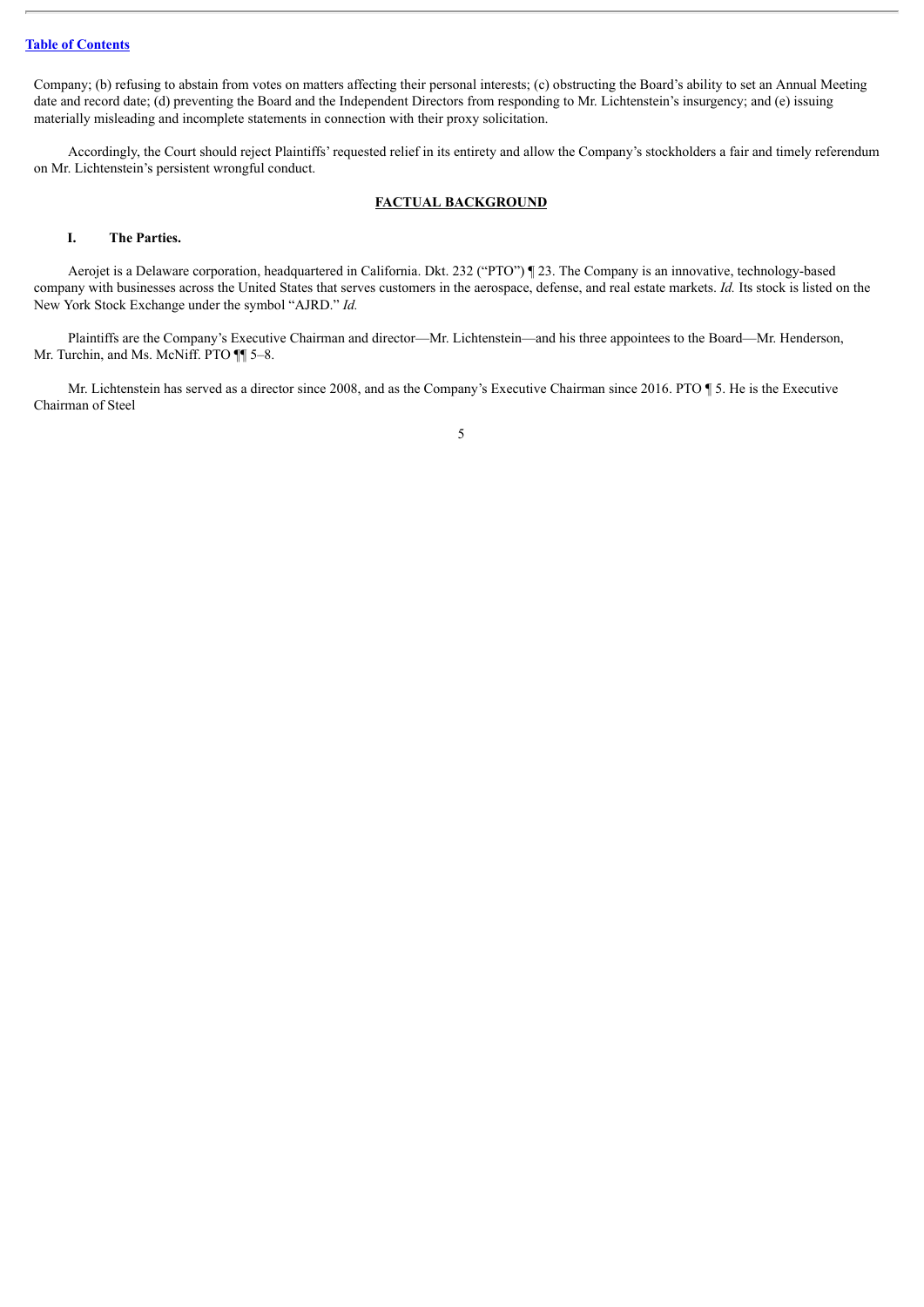Holdings GP and the general partner of Steel Holdings. SPH Holdings, an indirect subsidiary of Steel Holdings, is the direct beneficial owner of 1,497 shares of Company common stock and, with certain other Steel Holdings affiliates, beneficially owns 4,391,455 shares of the Company's common stock, constituting approximately 5.5% of the Company's outstanding common stock. *Id.*

Mr. Henderson has served as a director since 2008. PTO ¶ 5. Mr. Lichtenstein named Mr. Henderson to his Board seat. JX-0565, Countercl. ¶ 12.

Mr. Turchin has served as a director since 2008. PTO ¶ 7. Mr. Lichtenstein named Mr. Turchin to his Board seat. JX-0565, Countercl. ¶ 13.

Ms. McNiff has served as a director since 2020. PTO ¶ 7. Mr. Lichtenstein recommended Ms. McNiff for the Board on the advice of her brother, a member of the board of Steel Holdings. JX-0565, Countercl. ¶ 14.

Defendants are the Company's President, CEO, and director—Ms. Drake—and the Company's three independent directors—General Chilton, Mr. Corcoran, and General Lord. PTO  $\P$  9-12.

Ms. Drake is a former U.S. Army aviator and airfield commander, who has been a member of the Board since being named CEO and President in June 2015. JX-0565, Answer ¶ 41. Prior to those roles, she served as the Company's Chief Operating Officer from March 2015 to June 2015. *Id.* Ms. Drake is, and at all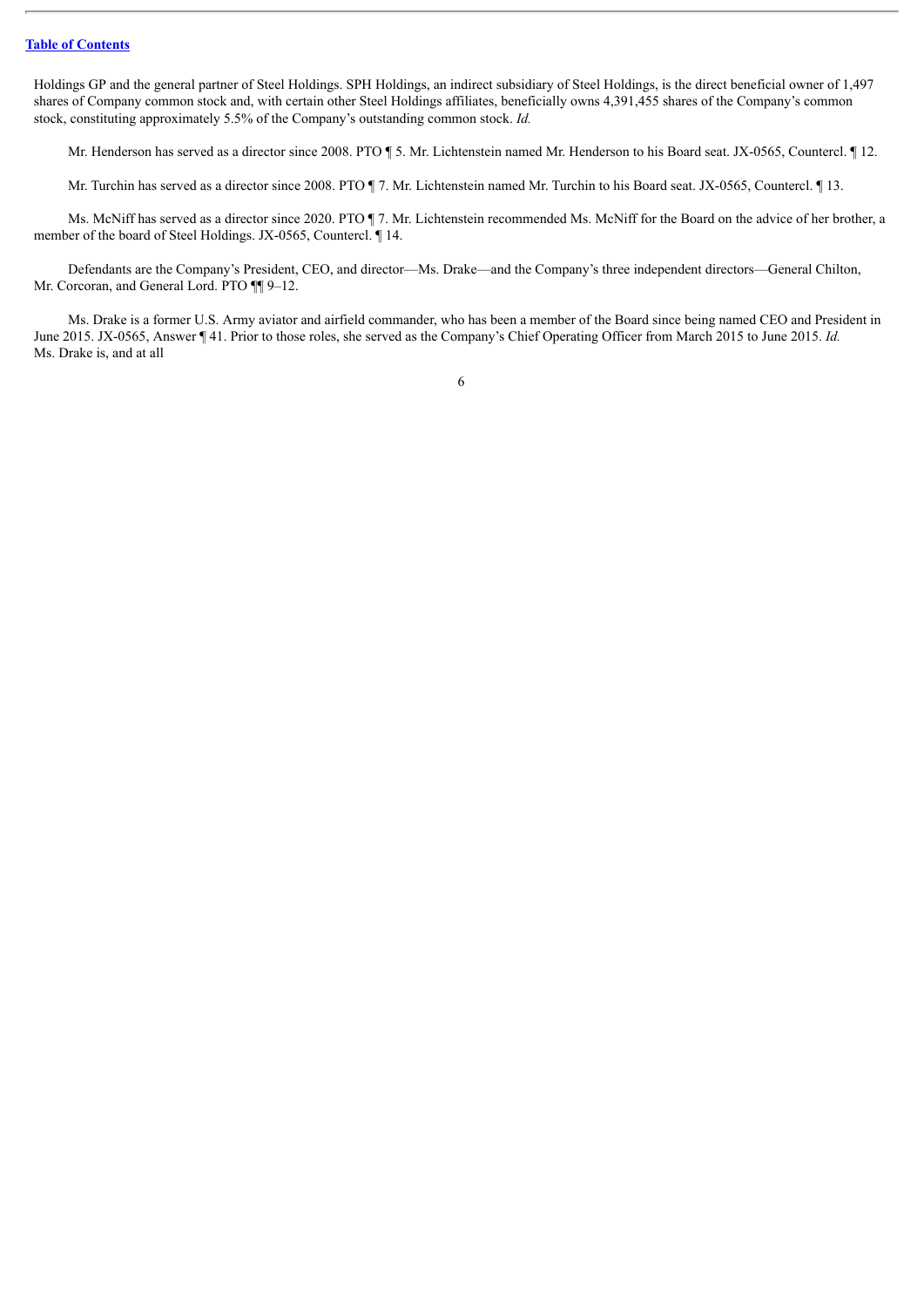relevant times has been, a beneficial and record owner of Company common stock. *Id.*, Countercl. ¶ 10.a.

General Chilton is a retired U.S. Air Force four-star general who joined the Board in 2018. JX-0565, Countercl. ¶ 10.b. During his 34 years in the Air Force, General Chilton served as Commander, U.S. Strategic Command, where he was responsible for the plans and operations for all U.S. forces conducting strategic nuclear deterrence, space and cyberspace operations. *Id.* Further, he is the former commander of Air Force Space Command, a former astronaut, and Deputy Program Manager for the International Space Station. General Chilton is, and at all relevant times has been, a beneficial owner of Company common stock. *Id.*

Mr. Corcoran has been a member of the Board since 2008. JX-0565, Countercl. ¶ 10.c. Mr. Corcoran serves as the Chairman of the Corporate Governance & Nominating Committee and also serves on the Organization & Compensation Committee. JX-0565, Answer ¶ 42. He is a longtime leader of companies supporting the United States' national defense, having held senior executive positions in the defense, aerospace, and other industries since 1967. JX-0565, Countercl. ¶ 10.c. He was with General Electric for 26 years, where he served in numerous elected corporate officer positions, including when GE Aerospace was sold to Lockheed Martin Corporation ("Lockheed"). *Id.* He was senior advisor to the Carlyle Group and served in executive positions for Gemini Air Cargo, Inc.,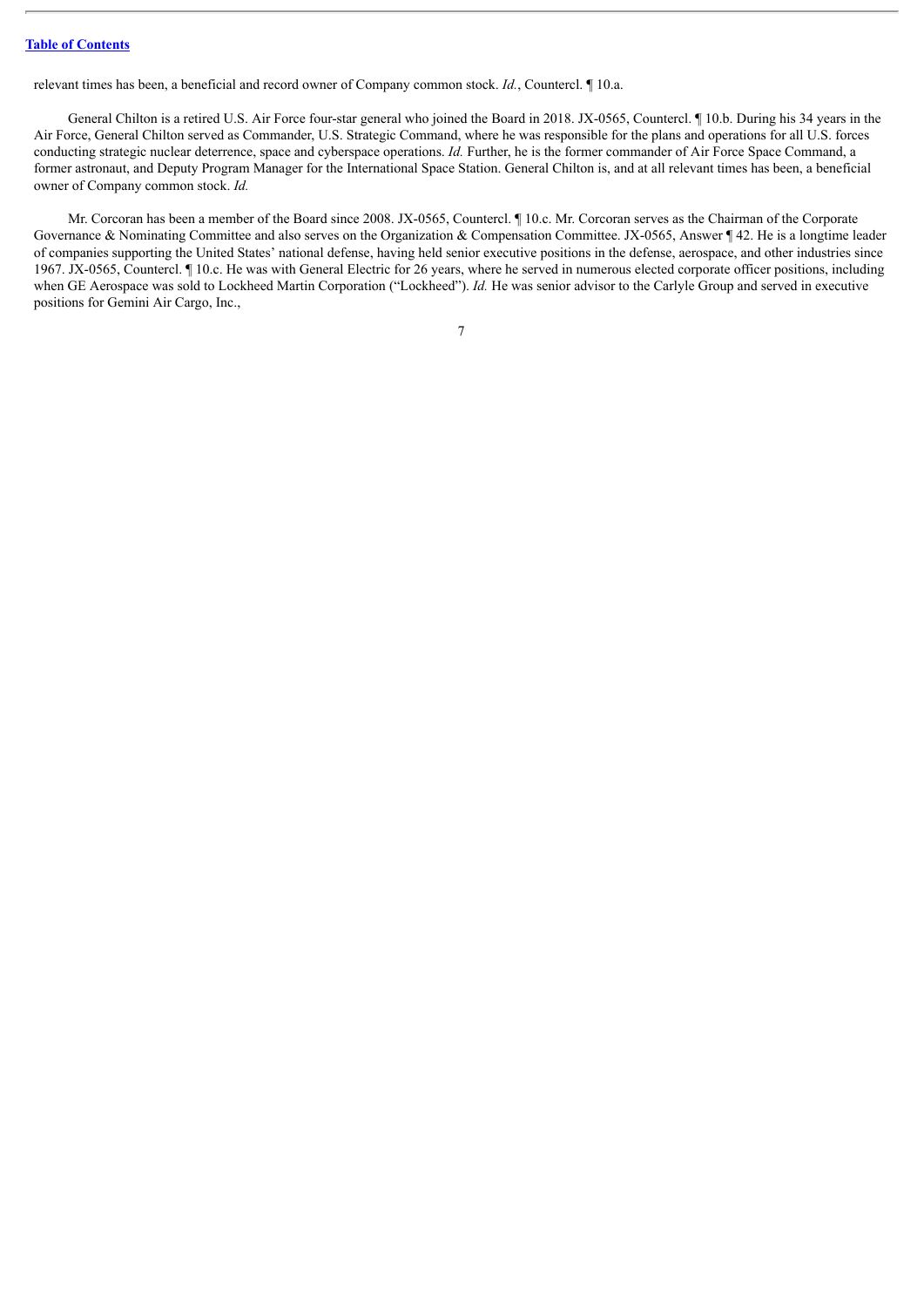Allegheny Teledyne Incorporation, and Lockheed's Electronic Systems and Space & Strategic Missiles sectors. *Id.* Mr. Corcoran is, and at all relevant times has been, a beneficial owner of Company common stock. *Id.*

General Lord is a retired U.S. Air Force four-star general and has served as a Board member since 2016. JX-0565, Countercl. ¶ 10.d. He serves on the Audit Committee and the Organization & Compensation Committee. *Id.*, Answer ¶ 44. General Lord held a number of significant posts in the military, including Commander, Air Force Space Command, from 2002 to 2006, during which time he was responsible for the development, acquisition, and operation of Air Force space and missile weapon systems. *Id.*, Countercl. ¶ 10.d. General Lord has experience as a satellite launch decision authority, responsibility for Air Force astronaut activities and Air Force/NASA coordinated operations. *Id.* General Lord is, and at all relevant times has been, a beneficial owner of Company common stock.

## <span id="page-89-0"></span>**II. Mr. Lichtenstein Engineers A Blocking Position On The Board.**

In 2008, Mr. Lichtenstein, through Steel, accumulated almost 15% of the Company's voting stock and threatened a proxy fight to seize control of the Board. JX-0565, Countercl. ¶ 21. The Company and Steel ultimately agreed to a settlement in which the Company, among other things, reduced the eleven-member Board to eight, allowed Mr. Lichtenstein to designate three directors and engage in a search to hire a new CEO. JX-0001 at 4, 6 (providing for a new CEO to be chosen by a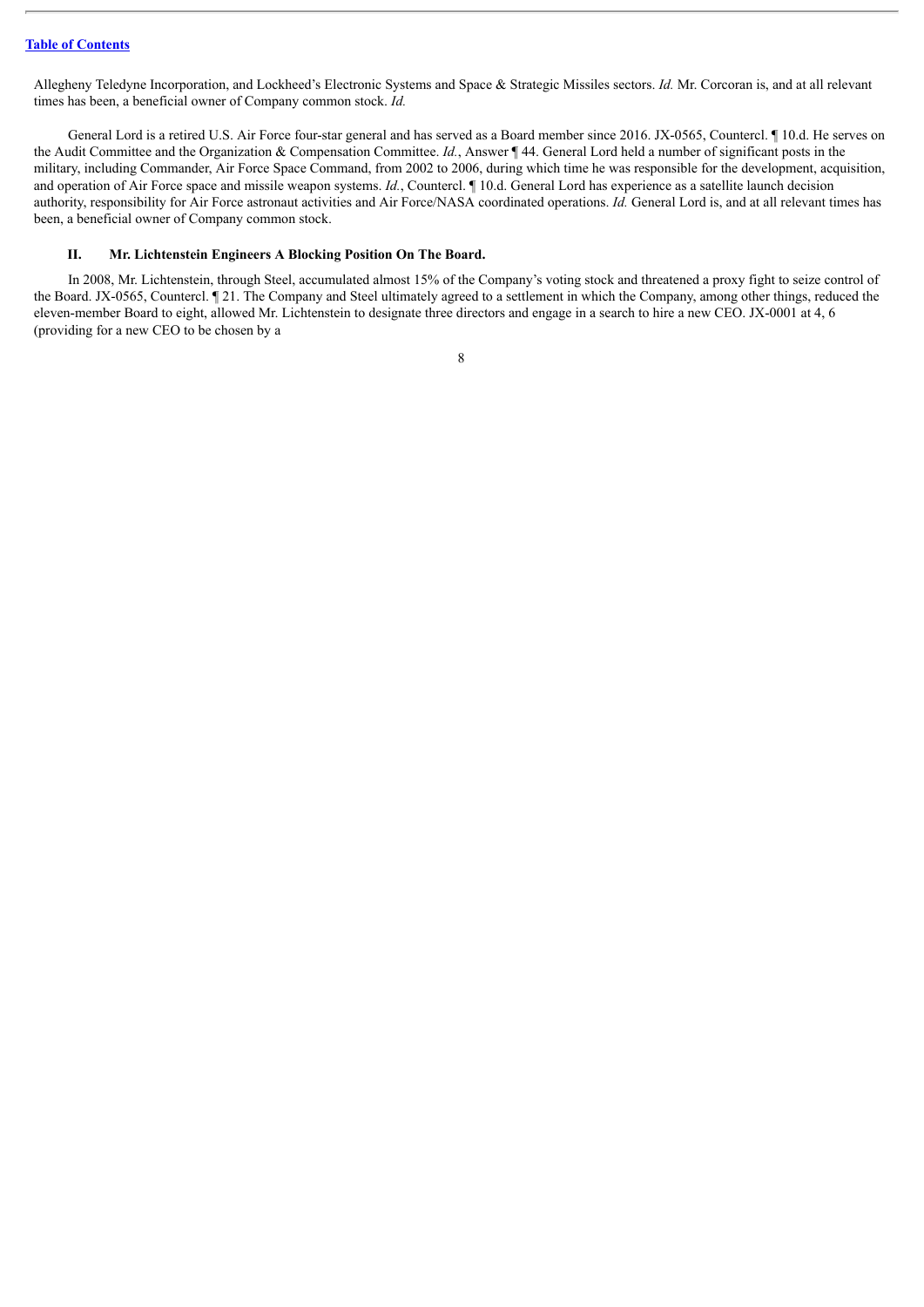three-member committee including Mr. Lichtenstein and Mr. Turchin); JX-0565, Countercl. ¶ 21. Steel designated Mr. Lichtenstein, Mr. Henderson, and Mr. Turchin. *Id.* Mr. Henderson was named Chairman in 2008, and Mr. Lichtenstein succeeded him in 2013. *Id.* In 2016, Mr. Lichtenstein was named Executive Chairman, as a result of which he was considered an executive officer of the Company. JX-0334 ¶ 31. Despite his Executive Chairman title and status as an employee, Mr. Lichtenstein's role has remained limited and akin to a non-employee director. *Id.* ¶ 32.

Over the years, Mr. Lichtenstein achieved soft control over the Board. *See* JX-0565, Countercl. ¶ 21. Mr. Turchin has a tight web of business and personal connections to Mr. Lichtenstein, including his son being lifelong friends with Mr. Lichtenstein, his grandson serving as Mr. Lichtenstein's Chief of Staff at Steel, owning over \$80,000 in Steel stock, and a \$10 million interest in a Steel entity from which he earns a \$300,000-per-year dividend. *See* Turchin Dep. 60:15–61:15, 134:15–135:3; Lichtenstein Dep. 99:6–100:6. Mr. Henderson was recruited to Steel by Mr. Lichtenstein in 1999, and has served as an officer for many years of Steel's subsidiaries and affiliates. *See* Henderson Dep. 26:5–18. In August 2020, Mr. Lichtenstein prevailed on the Board to add Ms. McNiff, whose brother, John McNiff, has been a director of Steel Holdings since 2009. *See* McNiff Dep. 88:16– 89:14; Lichtenstein Dep. 114:19–115:23.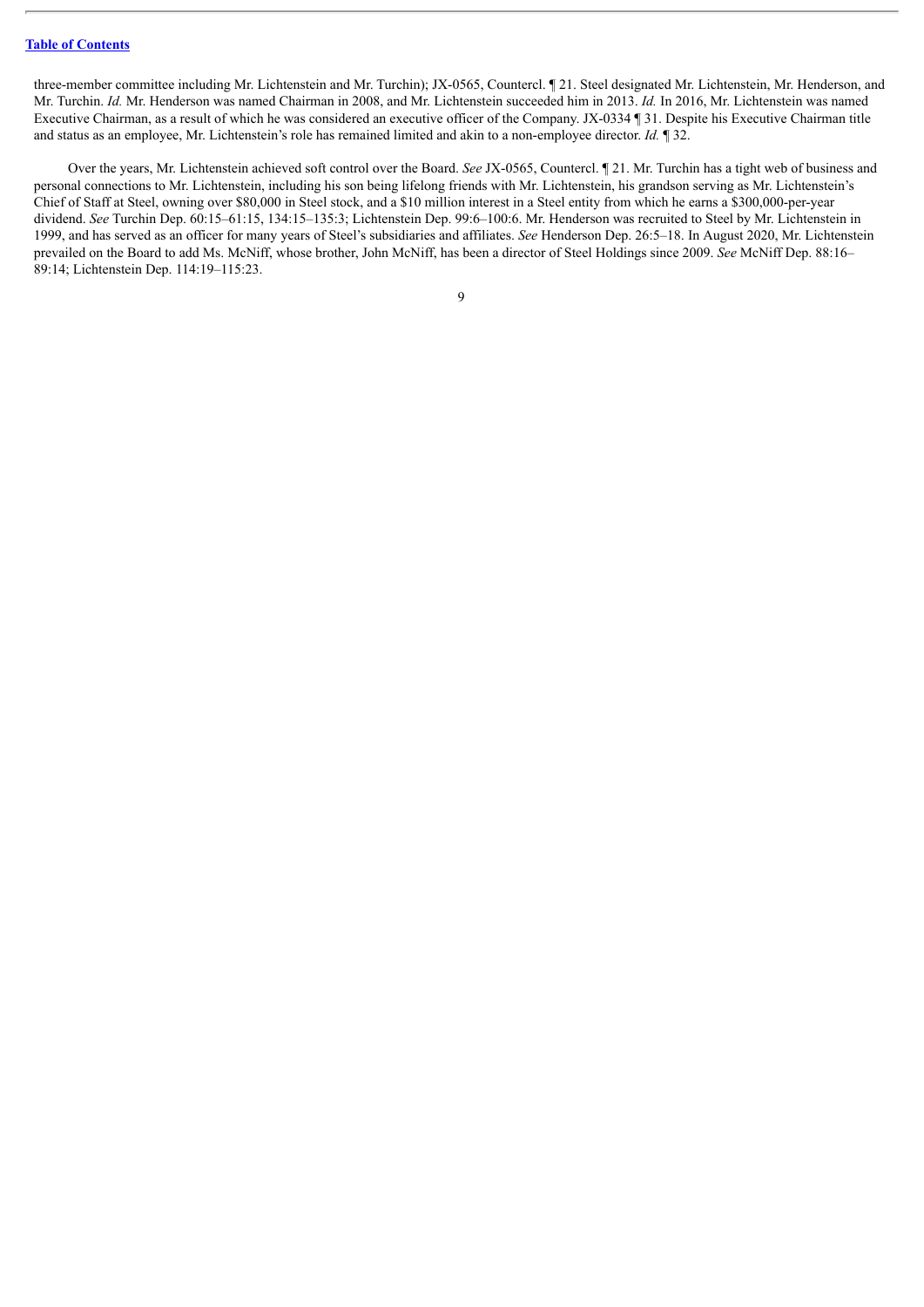Not only do Steel-affiliated directors constitute half of the Board, but they also hold a majority of the slots on the Corporate Governance & Nominating Committee. *See* PTO ¶¶ 6–8, 10. The balance of the Board is the Company's CEO, Ms. Drake, and three highly respected, independent directors with extensive experience in the aerospace and defense industries—General Chilton, Mr. Corcoran, and General Lord. *Id.* ¶¶ 9–12.

Ms. Drake was hired as Chief Operating Officer in 2015, having been recruited by Mr. Lichtenstein. Lichtenstein Dep. 122:10–25. Three months later, she was elevated to CEO, and she has served as a Board member since 2015. Lichtenstein Dep. 123:2–4; JX-0334 ¶ 21. Ms. Drake has an admirable record of success at the Company, and even Mr. Lichtenstein credited her in December 2019 with having "led the transformation of Aerojet Rocketdyne as CEO and as a member of the Board, building a culture of continuous improvement and operational excellence." JX-0565, Countercl. ¶ 10.a. Since Ms. Drake became CEO of the Company in 2015, the Company's stock price has approximately doubled. PTO ¶ 11.

### <span id="page-91-0"></span>**III. Questions Arise As To Mr. Lichtenstein's Fitness.**

As Ms. Drake will testify at trial, what had been a productive relationship between Ms. Drake and Mr. Lichtenstein began fraying in 2020 when Ms. Drake saw signs Mr. Lichtenstein's loyalty to the Company and its stockholders was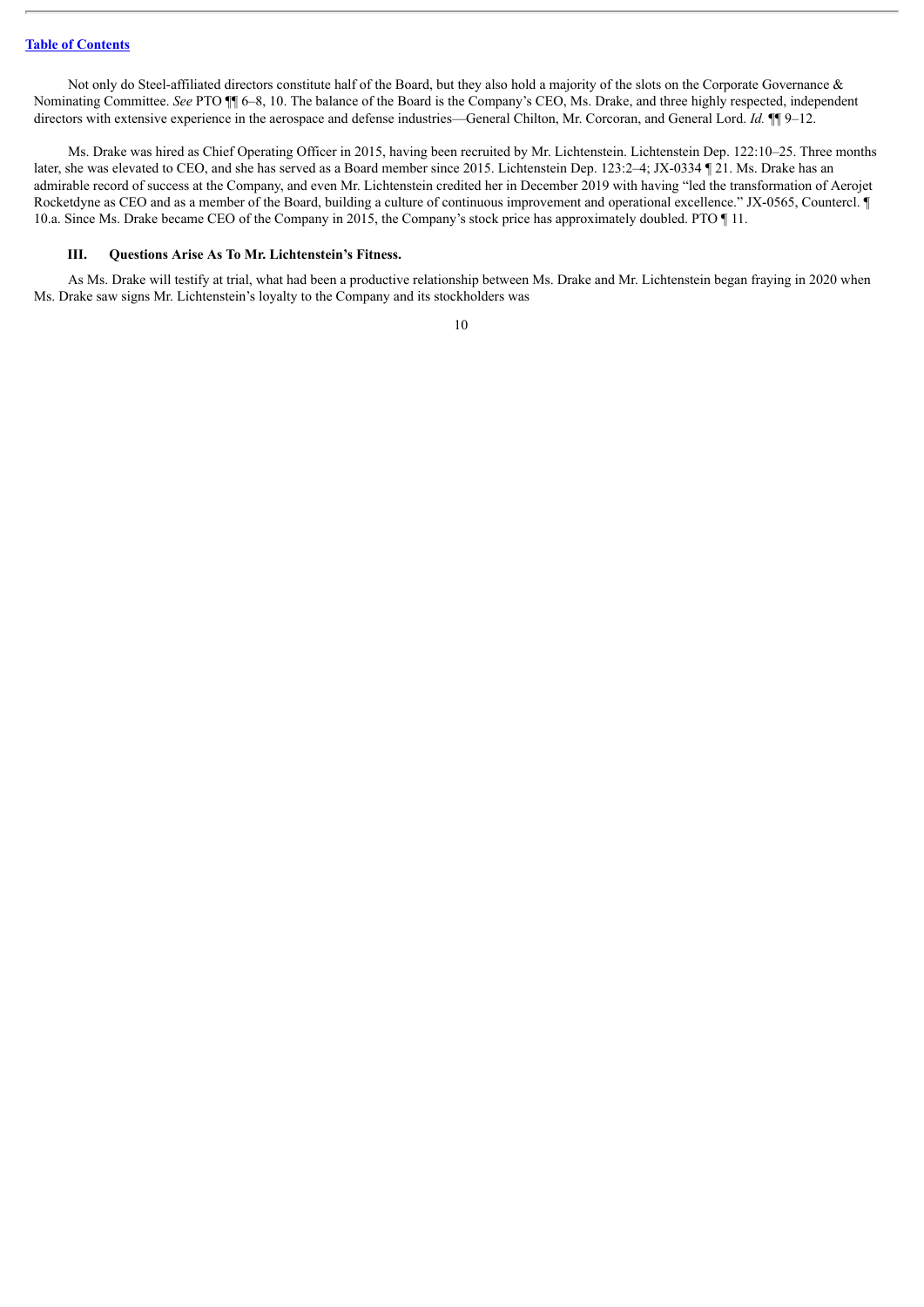subsidiary to his own interests. *See* JX-0036 at 1–2. In July 2020, with the Company in the early stages of discussions regarding a potential strategic transaction with Lockheed, Mr. Lichtenstein called Ms. Drake to a meeting at his home. Mr. Lichtenstein pushed to abandon discussions with Lockheed and advocated for a financial reengineering strategy—a strategy to boost temporarily the Company's stock price, while dissipating cash. JX-0334 ¶ 37. In addition to questioning the balance sheet impact, Ms. Drake was aware the strategy would benefit Mr. Lichtenstein personally and mislead stockholders. *See* JX-0036 at 2. Ms. Drake will testify that she expressed qualms, in response to which Mr. Lichtenstein made an unsubtle threat to unseat her, asking: "Do I need to hire a new CEO and CFO?"

As the Company's strategic process focused on a potential acquisition by Lockheed, other discomforting conduct occurred. Lockheed insisted on an all-cash transaction, but Mr. Lichtenstein pressed for a stock-for-stock deal for the tax benefits to Steel. *See* Lichtenstein Dep. 167:15–24. More troublingly, Mr. Lichtenstein attempted to convince Company employees to improperly inflate management forecasts provided to Lockheed. *See* JX-0334 ¶ 38. The employees refused to make the changes. *Id.*

In December 2020, the Board unanimously approved a \$4.4 billion cash merger with Lockheed (the "Merger"), which the stockholders approved early in 2021. JX-0334 ¶ 33, 35. On January 25, 2022, the Federal Trade Commission sued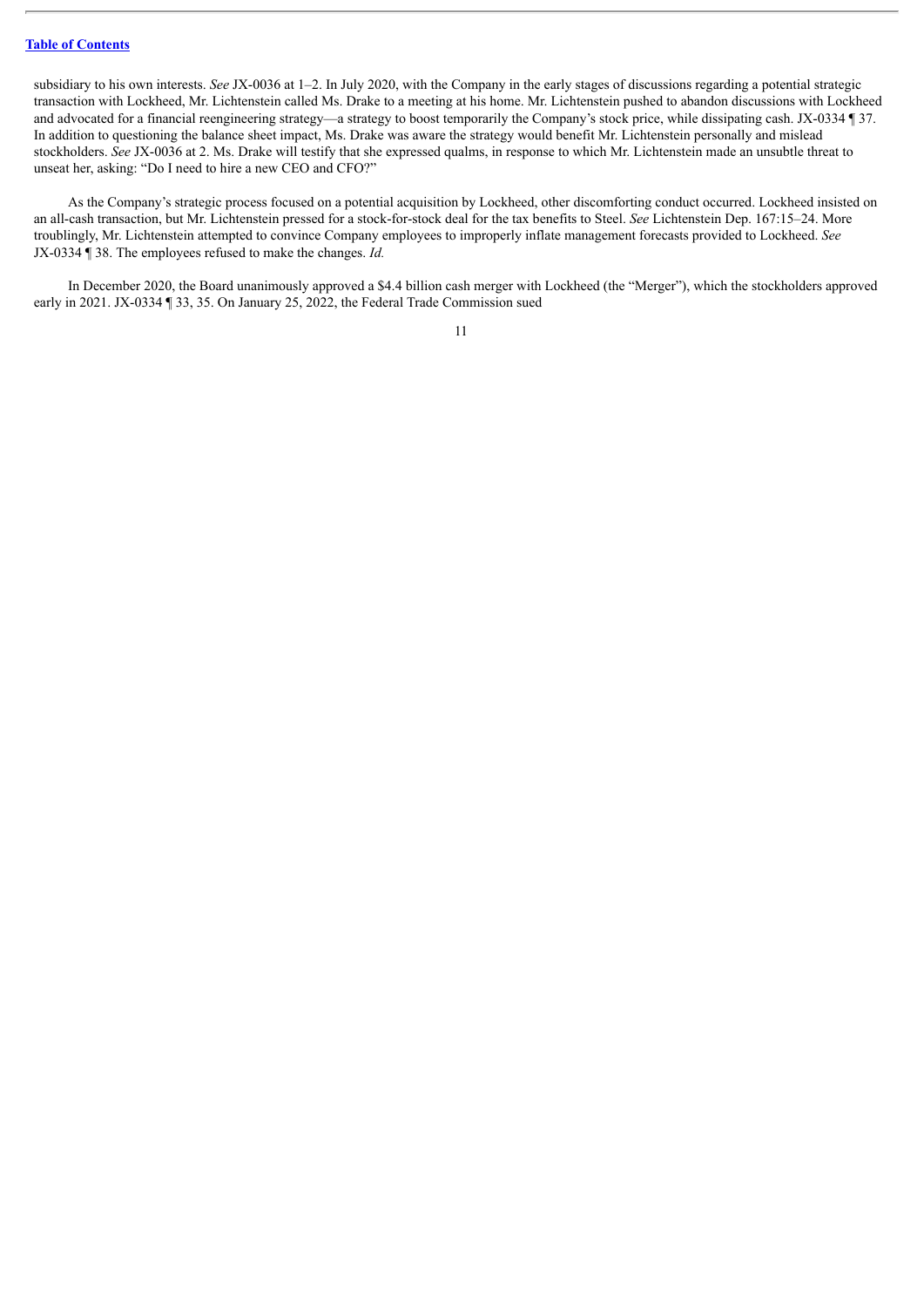to enjoin the Merger, JX-0314 ¶ 65, and Lockheed abandoned the transaction on February 13, JX-0348 at 1.

Throughout 2021, Ms. Drake received accounts from industry players that Mr. Lichtenstein was criticizing Lockheed and Company management, signaling a belief that the Merger would not close and indicating an intent to oust Ms. Drake if the Merger was not consummated. JX-0334 ¶ 39–40. Ms. Drake believed the conduct, if true, could violate covenants in the Merger agreement, was inconsistent with Mr. Lichtenstein's duties to the Board and the Company, and violated the Company's governance norms. *See* JX-0034; JX-0070; JX-107. She reported the information in writing to the Company's General Counsel (Arjun Kampani) and the Board. *Id.*

#### <span id="page-93-0"></span>**IV. The Board Initiates An Investigation Of Mr. Lichtenstein.**

On September 10, 2021, the Company's six non-management directors (the "Non-Management Directors")—including Plaintiffs Mr. Henderson, Ms. McNiff, and Mr. Turchin—sent Mr. Lichtenstein a memorandum entitled "Guidance Related to Conduct Reported to the Company" (the "Guidance Memo"), containing the following admonishments:

As you can appreciate, conduct such as that reported risks potential violations of the [Merger Agreement]. While the Board has determined that the reported conduct has not violated Agreement, it is still not acceptable. Conversations with third parties can also implicate your fiduciary obligations to the Company . . . .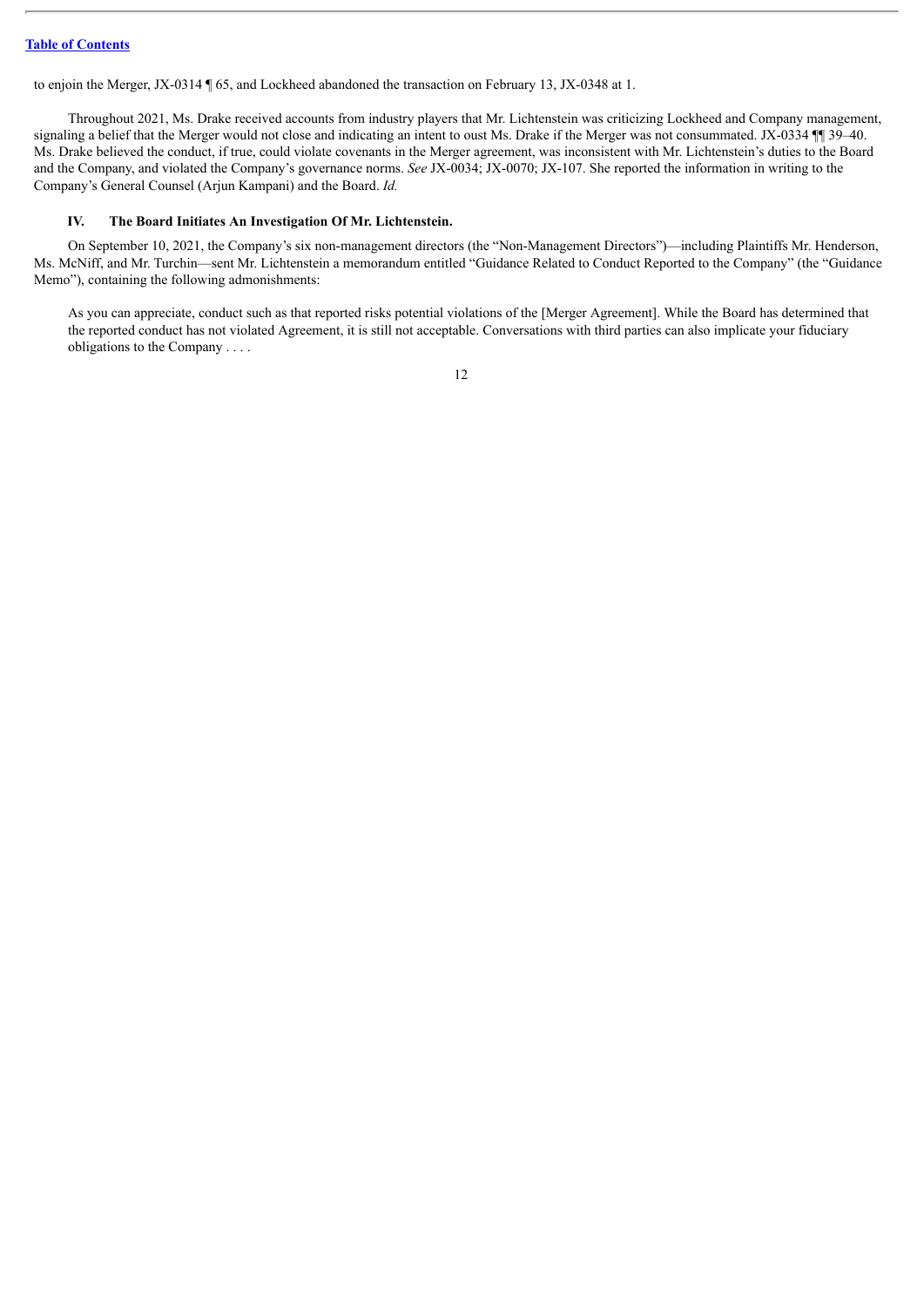[T]he reported conduct raises concerns that you have discussed with third parties your own plans for the executive management of the Company in the event the transaction does not close. Conversations of this nature are highly sensitive and should take place through our established corporate governance processes at the Board level. Such discussions by you with third parties could also pose more serious potential risks to the Company from an employment liability, harassment, and defamation standpoint. If you have concerns about the management of the Company, those concerns are appropriately raised to the Company's Organization and Compensation Committee.

We trust that you will cooperate with the guidance provided in this memorandum . . . .

JX-0088 at 1. On October 6, 2021, Ms. Drake submitted another memorandum to the Board, reporting that Mr. Lichtenstein was apparently still engaging in conduct prohibited by the Guidance Memo, including engaging in an unauthorized, secretive search for a CEO to replace Ms. Drake. JX-0107. On October 7, HR Director Andreas Wagner e-mailed Mr. Lichtenstein that the Company "expect[s] that you will . . . not retaliate in any form." JX-0111 at 1–2.3 On October 13, the Non-

<sup>3</sup> Mr. Lichtenstein claimed at his deposition that he could not remember if he had the conversations reported to Ms. Drake but admitted asking at least one industry executive if he would be interested in replacing her as CEO. Lichtenstein Dep. 19:12–20:3. As discussed below, the investigation confirmed Ms. Drake's reports and the Non-Management Directors formally reprimanded Mr. Lichtenstein. On May 18, 2022, Mr. Lichtenstein announced that an executive accepted the offer and would become the CEO if the Steel Slate is elected. https://www.businesswire.com/news/home/20220518005467/en/Aerojet-Rocketdyne-Executive-Chairman-and-Aligned-Shareholder-Warren-

<sup>13</sup>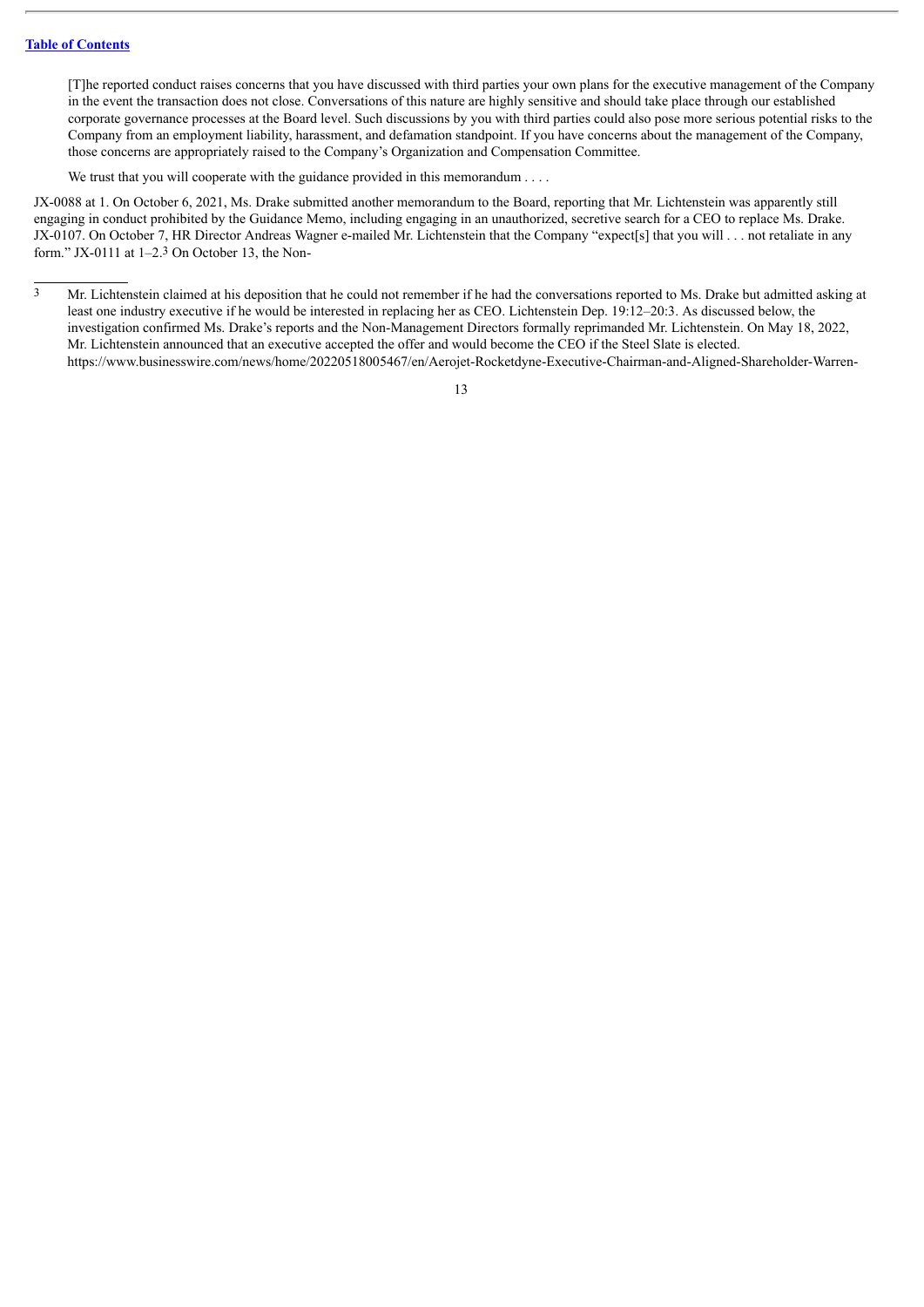Management Directors initiated a formal investigation of Ms. Drake's concerns, tapping Mr. Corcoran as lead director on the matter and retaining Weil, Gotshal & Manges LLP ("Weil Gotshal") to conduct the inquiry. JX-0013 at 7-10; Lichtenstein Dep. 228:11-229:13.

#### <span id="page-95-0"></span>**V. Mr. Lichtenstein's Behavior Becomes Increasingly Erratic.**

Mr. Lichtenstein began pressuring Ms. Drake, complaining she refused his calls to evaluate alternative strategies in the event the Merger did not close. *See* JX- 0334 ¶ 37. In a May 25, 2021 "Memorandum for the Record," however, Mr. Lichtenstein wrote that contingency planning was premature:

If the Lockheed transaction is not consummated, the entire board of directors will need to evaluate the best strategies to create shareholder value . . . . It is not worth speculating on at this time what strategic direction that will ultimately take as the Lockheed transaction regulatory process likely will continue for quite some time and the business climate will undoubtedly be different at that point than it is today.

JX-0043 at 1. While manufacturing a paper record of complaints, Mr. Lichtenstein never sought Board authorization for contingency planning. Nor did he identify strategies he thought should be pursued.

Lichtenstein-Announces-Slate%E2%80%99s-Recruitment-of-Experienced-and- Qualified-CEO-Candidate.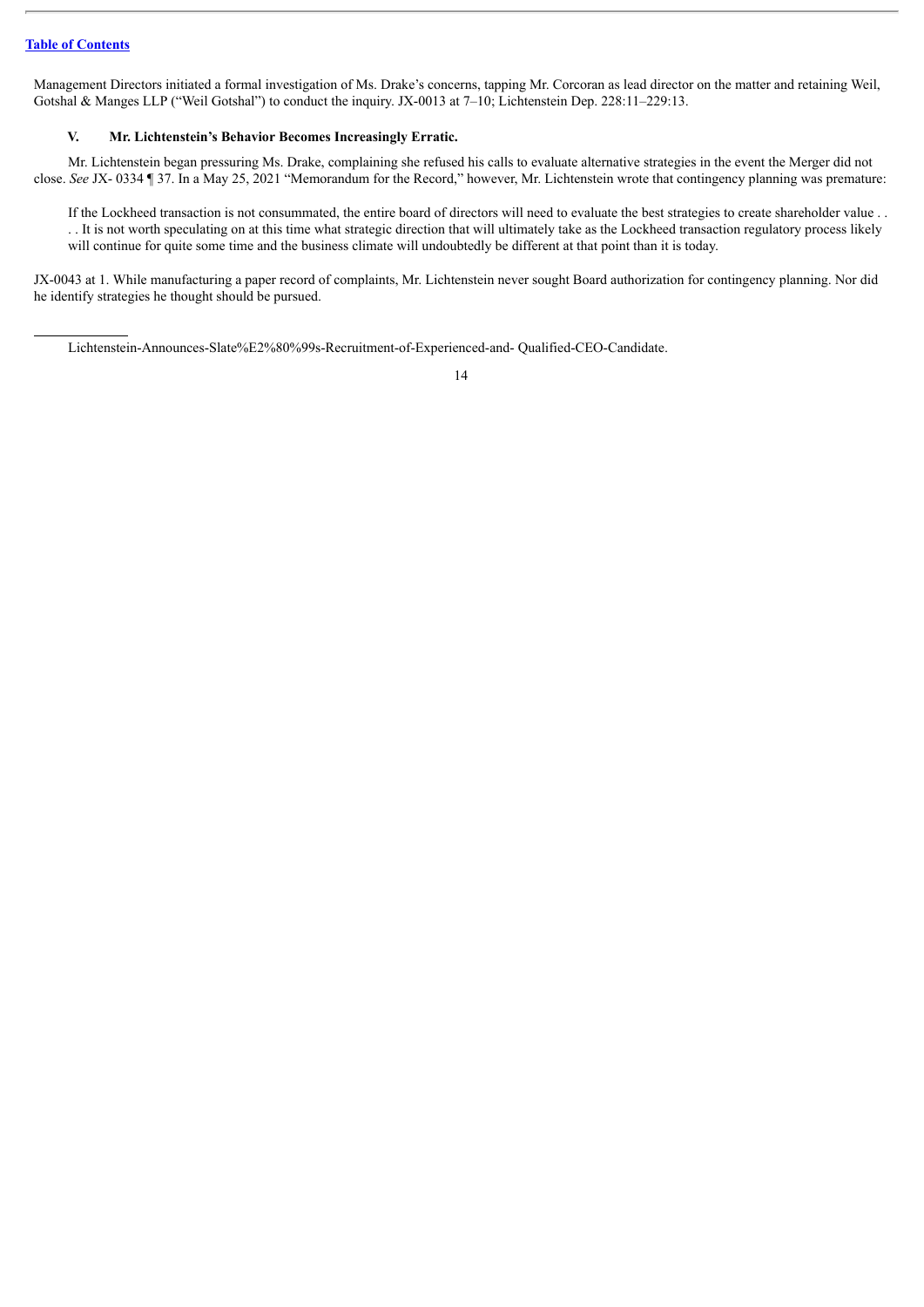Mr. Lichtenstein's demands prompted a warning from the Company's General Counsel, Mr. Kampani. Writing to Mr. Lichtenstein on August 19, 2021, Mr. Kampani cautioned contingency planning "comes with some risk. There are important restrictions in the Merger Agreement, and we need to ensure that any contingency planning does not violate them. If we foot-fault, we could trigger termination rights for LMC or even break-up fees that might become payable down the road." JX-0059 at 2.4

Ms. Drake took Mr. Kampani's warning seriously, also agreeing with Mr. Lichtenstein's purported acknowledgement that contingency planning was premature. JX-0070 at 2. Further, she was concerned executives already were overburdened by running the Company and planning for the expected integration with Lockheed. *Id.*

Mr. Lichtenstein peppered Ms. Drake and other executives with irregular and increasingly granular information demands, followed by caustic complaints if the information was not delivered instantly. JX-0734. In September 2021, for example, he claimed Mr. Henderson, a member of the Audit Committee (and of the Steel

<sup>4</sup> Writing to stockholders recently in support of his proxy challenge, Mr. Lichtenstein advocated numerous measures. *See* JX-0503. At his deposition, he admitted virtually all would have been prohibited by the Merger agreement. Lichtenstein Dep. 310:19–320:18.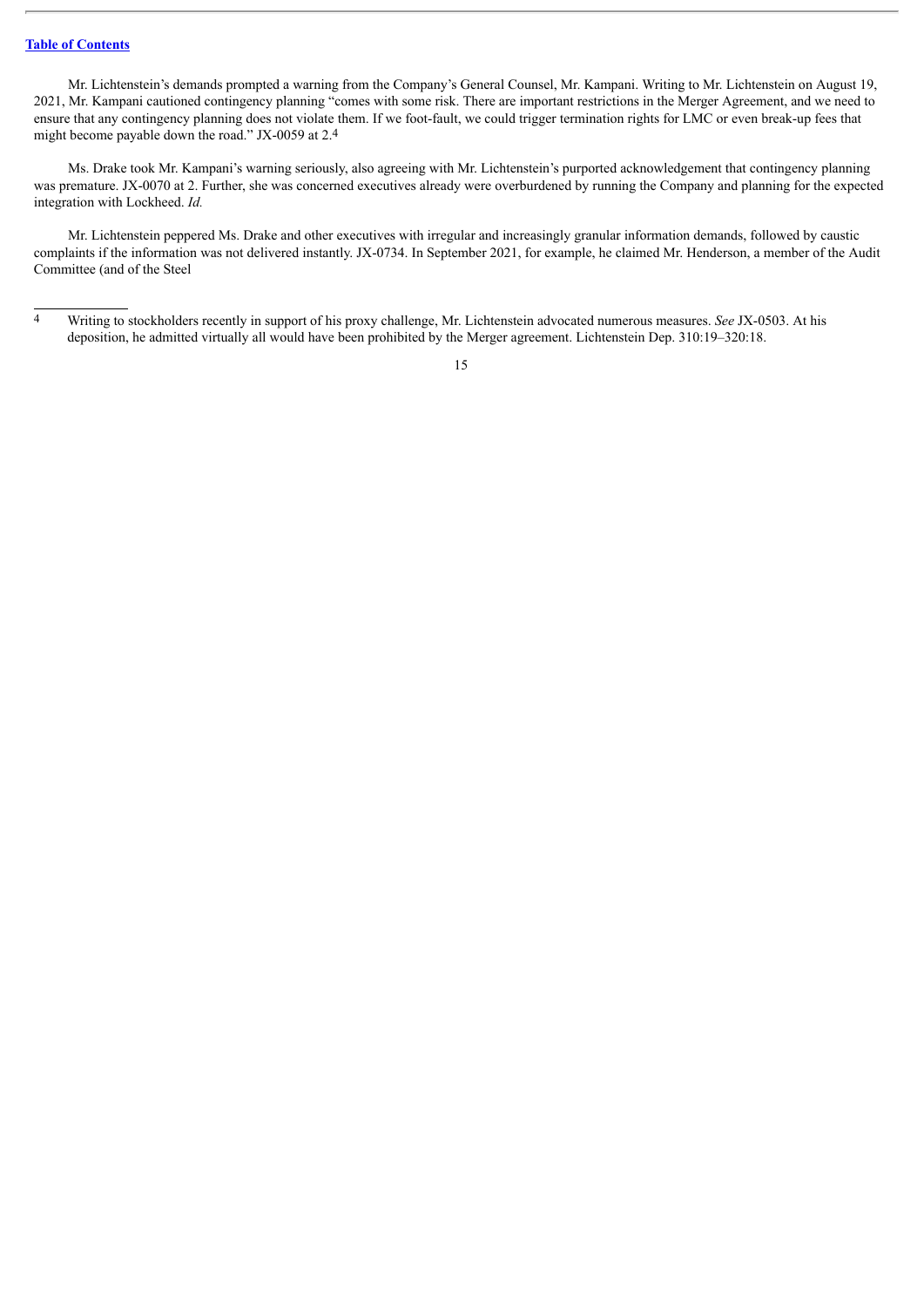Slate), complained about "a lack of transparency," causing Mr. Henderson to disown Mr. Lichtenstein's statement, writing: "Not sure where this came from and I am not defending comments I didn't make." JX-0104 at 2.

Management consistently delivered the requested information, often in reports to the full Board. JX-0734. No one questioned the right of directors to obtain information, but Mr. Lichtenstein's irregular and incessant demands diverted management from other tasks. Mr. Lichtenstein's confrontational tone put executives in the middle of a known dispute he had triggered with Ms. Drake, and his penchant for jumping the chain of command by making demands directly to senior executives interfered with Ms. Drake's ability to manage her team. Ms. Drake and others could not help but wonder if Mr. Lichtenstein was seeking information he could use to attack the performance of Ms. Drake.

Unwilling to meet with Ms. Drake at the Company's offices, which were a few miles from his home, Mr. Lichtenstein repeatedly demanded one-on-one meetings at his home or over dinner. *See* Lichtenstein Dep. 169:13–171:3. Ms. Drake will testify that the meetings were mostly on weekends and Mr. Lichtenstein's tone was often disrespectful and threatening. Eventually Ms. Drake declined to interact with Mr. Lichtenstein outside the office or one-on-one. *Id.* at 183:9–13; JX-0055. In September 2021, Mr. Lichtenstein asked the Board to hire Quinn Emanuel Urquhart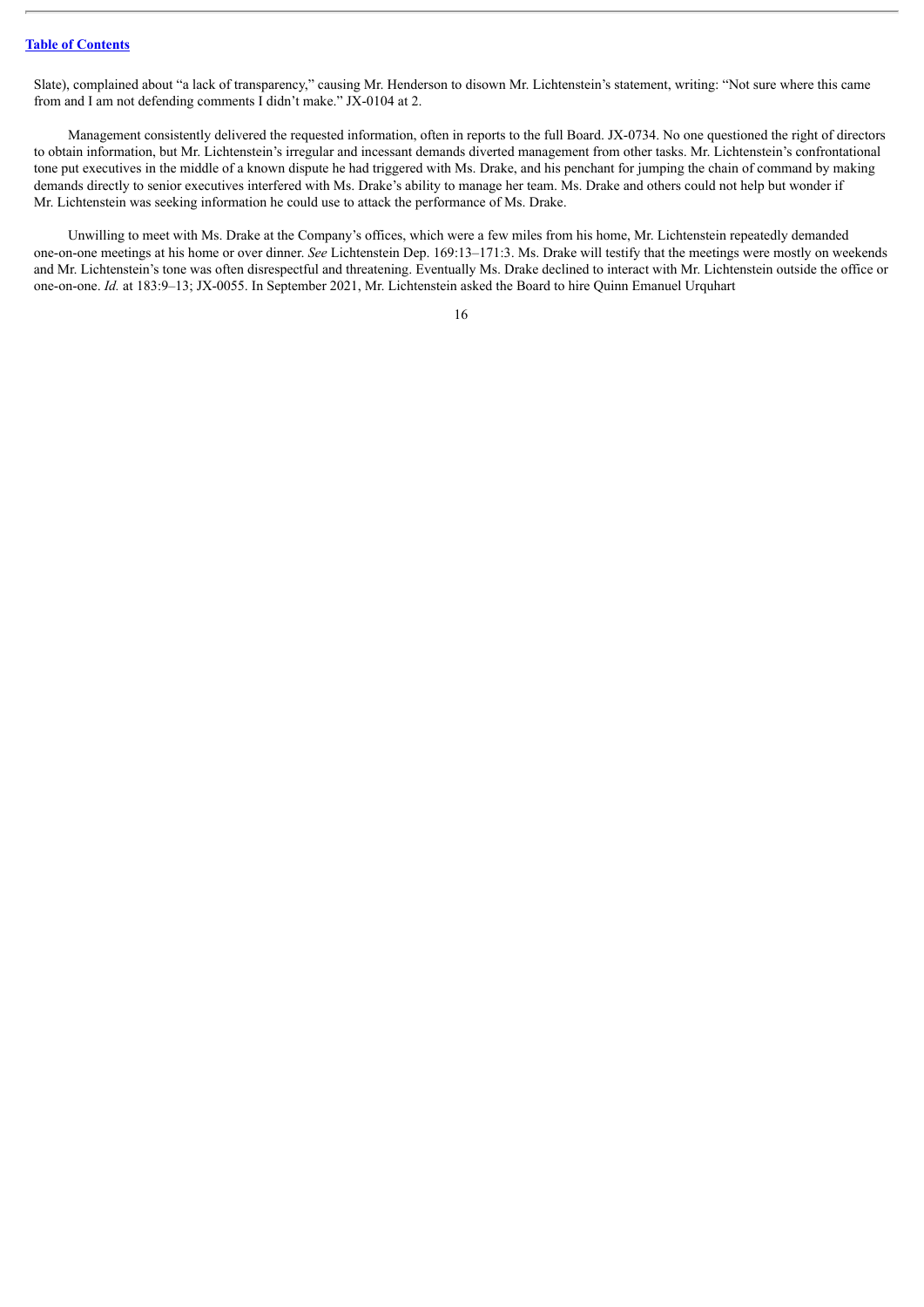& Sullivan, LLP to review Ms. Drake's employment contract and advise whether a senior executive could be fired without Lockheed's approval. JX-0092; JX-0102.

Meanwhile, Weil Gotshal and the Non-Management Committee (with Mr. Corcoran at its helm) continued their investigation into the allegations of misconduct by Mr. Lichtenstein.

#### <span id="page-98-0"></span>**VI. Mr. Lichtenstein Attempts To Derail The Board's Investigation.**

In January 2022, Mr. Lichtenstein was increasingly worried the Merger would not survive antitrust review, meaning the Board would have to nominate a director slate for election in 2022, and Mr. Lichtenstein needed a Board that would back him in firing Ms. Drake, halting the investigation and giving him Board control. The misconduct investigation was coming to a close and a negative outcome would imperil his ability to remain on the Board.

Losing his Board seat would have significant economic and reputational consequences for Mr. Lichtenstein. He was highly compensated as Executive Chairman. In 2019, he received stock rights in the Company valued at \$5.76 million, with an additional \$3.5 million in 2020. JX-0032 at 46. In addition, he received a \$3.9 million cash bonus in December 2020 because the Merger agreement would preclude the award of stock rights in 2021 without the approval of Lockheed. Lichtenstein Dep. 121:3-16. Because the Organization & Compensation Committee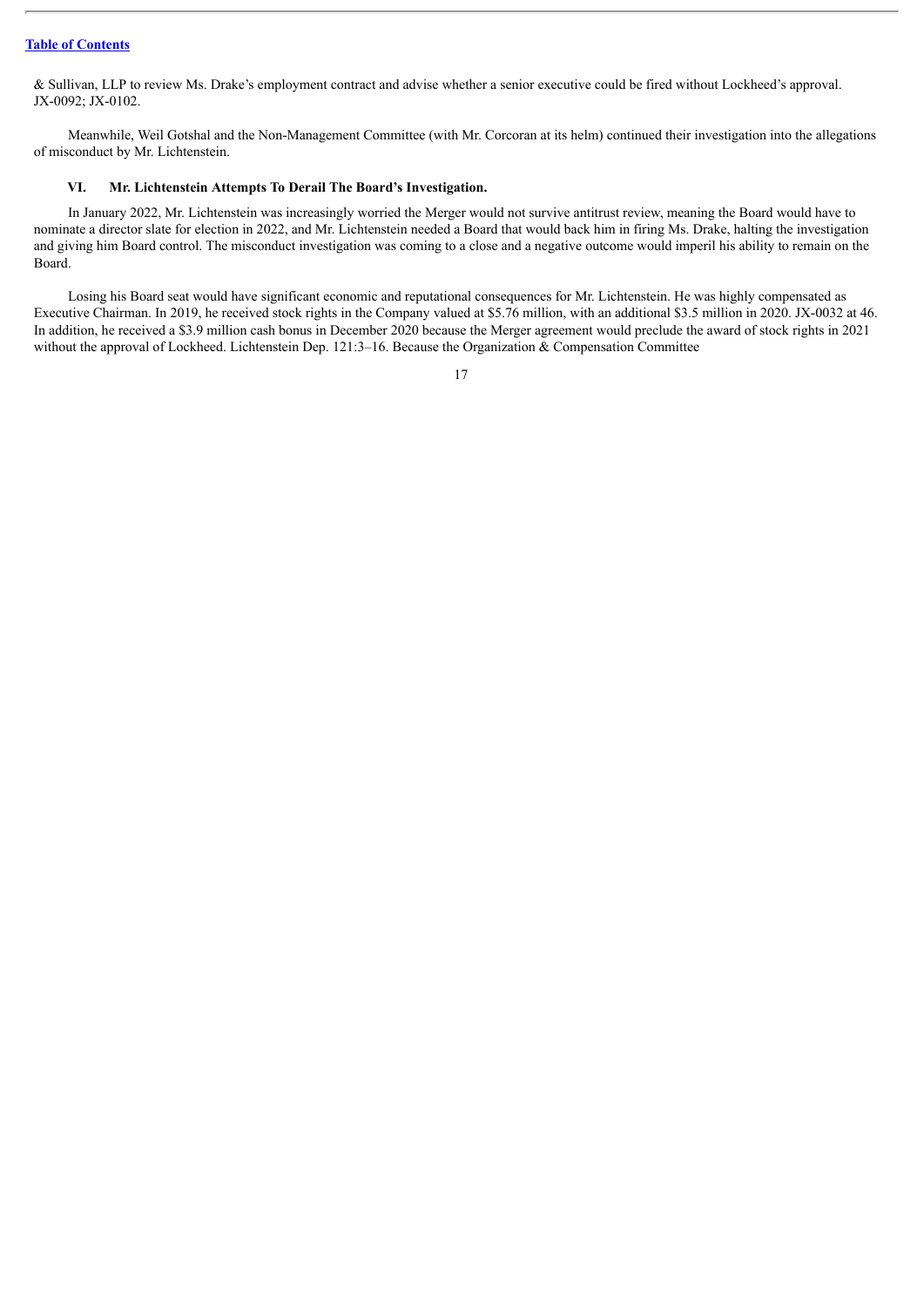has not met since the Merger terminated, no decision has been made about Mr. Lichtenstein's compensation for 2022.5

By mid-January 2022, Mr. Lichtenstein attempted to force the director leading the investigation, Mr. Corcoran, off the Board, which would give directors tied to Steel a 4-3 majority. Mr. Lichtenstein called Mr. Corcoran at least twice and suggested that he resign from the Board or otherwise not seek reelection. JX-0130; JX-0334 ¶ 53. Mr. Lichtenstein decided that if the Board re-nominated Mr. Corcoran, Steel would nominate a competing slate of directors, and he began assembling his hand-picked slate. *See* JX-0334 ¶¶ 46, 51–52, 55.

On January 21, 2022, Mr. Corcoran wrote to Mr. Lichtenstein "in response to your calls to me last week and this week suggesting that I resign from the AJRD BOD or otherwise not seek re-election to the BOD for the upcoming term." JX-0127. Mr. Corcoran said he intended to see the potential merger "through to conclusion," and "to see through to completion" the investigation "regarding your

<sup>5</sup> The Company's 2021 Proxy Statement characterizes Mr. Lichtenstein as an employee. JX-0032 at 17. When the bonus was characterized as employee wages for tax purposes, Mr. Lichtenstein demanded that it be recharacterized as a payment to a consultant, which would relieve him of the obligation to pay withholding taxes. JX-0334 ¶ 31. The Company denied the demand after a lengthy debate at Company expense. *Id.*

<sup>18</sup>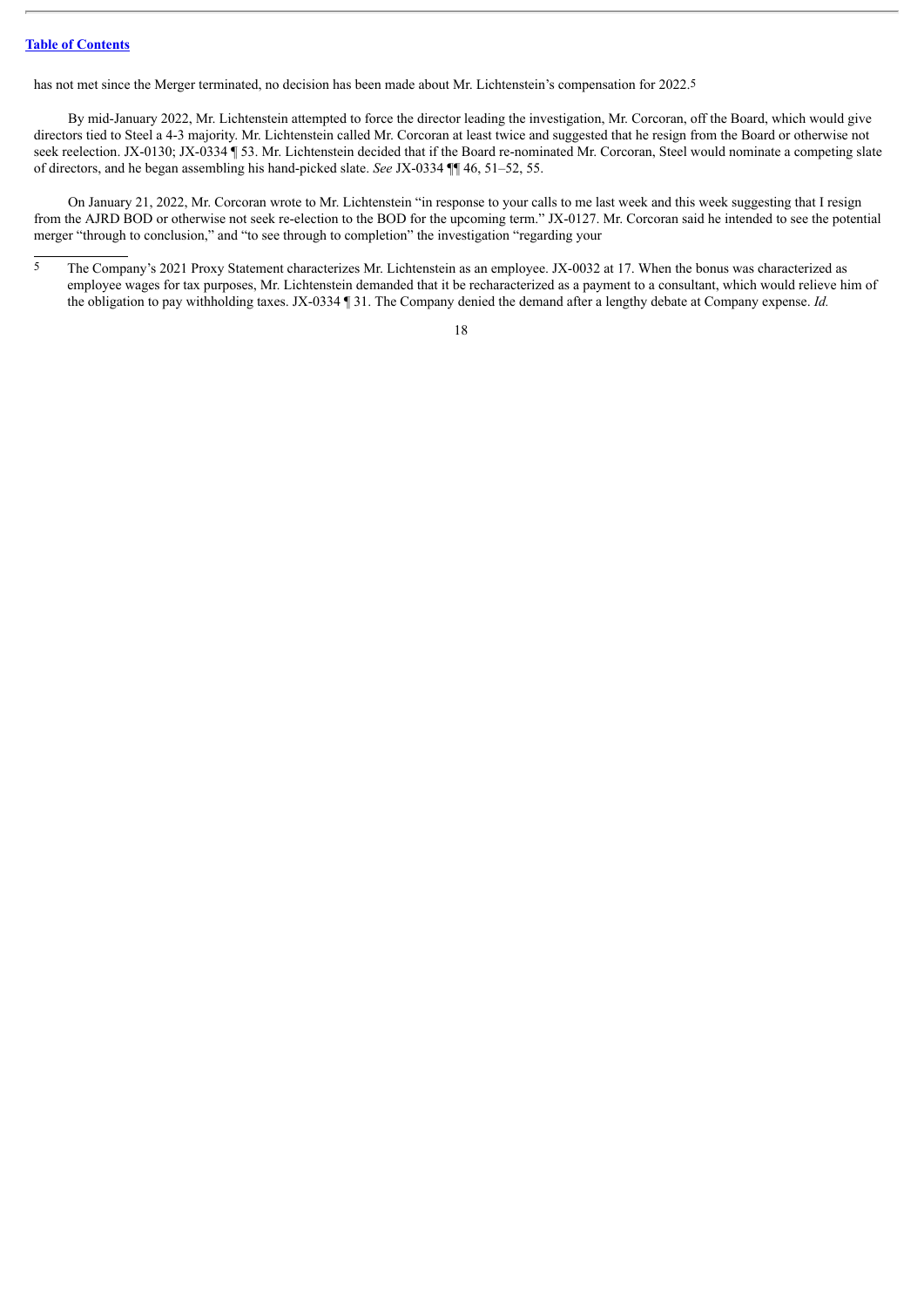alleged conduct." *Id.* While unwilling to resign, Mr. Corcoran advised he had "independently decided, for personal reasons, not to seek re-election." *Id.*

Immediately after, Mr. Lichtenstein called a special meeting of the Board for Monday, January 24, 2022. JX-0128. The notice did not indicate the purpose of the meeting but in a later e-mail Mr. Lichtenstein advised it was "to discuss the slate of directors in the event that the Lockheed transaction does not occur." JX-0132 at 2. The Company's Corporate Governance Guidelines, however, required that nominations originate from the Corporate Governance & Nominating Committee, which was tasked to make recommendations to the Board, which had not occurred. JX-0014 §13.

Over the course of several meetings during the days that followed, Mr. Lichtenstein proposed that the Board be shrunk from eight seats to seven, and that all incumbents other than Mr. Corcoran be re-nominated. JX-0334 ¶¶ 51–52. Mr. Lichtenstein also proposed a contract between Steel and the Company that would lock in his desired slate. *Id.* ¶ 55. Mr. Lichtenstein told the Board he dropped Mr. Corcoran because Mr. Corcoran did not want another term, saying nothing about Mr. Lichtenstein's suggestions that Mr. Corcoran resign. JX-0159; JX-0130; Chilton Dep. 102:5–13. Nor did Mr. Lichtenstein disclose his intent to fire Ms. Drake after the new Board was seated. *Cf.* JX-0159; *see* Lichtenstein Dep. 25:8–15; 162:20-23; 163:17-23; 164:19–21.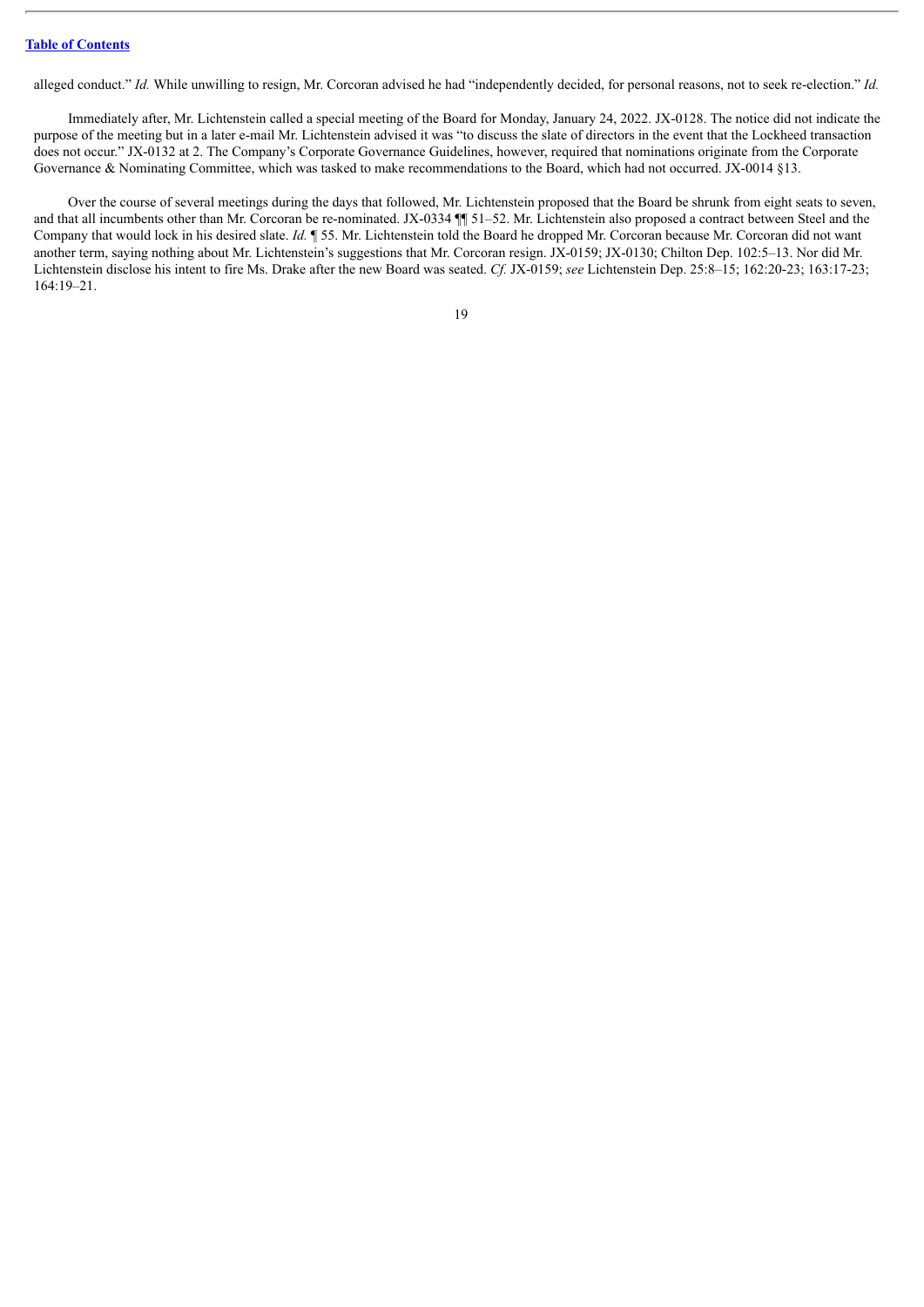Half the Board balked, objecting to Mr. Lichtenstein's attempts to circumvent the formal nominating process. Chilton Dep. 108:1–13. The same four directors found the contract unacceptable because it would preclude the Board from removing Mr. Lichtenstein from the slate if the investigation findings warranted. *See, e.g.*, Chilton Dep. 113:3–9 ("I eventually came to believe that Mr. Lichtenstein wanted to guarantee his position on the board regardless of the outcome of the investigation."). In addition, counsel for the Non-Management Directors, Jeffrey Wolters of Morris, Nichols, Arsht & Tunnell LLP ("Morris Nichols"), advised that "any agreement with Steel would require approval of Lockheed." JX-0220 at 1.

Mr. Lichtenstein continued pushing his demands. In addition to their discomfort with the process, several directors developed growing concerns Mr. Lichtenstein's slate would result in a 4-3 majority of directors tied to Steel. Chilton Dep. 128:15–17 (recalling conclusion that plaintiffs were "trying to take control of the board"). The concerns were, in part, driven by fears Mr. Lichtenstein would use his majority to undercut the investigation into his misconduct and prevent the Board from considering the findings in evaluating his fitness to continue as a director. *Id.* at 113:3–9.

#### <span id="page-101-0"></span>**VII. Mr. Lichtenstein Launches An Insurgency.**

The deadlock persisted. On January 28, 2022, Steel notified the Company it was nominating a seven-director slate consisting of Mr. Lichtenstein, the three other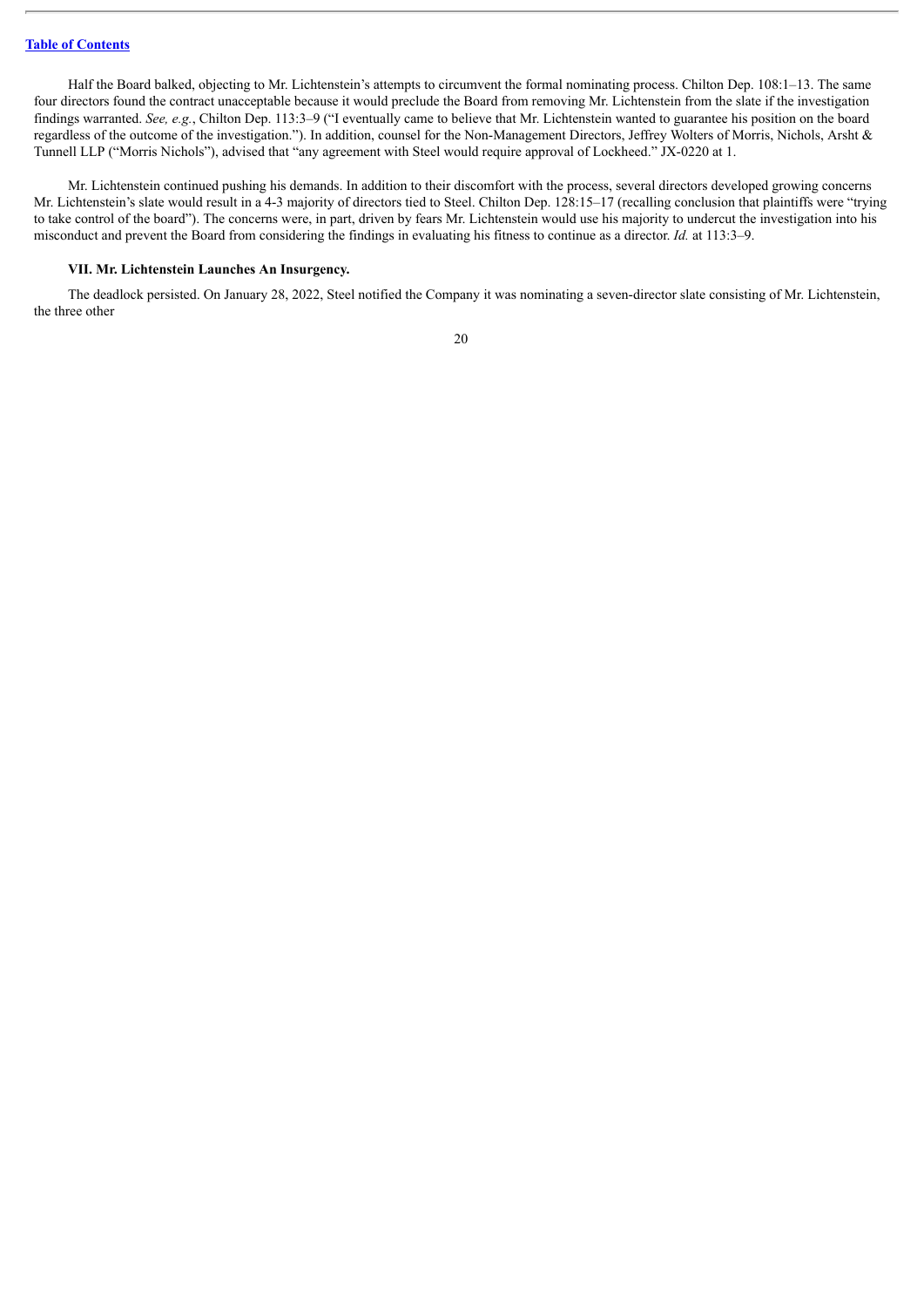Steel-affiliated directors, a friend of Mr. Lichtenstein, and two others (the "Steel Slate"). JX-0171. The Company's Bylaws required the nominating petitions provide all information "required to be disclosed in a proxy statement or other filings required to be made in connection with solicitations of proxies . . . in an election contest pursuant to an in accordance with Section 14(a) of the Exchange Act and the rules and regulations promulgated thereunder." JX-011 § 2.3(a)(2). The notice violated the Bylaws and Plaintiffs' duty of candor by failing to disclose Mr. Lichtenstein's unauthorized communications regarding the Merger, his clandestine efforts to replace the Company's CEO, his demand for a contract that would prohibit the Board from reconsidering his nomination in light of the pending misconduct investigation, and his determination to fire Ms. Drake after solidifying a Board majority. *See* JX-0334 ¶¶ 10, 39, 41, 59–60.

On January 31, 2022, Mr. Wolters forwarded to Mr. Lichtenstein's counsel "resolutions that the six outside directors supported last night." JX-0220 at 1. The resolutions adopted Mr. Lichtenstein's demand that the Board be reduced to seven and that the incumbents other than Mr. Corcoran be renominated. *Id.* at 2–3*.* In addition, the draft resolutions provided what Mr. Wolters had previously described as a measure to protect the investigation of Mr. Lichtenstein's misconduct by retaining Board "authority to reconsider the inclusion of any person on the proposed slate in light of the results of the Company's pending investigation or any other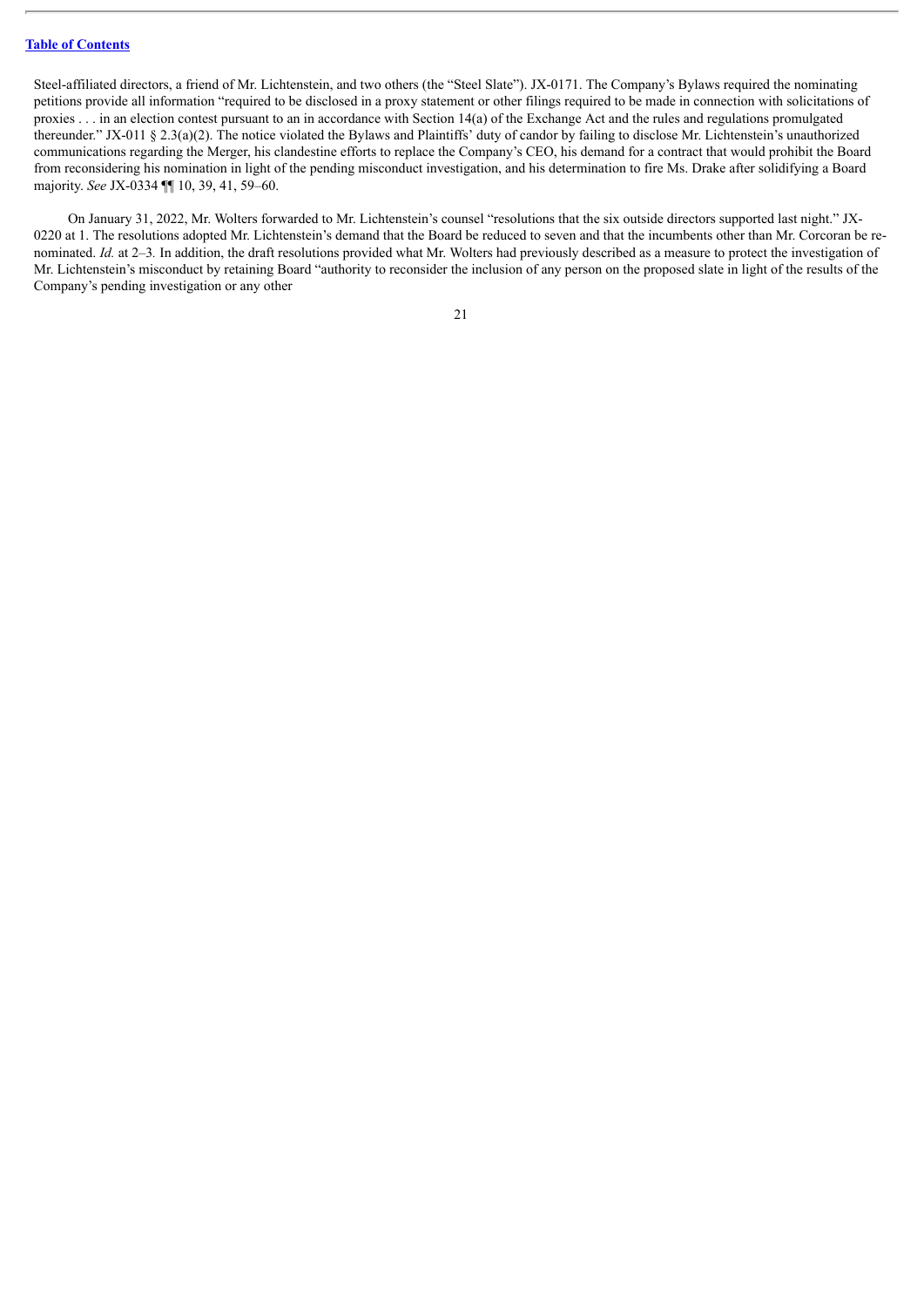matter." *Id.* at 3. Mr. Lichtenstein rejected the compromise, and the Steel-affiliated directors withdrew their support. JX-0334 ¶ 61.

On the morning of February 1, 2022, knowing a Steel Schedule 13D amendment would be filed later that day, Mr. Lichtenstein wrote to the Company's General Counsel demanding that any press releases or other public disclosures in the Company's name be subject to advance approval by the full Board. JX-0242. Mr. Lichtenstein admitted in his deposition that he had no authority to set policy unilaterally, Lichtenstein Dep. 300:18–301:20, and the Company's formal delegation of authority policy documents and the delegation matrixes contained therein (the "Delegation Matrixes") state expressly that a "Press Release" does not require Board approval, JX-0066 at 7 . Indeed, the Company routinely issues press releases without Board approval, including one *just one week prior* announcing termination of the Merger. JX-0146; JX-0147.

Anticipating Steel would publicize its Board slate without curing the deficiencies in the nomination petition, the non-Steel-affiliated directors worked with the Company's counsel and other advisors to prepare a press release disclosing the nomination petition and provide some of the misleadingly omitted context. The draft release was reviewed by, among others, the Company's General Counsel (Mr. Kampani), external counsel (Gibson, Dunn & Crutcher LLP ("Gibson Dunn")), governance counsel to the committee of Non-Management Directors (Morris

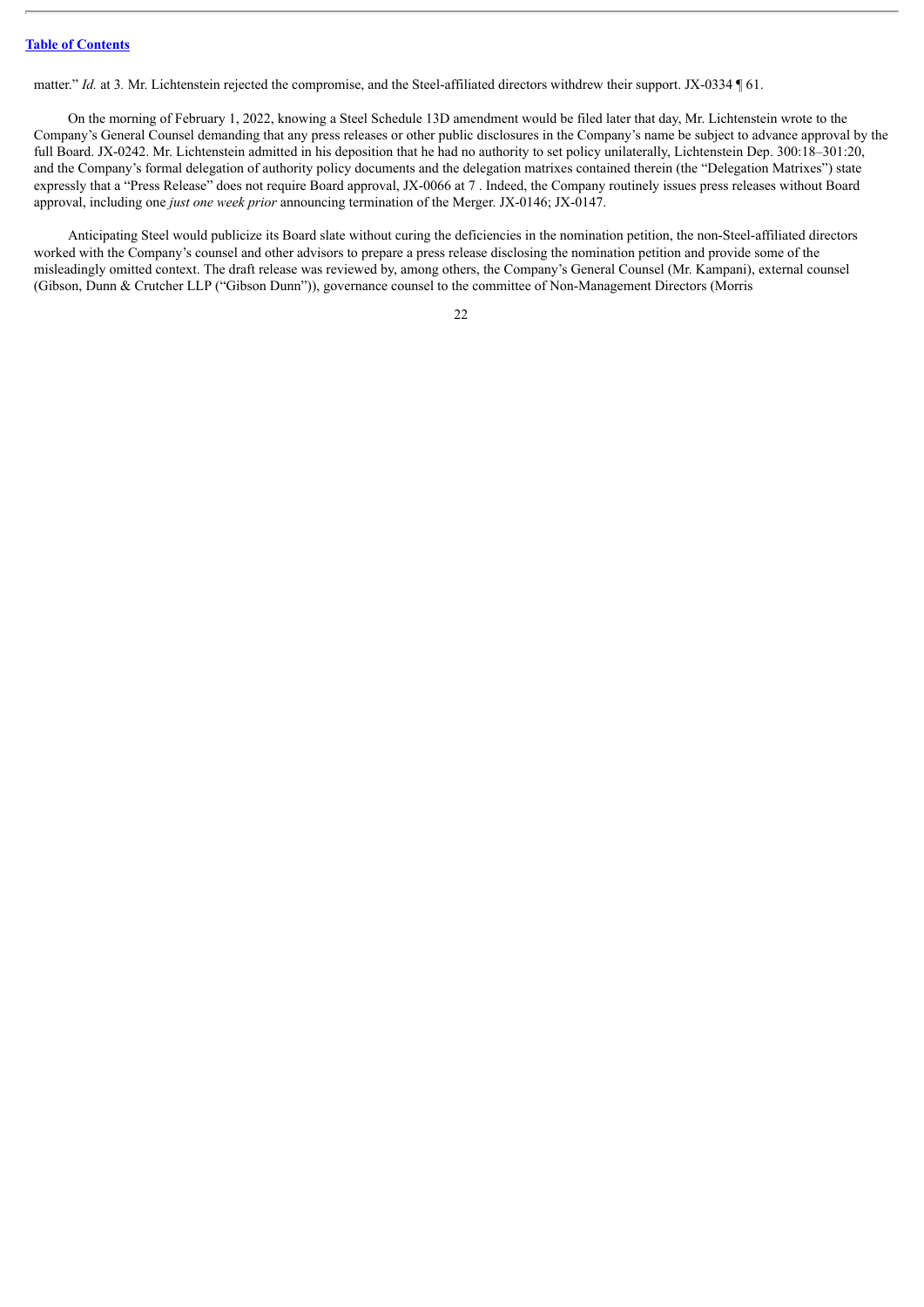Nichols), and the firm investigating Mr. Lichtenstein's misconduct (Weil Gotshal). JX-0200. None questioned the propriety of issuing the press release and all signed off on the language. *See* Chilton Dep. 155:21–156:15; Corcoran Dep. 112:23–115:22; Drake Dep. 8:25–9:22; Lord Dep. 170:25–171:28.

Just after close of business on February 1, 2022, Steel amended its Schedule 13D to disclose the nomination of its slate. The Schedule 13D Amendment, which was signed by and filed on behalf of all Plaintiffs, describes the "Purpose of the Transaction," in relevant part, as follows:

Steel Holdings, a significant stockholder of the Issuer, has been and continues to be supportive of the Issuer's previously-announced merger with Lockheed Martin Corporation ("Lockheed"). However, in light of the recent uncertainty surrounding the prospects of the Lockheed transaction obtaining the requisite governmental approvals, Steel Holdings believes the Issuer needs to focus on ensuring that it is optimally positioned to continue the business as a standalone entity in the event the transaction is not consummated. To that end, on January 28, 2022, Steel Holdings delivered a letter to the Issuer nominating a slate of director candidates for election at the Issuer's 2022 annual meeting of stockholders (the "Annual Meeting") in order to preserve its rights as a stockholder in the event the Lockheed transaction does not close prior to the meeting. Steel Holdings' slate of nominees consists of four of the current eight existing Issuer directors – Warren G. Lichtenstein (Executive Chairman), James R. Henderson, Audrey A. McNiff and Martin Turchin – and three new highly-qualified independent candidates – Aimee J. Nelson, Joanne M. Maguire and Heidi R. Wood . . . .

JX-0245 at 19. Thus, like Steel's January 28 notice, the Schedule 13D Amendment failed to disclose material information not only about the background of the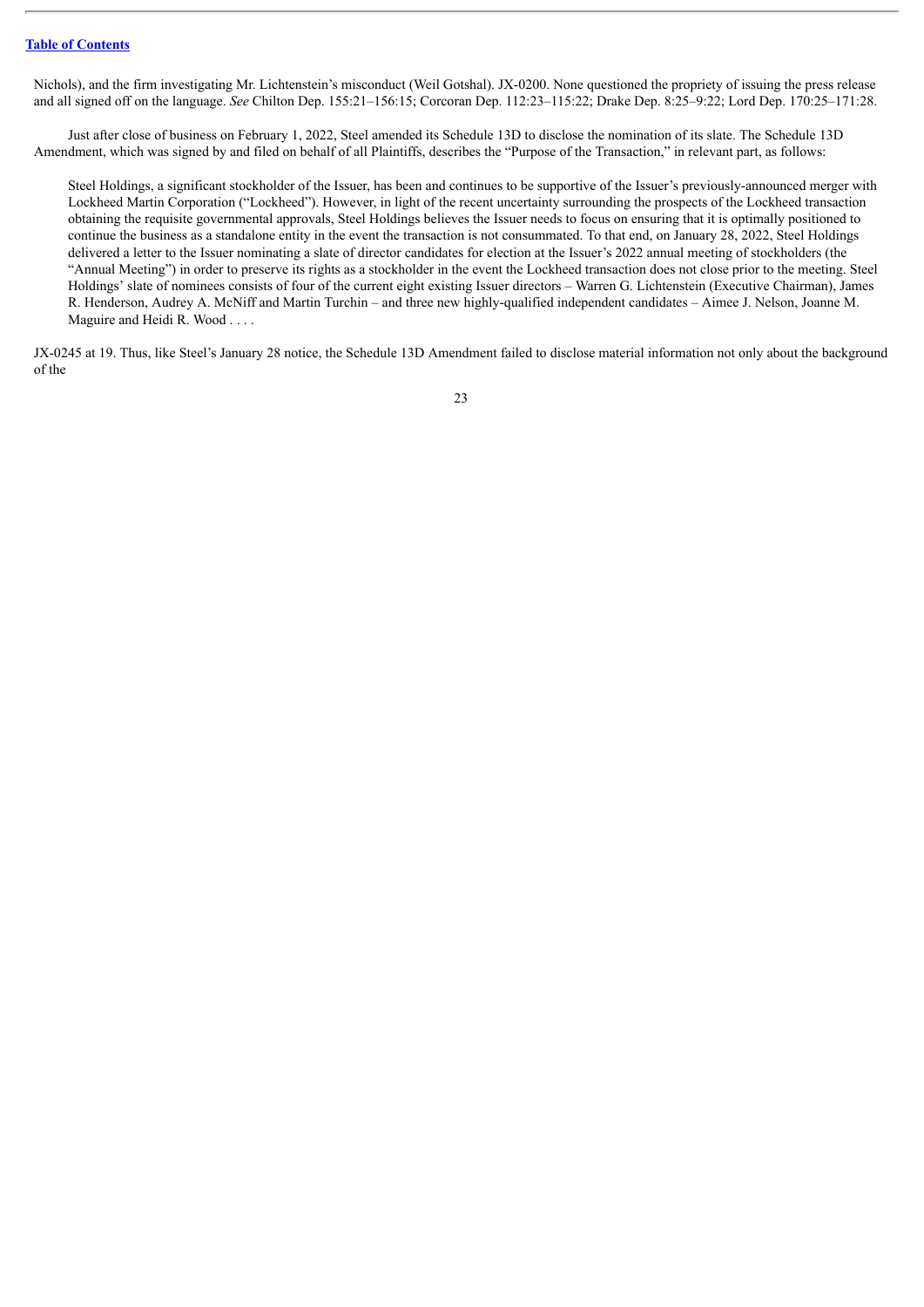solicitation and Mr. Lichtenstein's unauthorized communications regarding the Merger, but also his future plans for the Company.

Once Plaintiffs caused the filing of the misleading Schedule 13D Amendment, the Company issued a press release on February 1, 2022 (the "Press Release"). JX-0241. The Press Release explained the Board was conducting an ongoing internal investigation into Mr. Lichtenstein under the oversight of a committee of non-executive directors, three of whom were not included in the Steel Slate. *Id.* at 1. The Press Release further disclosed that "Mr. Lichtenstein's decision to cause SPHG Holdings to launch a disruptive proxy contest at this time may ultimately be driven by his personal concerns and desire to secure his board position and gain leverage in the context of the Company's internal investigation." *Id.*

On February 2, 2022, Aerojet furnished the Press Release to the SEC on Form 8-K. JX-0334 ¶ 68; JX-0277. According to established Company practice, making disclosures with the SEC on Form 8-K is a management function and, unless explicitly required by the Bylaws, management typically does not request Board approval for such disclosures. JX-0343 at 7.6

<sup>6</sup> While the Delegation Matrixes suggest that "SEC Filings" require Board approval, prior Company practice supports the interpretation that routine Form 8-Ks (required following press releases) do not require Board approval. *See* McNiff Dep. 266:10–267:15. For example, the January 25 press release—which Mr. Lichtenstein knew had never been submitted for Board approval—also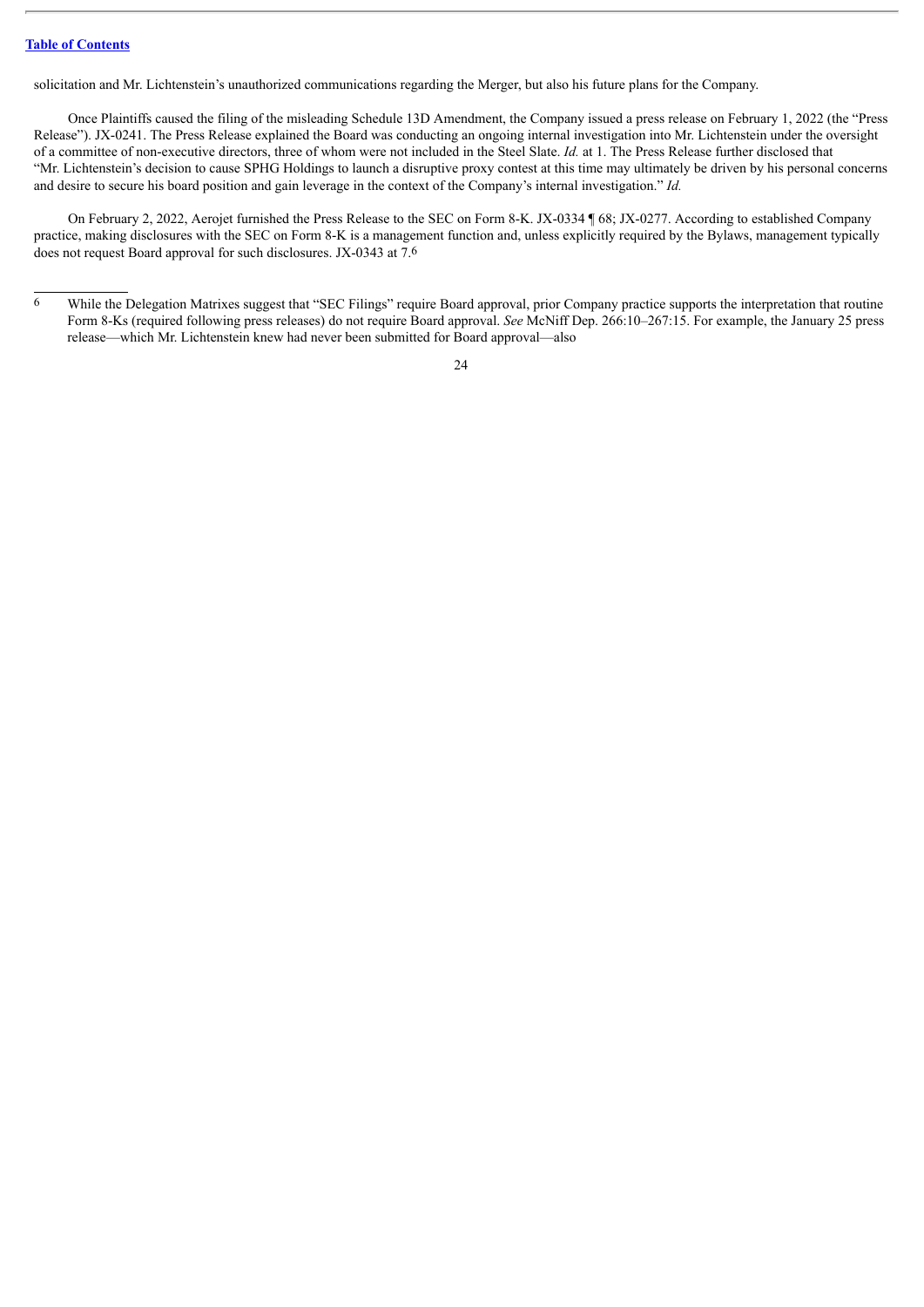The Board met on February 4, 2022.7 The three directors who were neither affiliated with Steel nor employed by the Company proposed that they be designated as a special committee authorized to act on matters relating to the Steel proxy solicitation. JX-0334 ¶ 72. Mr. Lichtenstein proposed resolutions barring the Company from responding to Steel's proxy solicitation. *Id.* ¶ 73; JX-0295. Despite his palpable conflict, Mr. Lichtenstein did not recuse himself and both measures failed by 4-4 votes. JX-0334 ¶ 74.

# <span id="page-106-0"></span>**VIII. The Parties Initiate The Litigation.**

On February 7, 2022, Plaintiffs filed suit seeking a declaration that the Company remain neutral in connection with the Proxy Contest and that no Company resources be spent on the Proxy Contest. On February 11, Defendants filed suit requesting the formation of a special committee (or, alternatively, appointment of a custodian) to break the deadlock, and brought claims for breach of fiduciary duty. Dkt. 1, 3, 17–21; JX-0334. On February 15, the Court heard argument on Plaintiffs' request for a TRO, Dkt. 33, and on February 23, the Court issued a TRO granting

generated a Form 8-K filing. JX-0146. While Mr. Lichtenstein did not like he phrasing of the release, he agreed it was not "unauthorized." Lichtenstein Dep. 277:6–11.

<sup>7</sup> This meeting occurred after Defendants tried to call two separate meetings on January 31 and February 2, respectively, to establish a special committee that Plaintiffs failed to attend and thus defeated a quorum. JX-0334 ¶¶ 62, 70.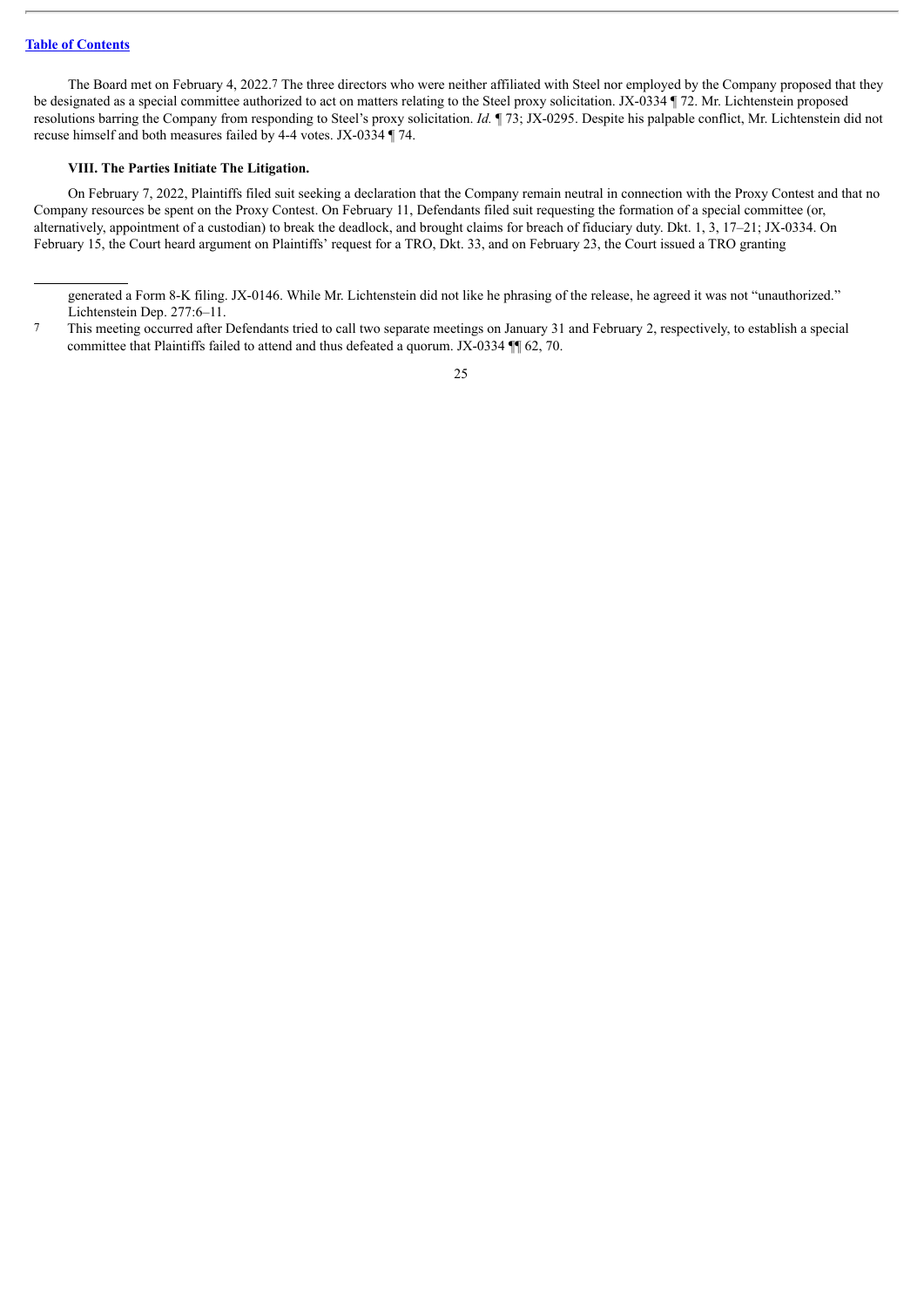Plaintiffs a portion of the relief they sought—namely, requiring the Company to remain silent in the face of Mr. Lichtenstein's proxy challenge, except where public disclosures or other statements were approved in advance by the Board, and forbidding Defendants from using Company funds to challenge Mr. Lichtenstein, JX-0404-05. The TRO also granted Defendants five days—until February 28, 2022—to submit their own slate of directors for the Annual Meeting. JX-0405 ¶ 3.

#### <span id="page-107-0"></span>**IX. Ms. Drake Nominates A Highly Qualified Director Slate.**

After the issuance of the TRO, Ms. Drake and the other Defendants worked to assemble a slate of directors, all while carefully minding the strictures of the TRO. Certain outside advisors, such as Evercore and Gibson Dunn, offered to provide their services to Ms. Drake for free or on a contingency basis. While Defendants initially questioned their ability to assemble a competing slate without using Company funds, they ultimately were able to do so. *See* Corcoran Dep. 180:8–19 ("[B]ecause of her leadership and exceptional capability to perform under pressure, and respect throughout the aerospace community . . .. [Ms. Drake] was able to accomplish something that I think many of us viewed as impossible. It was a Herculean effort."); Lord Dep. 212:3–13 (confirming that Defendants assembled their slate without violating the TRO).

On February 28, 2022, Ms. Drake delivered a letter to the Company nominating a slate of director candidates for election at the Company's upcoming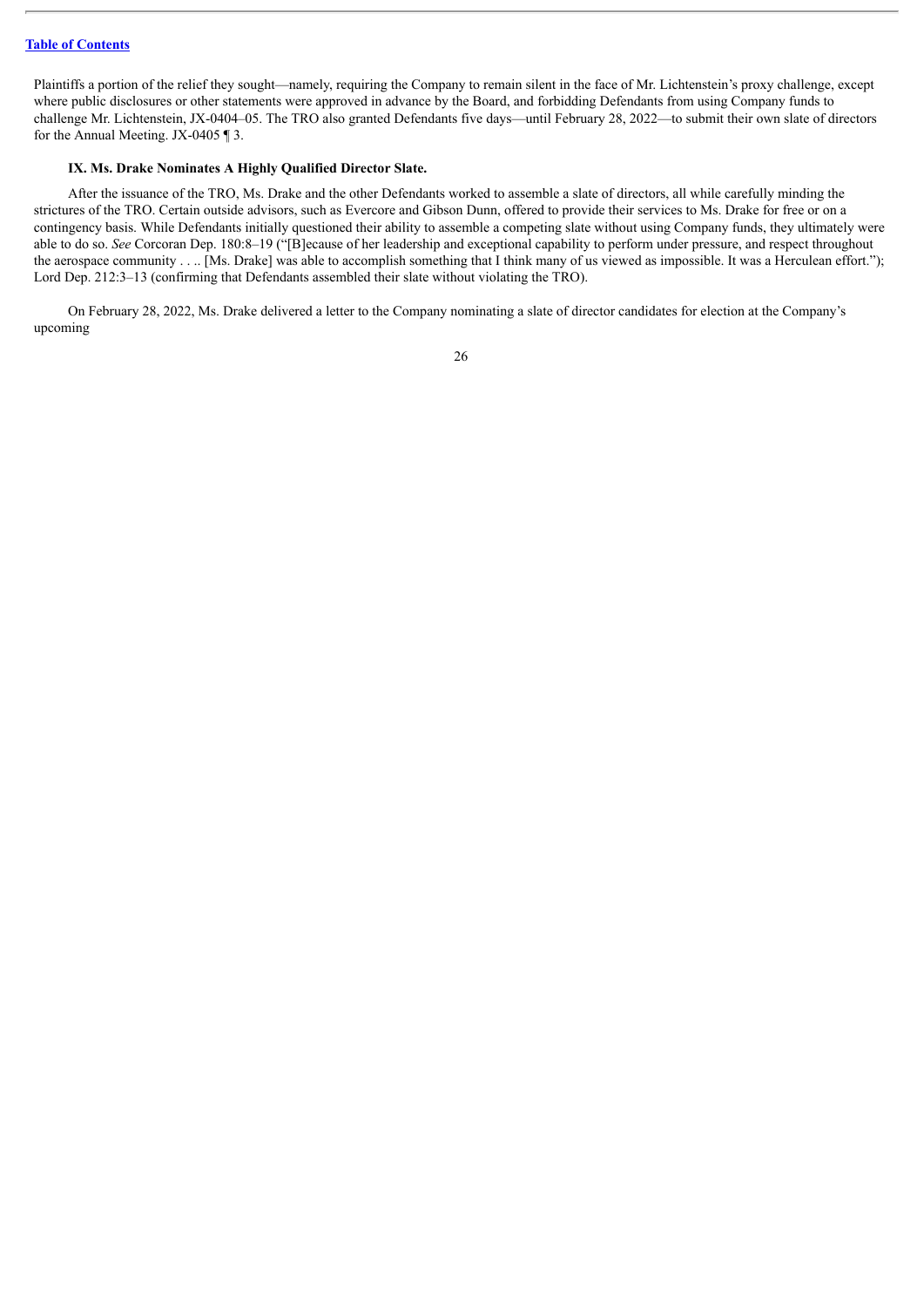Annual Meeting. The slate included four incumbent independent directors—Defendants Chilton, Corcoran, Drake, and Lord—and four additional independent candidates with extensive industry experience (the "Majority Independent Slate"). JX-0469; JX-0476.

Since the February 28 letter, Ms. Drake and the other Defendants have taken pains to avoid even the appearance they are using Company resources in connection with the Proxy Contest. For example, although Ms. Drake routinely speaks with stockholders in her capacity as CEO, and while stockholders understandably are interested in hearing from her regarding the Proxy Contest and her plans for the Company, Ms. Drake has made abundantly clear that any statements she makes regarding the Proxy Contest are in her name only, and not on behalf of the Company. Drake Dep. 125:22–126:14. Similarly, though Company management (including CFO Dan Boehle) may typically join investor calls to discuss the financials of the Company, management drops off those calls before the discussion turns to the subject of the Proxy Contest. Drake Dep. 205:22–207:24.8

<sup>8</sup> While Plaintiffs have noted a handful of instances in which Company management may have communicated regarding the Majority Independent Slate following issuance of the TRO, those instances are *de minimis*. By comparison, Mr. Lichtenstein continues demanding that senior management provide him with a wealth of non-public information about the Company, which he has used to create proxy fight letters advocating strategies his slate would pursue if elected. *See, e.g.*, Boehle Dep. 160:25–161:5, 163:11–18. Mr. Lichtenstein testified that

<sup>27</sup>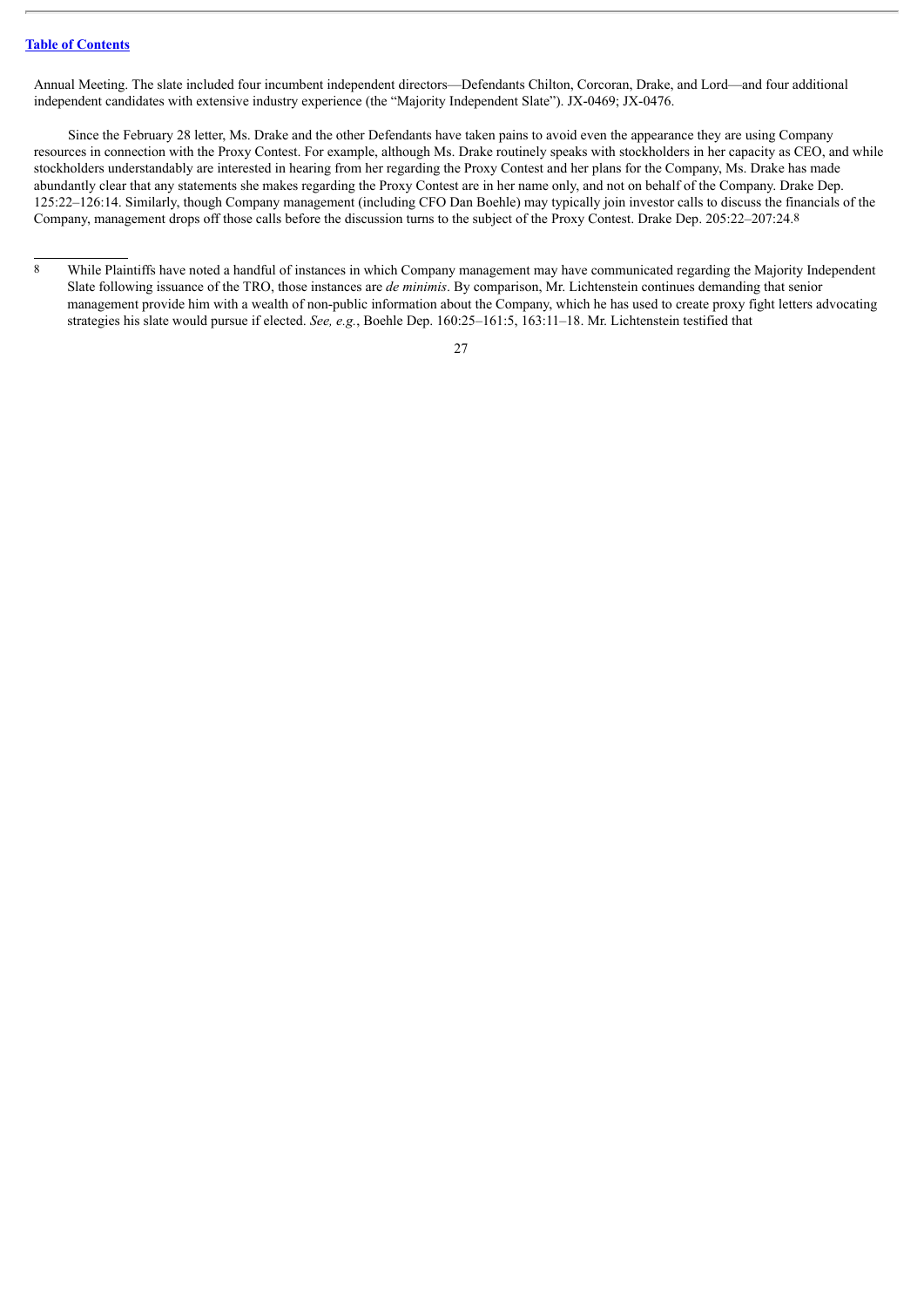# **X. Continuing Board And Company Dynamics.**

On April 5, 2022, Steel notified the Company it was seeking antitrust approval to purchase between \$202 million and \$1.01 billion of Company voting shares. JX-0540 at 1. Absent government action, Steel would have been able to purchase on May 5 enough stock to increase its stake from about 5.2% to more than 30%. The Board deadlock created by Mr. Lichtenstein's refusal to recuse on matters in which he had a personal interest paralyzed the Board, rendering it incapable of taking a position before the federal antitrust authorities or to consider any other action that might be appropriate, such as implementing a rights plan.

On April 21, 2022, Defendants filed their Counterclaims. *See* JX-0565 at 69–110. On May 3, 2022, Mr. Lichtenstein's counsel announced in Court they had previously offered a commitment not to buy additional stock before the record date, conditioned on a reciprocal commitment from Ms. Drake and the Independent Directors. JX-705.9 Defendants accepted that offer.

his information demands do not constitute a use of Company resources in furtherance of his proxy fight because "I am not disclosing nonpublic information." Lichtenstein Dep. 324:19–325:15.

<sup>9</sup> The agreement includes mutual commitments not to acquire shares between the record date and the Annual Meeting date that are accompanied by a proxy or other voting assignment, and Mr. Lichtenstein's obligation to give five-days' notice before increasing his holdings to more than 15%.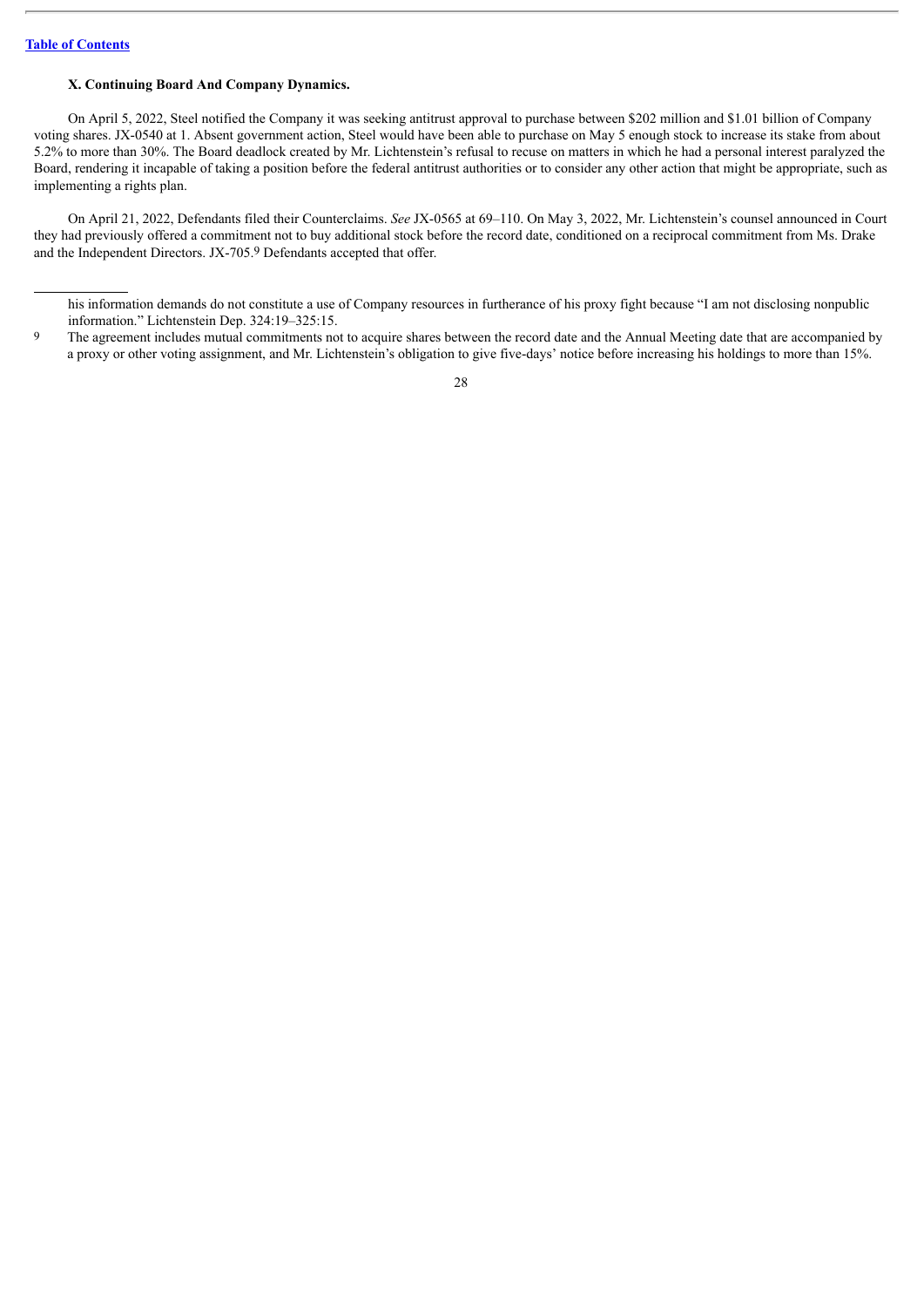Since Steel's Proxy Contest was launched, the Company's Chief Operating Officer and General Counsel have resigned. JX-0533; Corcoran Dep. 227:13–21. The Board, however, has been unable to agree on an Annual Meeting schedule or a record date. *Compare* JX-0571 (proposing an Annual Meeting date of June 21, 2022), *with* JX-0573 at 4 (proposing an Annual Meeting date of June 27, 2022). To resolve the issue, Defendants initiated a consent solicitation to obtain the 25% vote necessary under the Bylaws to convene a special stockholders' meeting. JX-0567 at 2, 10. On May 16, 2022, Glass, Lewis & Co., one of the nation's leading independent proxy voting advisory services, recommended that stockholders consent to the request of a special meeting of stockholders. JX-0706. On May 18, Institutional Shareholder Services, Inc. recommended the same. JX-0707. It expressly found that "[d]espite the executive chairman's claims of alignment with shareholders, he has pursued a course of action that more obviously benefits his interests than those of unaffiliated investors." *Id.*

At the special meeting, Defendants will submit resolutions to replace the existing Board with the Majority Independent Slate. If Mr. Lichtenstein wishes to solicit proxies in support of a competing slate, he is free to do so.

#### **ARGUMENT**

Plaintiffs' claims fail because Defendant's actions were properly authorized, Defendants believed reasonably and in good faith that their actions were in the best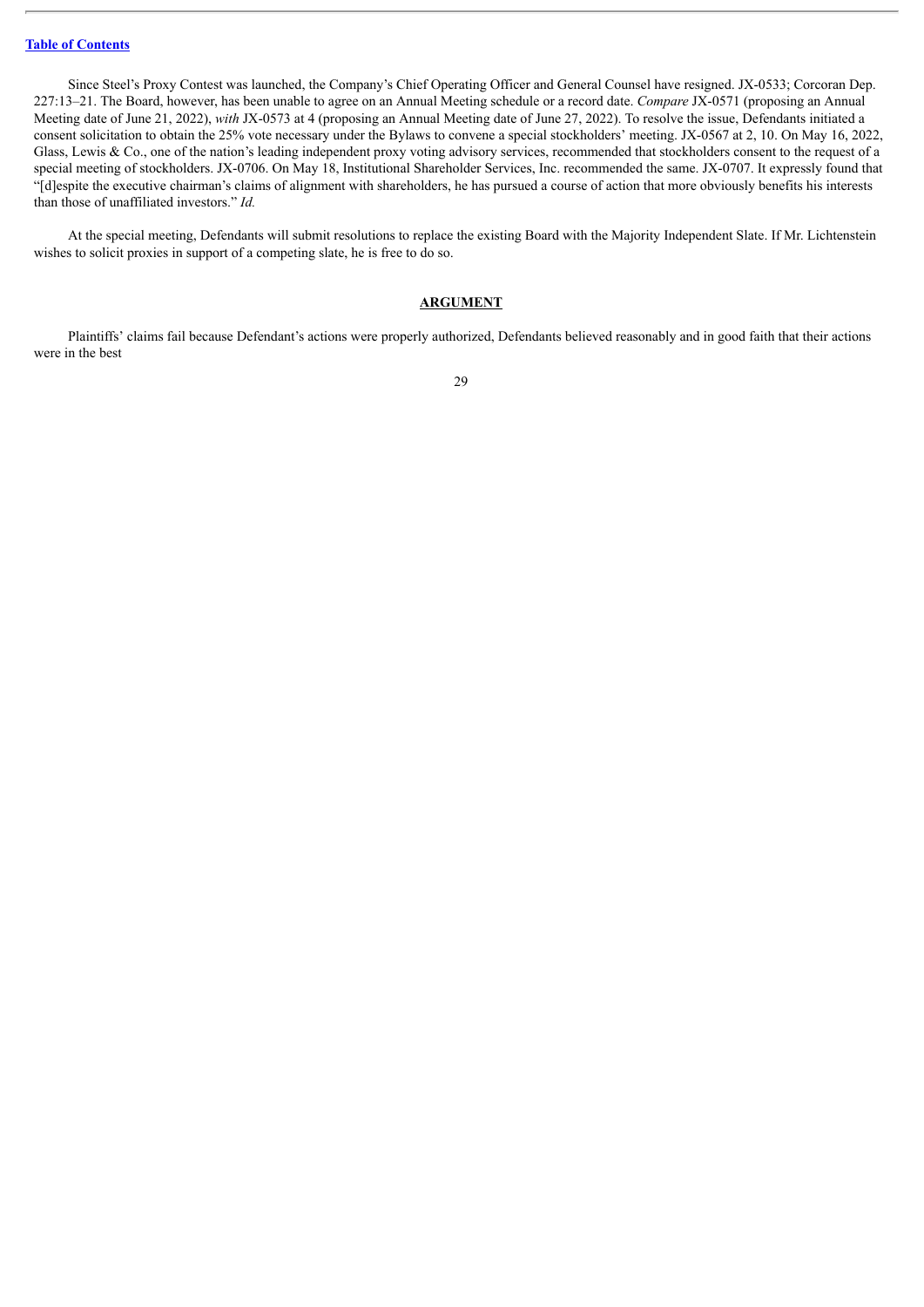interests of the Company and its stockholders, Defendants have not violated the TRO and Plaintiffs' unclean hands foreclose their requested relief.

### **I. The February 1 Press Release And Related Form 8-K Were Properly Authorized.**

Defendants' actions, including the issuance of the Press Release and related Form 8-K furnished with the SEC on February 2, fall squarely within management's well-established executive authority under established Delaware law, the Company's internal policies (including its written delegation of authority policies and delegation matrix), and the Company's longstanding corporate practices.

Under Delaware law, officers have the authority to act on behalf of the corporation in the ordinary course without the prior authorization of the board, whether to speak on behalf of the corporation or bind it to an enforceable contract. *See In re Walt Disney Co. Deriv. Litig.*, 907 A.2d 693, 761 (Del. Ch. 2005) ("As a general rule, a CEO has no obligation to continuously inform the board of his actions as CEO, or to receive prior authorization for those actions."), *af 'd*, 906 A.2d 27 (Del. 2006); *see also id.* at 761 n.490. "The general rule is that a president of a corporation is empowered to transact, without special authorization from the board of directors, all acts of an ordinary nature that are incident to the office by usage or necessity and to thus bind the corporation." 2A William Meade Fletcher et al., Fletcher Cyclopedia of the Law of Corporations § 559 (2021); *see also Canister Co.*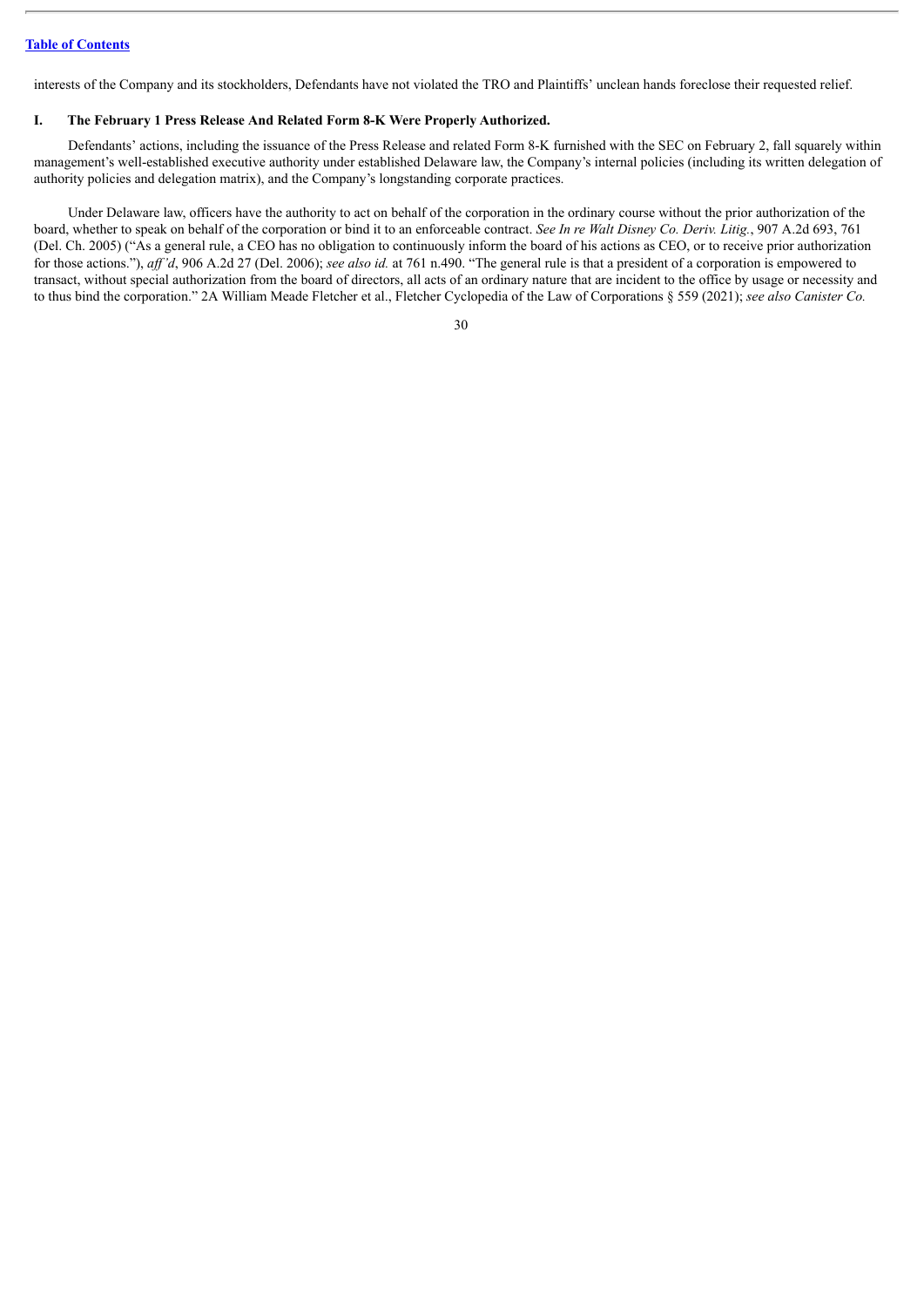*v. Nat'l Can. Corp.*, 63 F. Supp. 361, 367 (D. Del. 1945) ("The president, as a general agent of a corporation, may perform all acts of an ordinary nature which by usage are incident to the office.").

Issuing press releases, making other statements on behalf of the Company, and furnishing information under cover of a Form 8-K are acts of an ordinary nature taken in the ordinary course by a CEO and management and therefore do not require prior authorization from the Board.

#### **A. The Company Did Not Require Board Approval To Issue the Press Release.**

The actions taken by Defendants to issue the Press Release were not only authorized under general principles of Delaware law, but by express written Company policy regarding the authority of executives to act on behalf of the Company. According to the Company's delegation of authority policy documents and the Delegation Matrixes, which govern the authority of the Board and various corporate officers to take certain actions, both the CEO and the General Counsel are authorized to release material information to the public in the form of press releases without prior approval from the Board. JX-0066 at 7 (Company policy document showing that Board approval is not required for "press releases"); *see also id.* at 9 (stating that the CEO "has the authority to conduct the ordinary business operations of the Company," and that pursuant to that authority the CEO "has authorized senior

<sup>31</sup>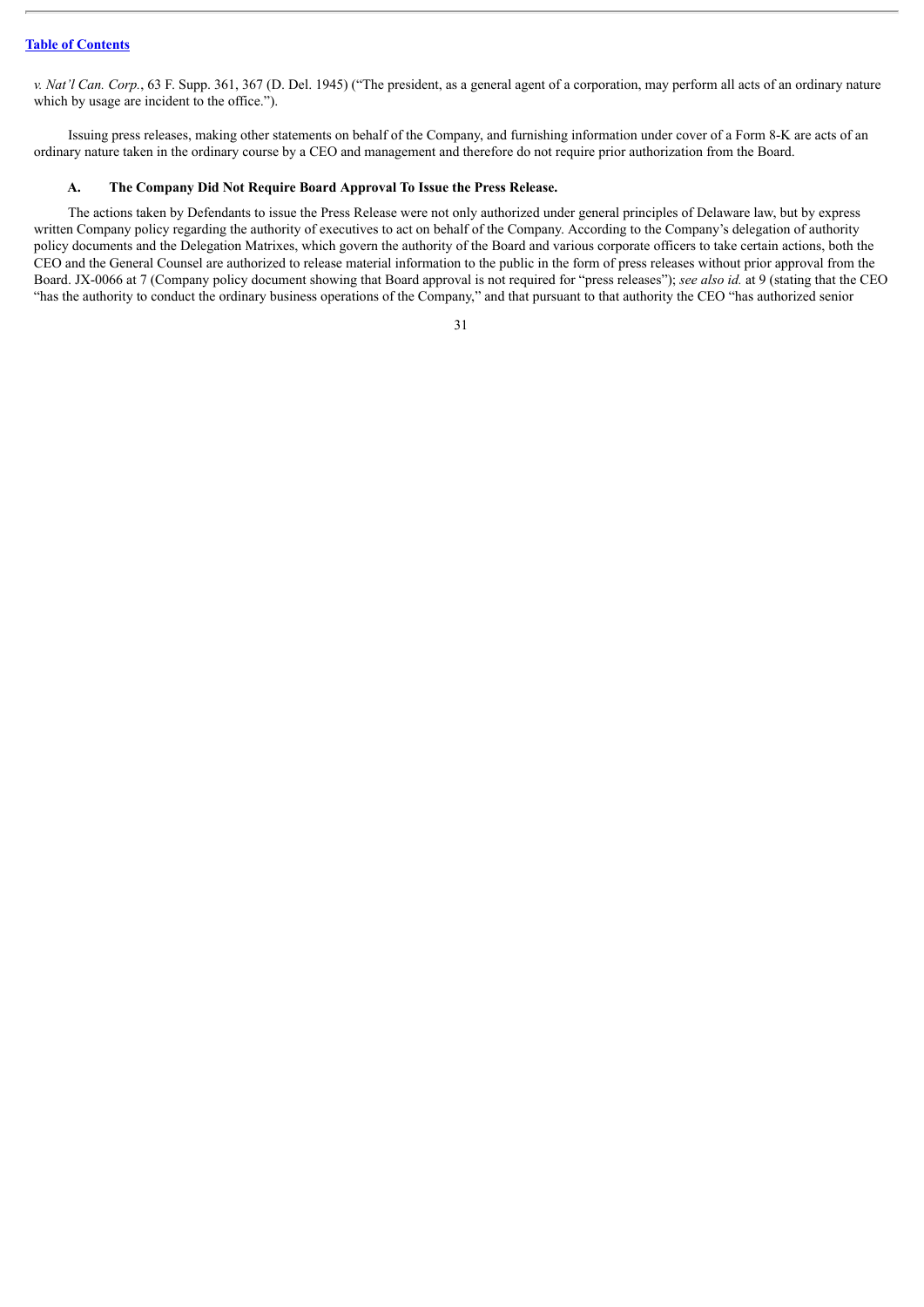leadership of the Company," which includes the General Counsel, "to conduct and supervise the ordinary business operations of their respective functions").

Moreover, the Company's Corporate Governance Guidelines explicitly provide that "[i]t is the Company's policy that the CEO, Executive Chairman and, as appropriate, designated members of senior management speak for the Company." JX-0018 ¶ 25 ("Board Interaction with Shareholders, the Press, Customers, etc."). In fact, that same section explains that "Individual Directors" may only meet or communicate with interested parties "with the prior approval and authorization of the CEO and the Executive Chairman." *Id*. Notably, no approval or authorization provision exists for the CEO. The Delegation Matrixes and Corporate Governance Guidelines therefore flatly contradict Plaintiffs' contention that Defendants "have purported to take actions on behalf of the Company without Board authorization." JX-0314 ¶ 94.

In any event, the contention that the Board's paralysis over Steel's proxy challenge somehow suspends corporate authority delegations has no merit. In *Campbell v. Loew's Inc.*, 134 A.2d 852 (Del. Ch. 1957), Chancellor Seitz considered whether a board faction that included the president acted improperly by using the corporate name and company funds to solicit proxies to remove certain directors without Board authorization. The Loew's board, as here, was unable to act on the solicitation, although the deadlock there arose from the inability to muster a quorum.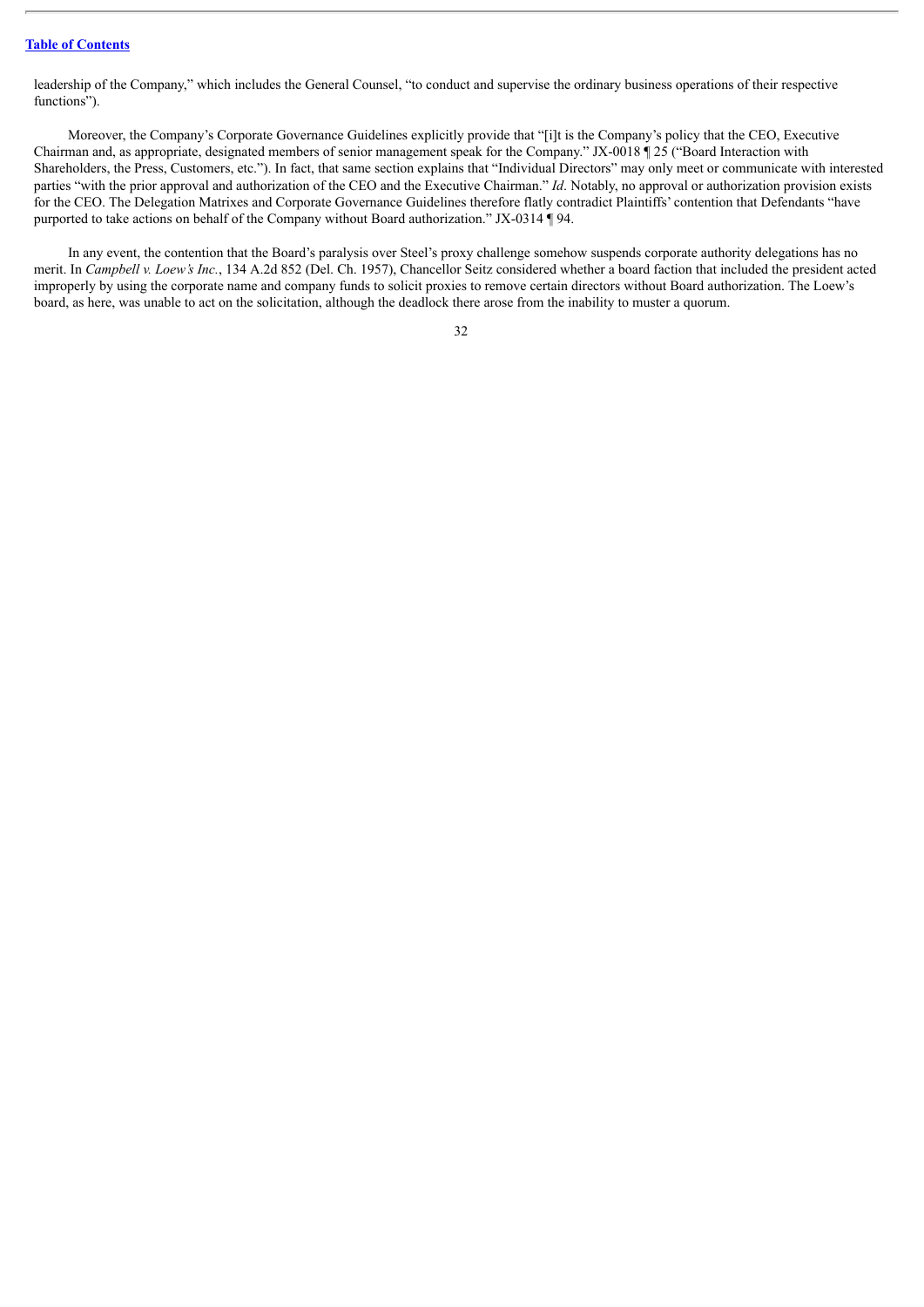*Id.* at 862. The Court held the president's faction "is entitled to solicit proxies, not as representing a majority of the board, but as representing those who have been and are now responsible for corporate policy and administration," and that the president's "faction, because it symbolizes existing policy, has sufficient status to justify the reasonable use of corporate funds to present its position to the stockholders." *Id.* at 863–64. Defendants here did far less in their official capacities than the conduct upheld in *Campbell*. All they are alleged to have done before issuance of the TRO was retain and consult advisors on how to respond to the Steel challenge, issue a press release disclosing information relating to the challenge, and make an SEC submission attaching their disclosures. Delaware law does not prohibit such conduct.

Additionally, directly contradicting Plaintiffs' assertion that only the full Board has the authority to make public statements in support of any candidate for election at the Annual Meeting, JX-0314 ¶¶ 29–34, the Company's Bylaws explicitly empower the Corporate Governance & Nominating Committee to make recommendations concerning which directors should fill board seats, *see* JX-0011 § 2.3(a)(1)(B) ("Nominations of persons for election to the Board . . . may be made . . . by or at the direction of the Board *or any committee thereof* . . . .") (emphasis added).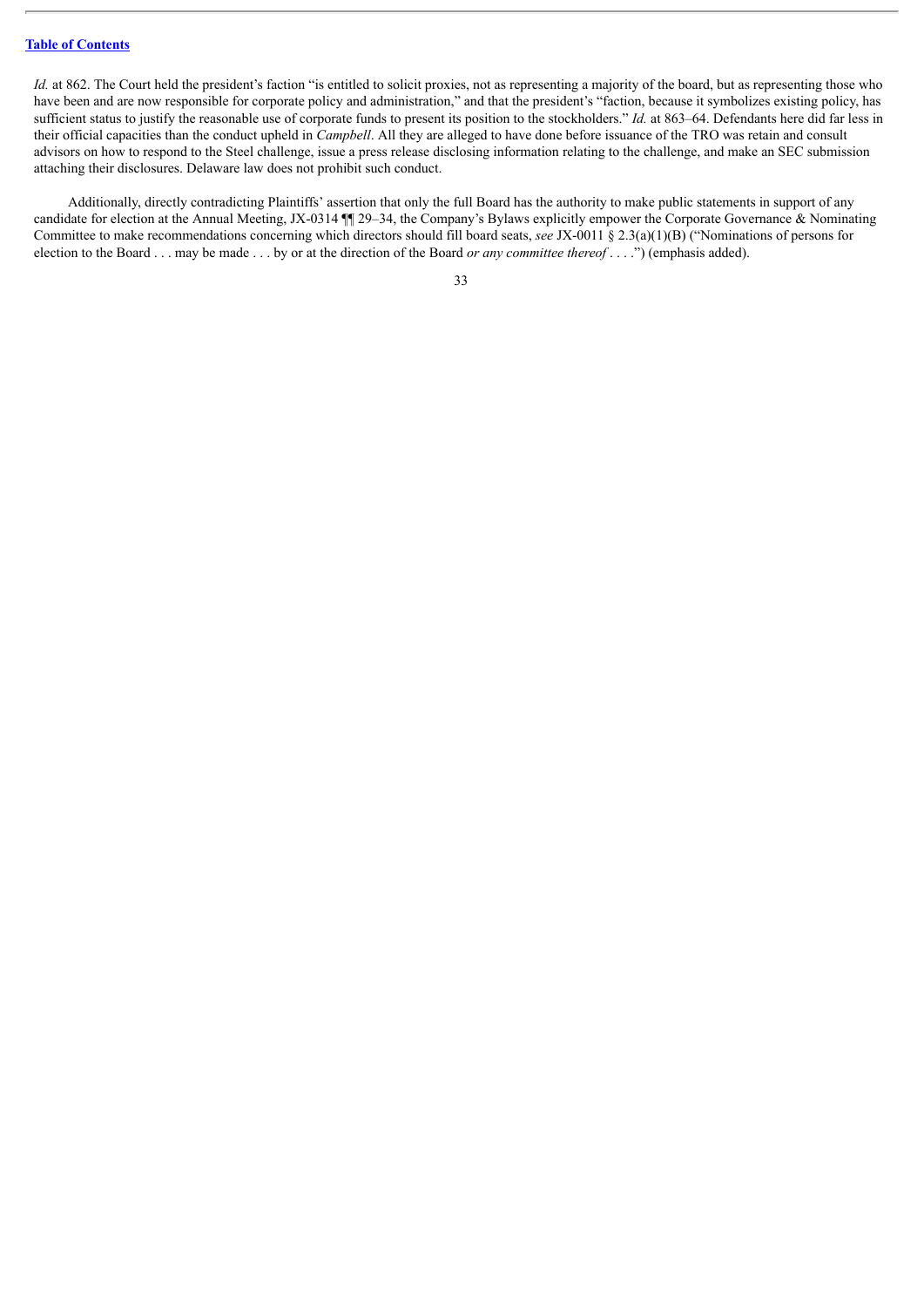Past Company practice also flies in the face of Plaintiffs' contention that Defendants "co-opted" the Company's disclosure function by making SEC disclosures related to the Press Release. JX-0334 ¶ 73. Past practice provides powerful evidence of management's implied authority to act on behalf of the Company. *See Italo-Petroleum Corp. of Am. v. Hannigan*, 14 A.2d 401, 406 (Del. 1940) ("Implied authority is, nevertheless, authority. Apparent authority is authority, if it be shown that the board of directors has knowingly permitted the officers of the corporation to exercise authority in the particular matters."); *see also Canister*, 63 F. Supp. at 367 (looking to "course of conduct"); Fletcher, § 559 (highlighting that a president of a corporation is empowered to transact, without special authorization from the board of directors, for "acts of an ordinary nature that are incident to the office *by usage*") (emphasis added).

Here, the Company's practice is that it typically does *not* submit press releases for Board approval, as Defendants themselves recognize. *See* McNiff Dep. 266:10–267:15 (agreeing "it's not a common practice" for press releases to be presented to the Board for approval); Chilton Dep. 163:8–25 ("There have been no previous press releases brought before the board for approval  $\dots$ . That was never part of, that I recall, of any process of press releases being approved by the board."); *id.* at 164:10–16 ("press releases were not something that typically came to the board"). Indeed, the current CEO has *never* sought authorization to issue a press release. *See*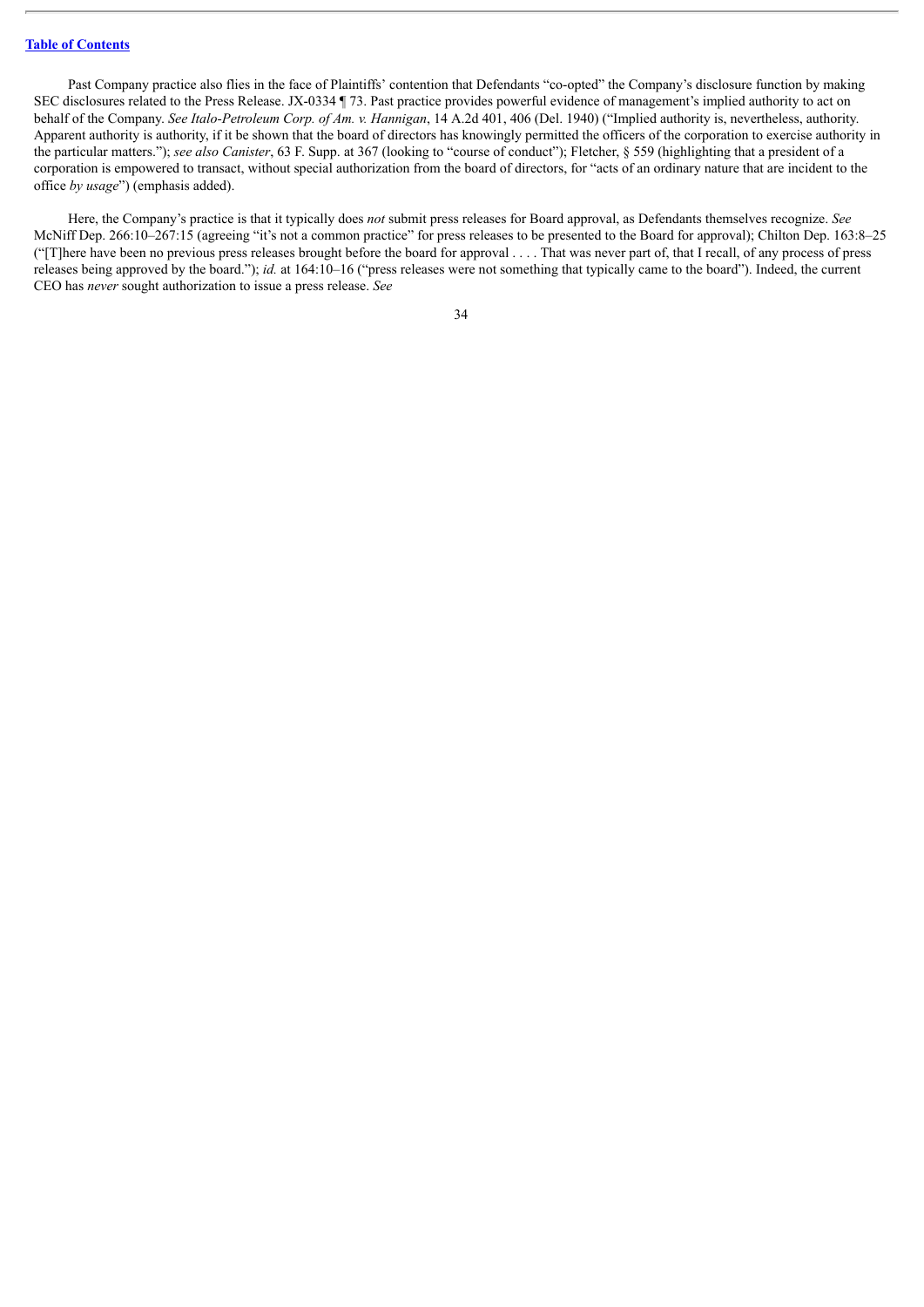Drake Dep. 38:12–17 ("Q. What gave you the authority to [issue the February 1 press release]? . . . A. I have never asked for authority from the board to issue a press release."); *id.* at 122:20–22 ("When we issued the press release, I didn't need authorization to release a press release.").

While Mr. Lichtenstein may have *wanted* to see the Press Release before it was issued, Board review and approval were not required, and Plaintiffs have cited no corporate policy saying otherwise. *See* JX-0146 (January 24, 2022 e-mail from Mr. Lichtenstein to Mr. Schumacher, *et al.*, regarding a January 25 press release, stating "next time I would like to see [the press release] before [it is] approved" because he thought Aerojet "could have better messaging"). Mr. Lichtenstein's demand to see any press release, *see* JX-0242, illustrates his essential conflict of interest—he was purporting to exercise authority in his capacity as Executive Chairman to determine the Company's response to actions he was taking in his capacity as a stockholder, namely, proposing a Board slate to accomplish a result the Board did not approve, *see* Henderson Dep. 316:5–24, 317:6–13.

## **B. The Company Did Not Require Board Approval To Furnish the Press Release Via Form 8-K.**

Similarly, according to established Company practice, making disclosures with the SEC on Form 8-K following the issuance of a press release is a *management* function. Unless explicitly required by the Bylaws, management typically does not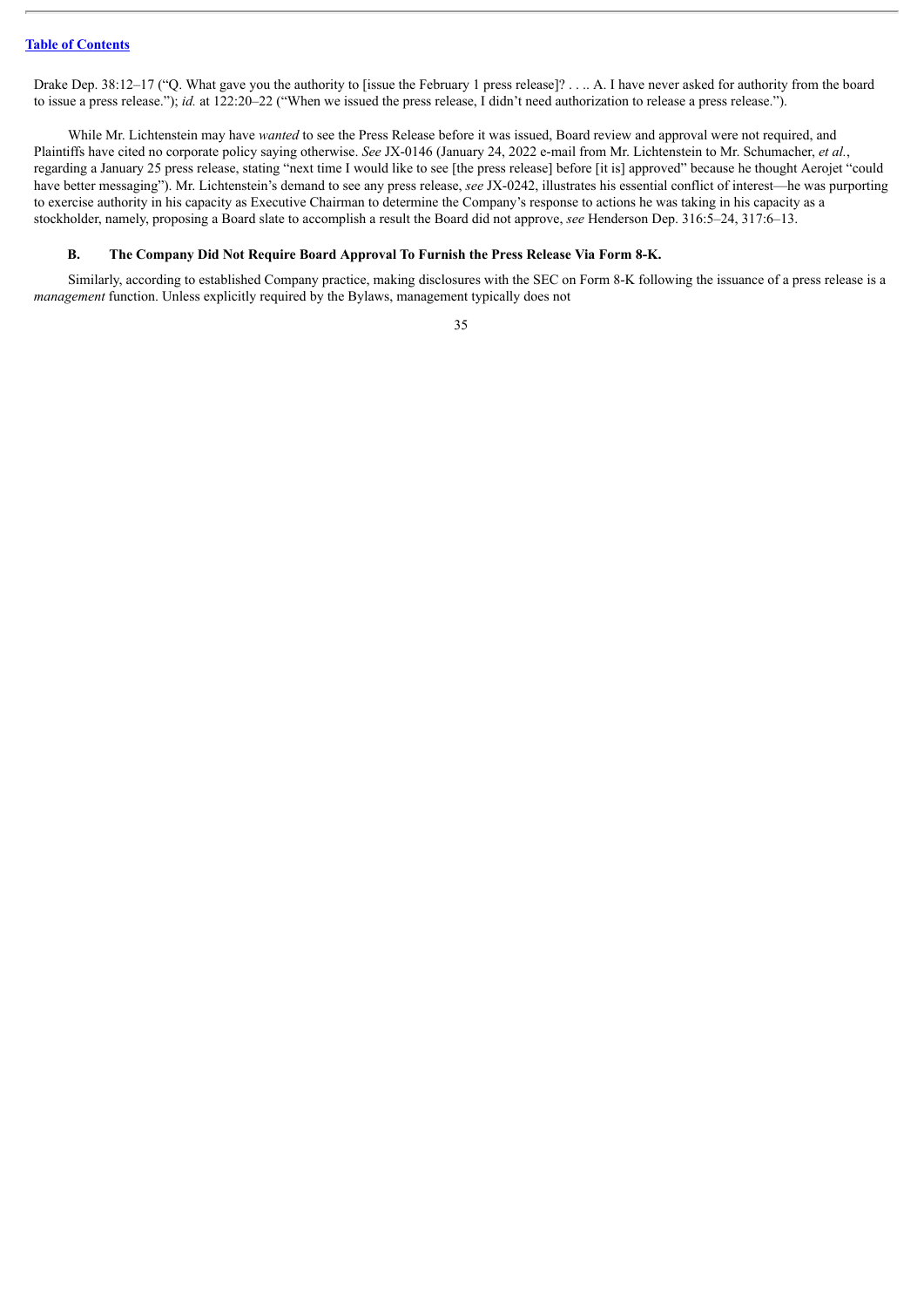request Board approval for such disclosures. Indeed, most management functions would grind to a halt if management were required to seek Board approval prior to acting. That is the very purpose of having executives and senior officers who can speak on behalf of the Company. Here, the Company's established past practice clearly shows that management has the inherent authority to proceed with the same actions and duties without prior Board approval. Plaintiffs cannot now claim that Company management has no such authority. *See, e.g.*, *Nevins v. Bryan*, 885 A.2d 233, 254 (Del. Ch. 2005) ("[W]here the conduct of a complainant, subsequent to the transaction objected to, is such as reasonably to warrant the conclusion that he has accepted or adopted it, his ratification is implied through his acquiescence.") (citation omitted), *af 'd*, 884 A.2d 512 (Del. 2005) (TABLE).

Once Defendants issued the Press Release, as they believed was appropriate, necessary, and pursuant to Company practice, Regulation FD required the Form 8-K disclosure made by the Company on February 2, 2022. JX-0334 ¶ 68. Regulation FD states that when a public statement is made by a person acting on behalf of an issuer, including "senior official[s]," the company shall make a corresponding Form 8-K disclosure that includes under Item 7.01 the same relevant information contained in the public statement. 17 C.F.R §§ 243.100(a), 243.101(c)–(f). Such a disclosure was mandatory under SEC requirements and, as a merely ministerial disclosure, did not require Board approval. Unlike other required disclosures,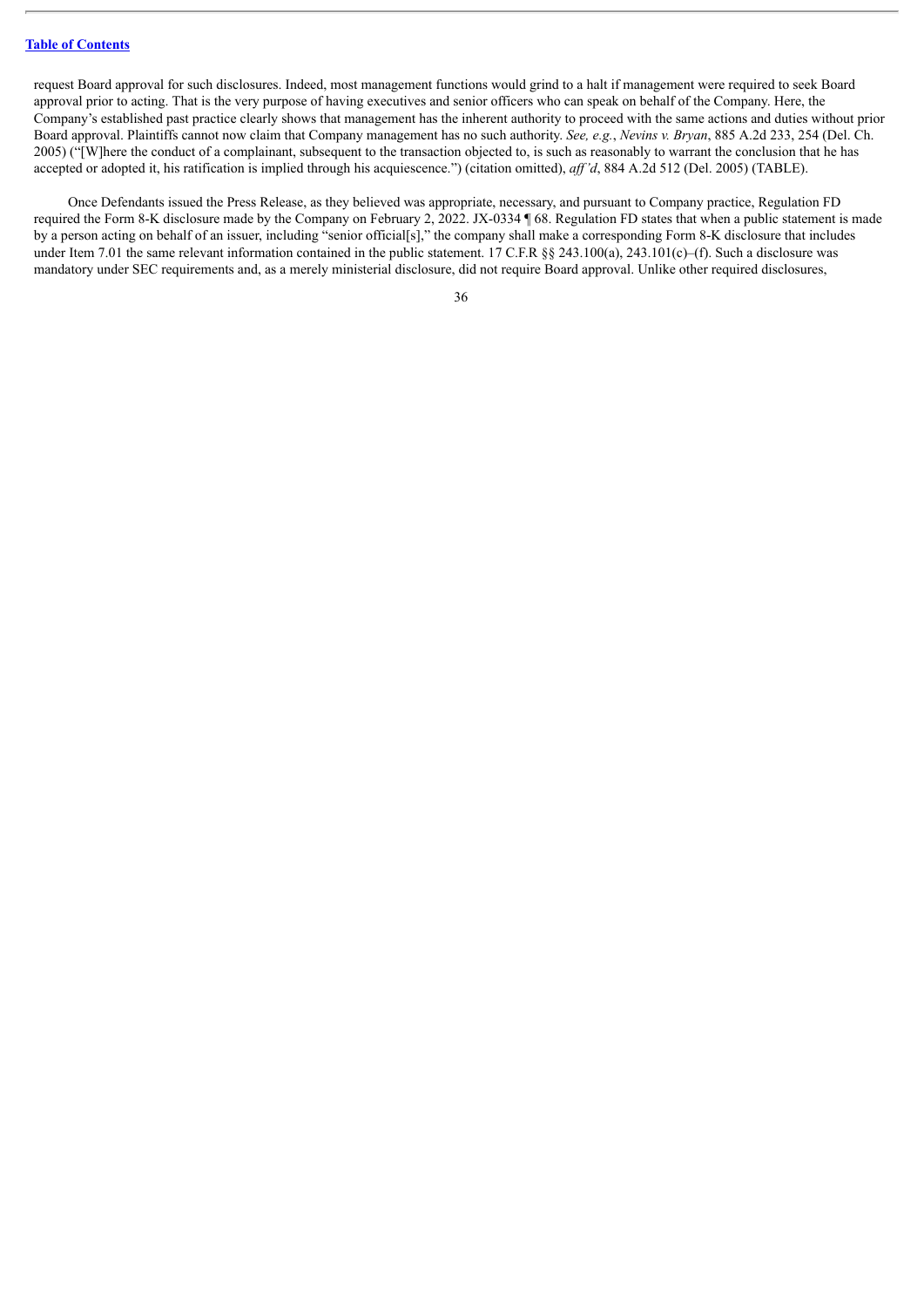Form 8-Ks can be furnished, rather than filed, with the SEC. *See* 17 C.F.R. § 243.101(e) ("[A]n issuer shall make the 'public disclosure' of information required by § 243.100(a) by *furnishing to or filing* with the Commission a Form 8-K disclosing that information.") (emphasis added) (internal citation omitted).10 Such furnishings do not require Board approval like formal quarterly and annual reports filed with the SEC.

Normal corporate practice dictates that filings that include financial statements and other detailed company information, such as Forms 10-K, 10-Q, and proxy statements for annual meetings, traditionally must receive Board approval prior to actual filing. *See* Chilton Dep. 189:18–19 ("I know we approved the 10-K and the 10-Q."). But disclosures furnished under cover of Form 8-K that disclose only basic facts fall directly within the purview of Company management. Indeed, the Company CFO testified that Form 8-Ks do not require his sign-off and that he often is not even involved in the preparation or authorization of them. Boehle Dep. 108:10–19 ("Q. Well, doesn't the company have to file a Form 8-K when it

<sup>&</sup>lt;sup>10</sup> The distinction between furnishing and filing is material in other contexts as well. Reports that are *furnished* to the SEC are not subject to liability for material misstatements and omissions under Section 18 of the Securities Exchange Act of 1934, whereas statements that are *filed* with the SEC are subject to such liability. *See* 15 U.S.C. § 78r(a) (imposing liability on "[a]ny person who shall make or cause to be made any statement in any application, report or document *filed* pursuant to this chapter") (emphasis added).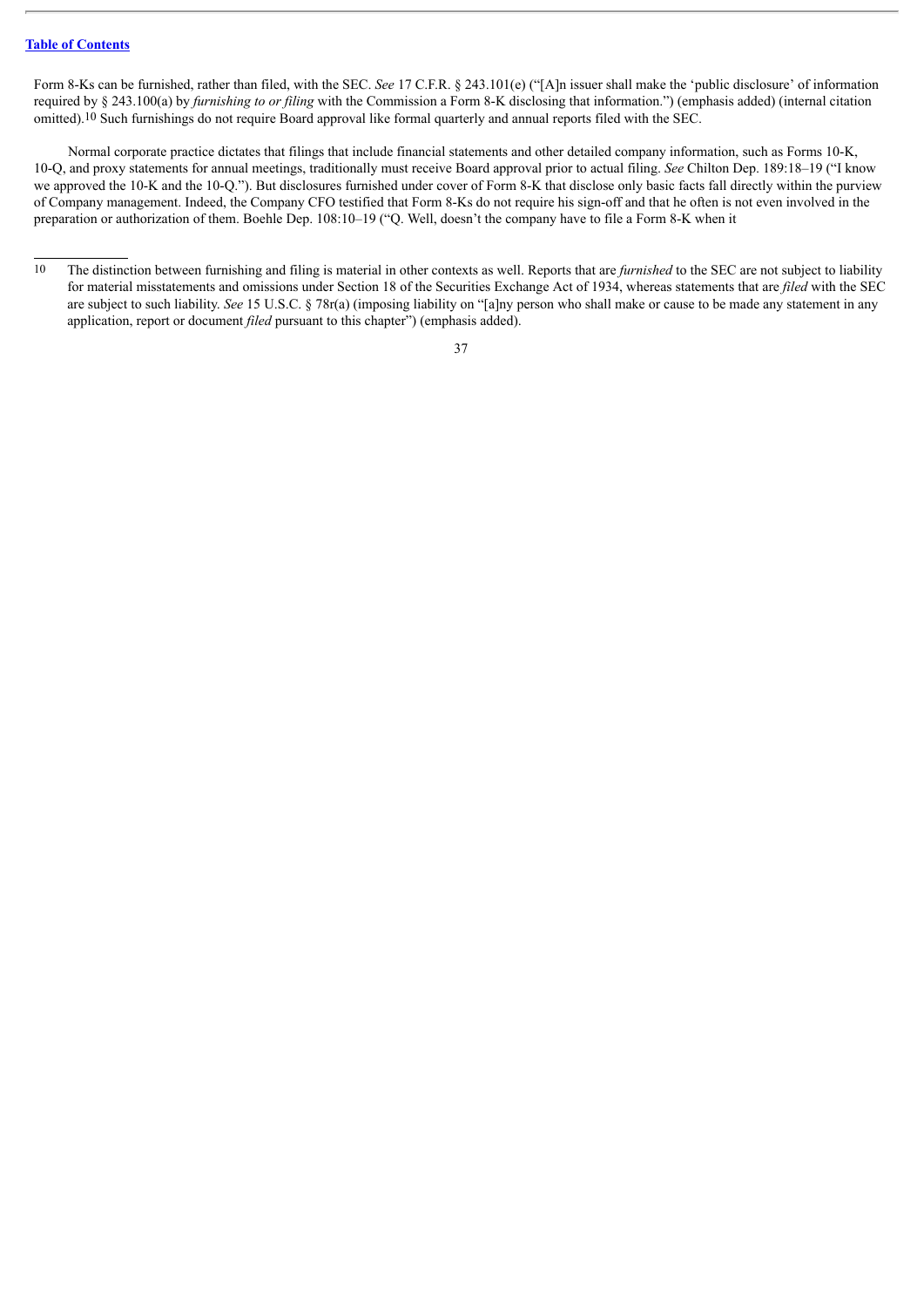issues a press release like this? A. Correct. But it doesn't need to be signed by me. There is no financials in here. Q. You are not involved in the preparation or authorization of the company's Form 8-K filings? A. Not every one of them, no. Not if it doesn't have financial implications. I mean, there's been a lot of 8-Ks filed that I don't necessarily even look at.").

To require Board approval for a ministerial furnishing of a Form 8-K—which reports the corresponding press release—would render meaningless the Company's past practices and policies embodying the Company's inherent authority to issue press releases. Accordingly, the Press Release, which was furnished (not filed) under cover of Form 8-K was fully and appropriately authorized.

#### **II. Defendants Acted In Good Faith In Response To A Legitimate Threat To The Company.**

Even if Plaintiffs were correct that established Company policy and past practice did not apply in this particular situation—where the Press Release and accompanying Form 8-K related to the stockholder franchise amidst a deadlocked Board—Plaintiffs' claims still fail because Defendants believed reasonably and in good faith their actions were authorized and in the best interests of the Company and its stockholders, and relied reasonably and in good faith on counsels' advice. *See Cede & Co. v. Technicolor, Inc.*, 634 A.2d 345, 368 n.36 (Del. 1993) (considering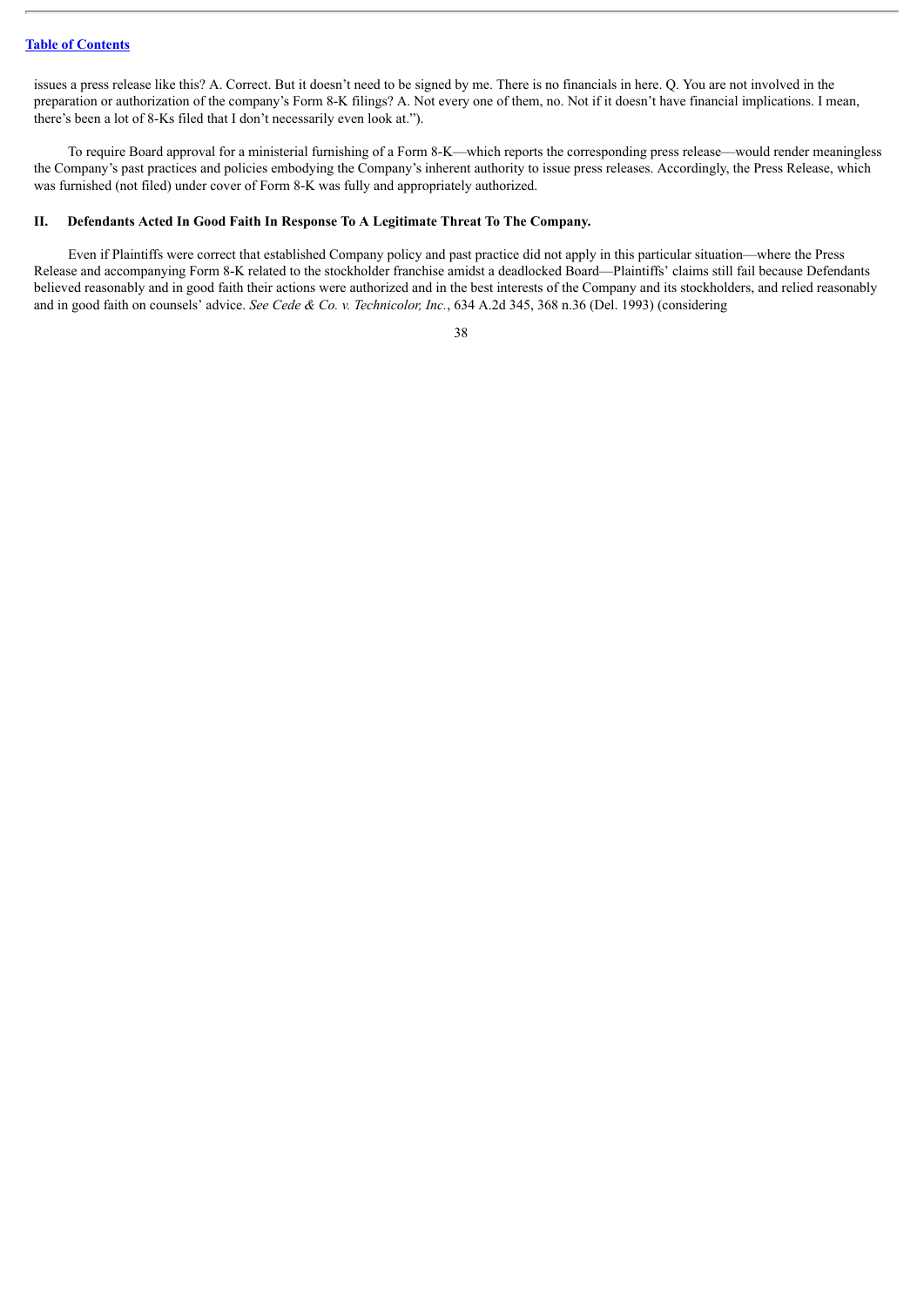all relevant circumstances in determining whether actions taken in good faith), *decision modified on reargument*, 636 A.2d 956 (Del. 1994).

## **A. Defendants Reasonably Believed They Had Authority To Respond To Steel's Control Challenge.**

Fiduciaries have an "unyielding fiduciary duty to protect the interests of the corporation." *Technicolor*, 634 A.2d at 360. The duty includes protecting the corporation from harm "whether a threat originates from third parties or other shareholders." *Unitrin, Inc. v. Am. Gen. Corp. (In re Unitrin, Inc.)*, 651 A.2d 1361, 1387 (Del. 1995) (quoting *Unocal Corp. v. Mesa Petroleum Co.*, 493 A.2d 946, 955 (Del. 1985)). The fiduciary duties owed by officers "are the same as those of directors." *Gantler v. Stephens*, 965 A.2d 695, 709 (Del. 2009).

Defendants reasonably believed Mr. Lichtenstein's proxy challenge threatened the Company and its stockholders. Over more than a year leading up to the announcement of the Steel Slate, Mr. Lichtenstein repeatedly attempted to shape fundamental corporate transactions to benefit his own interests. Violating a written directive from the Board, he pursued efforts to undercut and fire the CEO—activities that recently drew a unanimous reprimand from the six Non-Management Directors. *See* JX-0088. Ignoring the Company's governance procedures, Mr. Lichtenstein demanded a slate that would excluded the director spearheading the investigation into Mr. Lichtenstein's misconduct and would create a Board on which Steel-

<sup>39</sup>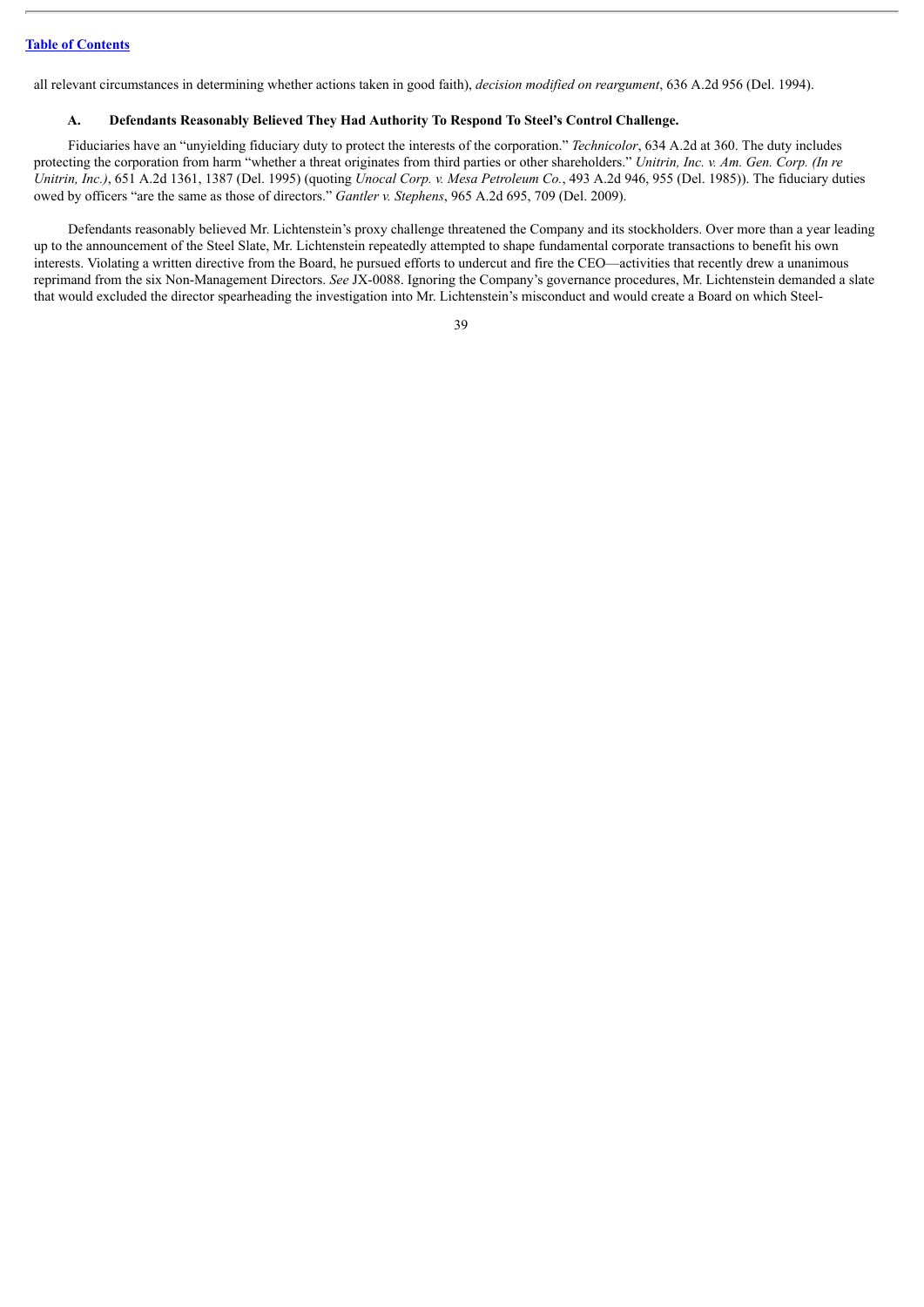affiliated directors would hold four of seven seats. *See* JX-0152. When half the Board resisted, Mr. Lichtenstein nominated a slate that excluded every director who opposed his will and, if approved, would lock in Steel's control. *See* JX-0171. Defendants were justifiably concerned this effort was intended scuttle the investigation into Mr. Lichtenstein's misconduct or, at the very least, eliminate the risk he would be found unfit to stand as a Board nominee.

Under the circumstances, it was reasonable for directors and management to conclude Mr. Lichtenstein and his Proxy Contest posed a threat to the Company and its stockholders. *See, e.g.*, Chilton Dep. 180:17–181:5 (proper to issue Press Release without consulting Plaintiffs because Defendants "were in a bind there where the answer would be no press release or edit it in such a fashion that wouldn't put the facts out, but I think it was appropriate what we did"); Drake Dep. 41:21–25 ("I saw Mr. Lichtenstein and the other three directors as a dissident slate trying to do a hostile takeover of the company. I thought it was important to get the press release out."); Boehle Dep. 133:21–25 ("[A]t that point in time [February 4] we felt like they were conflicted and they were acting as outside dissident directors, and I wasn't sure that I should send confidential financial statements of the company to them.").

Discovery in this case has confirmed Defendants' judgment that Plaintiffs were acting to promote the interests of Steel, not the interests of the Company and its stockholders. *See, e.g.*, McNiff Dep. 107:8–108:20 (stating her belief that Steel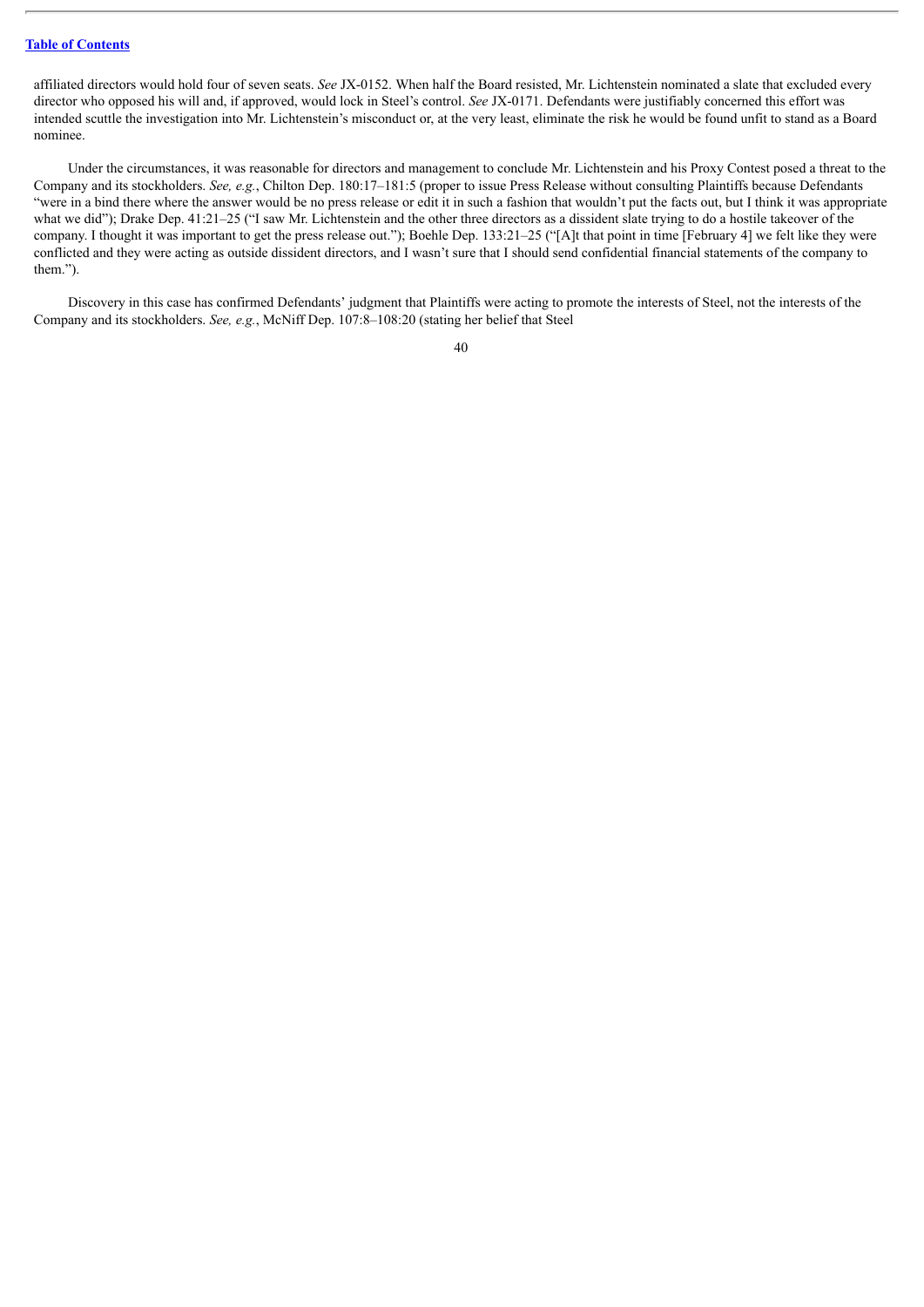ran its own slate because Mr. Lichtenstein "felt that Eileen was trying to force him off the board" via the investigation); Turchin Dep. 181:10–25 (stating his belief that Mr. Lichtenstein proposed his own slate to make sure he was not "unhappy with the way the [board] membership would be determined."); PTO ¶ 56 (stipulating that the Steel Slate was motivated by Steel's desire to "act to protect *its* rights") (emphasis added).

Critically, a failure to respond to such a threat could constitute a breach of duty for "choosing not to cross" Mr. Lichtenstein. *See La. Mun. Police Emps. Ret. Sys. v. Fertitta*, 2009 WL 2263406, at \*8 (Del. Ch. July 28, 2009) (alleged failure to protect against creeping acquisition of control by CEO/Chairman after merger fell through stated breach of duty claim).11 Defendants, who take their duties to the Company and its stockholders seriously, were justified in responding as they did.

#### **B. Defendants Relied Reasonably On The Advice Of Counsel.**

Defendants relied reasonably and in good faith on the advice of counsel in taking the challenged actions. Courts assessing a fiduciary's good faith consider all relevant circumstances. *Technicolor*, 634 A.2d at 368. A significant factor is the

<sup>11</sup> It is also worth noting that the Company only issued the Press Release in *response* to Plaintiffs' misleading Schedule 13D Amendment. In fact, the evidence confirms the Company hoped such step would not be needed. *See* JX-0200 ("Attached is what I believe to be our final form of press release. Let's all hope it is not needed!").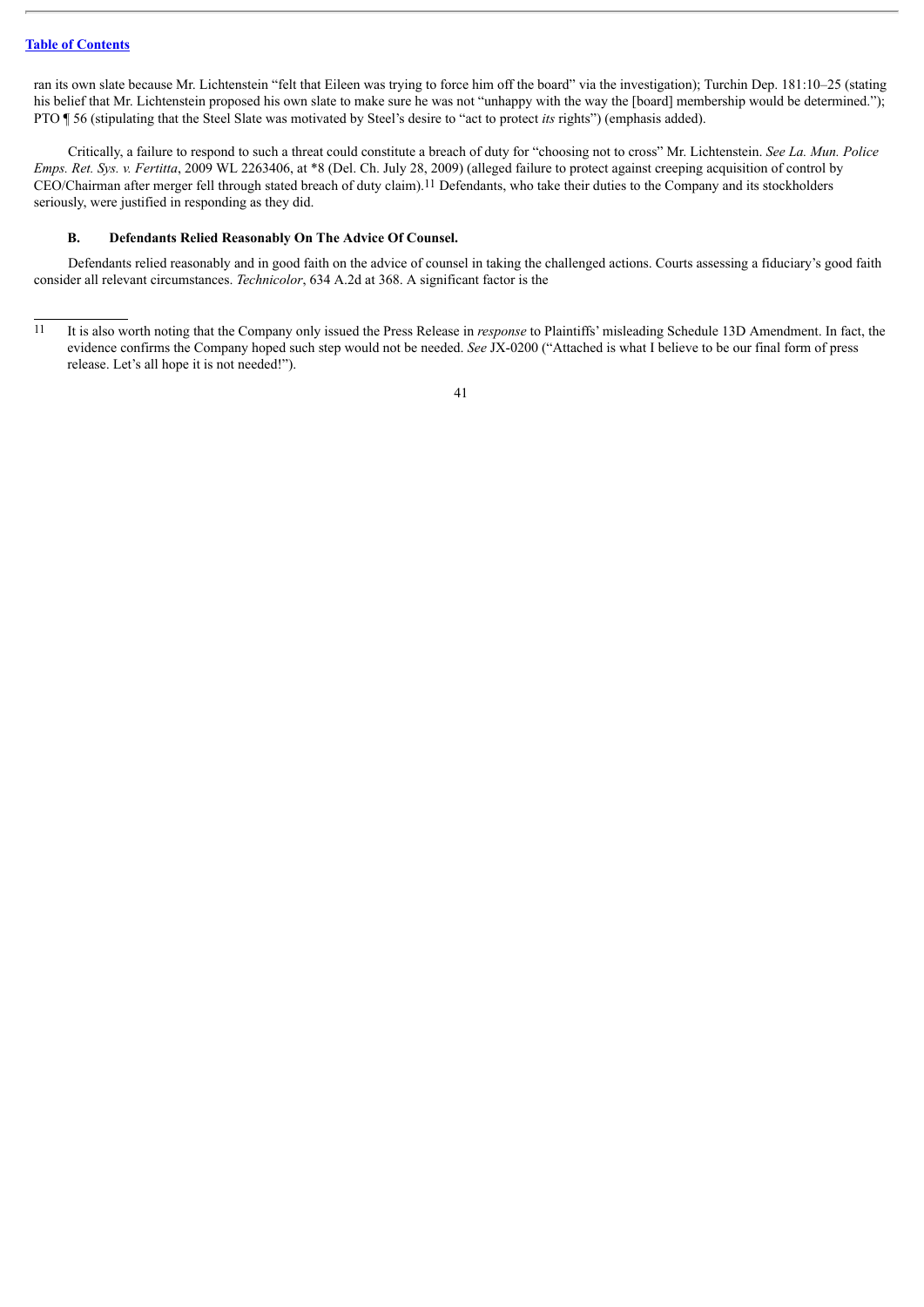reasonable reliance on advice from competent counsel. *See Cirillo Fam. Tr. v. Moezinia*, 2018 WL 3388398, at \*12 (Del. Ch. July 11, 2018) (TABLE) ("[j]ustifiable reliance on outside counsel evinces good faith, not an improper dereliction of duty"), *af 'd*, 220 A.3d 912 (Del. 2019); *see* 8 *Del. C.* § 141(e) (directors "fully protected in relying in good faith" on advice "as to matters the member reasonably believes are within such other person's professional or expert competence and who has been selected with reasonable care by or on behalf of the corporation."). Fiduciaries are protected in reasonably relying on legal advice, even if such advice is later judged to be mistaken. *Busch v. Richardson*, 2018 WL 5970776, at \*10 n.96 (Del. Ch. Nov. 14, 2018). Such protection is warranted here.

The Company's General Counsel, Mr. Kampani, reviewed the challenged Press Release and related SEC submission, as did outside counsel for the committee of Non-Management Directors (Morris Nichols and Weil Gotshal). None expressed reservations about Defendants' authority to take the challenged actions.

#### **III. Defendants Have Not Violated The February 23 TRO.**

Since the Court granted the TRO at the February 15, 2022 hearing, Defendants have made unequivocally no "statement[s] . . . on behalf of or in the name of the Company," "take[n no] action on behalf of or in the name of the Company," nor "use[d] or otherwise deploy[ed] Company funds or other Company resources in support of the election efforts of any candidate for election at the Annual Meeting."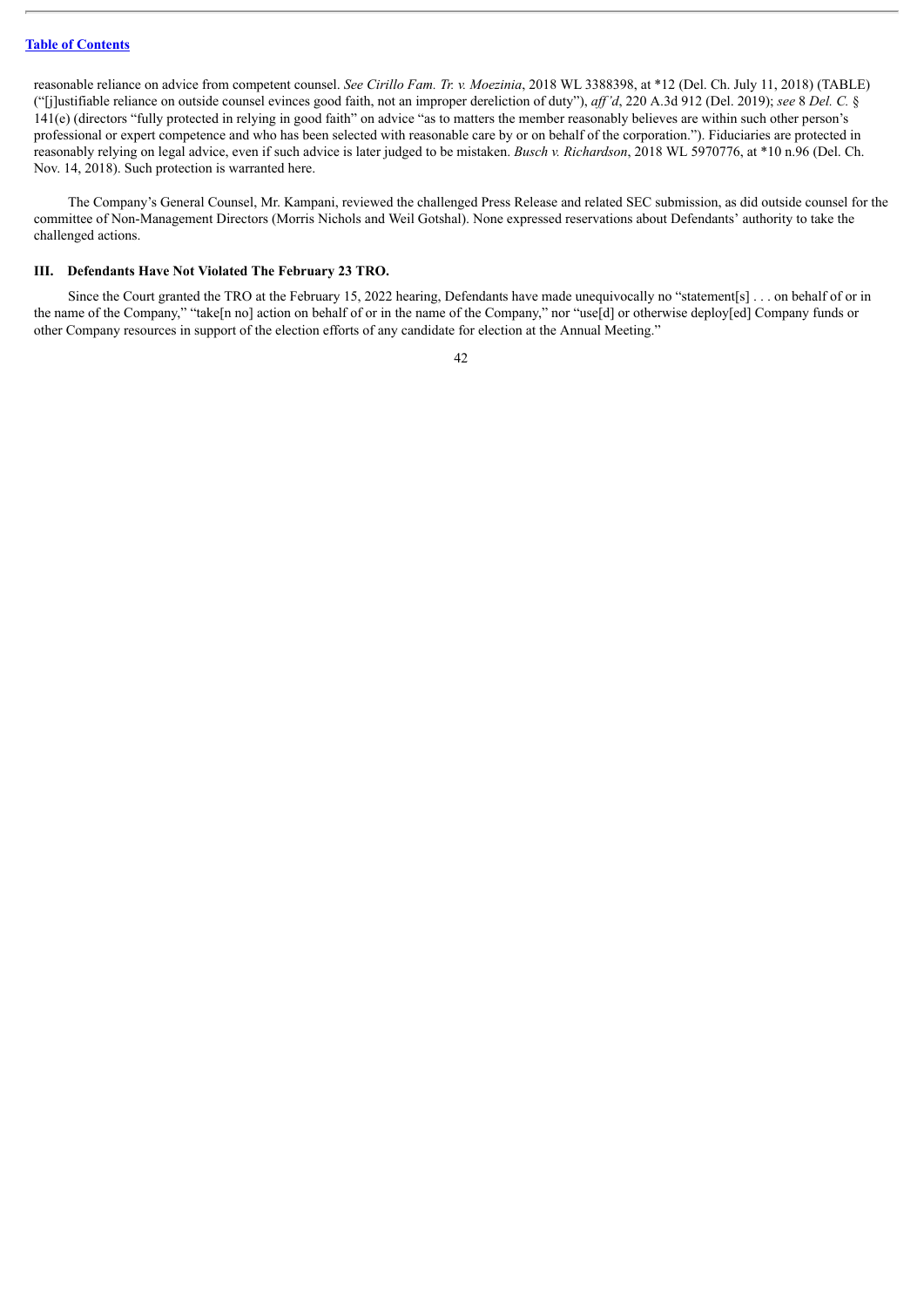JXT-0405  $\parallel$  2; JX-0565, Answer  $\parallel$  8, 104, 105, 125, 129, 135, 142. All that is left, therefore, of Plaintiffs' claim is the unsupported contention that Defendants violated the TRO by coopting the Company's advisors or using Company "resources" in support of the Majority Independent Slate in connection with Proxy Contest. But the evidence is clear that Defendants' counsel and advisors are working either for free or on an advancement/indemnification basis, and no work being conducted in support of the Majority Independent Slate has utilized Company resources or funds. Indeed, personal funds have been expended by a member of the Majority Independent Slate in connection with the Proxy Contest. JX-0565, Answer ¶¶ 121, 125; *id.*, Countercl. ¶ 45. Defendants have scrupulously complied with the TRO.

#### **A. Defendants Had Nothing To Do With The Company's Retention of M&F Following The TRO.**

Plaintiffs may argue that Defendants improperly caused the Company to retain Morrison & Foerster LLP ("M&F")—longtime corporate and securities counsel to the Company—as Company counsel in this action in violation of the TRO. But Defendants had no involvement with the Company's retention of M&F.

The TRO required Gibson Dunn and Richards, Layton & Finger, P.A. ("Richards Layton") to withdraw as Company counsel and the Company to retain independent counsel. JX-0405 ¶¶ 7–8. As Company documents make clear, on March 4, 2022, the Company's *in-house counsel* notified Plaintiffs' and Defendants'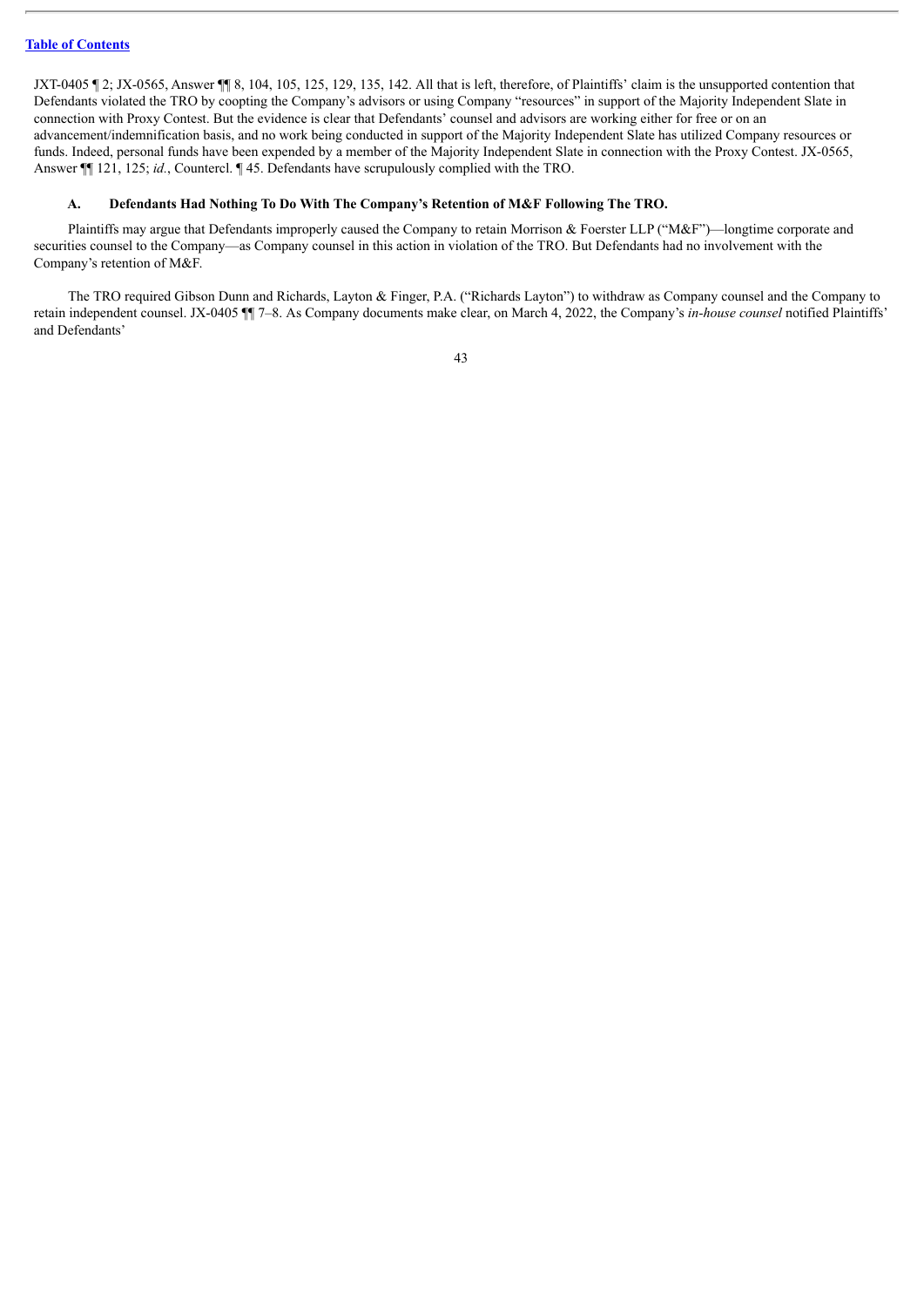counsel that *he* "ha[d] asked the Company's outside securities counsel, Dave Lynn at Morrison & Foerster, to reach out . . . to try to begin coordination regarding the Company's upcoming annual meeting," and noted specifically that the Company must comply with the TRO. JX-0701. Defendants were unaware of any outreach to M&F to serve as counsel for the Company, had no involvement with any such outreach, and do not even know if M&F was ever retained as counsel for the Company. *See* Drake Dep. 249:3–252:16; Chilton Dep. 246:21–247:16. Defendants simply had no involvement with M&F.

#### B. Defendants' Use Of Their Own Counsel At Gibson Dunn And Richards Layton Does Not Violate The TRO.

Plaintiffs may argue that Defendants' post-TRO use of their counsel at Gibson Dunn and Richards Layton violated the TRO. But Gibson Dunn and Richards Layton have not acted as counsel to the Company following the issuance of the TRO, nor is either firm currently being paid in connection with the Proxy Contest and this action.

The Court's TRO ruling required Gibson Dunn and Richards Layton to withdraw their appearances on behalf of the Company and required the Company to retain independent counsel authorized by at least five members of the Board "in connection with the Action and the Related Action." JX-0405 ¶¶ 7–8. Concerned about leaving the Company unrepresented and unable to act in the pending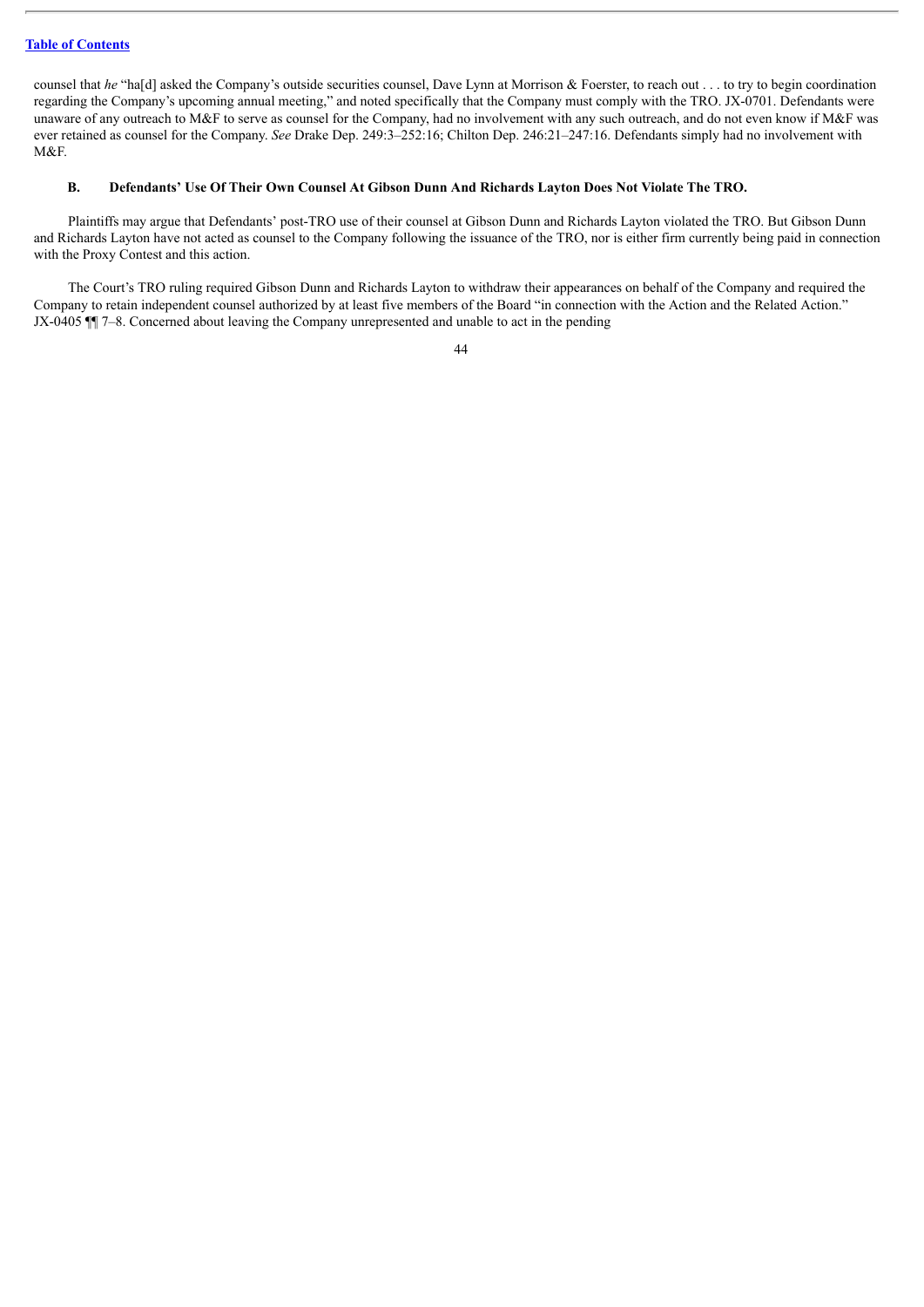litigations, Gibson Dunn and Richards Layton sought to confer with Plaintiffs' counsel about the retention of neutral counsel for the Company "in connection with the Action and the Related Action." But Plaintiffs initially refused to consent to any firm other than their preferred firm, Paul, Weiss, Rifkind, Wharton & Garrison LLP. When it became apparent that the issue of neutral counsel could not be resolved without the Court's intervention and after Plaintiffs accused Gibson Dunn and Richards Layton of violating the TRO by attempting to prevent a situation in which Aerojet would be unrepresented and unable to proceed *pro se*—Gibson Dunn and Richards Layton moved to withdraw their appearances on behalf of the Company on March 9, 2022, and obtained leave to withdraw on April 20. *See* Dkts. 70, 133.12

Since the Court granted the TRO, Gibson Dunn and Richards Layton have not acted on behalf of the Company and have provided no advice or legal services to the Company related to the Proxy Contest. *See, e.g.*, Drake Dep. 108:20–24. Moreover, Gibson Dunn and Richards Layton have not received and retained any payments for their services in this matter since the hearing on the TRO, whether from the Company or otherwise. *See, e.g.*, Lord Dep. 208:18–209:4 ("Q. Who's covering

<sup>12</sup> The Court expressed similar concerns at a March 22 hearing. *See* Mar. 22, 2022 Hr'g Tr. 25 ("I have not granted your motions to withdraw because I'm concerned about leaving the company unrepresented. It can't act *pro se* in this court, as you know.").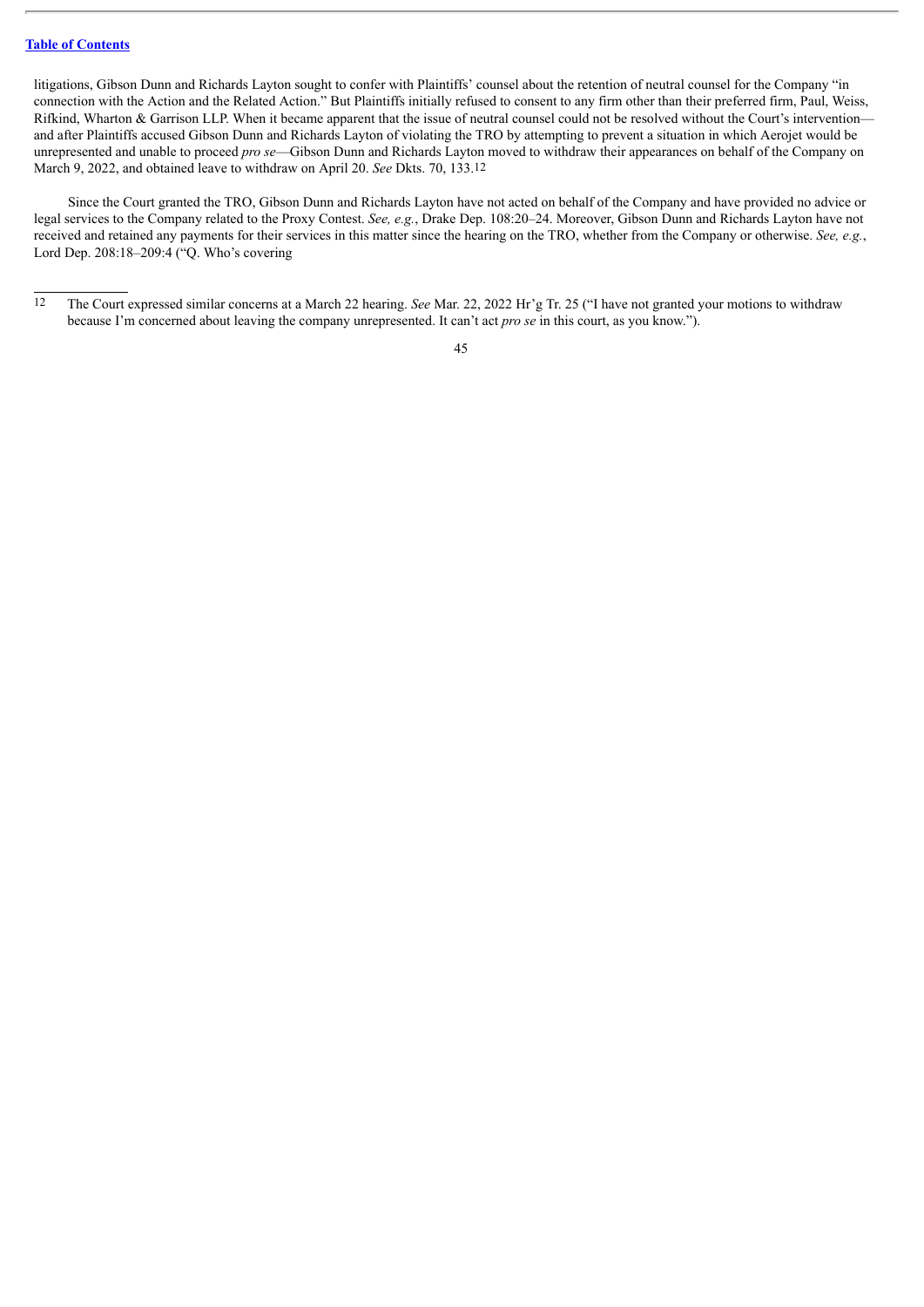Gibson Dunn's costs in connection with this proxy contest? A. They are individually. They are. We understand that they're — they're taking the cost themselves. . . . Q. Is Richards, Layton doing the same thing? A. Same."); Chilton Dep. 226:19-24 ("Q. Did Aerojet agree to pay all of your fees and expenses in connection with Gibson Dunn's representation of you? A. Certainly not after the TRO."); *id.* at 273:23–274:4 ("Q. Has the company made any payments to Gibson Dunn for its work in connection with this litigation? A. Not to my knowledge. Q. Has the company made any payments to anyone in connection with this litigation? Not to my knowledge.").13 Gibson Dunn and Richards Layton have sought advancement from the Company for work defending Defendants in this lawsuit, *see* Drake Dep. 168:9–17, 169:3–16, which is legally permitted under the Company's Bylaws, JX-11 at 11–13. Defendants' indemnification and advancement rights were not altered in any way by the TRO, nor did the TRO limit the ability of the Company's advisors to be paid for work performed on the Company's behalf. Indeed, Plaintiffs, too, anticipate that the Company will indemnify them for their

<sup>13</sup> After the Company inadvertently paid an invoice submitted by Gibson Dunn pursuant to its clients' advancement and indemnification rights, Gibson Dunn promptly returned those funds to the Company pending a determination of Defendants' rights to advancement.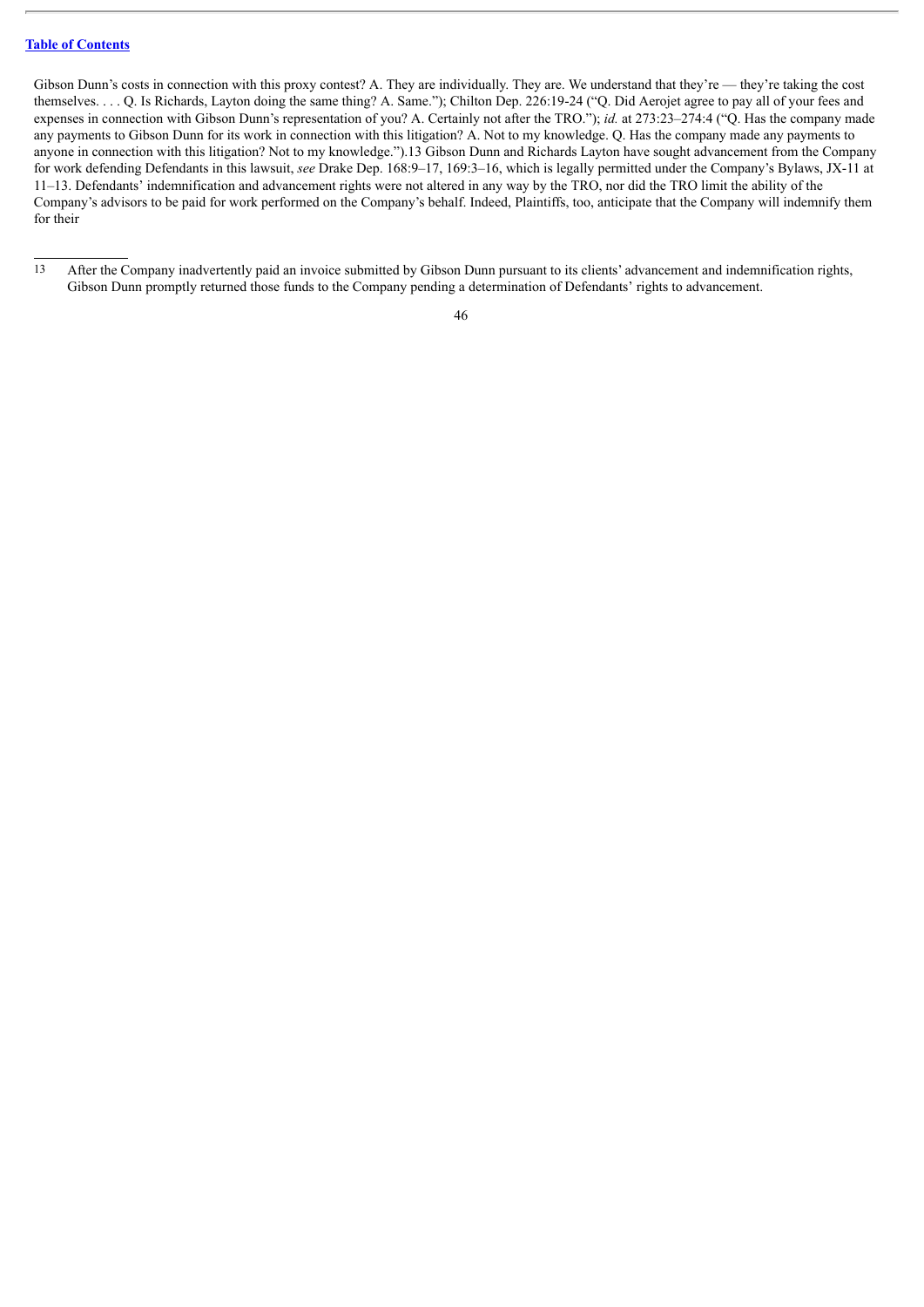affirmative lawsuit. *See* Turchin Dep. 275:20–276:12. Nothing about the work of Gibson Dunn and Richards Layton since February 15 violates the TRO.

## **C. Defendants' Collaboration With Third-Party Advisors Does Not Violate The TRO.**

Plaintiffs will argue that Defendants violated the TRO by collaborating with certain third-party advisors in connection with the Proxy Contest. Because some of those third parties had previously worked with the Company, Plaintiffs may contend that any post-TRO work with these third parties by Defendants constituted use of Company resources.

It is an untenable reading of the TRO to suggest that a third party who had a relationship with the Company *at any time* is an asset or resource of the Company. Plaintiffs' argument ignores that, absent an existing contractual relationship with the Company or Plaintiffs, third party advisors—even those who have worked with the Company in the past—are free to make their own choices and are entitled to work for whomever they choose. Neither Plaintiffs nor Defendants have any prior claim over their services. Indeed, following the Court's order granting the TRO, some advisors opted not to work for Defendants. For example, Joele Frank, a strategic communications firm that worked on the Lockheed transaction, determined it could not provide services to Defendants without an indemnity agreement from the Company, and has provided Defendants no services. *See* Drake Dep. 141:10– 21,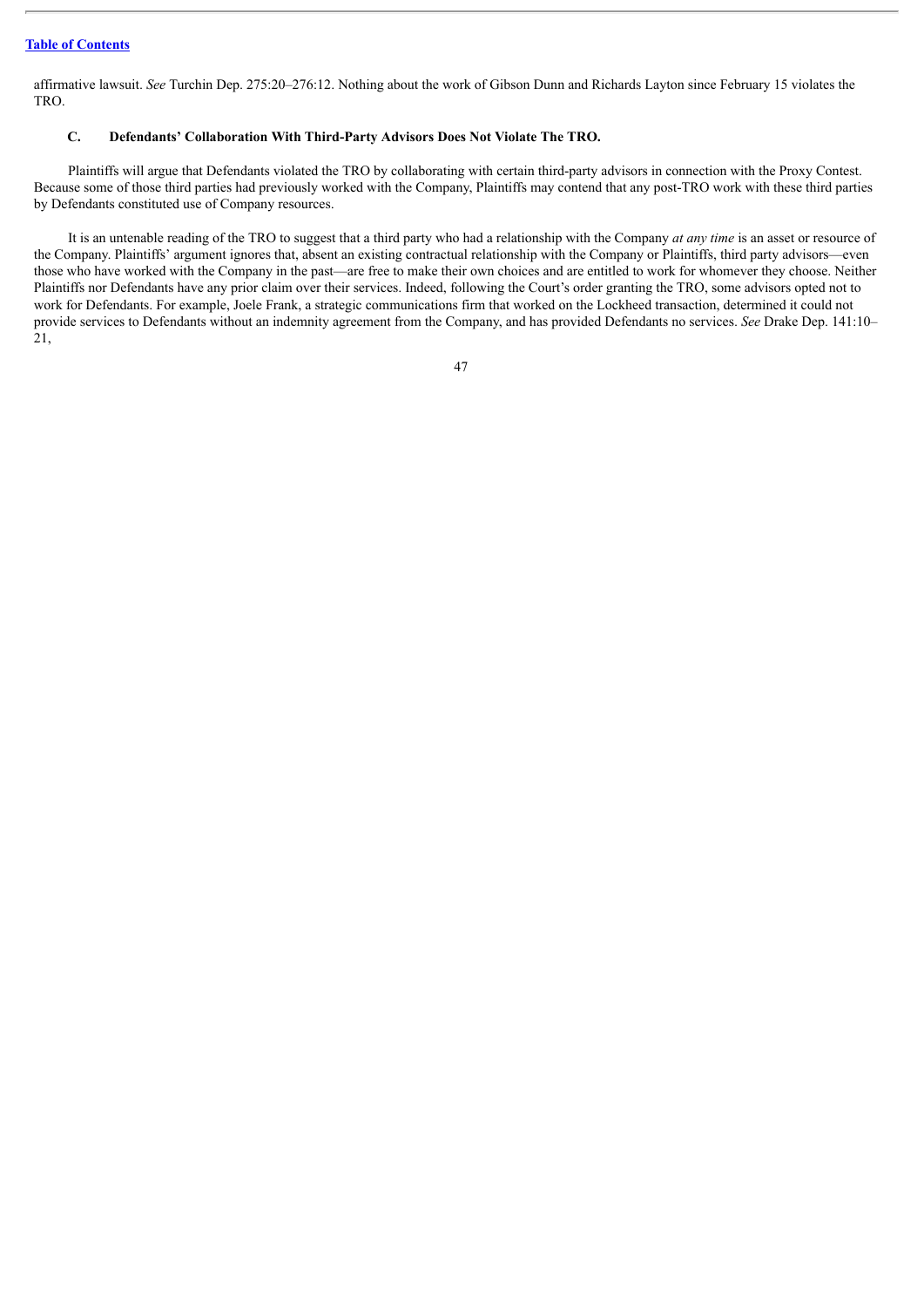142:23–144:5. The fact that other third-party advisors, such as Evercore and Korn Ferry, opted to provide services to Defendants, and do so free of charge, is not a violation of the TRO.

Evercore, an investment banking advisory firm, was aware of the TRO and consulted with its attorneys regarding the scope of the TRO. *See* Anderson Dep. 71:2–22, 79:6–80:11. Ultimately, Evercore determined that providing support to Defendants during the Proxy Contest was not improper. Even so, Plaintiffs may allege that Defendants violated the TRO by working with Evercore in connection with the Proxy Contest because Evercore previously provided services to the Company during the Lockheed transaction. Evercore and the Company entered into an engagement letter on October 19, 2020, pursuant to which Evercore acted as financial advisor to the Company in connection with the Lockheed transaction. *See* JX-0027. By its own terms, the engagement letter terminated after 15 months. *Id.* Therefore, by January 19, 2022, the engagement had terminated and the Company did not enter into any other engagement letters with Evercore. *Id.*; Drake Dep. 176:9–17; Anderson Dep. 46:21–47:7. From that point onward, Evercore was free to do as it would.

In January 2022, after Evercore's engagement letter with the Company had terminated, Evercore learned about the Steel Slate and decided to reach out Ms. Drake. *See* JX-0227. Bill Anderson at Evercore, who specializes in advising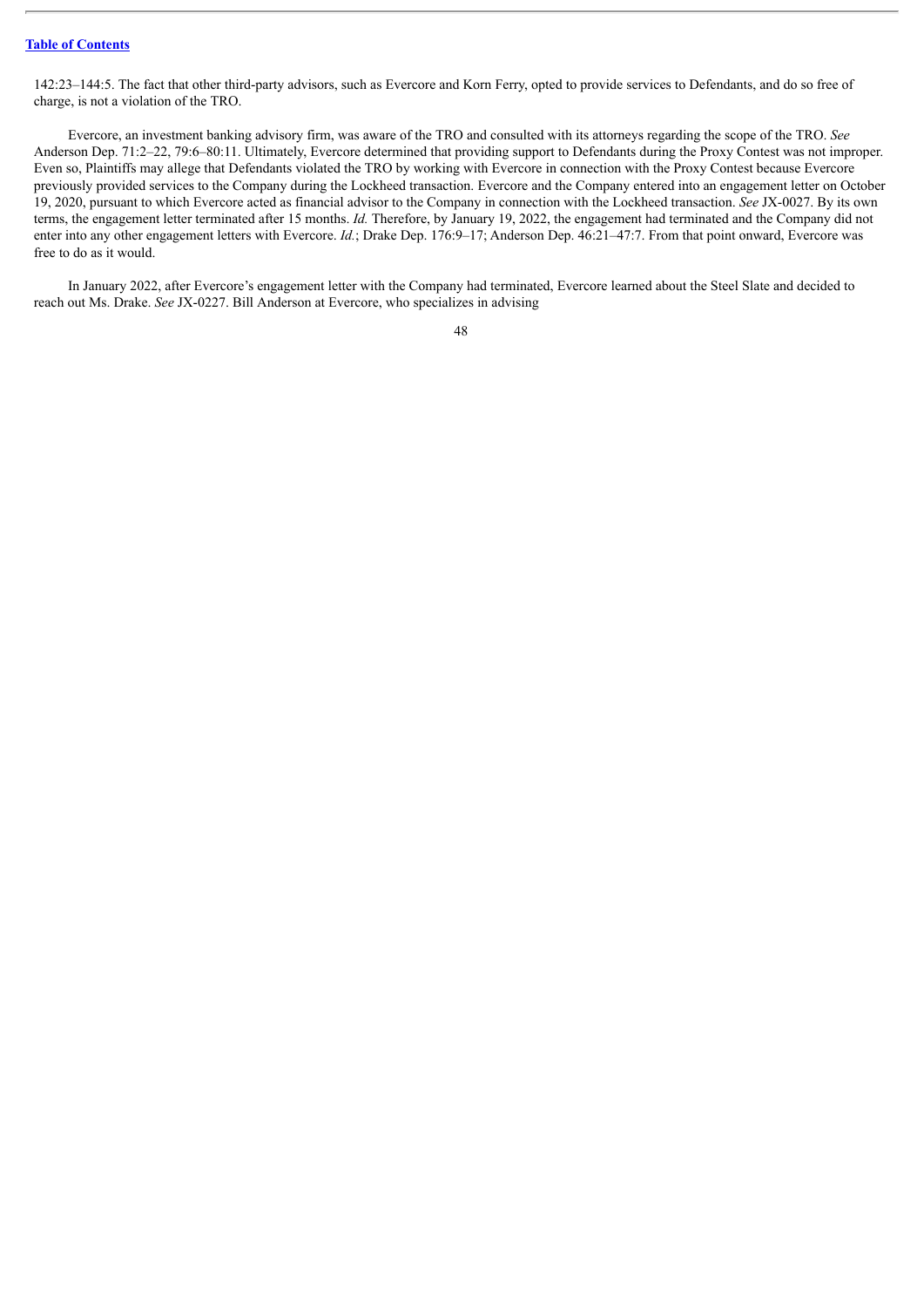companies on proxy matters, was tasked with providing assistance. *Id.*; Anderson Dep. 46:21–47:7. After the TRO ruling, Evercore continued to provide assistance to Ms. Drake at no cost. *See* Drake Dep. 117:4–16; Anderson Dep. 84:7–16. Evercore has not been paid for its services to Ms. Drake either by Defendants or the Company.

Plaintiffs may also allege that Defendants violated the TRO by working with Korn Ferry, an executive and director search firm, in connection with putting together the Majority Independent Slate because Korn Ferry previously provided services to the Company. However, there is no engagement letter between Korn Ferry and the Company that would prevent Korn Ferry from aiding Defendants, Korn Ferry has not billed the Company in connection with any work performed in connection with the Majority Independent Slate, and Korn Ferry has provided its services to Defendants free of charge. *See* Drake Dep. 150:2–168:7. Plaintiffs' argument that Defendants violated the TRO with respect to Korn Ferry appears motivated by Korn Ferry's unwillingness to help Steel hire a new general counsel. Lichtenstein Dep. 79:14–80:5.14

<sup>14</sup> Korn Ferry advised Steel it declined the engagement for business reasons, not because it perceived a conflict of interest. JX-497.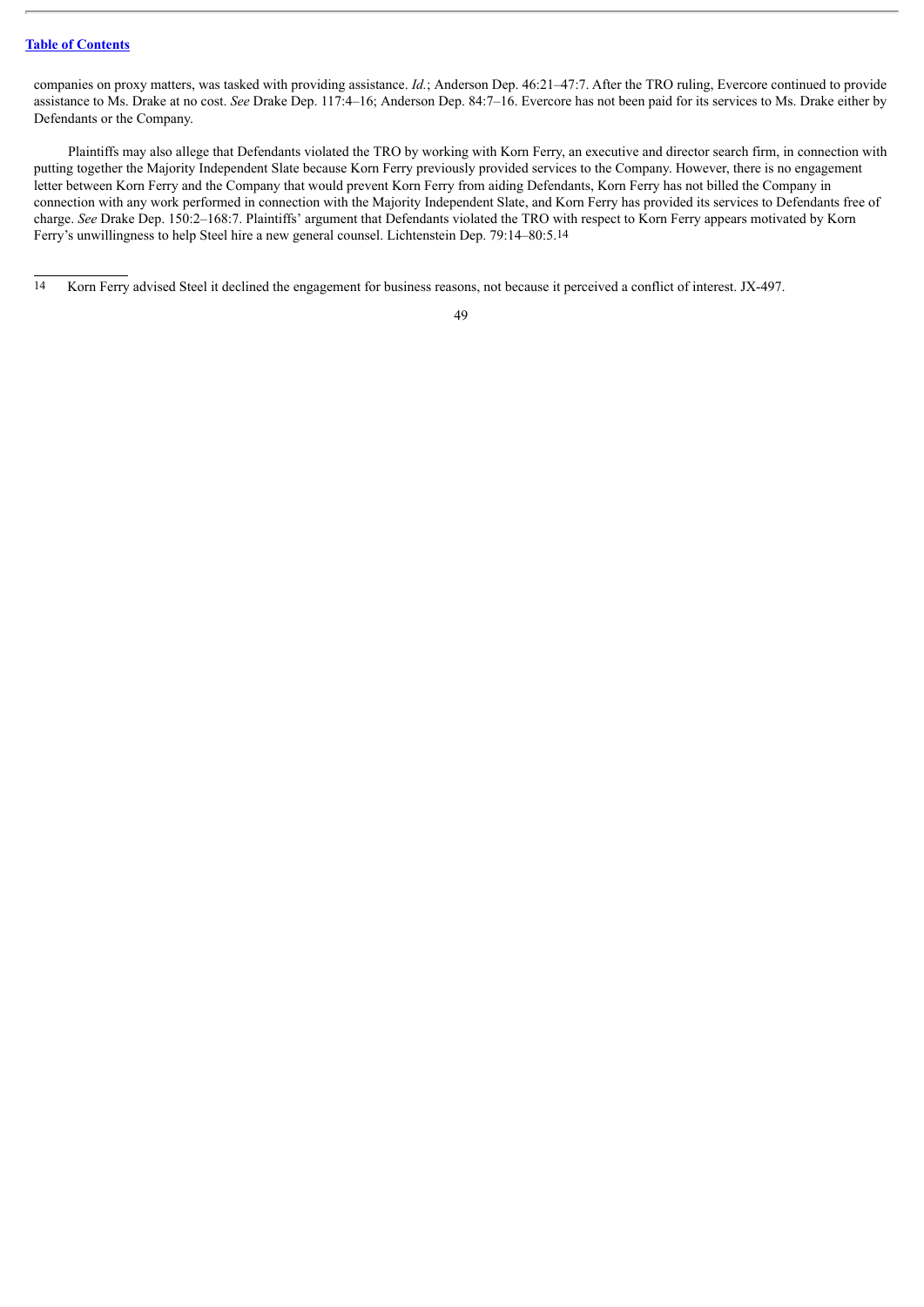There is nothing in the language of the TRO that suggests it is violated by a third party providing assistance to Defendants simply because that third party previously provided unrelated and now-terminated services to the Company. Indeed, in granting a TRO, "the court must be alert to the legitimate interests of the public or innocent third parties whose property rights or other legitimate interests might be affected by the issuance of the remedy." *See In re RJR Nabisco, Inc. S'holders Litig.*, 1989 WL 7036, at \*12 (Del. Ch. Jan. 31, 1989). Certainly, the third parties providing advice to Defendants free of charge are not the "resources" contemplated by the TRO, which this Court found "is and must be narrow" and their services cannot be considered a violation of the TRO, let alone a meaningful one.

#### **D. Defendants' Have Not Used Any Company Resources In Violation Of The TRO.**

Plaintiffs will further contend that Defendants violated the TRO by using "Company resources," including receiving assistance in the Proxy Contest from Company management, utilizing Company e-mail and systems, and working to support Defendants in the Proxy Contest while "on the clock" and "during the workday." But Ms. Drake and Company personnel who support the Majority Independent Slate in their personal capacities as stockholders have been careful only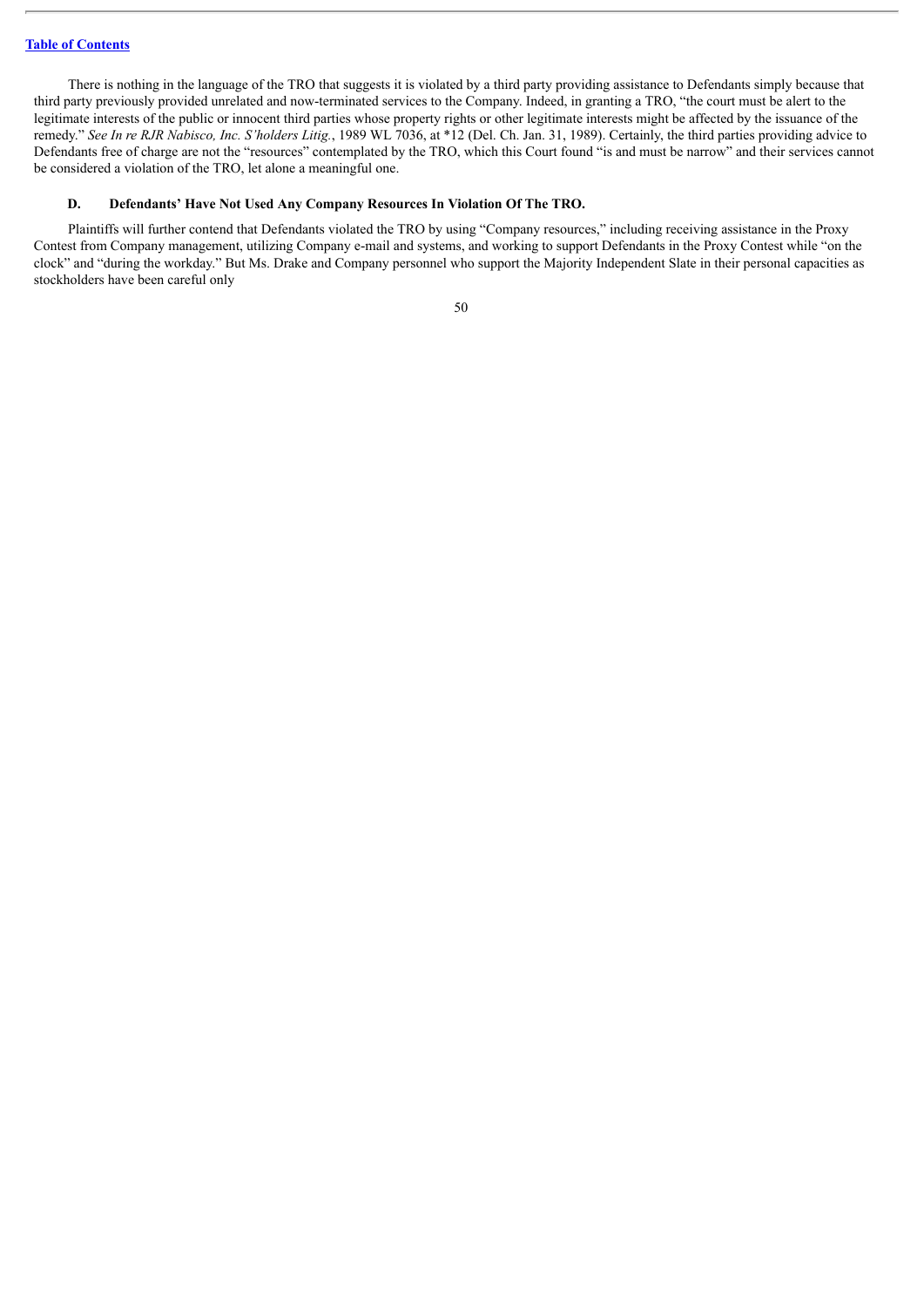to use their personal time and resources when working on the Proxy Contest and, as noted above, the Company has expended no funds in support of Defendants.

Plaintiffs may argue that Defendants violated the TRO when Ms. Drake asked the Company for administrative help transferring her Aerojet shares to Computershare, a stock transfer company, in connection with preparing the Majority Independent Slate. In order to nominate the Majority Independent Slate, Ms. Drake had to transfer 100 shares in the Company that she held from her brokerage account to a Computershare account so they would be reflected as record shares. *See* Drake Dep. 232:21–233:5. In the process of attempting to do so, Ms. Drake discovered that she had been locked out of her Computershare account, which had been set up when she became an employee of the Company and had not been used since, due to inactivity. *See, e.g.*, *id.* 241:17–21. In order to reset the password and unlock the account, Ms. Drake was first told by Computershare that someone from the Company would need to help because it was a Company account. JX-437 at 5. Company employees simply provided ministerial assistance of a type they would have given any employee, but it was ultimately Ms. Drake's personal broker who facilitated the transaction and conducted the share transfer. *Id.* at 13. The purely ministerial act of unlocking an employee's Computershare account was not a use of Company resources by Defendants in violation of the TRO.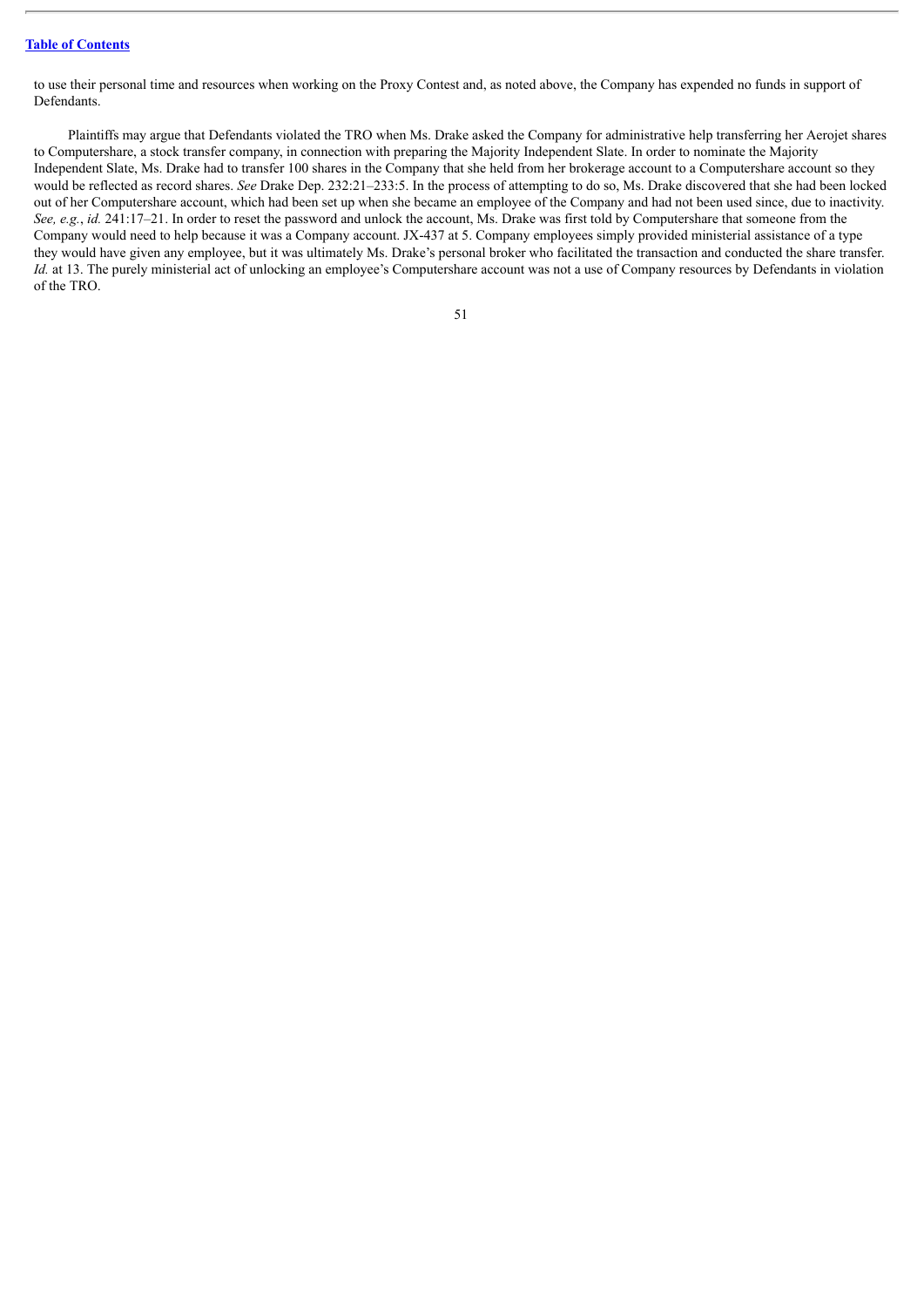Plaintiffs may also argue that Defendants violated the TRO by enlisting the assistance of Company personnel, including management, in support of the Majority Independent Slate. Not so. Plaintiffs ignore that any work that Ms. Drake or other Company employees have conducted on the Proxy Contest has been in their *personal, individual capacities as stockholders*—not as employees or representatives of the Company—and they have taken steps to make that clear and avoid any confusion.

Ms. Drake has made plain that she divides her time, conducting work on the Proxy Contest for many hours a day, generally at night, and balances it with her role as CEO. Drake Dep*.* 210:11–25. While a stockholder may reach out to her at any time, *id.* at 127:16–21, Ms. Drake has "a separate email and separate phone number now for shareholder communications," *id.* at 127:5–6. She only conducts work on the Proxy Contest in her personal capacity as a stockholder and, in calls with other stockholders, makes clear when she is speaking in her capacity as CEO and when she is speaking in her personal, individual stockholder capacity. *E.g.*, *id.* at 126:1– 22. Ms. Drake does not affirmatively raise the Proxy Contest in calls with stockholders, but responds to their inquiries when raised and only in her personal capacity. *Id.* at 127:22–128:12. Ms. Drake is not relying on the Company's management team for assistance in the Proxy Contest, nor is she aware of anyone besides herself on the management team discussing the Proxy Contest with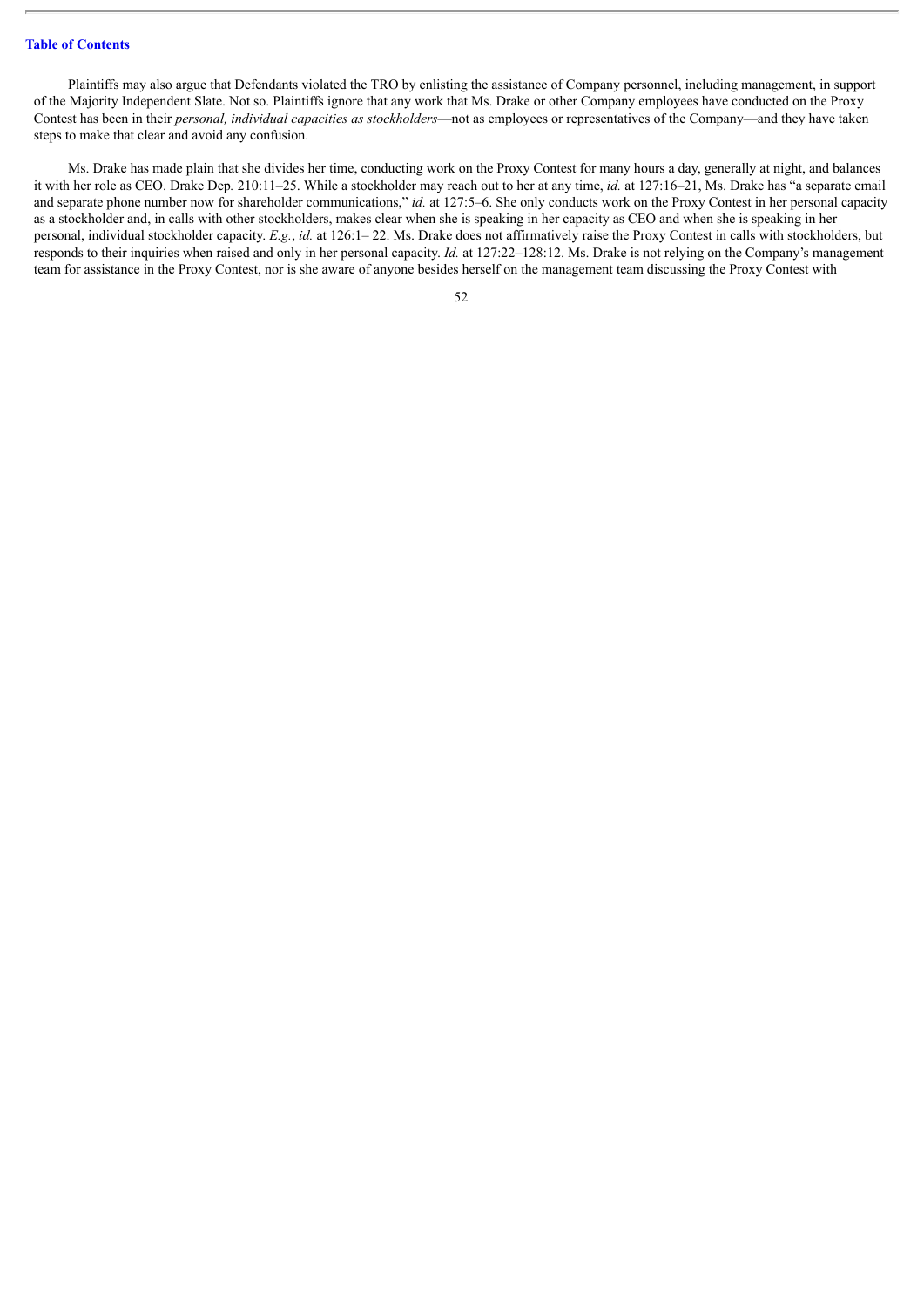stockholders. *See id.* at 119:18–120:1, 128:13–129:3. Indeed, when the Proxy Contest comes up in meetings or conversations, particularly with stockholders, Ms. Drake directs Company management to leave the room and not participate and has instructed management that any conversations with stockholders regarding the Proxy Contest are to be led by her. *See, e.g.*, *id.* 191:9–13, 206:25–207:3, 222:3–223:9; JX-0511.

Likewise, members of Company management, such as Mr. Boehle, the Company's CFO, who have conducted work related to the Proxy Contest have done so in their personal, individual capacities. They conduct this work on their personal time, using their personal e-mail addresses, when possible, and tend to work on such matters after work hours. *See, e.g.*, Boehle Dep. 199:16–17, 215:18–21, 220:8–222:19.

Plaintiffs may attempt to play a "gotcha" game by contending that the use of Company e-mail addresses for Proxy Contest-related communications by Ms. Drake and Company employees, and communications conducted during "business hours," constitute use of "Company resources" in violation of the TRO. But no member of Company management "punch[es] a clock," Boehle Dep. 215:15, so the insinuation that that any personal, individual time spent on the Proxy Contest must occur within the strictures of the traditional workday is a *non sequitur*, *see, e.g.*, *id.* 210:2–8, 215:7–10, 220:24–221:8. As noted above, Ms. Drake and Mr. Boehle utilize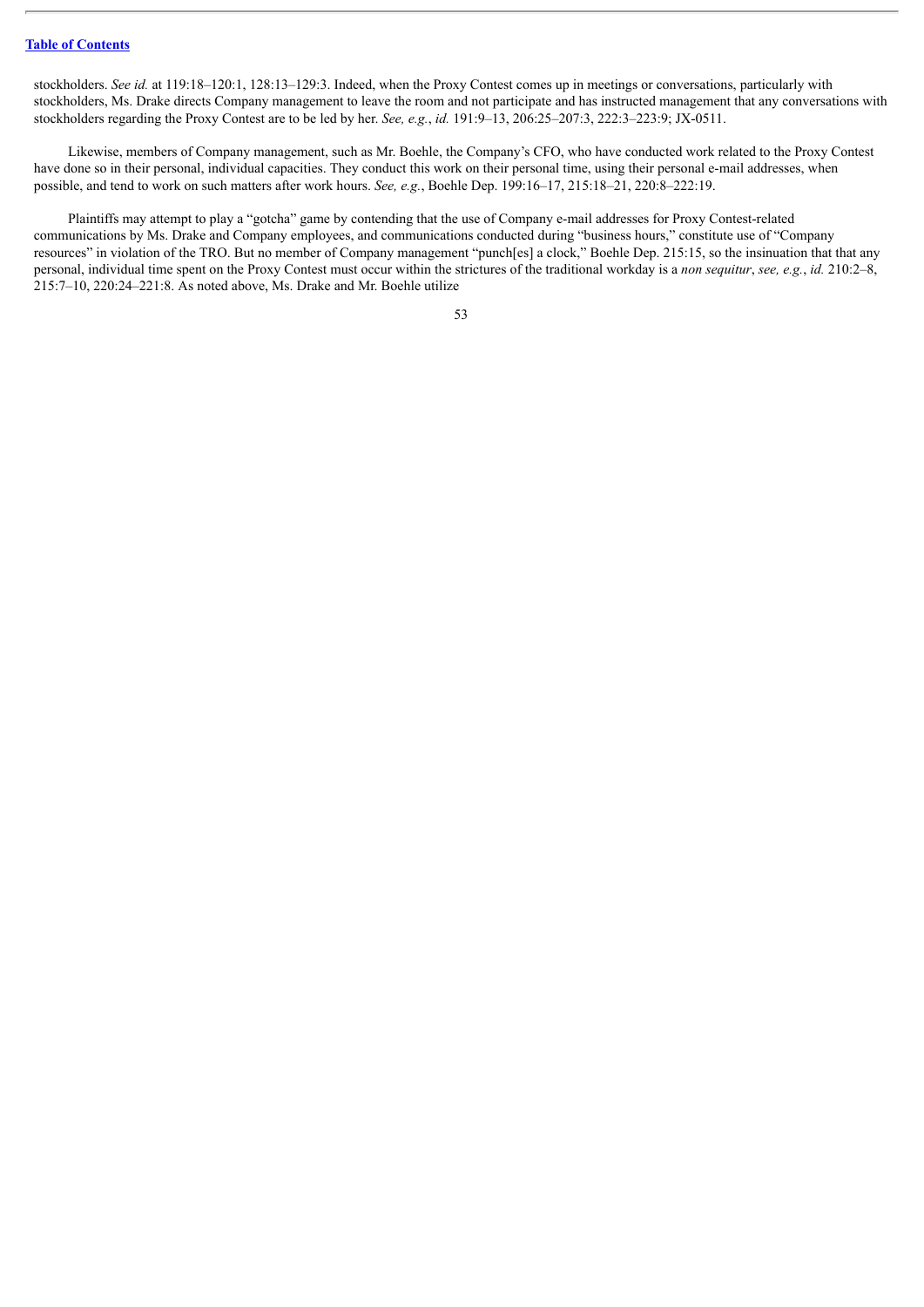personal e-mail addresses for Proxy Contest-related communications in their individual capacities when possible, but the fast-paced nature of their employment coupled with the demands of the Proxy Contest do not make this feasible in every instance. Regardless, Ms. Drake is always clear as to when she is speaking in her personal, individual capacity, rather than as CEO.15

Plaintiffs themselves have inundated Company management with requests for nonpublic information via phone calls, text messages, and e-mails in support of the Steel Slate, rendering any assertion about Defendants hypocritical. *See, e.g.*, Boehle Dep. 160:25–161:5, 163:11–18; *see also* JX-0702 (e-mail from Mr. Lichtenstein to Mr. Turchin writing, "[l]et's draft a note to [John Schumacher] and the board including this email and saying to js I guess you missed this one"); JX-0704 (e-mail from C. Turchin to J. Schumacher requesting information for upcoming Space Symposium). Moreover, Mr. Lichtenstein testified that his own information demands to Company management do not constitute a use of Company resources in furtherance of his proxy fight because "I am not disclosing nonpublic information."

<sup>15</sup> Plaintiffs' claim that Defendants' actions have disrupted the Company and used Company time and resources is belied by the fact that their decision to abandon or suspend this litigation (even in the face of an offer of judgment by Defendants) has been far more disruptive to Company time. For example, the time that Mr. Boehle spent drafting the handful of e-mails in late February and early March on which Plaintiffs place such reliance is dwarfed by the time Mr. Boehle was required to spend preparing for and sitting for a deposition.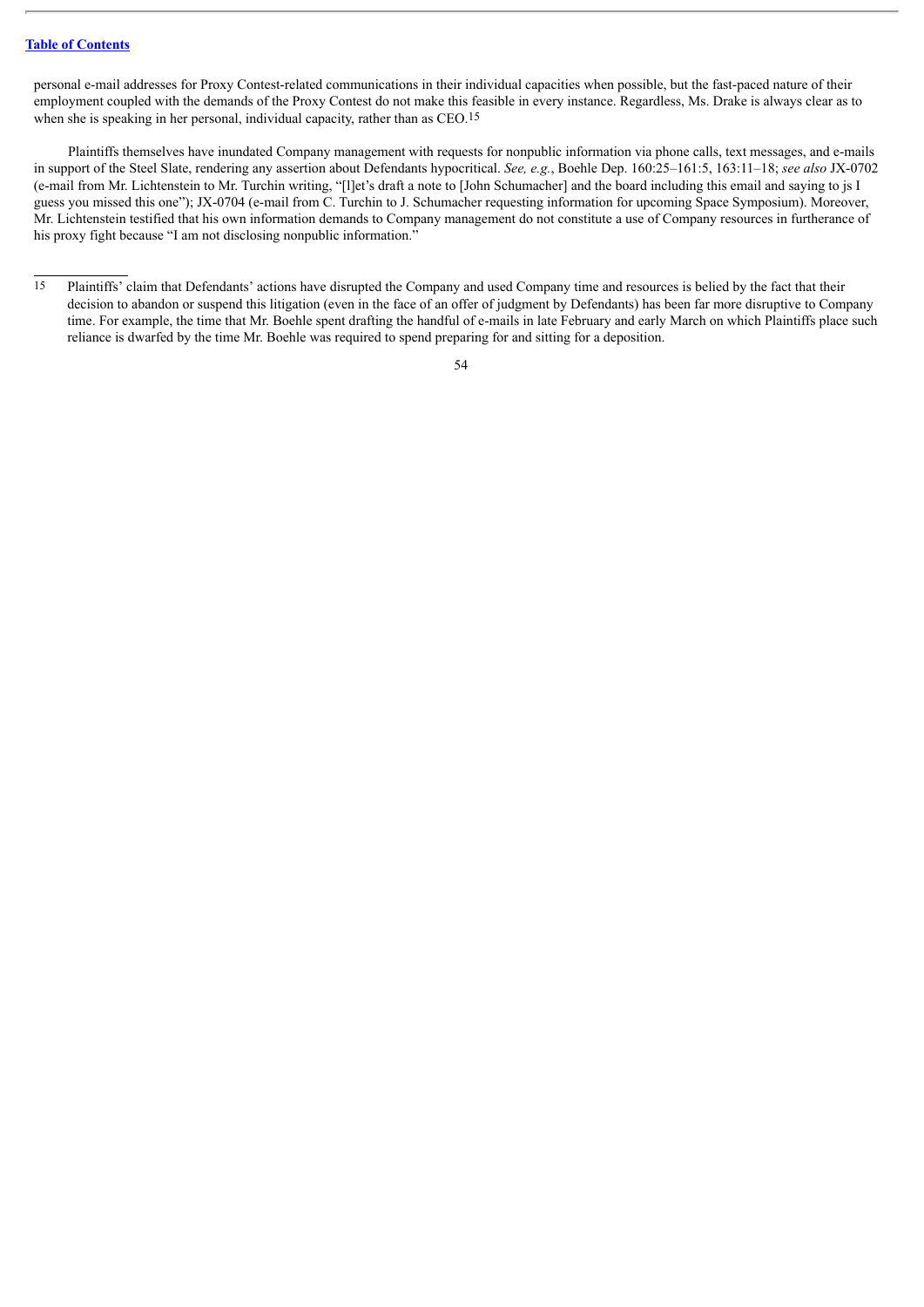Lichtenstein Dep. 324:19–325:15. Plaintiffs cannot have one standard apply to Defendants and another to themselves.

#### **E. Defendants Should Not Be Held In Contempt For Any Purported Violations Of The TRO.**

Plaintiffs may seek to hold Defendants in contempt for these purported violations. Whether a party should be held in contempt is a discretionary matter for the Court. *See Dickerson v. Castle*, 1991 WL 208467, at \*3 (Del. Ch. Oct. 15, 1991). The violation "must not be a mere technical one, but must constitute a failure to obey the Court in a meaningful way." *Id.* at \*4 (internal quotation omitted). Even where there has been a violation, the Court will consider good faith efforts to comply with the order or to remedy the consequences of noncompliance. *Id*. This Court has also noted in considering a motion for contempt that "the Court must be satisfied that there was an 'element of willfulness or conscious disregard of a court order.'" *Mitchell Lane Publ'rs., Inc. v. Rasemas*, 2014 WL 4804792, at \*2 (Del. Ch. Sept. 26, 2014) (quoting *Gallagher v. Long*, 940 A.2d 945 (Del. 2007) (TABLE)). Moreover, "[a] cardinal requirement for any adjudication of contempt is that the order allegedly violated give clear notice of the conduct being proscribed." Mother African Union First Colored Methodist Protestant Church v. Conf. of African Union First Colored Methodist Protestant Church, 1992 WL 83518 at \*9 (Del. Ch., Apr. 22, 1992), *af 'd*, 633 A.2d 369 (Del. 1993) (TABLE) (citations omitted). Defendants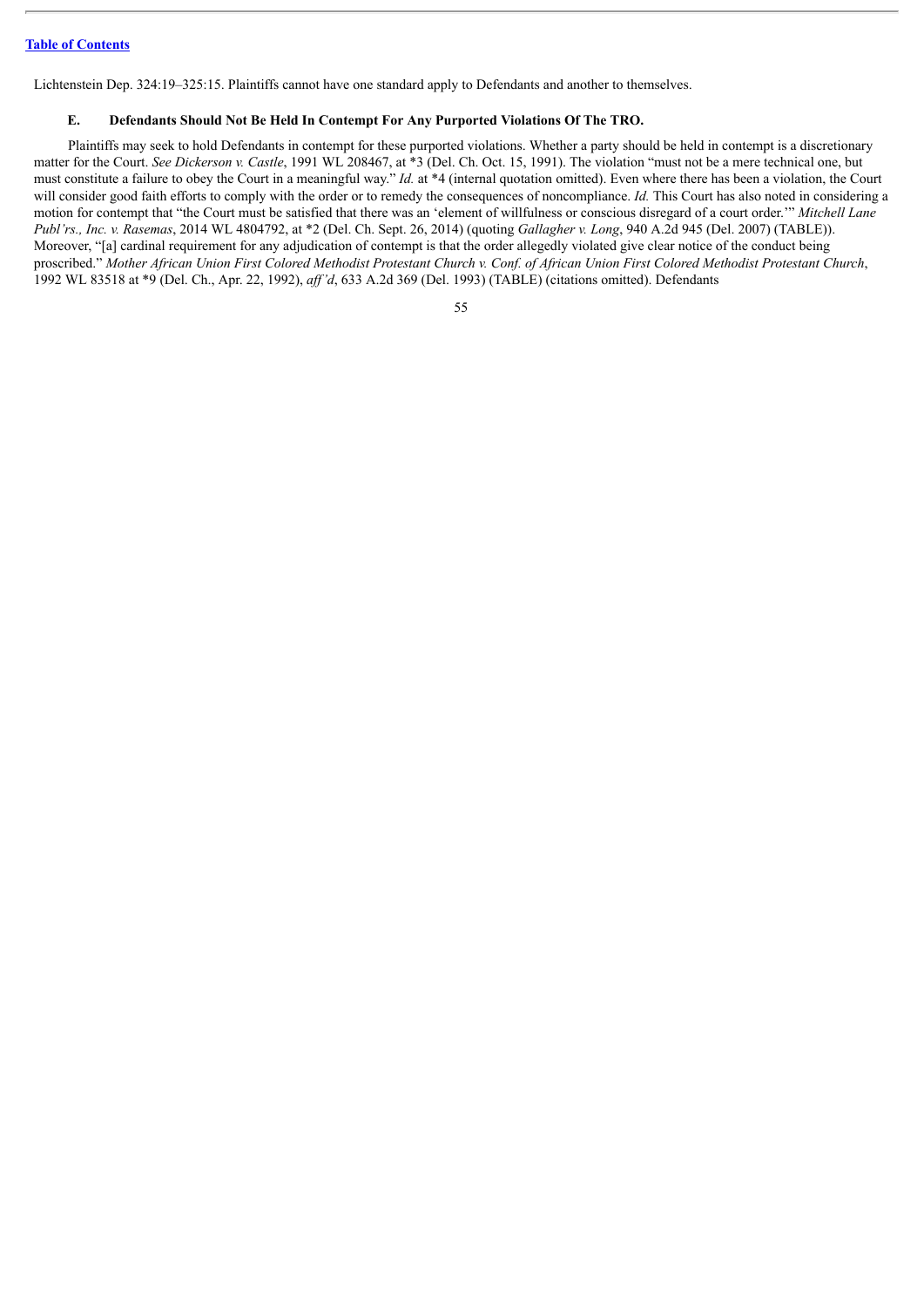have not violated the TRO and have made good faith efforts to comply with it. Contempt is inappropriate.

#### **IV. Plaintiffs' Unclean Hands Foreclose Their Requested Relief.**

The evidence will show Plaintiffs' conduct is rife with dishonesty, abuse of authority and inequitable conduct. As a result, Plaintiffs come to the Court with unclean hands and are not entitled to equitable relief, particularly in light of Defendants' good faith conduct.

The unclean hands doctrine is "a shield from the potentially entangling misdeeds of the litigants in any given case," and warrants a refusal "to consider requests for equitable relief in circumstances where the litigant's own acts offend the very sense of equity to which [the litigant] appeals." Nakahara v. NS 1991 Am. Tr., 718 A.2d 518, 522 (Del. Ch. 1998); RBC Cap. Mkts., LLC v. Jervis, 129 A.3d 816, 876 (Del. 2015) (court has broad discretion applying doctrine). The doctrine applies where the movant's inequitable conduct has "an immediate and necessary relation to the claims under which relief is sought." *Nakahara*, 718 A.2d at 523 (citation and internal quotation marks omitted). In making this determination, courts "examine the particular transactions and circumstances involved . . . which are alleged to taint [the subject of the suit]." *Id.* at 523–24 (alterations in original) (quoting *Johnson v. Yellow Cab Co.*, 321 U.S. 383, 387–88 (1944)).

Defendants will prove several instances of improper conduct by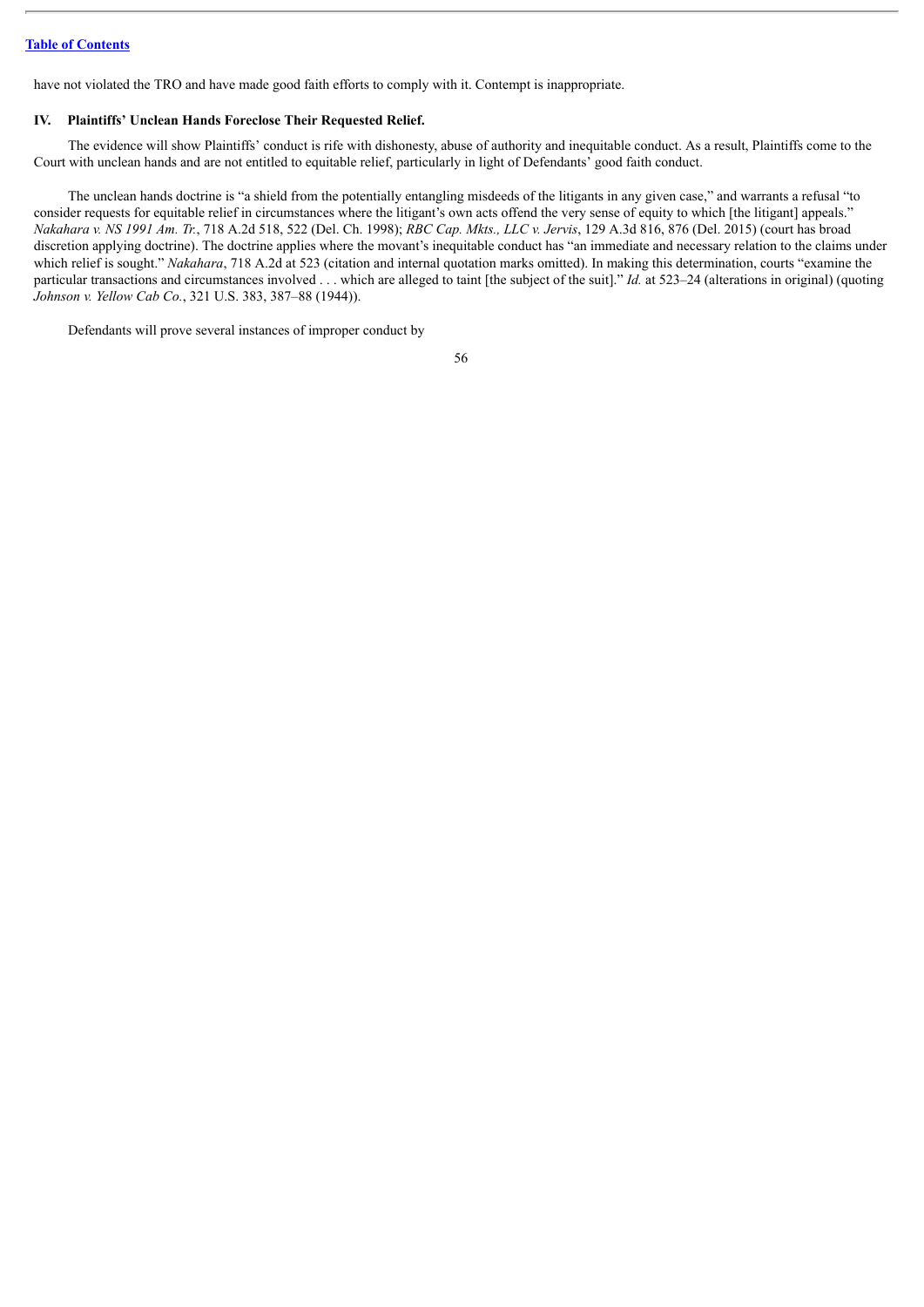Mr. Lichtenstein, abetted by the Steel-affiliated directors who joined his slate. This includes:

- In 2021, Mr. Lichtenstein unilaterally decided to oust Ms. Drake as CEO if the Lockheed Merger did not close. He never discussed his plan with the Board and never sought authority to replace her. In direct contravention of the Guidance Memo, he continued to denigrate the Company's management in discussions with industry players and solicited replacements for the CEO. That conduct resulted in a determination that Mr. Lichtenstein violated duties owed to the Company and earned him a reprimand from the Non-Management Directors.
- No later than mid-January 2022, Mr. Lichtenstein sought the resignation of Mr. Corcoran as a director and insisted that he not run for reelection. Achieving that result would eliminate the director heading the investigation into Mr. Lichtenstein's misconduct. It also would deliver a 4-3 Board majority to Mr. Lichtenstein and the directors affiliated with Steel.
- In violation of procedures mandated by the New York Stock Exchange and incorporated in the Company's governance policies, Mr. Lichtenstein demanded that the Board nominate a slate of directors without a recommendation of the Corporate Governance & Nominating Committee. Mr. Lichtenstein misleadingly told the Board he excluded Mr. Corcoran solely because he did not want to serve another term, concealing Mr. Lichtenstein's pressure on Mr. Corcoran to withdraw.
- Mr. Lichtenstein demanded the Board irrevocably commit to provide him a Board seat, regardless of whether the as-yet-undelivered report on his misconduct raised questions about his fitness to serve. Mr. Lichtenstein presented the Board with an ultimatum: sign an agreement with Steel or risk a proxy contest. Despite the fact that Mr. Lichtenstein had a clear conflict of interest with respect to the Steel letter agreement, Mr. Lichtenstein failed to recuse himself. When Defendants (who should have comprised a majority of the Board had Mr. Lichtenstein properly recused himself) refused, Steel nominated a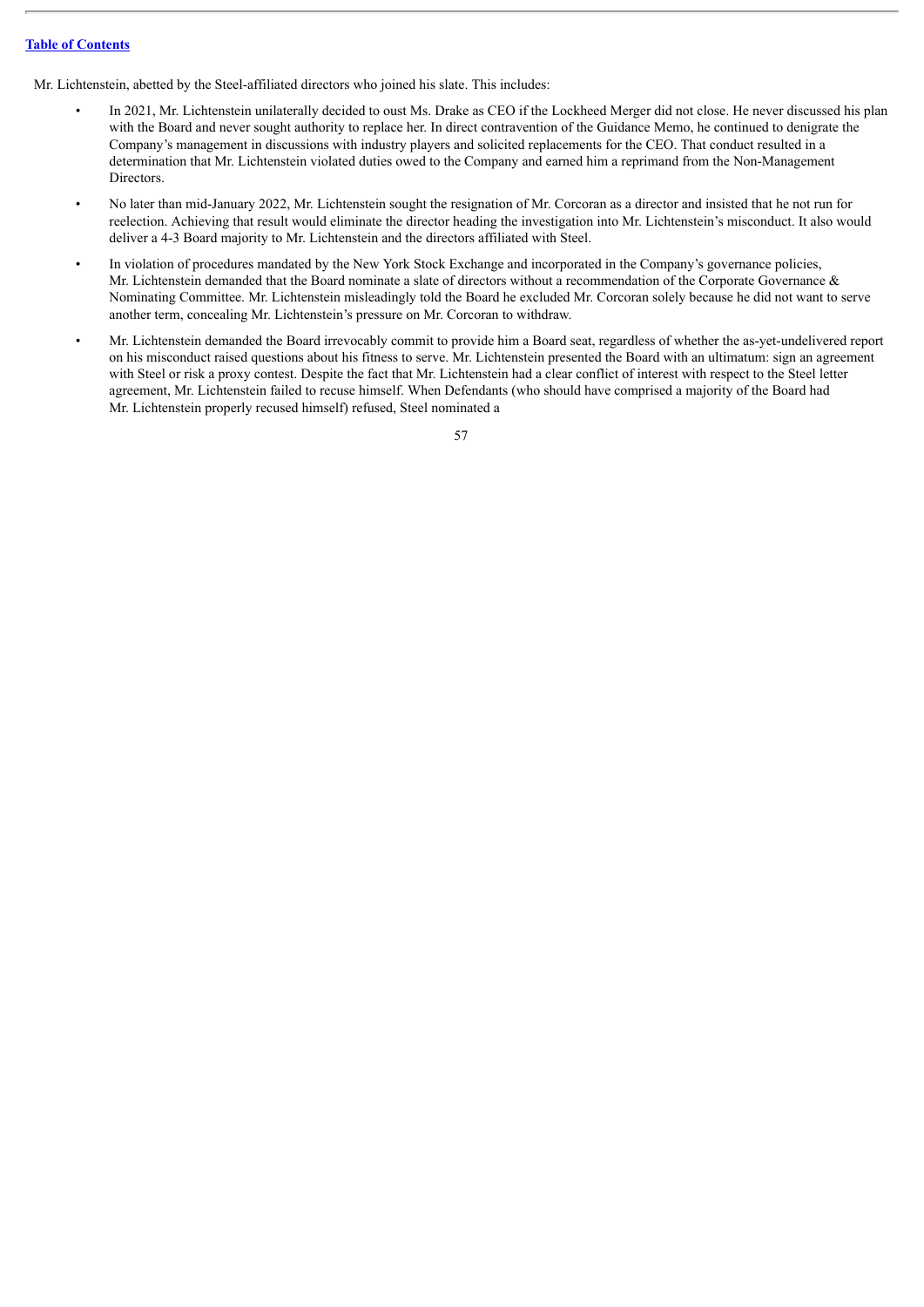slate that included the four directors who supported Mr. Lichtenstein's demands and excluded the four who stood in his way.

• Mr. Lichtenstein has a clear conflict of interest regarding the Steel proxy solicitation because a victory will deliver control to him and guarantee continuation of his lucrative compensation as Executive Chairman. Nevertheless, he continues to refuse to recuse on votes relating to Steel—even its announced (and abandoned) plan to increase its voting stock ownership from 5% to up to 30%—enabling Plaintiffs to deadlock the Board and prevent it from fulfilling its fundamental role of responding to bids to seize control.

As noted, the six Non-Management Directors, including three of the Plaintiffs, determined Mr. Lichtenstein violated corporate policies and directives and gave him a formal reprimand. By providing misleading and incomplete information to directors as part of his effort to gain acquiescence for his Steel-dominated Board slate, he also violated duties of candor owed to the Board and to Company stockholders. *See City of Fort Myers Gen. Emps. Pension Fund v. Haley*, 235 A.3d 702, 720 (Del. 2020) (applying "the basic principle that 'directors have an "unremitting obligation" to deal candidly with their fellow directors'"); *Mills Acquisition Co. v. Macmillan, Inc*., 559 A.2d 1261, 1283 (Del. 1989) (directors have a "rigorous affirmative duty of disclosure" to fellow directors); *OptimisCorp v. Waite*, 2015 WL 5147038, at \*72 (Del. Ch. Aug. 26, 2015) (director defendants breached duties of loyalty and candor by failing "to deal candidly with their fellow directors"), *af 'd*, 137 A.3d 970 (Del. 2016) (TABLE).

Mr. Lichtenstein's refusal to recuse himself on matters relating to the Steel

| I<br>I<br>×<br>۰, |
|-------------------|
|                   |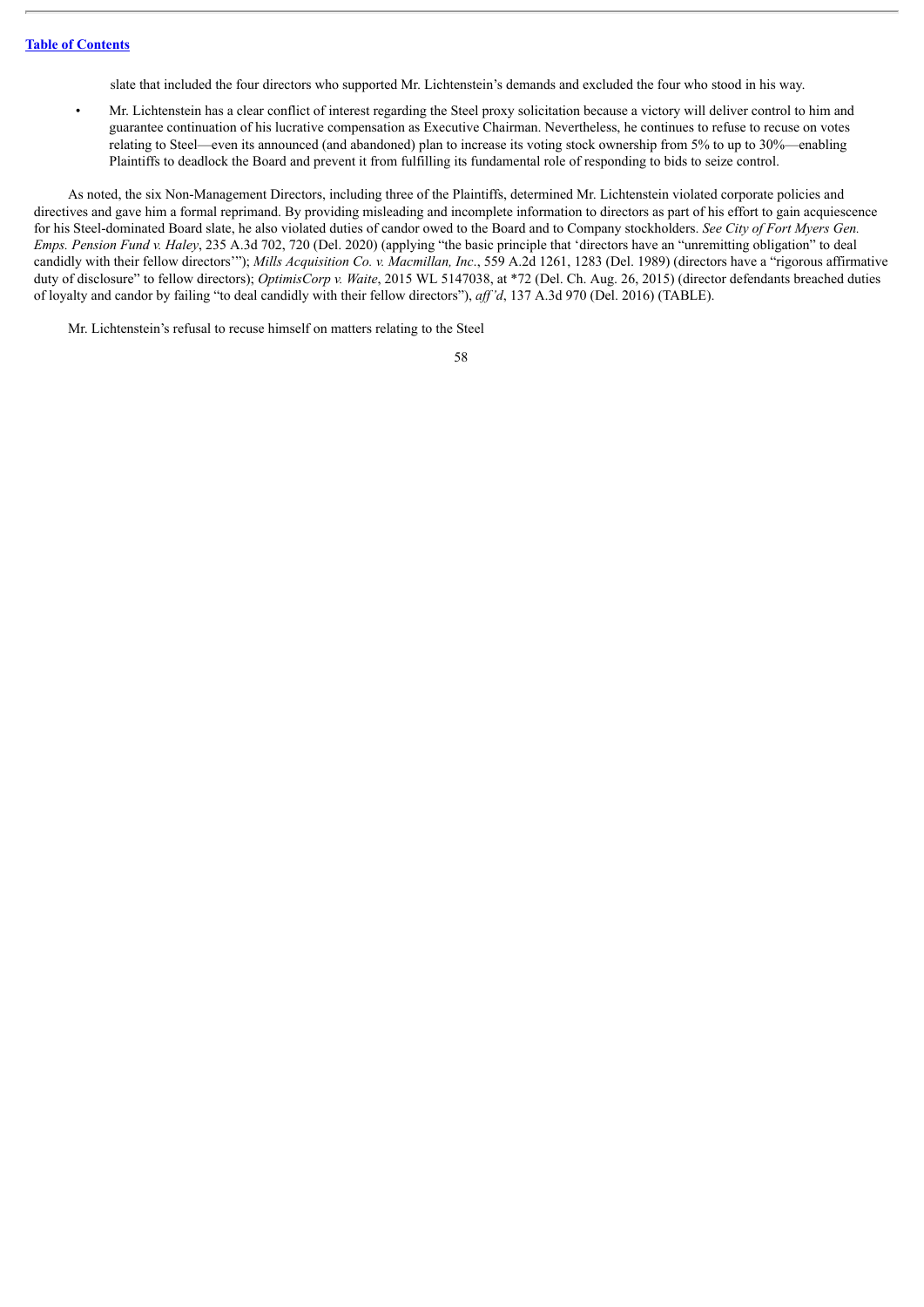proxy challenge, creating a deadlock, is a further violation of his duties. Delaware Courts have long made it clear that "directors who have a conflict of interest relating to a proposed transaction should totally abstain from participating in the board's consideration of that transaction." *In re Tri-Star Pictures Litig., Inc.*, 1995 WL 106520, at \*3 (Del. Ch. Mar. 9, 1995); *see In re Walt Disney,* 907 A.2d at 758 (no fiduciary breach where interested director "[did] not improperly interject[] himself into the corporation's decisionmaking process"). The fact that Mr. Lichtenstein used negative power to paralyze the Board, rather than majority power to force through a self-interested measure, is of no moment. Directors violate their fiduciary duties through self-interested actions to deprive boards of options by blocking action. See Basho Techs. Holdco B, LLC v. Georgetown Basho Inv'rs, LLC, 2018 WL 3326693, at \*38 (Del. Ch. July 6, 2018) (self-dealing transaction invalidated where fiduciaries blocked alternatives and "created a scenario in which the Company had no other options"), *af 'd sub nom. Davenport v. Basho Techs. Holdco B, LLC*, 221 A.3d 100 (Del. 2019) (TABLE).

The conduct challenged by Plaintiffs was a direct response to Plaintiffs' own inequitable acts. The relief sought by Plaintiffs relates directly to that response and must therefore be denied.